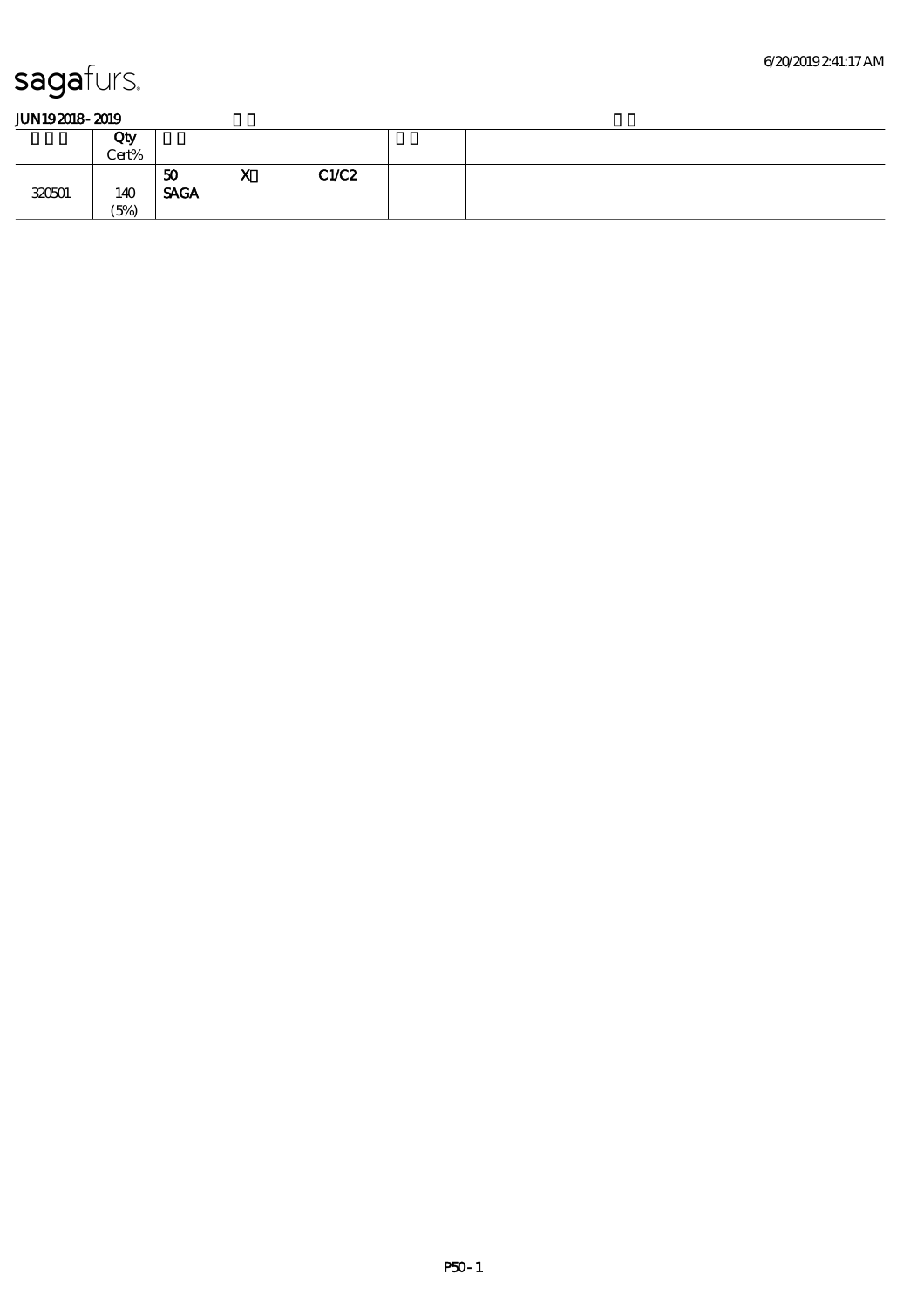|                                                                    | Qty<br>$Cert\%$               |                                                         |                                        |                |                                   |  |
|--------------------------------------------------------------------|-------------------------------|---------------------------------------------------------|----------------------------------------|----------------|-----------------------------------|--|
| 320581                                                             | 171<br>(18%)                  | $\boldsymbol{\omega}$<br>${\bf S}$                      | $\mathcal{T}$                          | C2             |                                   |  |
| 320582                                                             | 198<br>(8%)                   | 40<br>${\bf s}$                                         | $X$ / $ZX$                             | C1/C2          |                                   |  |
| 320583                                                             | 208<br>(11%)                  | 40<br>${\bf s}$                                         | $X$ / $ZX$                             | C2             |                                   |  |
| 320584                                                             | 63<br>(7%)                    | $\boldsymbol{\omega}$<br>$\mathbf{I}$                   |                                        | C2             |                                   |  |
| 320585                                                             | 114<br>(10%)                  | 5040<br>$\mathbf{B}$                                    | $\mathcal{L}$                          | C2             |                                   |  |
| 320586                                                             | 159<br>(8%)                   | 5040<br>$\, {\bf I} \! {\bf B} \,$                      | $X$ / $ZX$                             | C2             |                                   |  |
| 320587                                                             | 136<br>(10%)                  | $\boldsymbol{\omega}$<br><b>SAGA</b>                    |                                        | C2             |                                   |  |
| 320588                                                             | 126<br>(15%)                  | $\boldsymbol{\omega}$<br><b>SAGA</b>                    | $\mathcal{T}$                          | C1             |                                   |  |
| 320589                                                             | 201<br>(7%)                   | $\boldsymbol{\omega}$<br><b>SAGA</b>                    | $\mathcal{F}$                          | C1/C2          |                                   |  |
| * * * * * * * *<br>$* 30500$<br>$\ast$<br>$\overline{\phantom{0}}$ | * * * * * *<br>205<br>(9%)    | $\boldsymbol{\omega}$<br><b>SAGA</b>                    | $\mathcal{L}$                          | C2             |                                   |  |
| $* 320591$<br>* * * * * * * *                                      | $90\,$<br>(7%)<br>* * * * * * |                                                         | 295Skins                               |                | $\ast$<br>$\ast$<br>* * * * * * * |  |
| 320592                                                             | 73<br>(10%)                   | $\boldsymbol{\omega}$<br><b>SAGA</b>                    | $\mathcal{L}$                          | C <sub>3</sub> |                                   |  |
| 320593                                                             | 110<br>(4%)                   | $\boldsymbol{\omega}$<br><b>SAGA</b>                    | $\mathbf{x}$                           | C1             |                                   |  |
| 320594                                                             | 165<br>(4%)                   | $\boldsymbol{40}$<br><b>SAGA</b>                        | $\mathbf{X}$                           | C1             |                                   |  |
| * * * * * * * *<br>$* 30000$<br>$\ast$<br>$\overline{\ast}$        | * * * * * *<br>205<br>(5%)    | $\boldsymbol{\omega}$<br><b>SAGA</b>                    | $\mathbf{x}$                           | C2             |                                   |  |
| $* 320506$<br>* * * * * * * * * * * * * *                          | 127<br>(9%)                   |                                                         | 332Skins                               |                | $\ast$<br>$\ast$<br>* * * * * * * |  |
| 320597                                                             | 109<br>(8%)                   | $\boldsymbol{\omega}$<br>$\operatorname{\mathbf{SAGA}}$ | $\mathbf X$                            | C3             |                                   |  |
| 320598                                                             | 211<br>(3%)                   | $\boldsymbol{\omega}$<br><b>SAGA</b>                    | $\boldsymbol{\mathsf{z}}$              | C1/C2          |                                   |  |
| 320599                                                             | 64<br>(10%)                   | 40<br><b>SAGA</b>                                       | $\mathbf{x}$                           | C1/C2          |                                   |  |
| 320600                                                             | 105<br>(8%)                   | $\boldsymbol{40}$<br><b>SAGA</b>                        | $\overline{\mathbf{X}}$ / $\mathbf{X}$ | C3             |                                   |  |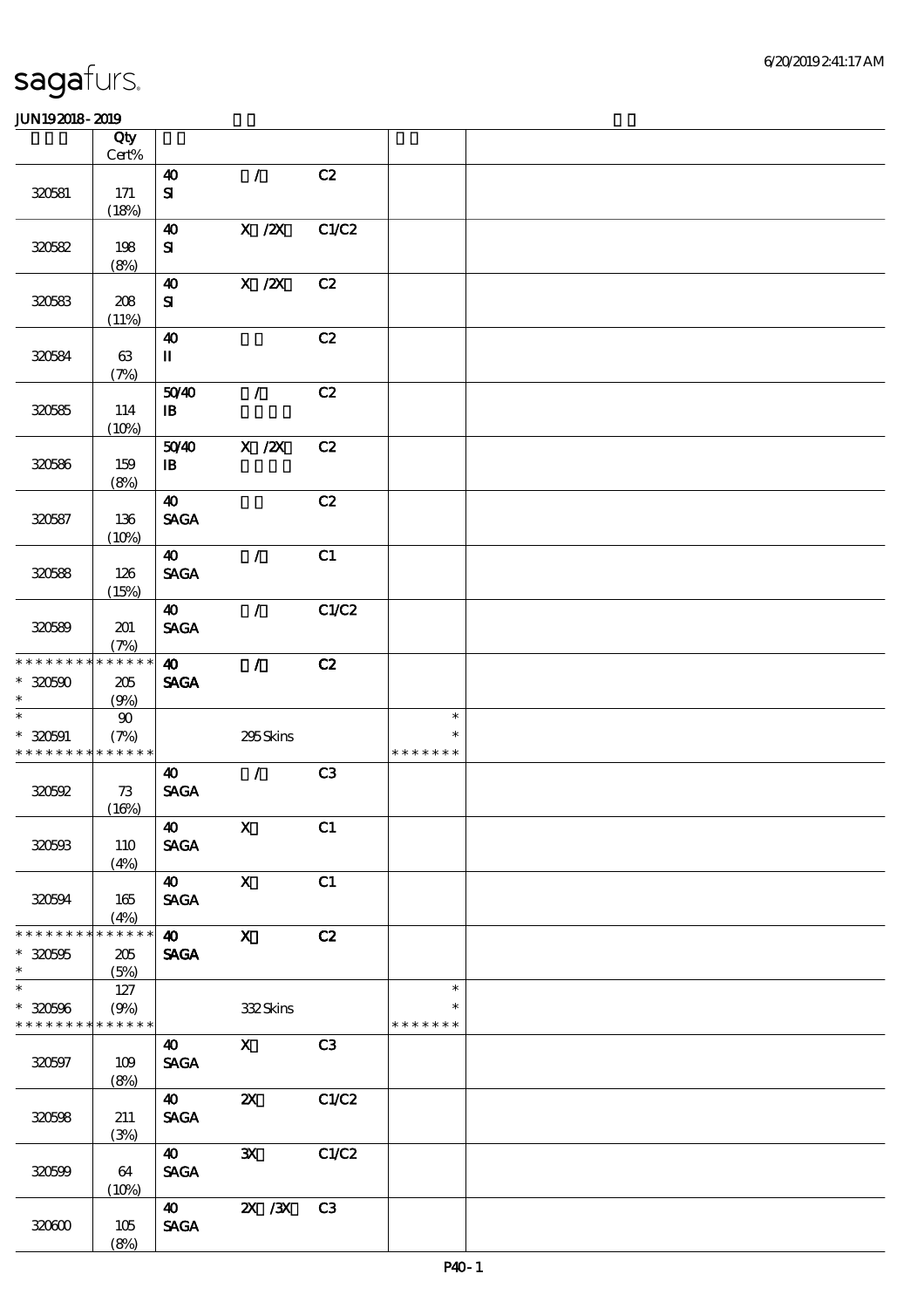|                             | Qty<br>Cert%             |                                      |                              |       |               |  |
|-----------------------------|--------------------------|--------------------------------------|------------------------------|-------|---------------|--|
| 320001                      | 187<br>(9%)              | $\boldsymbol{\omega}$<br><b>SAGA</b> | $\mathcal{L}$<br><b>INAP</b> | C1/C2 |               |  |
| 320602                      | 114<br>(8%)              | $\boldsymbol{\omega}$<br><b>SAGA</b> | $\mathbb{X}$<br><b>LNAP</b>  | C3    |               |  |
| 320603                      | 210<br>(5%)              | $\boldsymbol{\omega}$<br><b>SAGA</b> | X / ZX<br><b>INAP</b>        | C1/C2 |               |  |
| 320604                      | 140<br>(9%)              | 5040<br>IA                           | $\mathcal{T}$                | C2    |               |  |
| 320005                      | 188<br>(4%)              | 5040<br>$I$ A                        | $\mathbf{x}$                 | C2    |               |  |
| 320606                      | ${\mathfrak{A}}$<br>(7%) | 5040<br>IA                           | $\chi$ / $\chi$              | C2    |               |  |
| * * * * * * * *             | $******$                 | $\boldsymbol{\omega}$                |                              | C2    |               |  |
| $* 320007$                  | 205                      | IA                                   |                              |       |               |  |
| $\ast$                      | (6%)                     |                                      |                              |       |               |  |
| $\ast$                      | 164                      |                                      |                              |       | $\ast$        |  |
| $* 320008$                  | (10%)                    |                                      | 369Skins                     |       | $\ast$        |  |
| * * * * * * * * * * * * * * |                          |                                      |                              |       | * * * * * * * |  |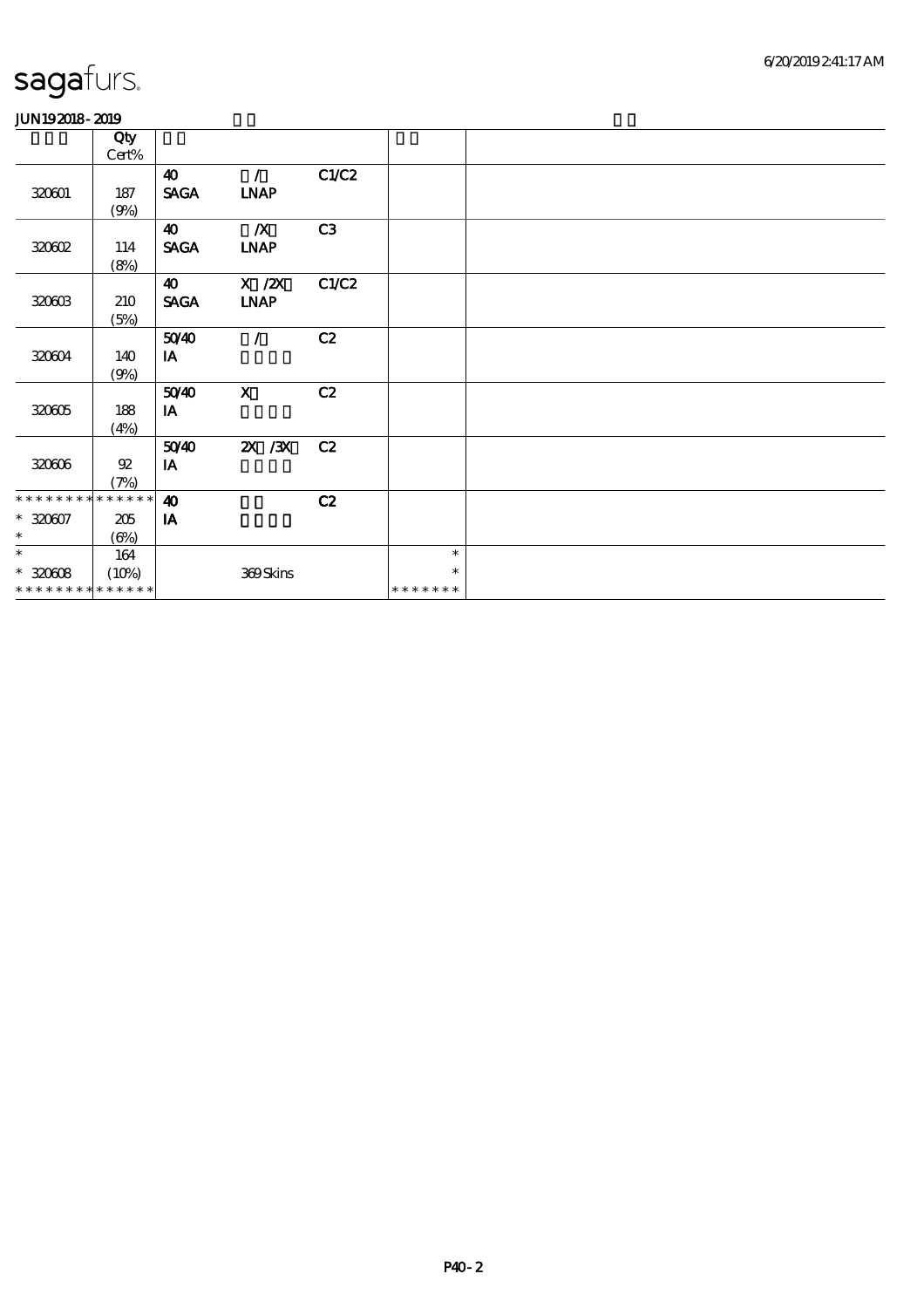|                                            | Qty<br>Cert%                  |                             |                           |       |               |  |
|--------------------------------------------|-------------------------------|-----------------------------|---------------------------|-------|---------------|--|
|                                            |                               | $\boldsymbol{\mathfrak{D}}$ |                           | C2    |               |  |
| 320681                                     | 57                            | ${\bf s}$                   |                           |       |               |  |
| ********                                   | (7%)<br>* * * * * *           |                             | $\mathcal{L}$             | C1/C2 |               |  |
| $*30682$                                   |                               | $\boldsymbol{\mathfrak{D}}$ |                           |       |               |  |
| $\ast$                                     | 245<br>(13%)                  | ${\bf S}$                   |                           |       |               |  |
| $\ast$                                     | ${\bf 38}$                    |                             |                           |       | $\ast$        |  |
| $*30083$                                   | (10%)                         |                             | 283Skins                  |       | *             |  |
| * * * * * * * * * * * * * *                |                               |                             |                           |       | * * * * * * * |  |
|                                            |                               | $\boldsymbol{\mathfrak{D}}$ | $\mathcal{L}$             | C3    |               |  |
| 320684                                     | 138                           | $\mathbf{S}$                |                           |       |               |  |
|                                            | (13%)                         |                             |                           |       |               |  |
|                                            |                               | $\boldsymbol{\mathfrak{D}}$ |                           | C1/C2 |               |  |
| 320685                                     | 166                           | ${\bf s}$                   |                           |       |               |  |
|                                            | (21%)                         |                             |                           |       |               |  |
|                                            |                               | $\boldsymbol{\mathfrak{D}}$ | $\boldsymbol{\mathrm{X}}$ | C1    |               |  |
| 320686                                     | $90\,$                        | ${\bf s}$                   |                           |       |               |  |
|                                            | (4%)                          |                             |                           |       |               |  |
| * * * * * * * *                            | * * * * * *                   | $\boldsymbol{\mathfrak{D}}$ | $\mathbf{X}$              | C1/C2 |               |  |
| $* 320687$<br>$\ast$                       | 245                           | $\mathbf{S}$                |                           |       |               |  |
| $\overline{\ast}$                          | (11%)<br>48                   |                             |                           |       | $\ast$        |  |
| $*30088$                                   | (14%)                         |                             | 293Skins                  |       | $\ast$        |  |
| * * * * * * * *                            | * * * * * *                   |                             |                           |       | * * * * * * * |  |
|                                            |                               | $\boldsymbol{\mathfrak{D}}$ | $\mathbf{x}$              | C2    |               |  |
| 320699                                     | 249                           | ${\bf s}$                   |                           |       |               |  |
|                                            | (8%)                          |                             |                           |       |               |  |
|                                            |                               | $\boldsymbol{\mathfrak{D}}$ | $\mathbf X$               | C3    |               |  |
| 320600                                     | 127                           | ${\bf s}$                   |                           |       |               |  |
|                                            | (14%)                         |                             |                           |       |               |  |
|                                            |                               | $\boldsymbol{\mathfrak{D}}$ | $\boldsymbol{\mathsf{z}}$ | C1/C2 |               |  |
| 320691                                     | 107                           | ${\bf s}$                   |                           |       |               |  |
|                                            | $(\Theta)$                    | $\boldsymbol{\mathfrak{D}}$ | $X \, X$                  | C1/C2 |               |  |
| 320692                                     | 134                           | ${\bf s}$                   |                           |       |               |  |
|                                            | (4%)                          |                             |                           |       |               |  |
|                                            |                               | $\pmb{\mathfrak{D}}$        | 2X / 3X C3                |       |               |  |
| 320603                                     | 54                            | ${\bf s}$                   |                           |       |               |  |
|                                            | (18%)                         |                             |                           |       |               |  |
|                                            |                               | $\boldsymbol{\mathfrak{D}}$ | $\mathcal{L}$             | C1/C2 |               |  |
| 320694                                     | 106                           | ${\bf s}$                   | <b>INAP</b>               |       |               |  |
|                                            | $(\Theta)$                    |                             |                           |       |               |  |
|                                            |                               | $\boldsymbol{\mathfrak{D}}$ | $\mathcal{L}$             | C3    |               |  |
| 320695                                     | $\boldsymbol{\omega}$<br>(4%) | ${\bf s}$                   | <b>INAP</b>               |       |               |  |
|                                            |                               | $\pmb{\mathfrak{D}}$        | $X$ / $ZX$                | C1/C2 |               |  |
| 320696                                     | 81                            | ${\bf s}$                   | <b>LNAP</b>               |       |               |  |
|                                            | (7%)                          |                             |                           |       |               |  |
|                                            |                               | $\boldsymbol{\mathfrak{D}}$ | $\boldsymbol{X}$          | C2    |               |  |
| 320697                                     | 175                           | $\mathbf{B}$                |                           |       |               |  |
| * * * * * * * *                            | (7%)<br>* * * * * *           |                             |                           |       |               |  |
|                                            |                               | $\boldsymbol{\mathfrak{D}}$ |                           | C2    |               |  |
| $* 320008$<br>$\ast$                       | 225<br>(11%)                  | $\mathbf{B}$                |                           |       |               |  |
| $\ast$                                     | $65\,$                        |                             |                           |       | $\ast$        |  |
| $* 320009$                                 | (4%)                          |                             | 290Skins                  |       | $\ast$        |  |
| * * * * * * * * <mark>* * * * * * *</mark> |                               |                             |                           |       | * * * * * * * |  |
|                                            |                               | $\boldsymbol{\mathfrak{D}}$ |                           | C2    |               |  |
| 320700                                     | 57                            | $\mathbf I$                 |                           |       |               |  |
|                                            | (8%)                          |                             |                           |       |               |  |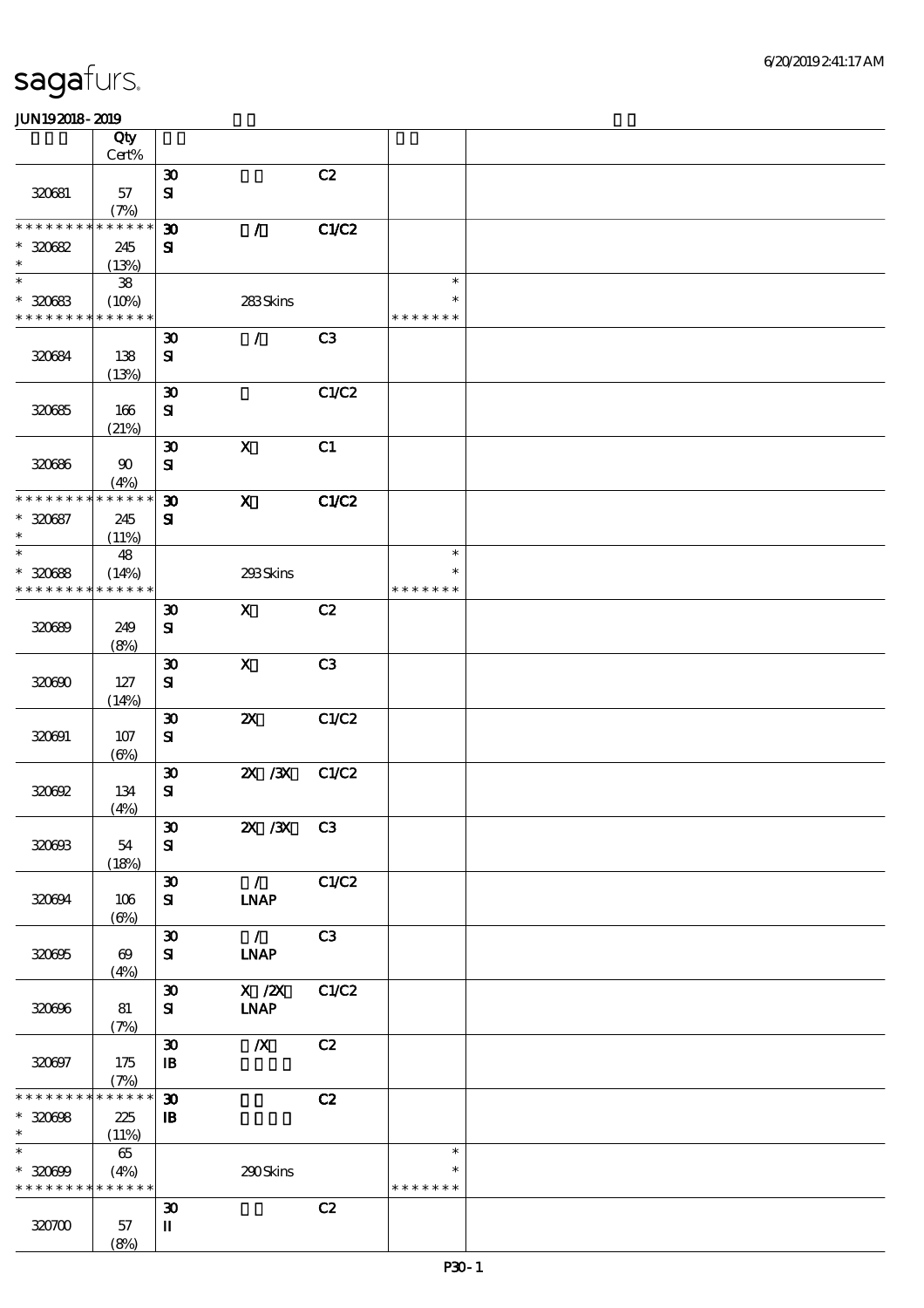|                                        | Qty                   |                             |                           |       |                  |  |
|----------------------------------------|-----------------------|-----------------------------|---------------------------|-------|------------------|--|
|                                        | Cert%                 |                             |                           |       |                  |  |
|                                        |                       | $\boldsymbol{\mathfrak{D}}$ |                           | C1/C2 |                  |  |
| 320701                                 | 140                   | <b>SAGA</b>                 |                           |       |                  |  |
|                                        | (13%)                 |                             |                           |       |                  |  |
|                                        |                       | 30 <sup>2</sup>             |                           | C3    |                  |  |
| 320702                                 | $\boldsymbol{\omega}$ | <b>SAGA</b>                 |                           |       |                  |  |
|                                        | (10%)                 | $\boldsymbol{\mathfrak{D}}$ |                           | C1/C2 |                  |  |
|                                        |                       | <b>SAGA</b>                 |                           |       |                  |  |
| 320703                                 | 172<br>(21%)          |                             |                           |       |                  |  |
|                                        |                       | $\boldsymbol{\mathfrak{D}}$ |                           | C3    |                  |  |
| 320704                                 | 84                    | <b>SAGA</b>                 |                           |       |                  |  |
|                                        | (11%)                 |                             |                           |       |                  |  |
|                                        |                       | $\boldsymbol{\mathfrak{D}}$ |                           | C1    |                  |  |
| 320705                                 | 183                   | <b>SAGA</b>                 |                           |       |                  |  |
|                                        | (24%)                 |                             |                           |       |                  |  |
|                                        |                       | $\boldsymbol{\mathfrak{D}}$ |                           | C1    |                  |  |
| 320706                                 | 166                   | <b>SAGA</b>                 |                           |       |                  |  |
|                                        | (13%)                 |                             |                           |       |                  |  |
| * * * * * * *                          | * * * * * *           | $\boldsymbol{\mathfrak{D}}$ |                           | C2    |                  |  |
| $*30007$                               | 225                   | <b>SAGA</b>                 |                           |       |                  |  |
| $\ast$                                 | (16%)                 |                             |                           |       |                  |  |
| $\overline{\ast}$                      |                       |                             |                           |       | $\ast$           |  |
| $*30708$                               | 200                   |                             | $\boldsymbol{2}$          |       | $\ast$           |  |
| $\ast$<br>$\ast$                       | (15%)                 |                             |                           |       | $\ast$           |  |
|                                        | 47                    |                             |                           |       | $\ast$<br>$\ast$ |  |
| $*3000$<br>* * * * * * * * * * * * * * | (4%)                  |                             | 472Skins                  |       | * * * * * * *    |  |
| * * * * * * * *                        | $******$              | $\boldsymbol{\mathfrak{D}}$ |                           | C2    |                  |  |
| $*320710$                              | 225                   | <b>SAGA</b>                 |                           |       |                  |  |
| $\ast$                                 | (9%)                  |                             |                           |       |                  |  |
| $\ast$                                 |                       |                             |                           |       | $\ast$           |  |
| $* 320711$                             | 200                   |                             | $\boldsymbol{2}$          |       | $\ast$           |  |
| $\ast$                                 | (15%)                 |                             |                           |       | $\ast$           |  |
| $\overline{\phantom{0}}$               | 51                    |                             |                           |       | $\ast$           |  |
| $*320712$                              | (9%)                  |                             | 476Skins                  |       | $\ast$           |  |
| * * * * * * * * * * * * * *            |                       |                             |                           |       | * * * * * * *    |  |
| ******** <mark>******</mark>           |                       | $\boldsymbol{\mathfrak{D}}$ |                           | C3    |                  |  |
| $*320713$                              | 225                   | <b>SAGA</b>                 |                           |       |                  |  |
| $\ast$                                 | (15%)                 |                             |                           |       |                  |  |
| $\ast$                                 | $\boldsymbol{\pi}$    |                             |                           |       | $\ast$           |  |
| $* 320714$                             | (20%)                 |                             | 295Skins                  |       | $\ast$           |  |
| * * * * * * * *                        | * * * * * *           |                             |                           |       | * * * * * * *    |  |
| * * * * * * *                          | * * * * * *           | $\boldsymbol{\mathfrak{D}}$ | $\mathbf{x}$              | C1    |                  |  |
| $*320715$<br>$\ast$                    | 225                   | <b>SAGA</b>                 |                           |       |                  |  |
| $\ast$                                 | (9%)<br>$73\,$        |                             |                           |       | $\ast$           |  |
| $* 320716$                             | (15%)                 |                             | 298Skins                  |       | $\ast$           |  |
| * * * * * * * *                        | * * * * * *           |                             |                           |       | * * * * * * *    |  |
| * * * * * * *                          | * * * * * *           | $\boldsymbol{\mathfrak{D}}$ | $\boldsymbol{\mathrm{X}}$ | C2    |                  |  |
| $* 320717$                             | 225                   | <b>SAGA</b>                 |                           |       |                  |  |
| $\ast$                                 | (8%)                  |                             |                           |       |                  |  |
| $\ast$                                 |                       |                             |                           |       | $\ast$           |  |
| $* 320718$                             | 200                   |                             | $\boldsymbol{2}$          |       | $\ast$           |  |
| $\ast$                                 | (7%)                  |                             |                           |       | $\ast$           |  |
| $\ast$                                 |                       |                             |                           |       | $\ast$           |  |
| $* 320719$                             | 200                   |                             | $\ensuremath{\mathsf{3}}$ |       | $\ast$           |  |
| $\ast$                                 | (9%)                  |                             |                           |       | $\ast$           |  |
| $\ast$                                 | 111                   |                             |                           |       | $\ast$           |  |
| $*30720$                               | (10%)                 |                             | 736Skins                  |       | $\ast$           |  |
| * * * * * * * *                        | * * * * * *           |                             |                           |       | * * * * * * *    |  |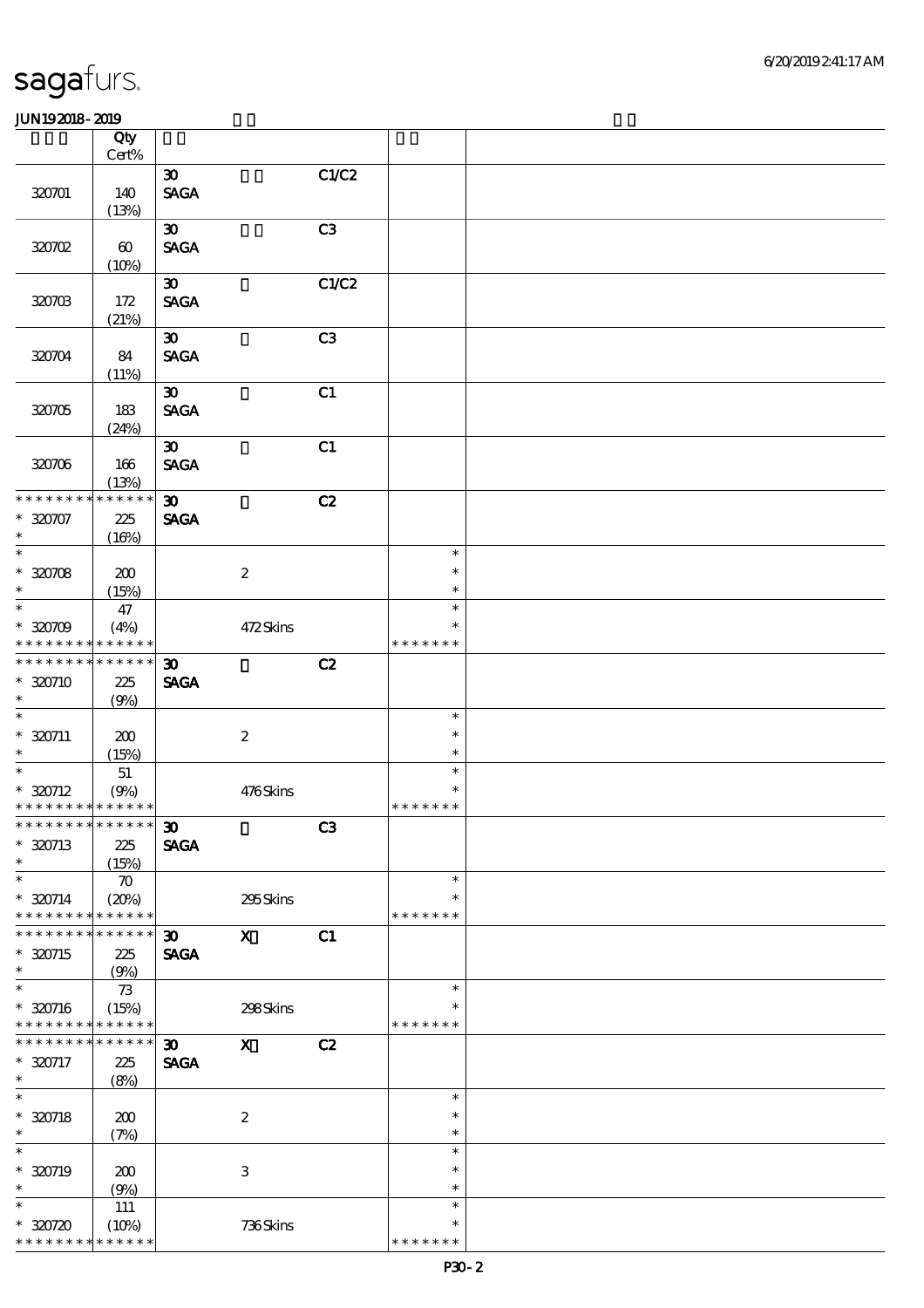|                                    | Qty<br>$Cert\%$           |                             |                              |       |               |  |
|------------------------------------|---------------------------|-----------------------------|------------------------------|-------|---------------|--|
| * * * * * * * *                    | * * * * * *               | $\boldsymbol{\mathfrak{D}}$ | $\mathbf x$                  | C3    |               |  |
| $* 320721$                         | 225                       | <b>SAGA</b>                 |                              |       |               |  |
| $\ast$                             |                           |                             |                              |       |               |  |
| $\ast$                             | (12%)                     |                             |                              |       | $\ast$        |  |
|                                    | 108                       |                             |                              |       | $\ast$        |  |
| $*30722$<br>* * * * * * * *        | (14%)<br>* * * * * *      |                             | 333Skins                     |       | * * * * * * * |  |
|                                    |                           |                             |                              |       |               |  |
|                                    |                           | $\boldsymbol{\mathfrak{D}}$ | $\boldsymbol{\mathsf{X}}$    | C1    |               |  |
| 320723                             | 107                       | <b>SAGA</b>                 |                              |       |               |  |
|                                    | (4%)                      |                             |                              |       |               |  |
| * * * * * * * *                    | * * * * * *               | $\boldsymbol{\mathfrak{D}}$ | $\boldsymbol{\mathsf{z}}$    | C2    |               |  |
| $* 320724$                         | 225                       | <b>SAGA</b>                 |                              |       |               |  |
| $\ast$                             | $(\Theta)$                |                             |                              |       |               |  |
| $\ast$                             | 91                        |                             |                              |       | $\ast$        |  |
| $*30725$                           | (9%)                      |                             | $316$ Skins                  |       | $\ast$        |  |
| * * * * * * * * * * * * * *        |                           |                             |                              |       | * * * * * * * |  |
|                                    |                           | $\boldsymbol{\mathfrak{D}}$ | $\boldsymbol{\mathsf{X}}$    | C3    |               |  |
| 320726                             | 204                       | <b>SAGA</b>                 |                              |       |               |  |
|                                    | (11%)                     |                             |                              |       |               |  |
|                                    |                           | $\boldsymbol{\mathfrak{D}}$ | $\mathbf{x}$                 | C1/C2 |               |  |
| 320727                             | 137                       | <b>SAGA</b>                 |                              |       |               |  |
|                                    | (10%)                     |                             |                              |       |               |  |
|                                    |                           | $\boldsymbol{\mathfrak{D}}$ | $\mathbf{x}$                 | C3    |               |  |
|                                    |                           | <b>SAGA</b>                 |                              |       |               |  |
| 320728                             | 84                        |                             |                              |       |               |  |
|                                    | (16%)                     |                             |                              |       |               |  |
|                                    |                           | $\boldsymbol{\mathfrak{D}}$ | $\mathcal{L}$                | C1/C2 |               |  |
| 320729                             | 154                       | <b>SAGA</b>                 | <b>INAP</b>                  |       |               |  |
|                                    | (16%)                     |                             |                              |       |               |  |
|                                    |                           | $\boldsymbol{\mathfrak{D}}$ |                              | C1/C2 |               |  |
| 320730                             | 218                       | <b>SAGA</b>                 | <b>INAP</b>                  |       |               |  |
|                                    | $(\Theta)$                |                             |                              |       |               |  |
|                                    |                           | $\boldsymbol{\mathfrak{D}}$ | $\mathcal{L}$                | C3    |               |  |
| 320731                             | 133                       | <b>SAGA</b>                 | <b>INAP</b>                  |       |               |  |
|                                    | $(\Theta)$                |                             |                              |       |               |  |
|                                    |                           | $\boldsymbol{\mathfrak{D}}$ | $\mathbf{X}$                 | C1/C2 |               |  |
| 320732                             | 234                       | <b>SAGA</b>                 | <b>INAP</b>                  |       |               |  |
|                                    | (3%)                      |                             |                              |       |               |  |
|                                    |                           | $\boldsymbol{\mathfrak{D}}$ | X / ZX                       | C3    |               |  |
| 320733                             | 141                       | <b>SAGA</b>                 | <b>LNAP</b>                  |       |               |  |
|                                    | (4%)                      |                             |                              |       |               |  |
|                                    |                           | $\boldsymbol{\mathfrak{D}}$ | $X \, X$                     | C1/C2 |               |  |
| 320734                             | 133                       | <b>SAGA</b>                 | $\ensuremath{\mathbf{INAP}}$ |       |               |  |
|                                    | (4%)                      |                             |                              |       |               |  |
|                                    |                           | $\boldsymbol{\mathfrak{D}}$ |                              | C2    |               |  |
| 320735                             | 137                       | IA                          |                              |       |               |  |
|                                    | (8%)                      |                             |                              |       |               |  |
|                                    |                           | $\boldsymbol{\mathfrak{D}}$ | $\boldsymbol{\mathrm{X}}$    |       |               |  |
|                                    |                           |                             |                              | C2    |               |  |
| 320736                             | 178                       | IA                          |                              |       |               |  |
| * * * * * * *                      | $(\Theta)$<br>* * * * * * |                             |                              |       |               |  |
|                                    |                           | $\boldsymbol{\mathfrak{D}}$ |                              | C2    |               |  |
| * 320737                           | 205                       | IA                          |                              |       |               |  |
| $\ast$<br>$\overline{\phantom{0}}$ | (7%)                      |                             |                              |       |               |  |
|                                    |                           |                             |                              |       | $\ast$        |  |
| $* 320738$                         | 180                       |                             | $\boldsymbol{2}$             |       | $\ast$        |  |
| $\ast$                             | (4%)                      |                             |                              |       | $\ast$        |  |
| $\overline{\ast}$                  |                           |                             |                              |       | $\ast$        |  |
| $* 320739$                         | 180                       |                             | $\,3\,$                      |       | $\ast$        |  |
| $\ast$                             | (2%)                      |                             |                              |       | $\ast$        |  |
| $\ast$                             |                           |                             |                              |       | $\ast$        |  |
| $* 320740$                         | 180                       |                             | $\bf{4}$                     |       | $\ast$        |  |
| $\ast$                             | (12%)                     |                             |                              |       | $\ast$        |  |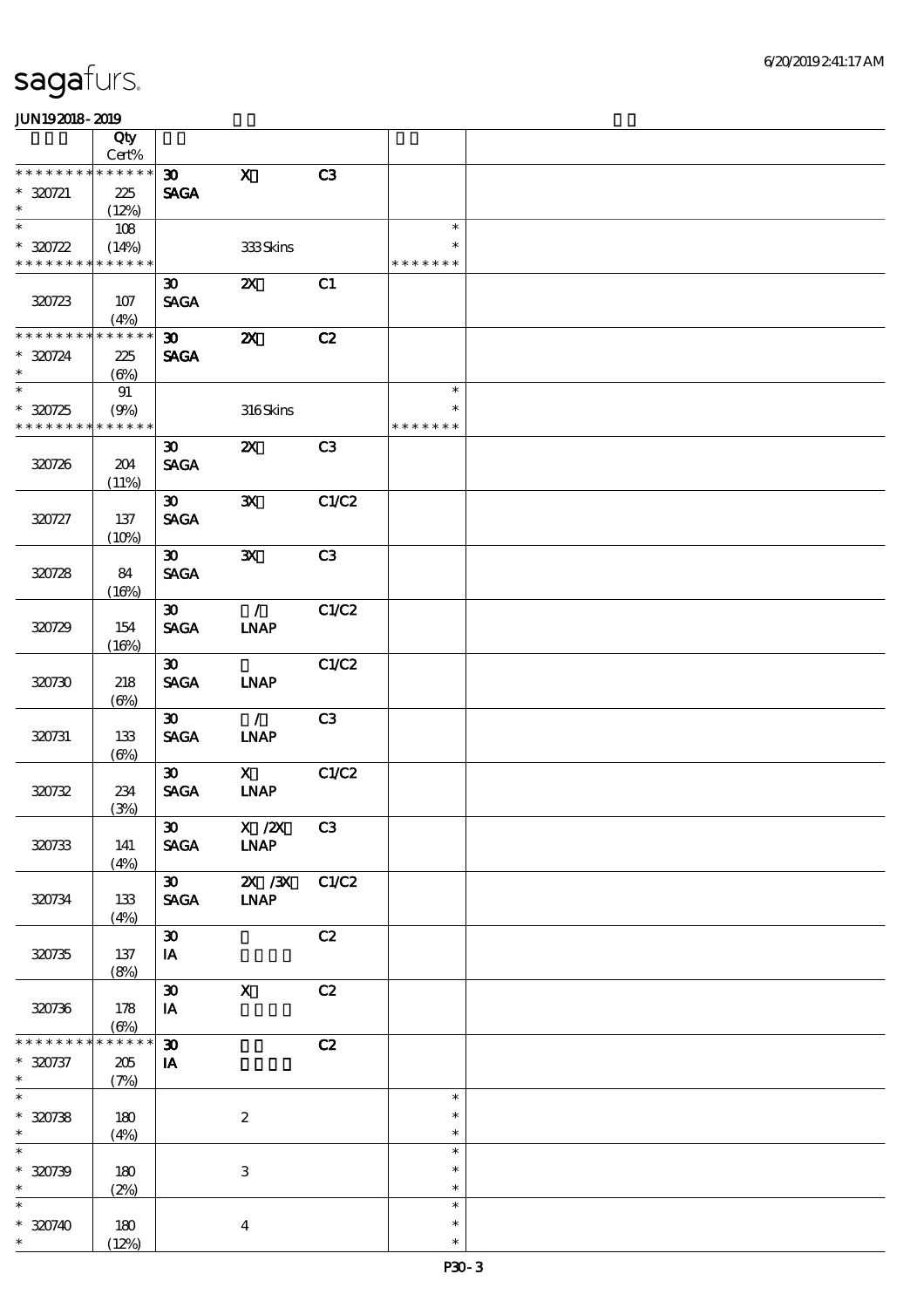|                               | Qty   |                             |                  |             |         |
|-------------------------------|-------|-----------------------------|------------------|-------------|---------|
|                               | Cert% |                             |                  |             |         |
| $\ast$                        | 46    | $\boldsymbol{\mathfrak{D}}$ |                  | C2          | $\ast$  |
| $* 320741$                    | (4%)  | IA                          |                  |             | $\ast$  |
| * * * * * * * * * * * * * * * |       |                             |                  |             | ******* |
|                               |       | $\boldsymbol{\mathfrak{D}}$ | $\boldsymbol{X}$ | C2          |         |
| 320742                        | 122   | IA                          |                  | <b>LNAP</b> |         |
|                               | (4%)  |                             |                  |             |         |
|                               |       | $\boldsymbol{\mathfrak{D}}$ | X                | C1/C2       |         |
| 320743                        | 102   | <b>SROY</b>                 |                  |             |         |
|                               | (11%) |                             |                  |             |         |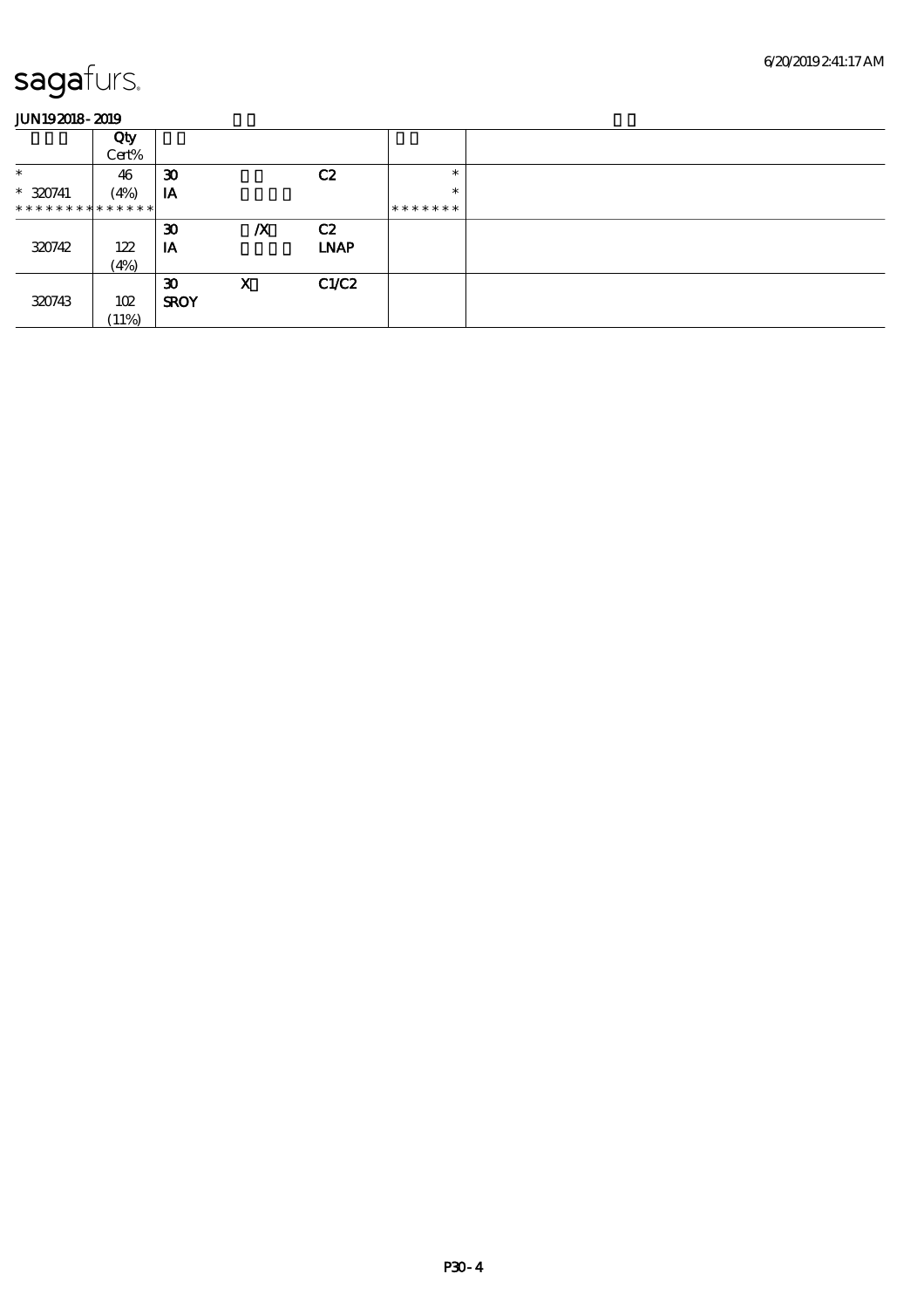|                                         | Qty<br>Cert%                   |                                                               |                                              |                                  |                                   |  |
|-----------------------------------------|--------------------------------|---------------------------------------------------------------|----------------------------------------------|----------------------------------|-----------------------------------|--|
| 320841                                  | 98<br>(14%)                    | $\boldsymbol{\mathsf{20}}$<br>$\mathbf{S}$                    |                                              | C2                               |                                   |  |
| 320842                                  | 134<br>(25%)                   | $\boldsymbol{\mathfrak{D}}$<br>${\bf s}$                      |                                              | C1/C2                            |                                   |  |
| * * * * * * *<br>$*30843$<br>$\ast$     | * * * * * *<br>285<br>(14%)    | $\boldsymbol{\mathbf{z}}$<br>$\mathbf{S}$                     |                                              | C1/C2                            |                                   |  |
| $\ast$<br>$* 320844$<br>* * * * * * * * | $62\,$<br>(20%)<br>* * * * * * |                                                               | 347 Skins                                    |                                  | $\ast$<br>$\ast$<br>* * * * * * * |  |
| 320845                                  | 187<br>(19%)                   | $\boldsymbol{\mathfrak{D}}$<br>${\bf S}$                      | $\mathcal{T}$                                | C <sub>3</sub>                   |                                   |  |
| 320846                                  | $90\,$<br>(12%)                | $\boldsymbol{\mathfrak{D}}$<br>${\bf S\!I}$                   | $\boldsymbol{\mathrm{X}}$                    | C1                               |                                   |  |
| 320847                                  | 295<br>(9%)                    | $\boldsymbol{\mathfrak{D}}$<br>${\bf S}$                      | $\mathbf X$                                  | C2                               |                                   |  |
| 320848                                  | 121<br>(5%)                    | $\boldsymbol{\mathfrak{D}}$<br>${\bf S}$                      | $\boldsymbol{\mathsf{X}}$                    | C1/C2                            |                                   |  |
| 320849                                  | 230<br>$(\Theta)$              | $\boldsymbol{\mathfrak{D}}$<br>${\bf S\!I}$                   | $X$ / $ZX$                                   | C3                               |                                   |  |
| 320850                                  | 105<br>(20%)                   | $\pmb{\mathcal{X}}$<br>$\bf S$                                | $\mathcal{L}$<br>INAP                        | C1/C2                            |                                   |  |
| 320851                                  | 209<br>(3%)                    | $\boldsymbol{\mathbf{z}}$<br>${\bf s}$                        | <b>INAP</b>                                  | C1/C2                            |                                   |  |
| 320852                                  | 136<br>(9%)                    | $\boldsymbol{\mathsf{20}}$<br>${\bf s}$                       | $\mathcal{L}$<br>INAP                        | C3                               |                                   |  |
| 320853                                  | 185<br>(2%)                    | $\boldsymbol{\mathfrak{D}}$<br>${\bf s}$                      | $\mathbf{X}$<br><b>LNAP</b>                  | C1/C2                            |                                   |  |
| 320854                                  | 114<br>(1%)                    | $\boldsymbol{\mathfrak{D}}$<br>${\bf s}$                      | $\mathbf{X}$<br>$\ensuremath{\mathbf{INAP}}$ | C3                               |                                   |  |
| 320855                                  | $192$<br>(13%)                 | $\pmb{\mathcal{D}}$<br>${\bf I\!B}$                           |                                              | $\mathbf{C2}$                    |                                   |  |
| 320856                                  | 171<br>(7%)                    | $\boldsymbol{\mathfrak{D}}$<br>$\, {\bf I} \! {\bf B} \,$     | $\mathbf{X}$                                 | C2                               |                                   |  |
| 320857                                  | 181<br>(7%)                    | ${\bf Z}$<br>$\, {\bf I} \! {\bf B} \,$                       | $\pmb{X}$                                    | C2<br>$\ensuremath{\text{INAP}}$ |                                   |  |
| 320858                                  | 127<br>(9%)                    | $\pmb{\mathcal{X}}$<br>$\mathbf I$                            |                                              | C2                               |                                   |  |
| 320859                                  | 110<br>(19%)                   | $\boldsymbol{\mathfrak{D}}$<br>$\operatorname{\mathsf{SAGA}}$ |                                              | C2                               |                                   |  |
| 320800                                  | 215<br>(35%)                   | $\boldsymbol{\omega}$<br>$\operatorname{\mathsf{SAGA}}$       |                                              | C1/C2                            |                                   |  |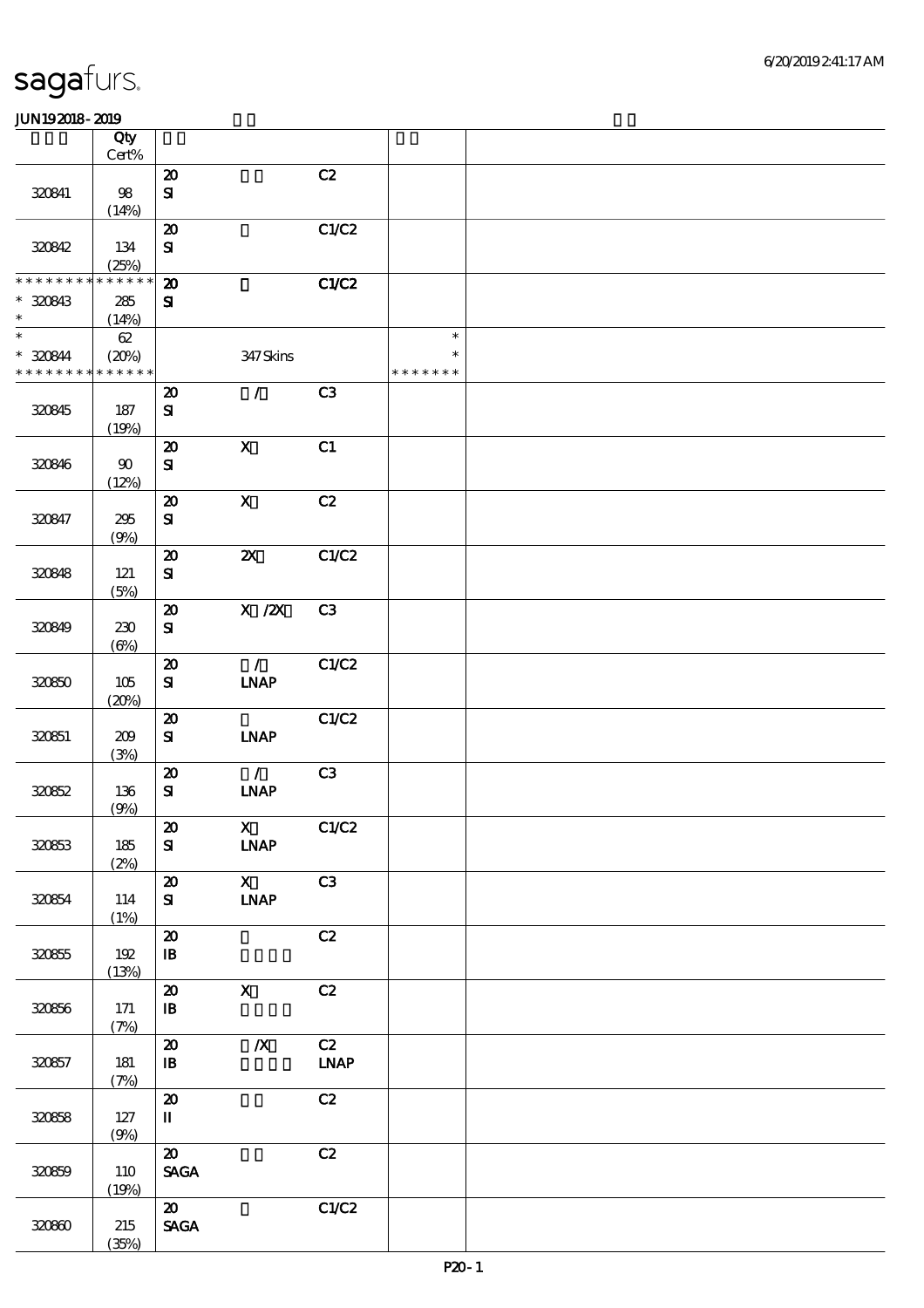|                               | Qty                         |                                      |                                           |       |                  |  |
|-------------------------------|-----------------------------|--------------------------------------|-------------------------------------------|-------|------------------|--|
|                               | Cert%                       |                                      |                                           |       |                  |  |
|                               |                             | $\boldsymbol{\mathfrak{D}}$          |                                           | C3    |                  |  |
| 320861                        | 91                          | <b>SAGA</b>                          |                                           |       |                  |  |
|                               | (21%)                       |                                      |                                           |       |                  |  |
|                               |                             | $\boldsymbol{\mathfrak{D}}$          |                                           | C1    |                  |  |
| 320862                        | 141                         | <b>SAGA</b>                          |                                           |       |                  |  |
| * * * * * * *                 | (35%)<br>* * * * * *        |                                      |                                           |       |                  |  |
|                               |                             | $\boldsymbol{\mathbf{z}}$            |                                           | C2    |                  |  |
| $* 30863$<br>$\ast$           | 265                         | <b>SAGA</b>                          |                                           |       |                  |  |
| $\ast$                        | (20%)                       |                                      |                                           |       | $\ast$           |  |
| $* 320864$                    | 240                         |                                      | $\boldsymbol{2}$                          |       | $\ast$           |  |
| $\ast$                        | (19%)                       |                                      |                                           |       | $\ast$           |  |
| $\overline{\phantom{1}}$      | 41                          |                                      |                                           |       | $\ast$           |  |
| $* 320865$                    | (17%)                       |                                      | 546Skins                                  |       | $\ast$           |  |
| * * * * * * * *               | * * * * * *                 |                                      |                                           |       | * * * * * * *    |  |
| * * * * * * * *               | * * * * * *                 | $\boldsymbol{\mathbf{z}}$            |                                           | C3    |                  |  |
| $* 320866$                    | 265                         | <b>SAGA</b>                          |                                           |       |                  |  |
| $\ast$                        | (18%)                       |                                      |                                           |       |                  |  |
| $\ast$                        | 122                         |                                      |                                           |       | $\ast$           |  |
| $* 320867$                    | (12%)                       |                                      | 387Skins                                  |       | $\ast$           |  |
| * * * * * * * *               | * * * * * *                 |                                      |                                           |       | * * * * * * *    |  |
|                               |                             | $\boldsymbol{\mathfrak{D}}$          | $\mathbf{X}$                              | C1    |                  |  |
| 320868                        | 150                         | <b>SAGA</b>                          |                                           |       |                  |  |
|                               | (10%)                       |                                      |                                           |       |                  |  |
| * * * * * * *                 | * * * * * *                 | $\boldsymbol{\mathsf{20}}$           | $\mathbf x$                               | C2    |                  |  |
| $* 30000$                     | 265                         | <b>SAGA</b>                          |                                           |       |                  |  |
| $\ast$                        | (10%)                       |                                      |                                           |       |                  |  |
| $\ast$                        |                             |                                      |                                           |       | $\ast$           |  |
| $* 320870$                    | 240                         |                                      | $\boldsymbol{z}$                          |       | $\ast$           |  |
| $\ast$<br>$\ast$              | (13%)                       |                                      |                                           |       | $\ast$           |  |
|                               | 129                         |                                      |                                           |       | $\ast$<br>$\ast$ |  |
| $* 320871$<br>* * * * * * * * | $(\Theta\%)$<br>* * * * * * |                                      | $634\mspace{3mu}\mathrm{S} \mathrm{kins}$ |       | * * * * * * *    |  |
| * * * * * * *                 | * * * * * *                 | $\boldsymbol{\mathbf{z}}$            | $\mathbf{X}$                              | C3    |                  |  |
| $* 30872$                     | 265                         | <b>SAGA</b>                          |                                           |       |                  |  |
| $\ast$                        | (19%)                       |                                      |                                           |       |                  |  |
| $\ast$                        |                             |                                      |                                           |       | $\ast$           |  |
| $* 320873$                    | 240                         |                                      | $\boldsymbol{2}$                          |       | $\ast$           |  |
| $\ast$                        | (7%)                        |                                      |                                           |       | $\ast$           |  |
| $\ast$                        | $\boldsymbol{\omega}$       |                                      |                                           |       | $\ast$           |  |
| $* 320874$                    | (5%)                        |                                      | 565Skins                                  |       | $\ast$           |  |
| * * * * * * * *               | * * * * * *                 |                                      |                                           |       | * * * * * * *    |  |
|                               |                             | $\boldsymbol{\mathfrak{D}}$          | $\boldsymbol{\mathsf{Z}}$                 | C1/C2 |                  |  |
| 320875                        | 267                         | <b>SAGA</b>                          |                                           |       |                  |  |
|                               | $(\Theta)$                  |                                      |                                           |       |                  |  |
|                               |                             | $\boldsymbol{\mathfrak{D}}$          | $\mathbf{x}$                              | C1/C2 |                  |  |
| 320876                        | 76                          | <b>SAGA</b>                          |                                           |       |                  |  |
|                               | (11%)                       |                                      |                                           |       |                  |  |
|                               |                             | $\boldsymbol{\omega}$<br><b>SAGA</b> | $\chi$ / $\chi$                           | C3    |                  |  |
| 320877                        | 161<br>(15%)                |                                      |                                           |       |                  |  |
|                               |                             | $\boldsymbol{\mathfrak{D}}$          | $\mathcal{L}$                             | C1/C2 |                  |  |
| 320878                        | 122                         | <b>SAGA</b>                          | <b>INAP</b>                               |       |                  |  |
|                               | (5%)                        |                                      |                                           |       |                  |  |
| * * * * * * *                 | * * * * * *                 | $\boldsymbol{\mathfrak{D}}$          |                                           | C1/C2 |                  |  |
| $* 30879$                     | 265                         | <b>SAGA</b>                          | <b>INAP</b>                               |       |                  |  |
| $\ast$                        | (5%)                        |                                      |                                           |       |                  |  |
| $\ast$                        | $59\,$                      |                                      |                                           |       | $\ast$           |  |
| $*3080$                       | (8%)                        |                                      | 324Skins                                  |       | $\ast$           |  |
| * * * * * * * *               | * * * * * *                 |                                      |                                           |       | * * * * * * *    |  |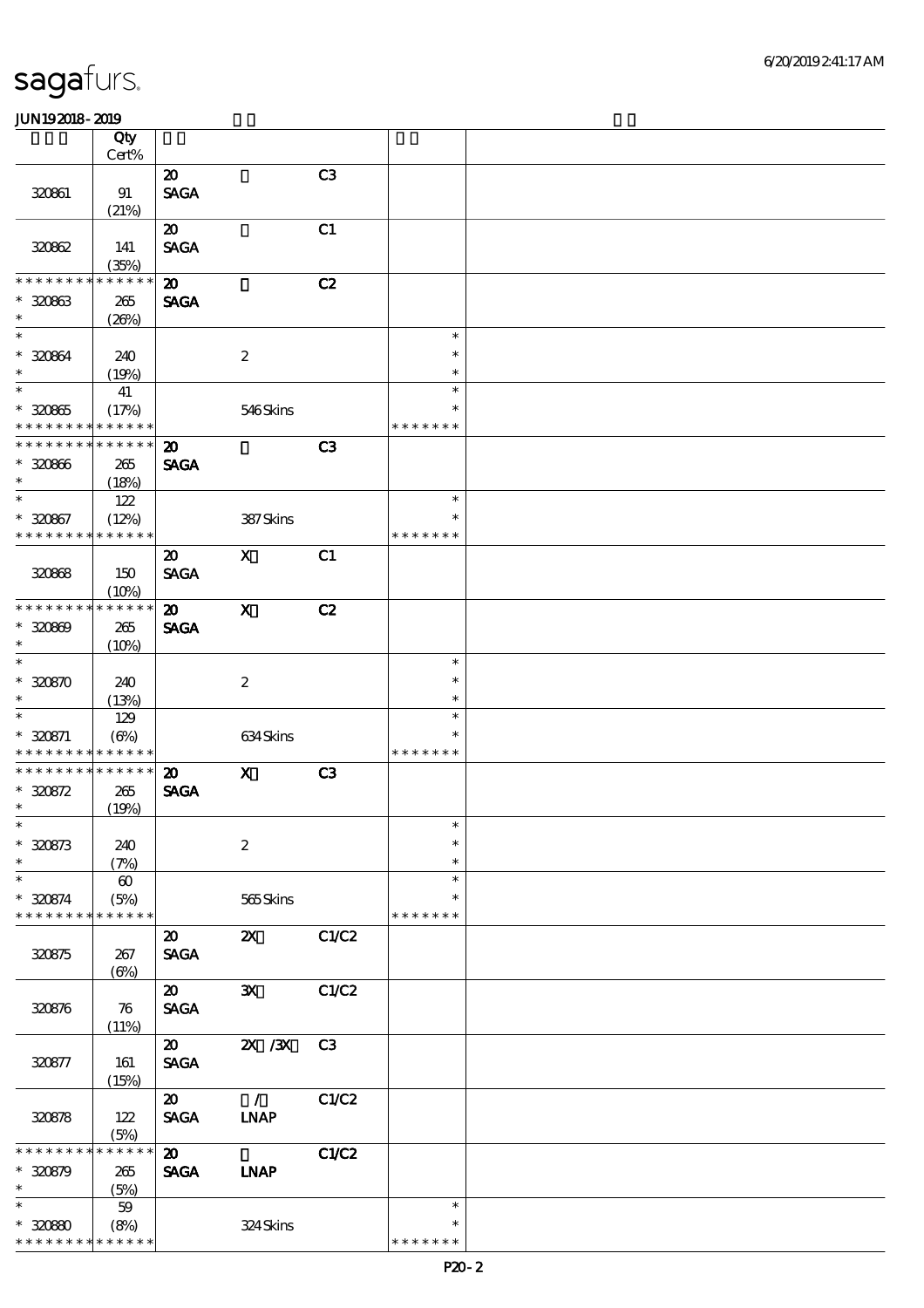| .                           |                            |                             |                  |             |               |  |
|-----------------------------|----------------------------|-----------------------------|------------------|-------------|---------------|--|
|                             | $\overline{Q}$ ty<br>Cert% |                             |                  |             |               |  |
|                             |                            | $\boldsymbol{\mathfrak{D}}$ | $\mathcal{L}$    | C3          |               |  |
|                             |                            | <b>SAGA</b>                 |                  |             |               |  |
| 320881                      | 245                        |                             | <b>LNAP</b>      |             |               |  |
|                             | (4%)                       | $\boldsymbol{\omega}$       |                  |             |               |  |
|                             |                            |                             | $\mathbf X$      | C1/C2       |               |  |
| 320882                      | 280                        | <b>SAGA</b>                 | <b>INAP</b>      |             |               |  |
|                             | (3%)                       |                             |                  |             |               |  |
|                             |                            | $\boldsymbol{\mathsf{20}}$  | $X$ / $ZX$       | C3          |               |  |
| 32083                       | 275                        | <b>SAGA</b>                 | <b>INAP</b>      |             |               |  |
|                             | (7%)                       |                             |                  |             |               |  |
|                             |                            | $\boldsymbol{\mathfrak{D}}$ | $X \, X$         | C1/C2       |               |  |
| 320884                      | 115                        | <b>SAGA</b>                 | <b>INAP</b>      |             |               |  |
|                             | (5%)                       |                             |                  |             |               |  |
|                             |                            | $\boldsymbol{\mathfrak{D}}$ | $\mathcal{L}$    | C2          |               |  |
| 320865                      | 146                        | IA                          |                  |             |               |  |
|                             | (14%)                      |                             |                  |             |               |  |
| * * * * * * * *             | * * * * * *                | $\boldsymbol{\mathfrak{D}}$ |                  | C2          |               |  |
| $* 320866$                  | 245                        | IA                          |                  |             |               |  |
| $\ast$                      | (17%)                      |                             |                  |             |               |  |
| $\ast$                      | 46                         |                             |                  |             | $\ast$        |  |
| $* 320887$                  | (17%)                      |                             | 291 Skins        |             | $\ast$        |  |
| * * * * * * * * * * * * * * |                            |                             |                  |             | * * * * * * * |  |
| * * * * * * * *             | * * * * * *                | $\boldsymbol{\mathfrak{D}}$ | $\mathbf{x}$     | C2          |               |  |
| $* 30888$                   | 265                        | IA                          |                  |             |               |  |
| $\ast$                      | $(\Theta)$                 |                             |                  |             |               |  |
| $\ast$                      | 116                        |                             |                  |             | $\ast$        |  |
| $* 320889$                  | (12%)                      |                             | 381 Skins        |             | $\ast$        |  |
| * * * * * * * * * * * * * * |                            |                             |                  |             | * * * * * * * |  |
|                             |                            | $\boldsymbol{\mathsf{20}}$  | ZX               | C2          |               |  |
| 320890                      | 115                        | $\mathbf{I}\mathbf{A}$      |                  |             |               |  |
|                             | $(\Theta)$                 |                             |                  |             |               |  |
|                             |                            | $\boldsymbol{\mathfrak{D}}$ | $\boldsymbol{X}$ | C2          |               |  |
| 320891                      | 162                        | IA                          |                  | <b>LNAP</b> |               |  |
|                             | (7%)                       |                             |                  |             |               |  |
|                             |                            | $\boldsymbol{\mathfrak{D}}$ | $\mathbf{x}$     | C1/C2       |               |  |
| 320892                      | 114                        | <b>SROY</b>                 |                  |             |               |  |
|                             | (11%)                      |                             |                  |             |               |  |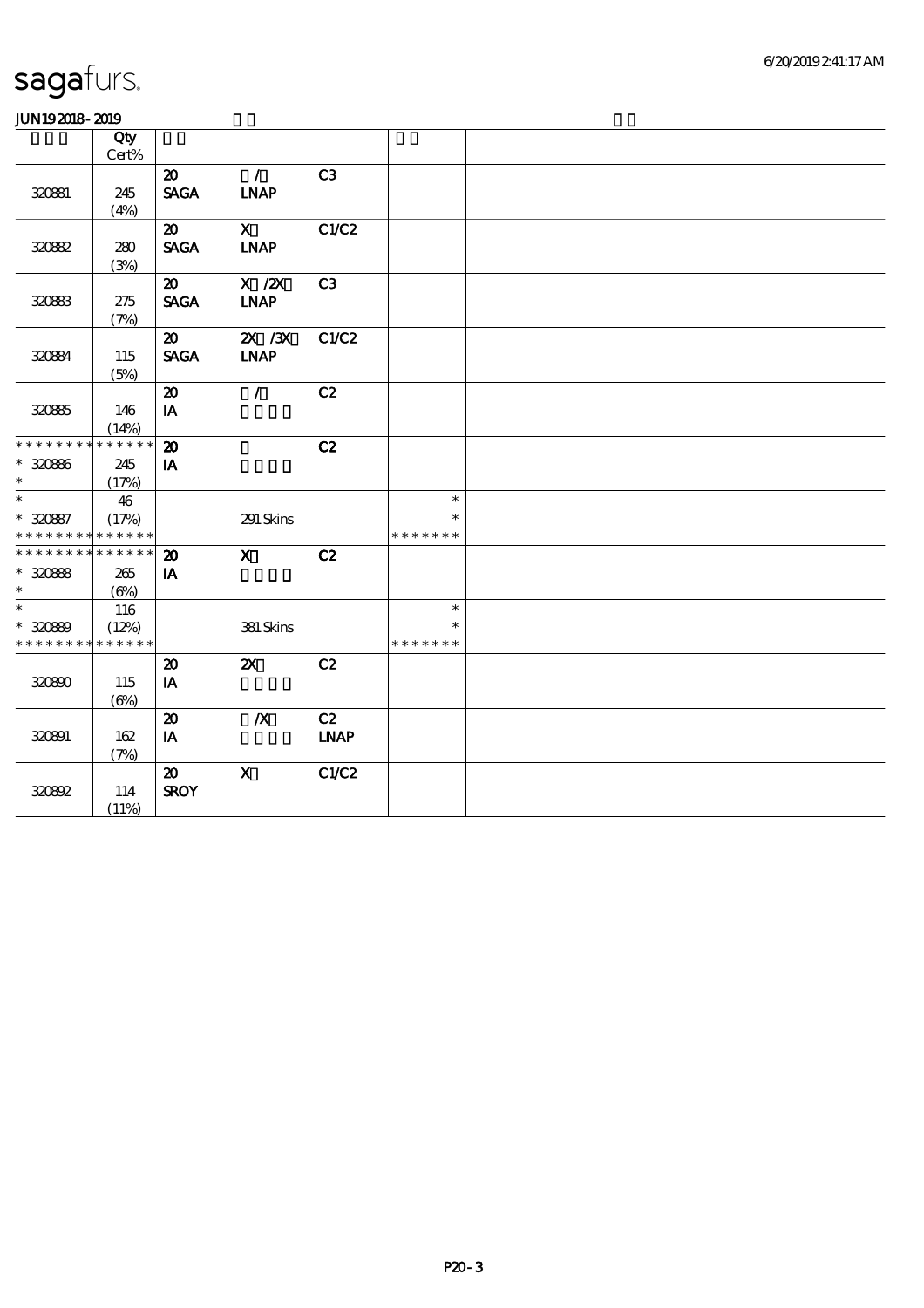| 6/20/2019241:17AM |
|-------------------|
|-------------------|

|                                                   | Qty<br>Cert%                   |                                                      |                              |       |                                   |  |
|---------------------------------------------------|--------------------------------|------------------------------------------------------|------------------------------|-------|-----------------------------------|--|
| 320061                                            | $\boldsymbol{\omega}$<br>(42%) | $\mathbf{o}$<br>$\mathbf{S}$                         |                              | C2    |                                   |  |
| 320962                                            | 121<br>(52%)                   | $\mathbf 0$<br>${\bf s}$                             |                              | C1/C2 |                                   |  |
| 320963                                            | 262<br>(27%)                   | $\mathbf 0$<br>$\mathbf{S}$                          |                              | C1/C2 |                                   |  |
| 320964                                            | 167<br>(44%)                   | $\mathbf O$<br>${\bf s}$                             | $\mathcal{L}$                | C3    |                                   |  |
| 320965                                            | 217<br>(7%)                    | $\mathbf 0$<br>${\bf s}$                             | $\boldsymbol{\mathsf{X}}$    | C1/C2 |                                   |  |
| 320966                                            | 88<br>(25%)                    | $\mathbf O$<br>$\mathbf{S}$                          | $\mathbf{X}$                 | C3    |                                   |  |
| 320967                                            | 88<br>(13%)                    | $\mathbf{o}$<br>$\mathbf{S}$                         | $X \, X$                     | C2    |                                   |  |
| 320968                                            | 68<br>(29%)                    | $\mathbf{o}$<br>${\bf s}$                            | $\mathcal{T}$<br><b>INAP</b> | C1/C2 |                                   |  |
| 320999                                            | 125<br>(10%)                   | $\mathbf O$<br>${\bf s}$                             | $\mathcal{L}$<br><b>INAP</b> | C3    |                                   |  |
| 320970                                            | 151<br>(5%)                    | $\mathbf 0$<br>${\bf s}$                             | $\boldsymbol{X}$<br>INAP     | C1/C2 |                                   |  |
| * * * * * * * *<br>$* 320971$<br>$\ast$           | * * * * * *<br>305<br>(7%)     | $\mathbf 0$<br>$\mathbf{B}$                          |                              | C2    |                                   |  |
| $\ast$<br>$*30972$<br>* * * * * * * * * * * * * * | 91<br>(5%)                     |                                                      | 396Skins                     |       | $\ast$<br>$\ast$<br>* * * * * * * |  |
| 320973                                            | 87<br>(12%)                    | $\mathbf 0$<br>$\rm I\hspace{-.1em}I\hspace{-.1em}I$ |                              | C2    |                                   |  |
| 320974                                            | 83<br>(15%)                    | $\mathbf{O}$<br><b>SAGA</b>                          |                              | C2    |                                   |  |
| 320975                                            | 194<br>(37%)                   | $\mathbf{O}$<br><b>SAGA</b>                          |                              | C1/C2 |                                   |  |
| 320976                                            | 89<br>(32%)                    | $\mathbf{O}$<br>$\ensuremath{\mathsf{SAGA}}$         |                              | C3    |                                   |  |
| * * * * * * *<br>$*320977$<br>$*$ and $*$         | * * * * * *<br>285<br>(33%)    | $\mathbf{O}$<br><b>SAGA</b>                          |                              | C1/C2 |                                   |  |
| $\overline{\ast}$<br>$*30978$<br>* * * * * * * *  | 177<br>(19%)<br>* * * * * *    |                                                      | 462Skins                     |       | $\ast$<br>$\ast$<br>* * * * * * * |  |
| 320979                                            | 283<br>(38%)                   | $\mathbf{O}$<br>$\ensuremath{\mathsf{SAGA}}$         |                              | C3    |                                   |  |
| 32090                                             | 109<br>(4%)                    | $\mathbf{O}$<br><b>SAGA</b>                          | $\mathbf X$                  | C1    |                                   |  |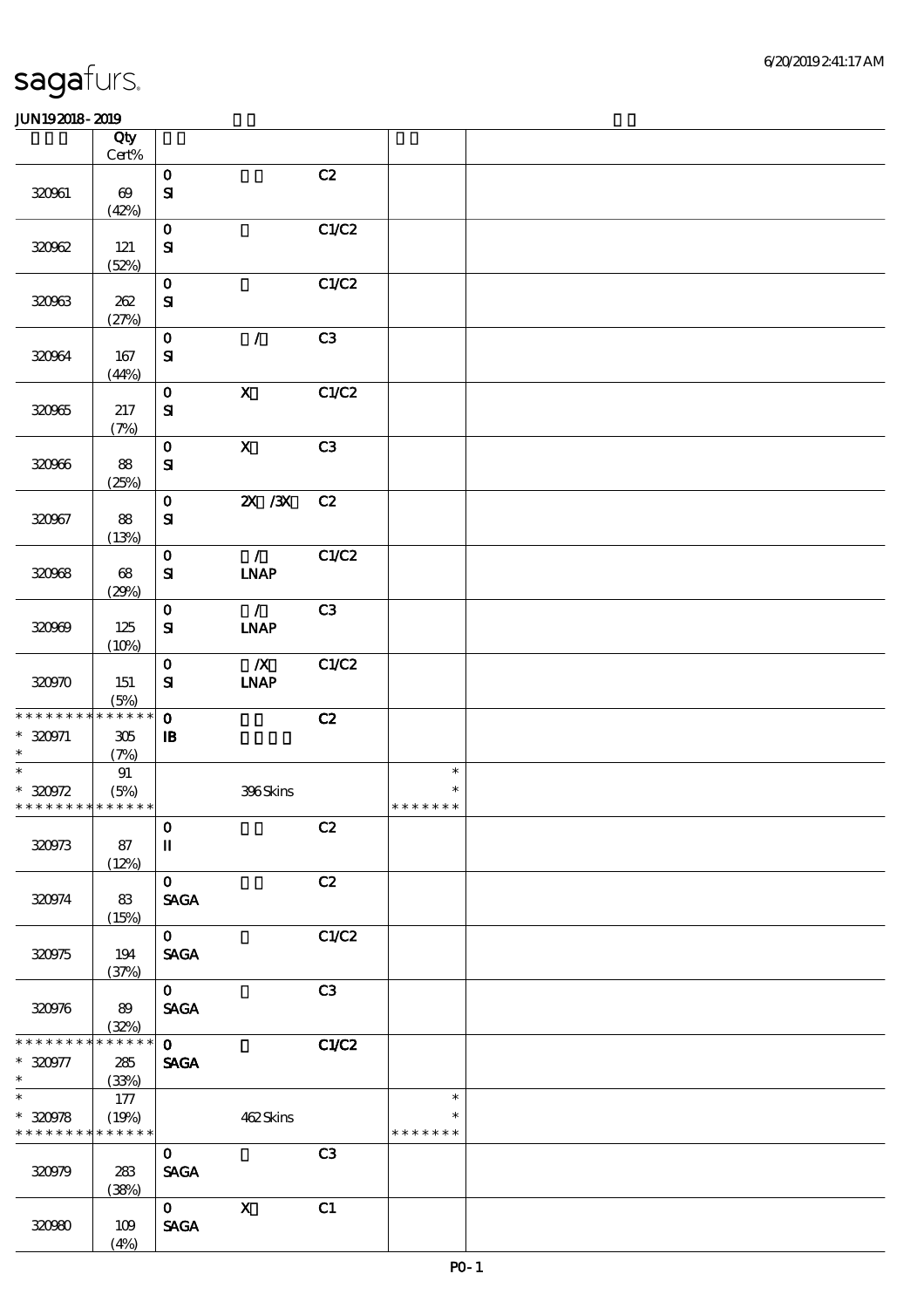| ------                      |             |                        |                           |       |               |  |
|-----------------------------|-------------|------------------------|---------------------------|-------|---------------|--|
|                             | Qty         |                        |                           |       |               |  |
|                             | $Cert\%$    |                        |                           |       |               |  |
| * * * * * * * * * * * * * * |             | $\mathbf{O}$           | $\mathbf{x}$              | C2    |               |  |
| $* 320981$                  | 285         | <b>SAGA</b>            |                           |       |               |  |
| $\ast$                      | (13%)       |                        |                           |       |               |  |
|                             | 123         |                        |                           |       | $\ast$        |  |
| $*30082$                    | (16%)       |                        | 408Skins                  |       | $\ast$        |  |
| * * * * * * * *             | * * * * * * |                        |                           |       | * * * * * * * |  |
|                             |             |                        |                           |       |               |  |
|                             |             | $\mathbf{O}$           | $\mathbf{X}$              | C3    |               |  |
| 320983                      | 246         | <b>SAGA</b>            |                           |       |               |  |
|                             | (30%)       |                        |                           |       |               |  |
|                             |             | $\mathbf{O}$           | $\boldsymbol{\mathsf{Z}}$ | C1/C2 |               |  |
| 320984                      | 145         | <b>SAGA</b>            |                           |       |               |  |
|                             | (8%)        |                        |                           |       |               |  |
|                             |             |                        |                           |       |               |  |
|                             |             | $\mathbf{O}$           | $\mathbf{x}$              | C1/C2 |               |  |
| 320985                      | 119         | <b>SAGA</b>            |                           |       |               |  |
|                             | (29%)       |                        |                           |       |               |  |
|                             |             | $\mathbf{O}$           | $X \, X$                  | C3    |               |  |
| 320966                      | $66\,$      | <b>SAGA</b>            |                           |       |               |  |
|                             | (15%)       |                        |                           |       |               |  |
|                             |             | $\mathbf{O}$           | $\mathcal{L}$             | C1/C2 |               |  |
| 320987                      | 164         | <b>SAGA</b>            | <b>INAP</b>               |       |               |  |
|                             |             |                        |                           |       |               |  |
|                             | (20%)       |                        |                           |       |               |  |
|                             |             | $\mathbf{O}$           |                           | C1/C2 |               |  |
| 320988                      | 294         | <b>SAGA</b>            | <b>INAP</b>               |       |               |  |
|                             | (10%)       |                        |                           |       |               |  |
|                             |             | $\mathbf{O}$           | $\overline{1}$            | C3    |               |  |
| 320999                      | 215         | <b>SAGA</b>            | <b>LNAP</b>               |       |               |  |
|                             | (20%)       |                        |                           |       |               |  |
|                             |             | $\mathbf{O}$           | $\mathbf x$               | C1/C2 |               |  |
| 320900                      | $225\,$     | <b>SAGA</b>            | <b>INAP</b>               |       |               |  |
|                             | (2%)        |                        |                           |       |               |  |
|                             |             | $\mathbf{O}$           | $\mathbf{x}$              | C3    |               |  |
|                             |             |                        |                           |       |               |  |
| 320991                      | 124         | <b>SAGA</b>            | <b>INAP</b>               |       |               |  |
|                             | (7%)        |                        |                           |       |               |  |
|                             |             | $\mathbf{O}$           | 2X / 3X                   | C1/C2 |               |  |
| 320992                      | 83          | <b>SAGA</b>            | <b>INAP</b>               |       |               |  |
|                             | (12%)       |                        |                           |       |               |  |
|                             |             | $\mathbf 0$            |                           | C2    |               |  |
| 32093                       | 136         | $\mathbf{I}\mathbf{A}$ |                           |       |               |  |
|                             | (22%)       |                        |                           |       |               |  |
|                             |             | $\mathbf 0$            | $\mathbf X$               | C2    |               |  |
|                             |             |                        |                           |       |               |  |
| 320994                      | 152         | IA                     |                           |       |               |  |
|                             | (11%)       |                        |                           |       |               |  |
|                             |             | $\mathbf 0$            |                           | C1/C2 |               |  |
| 320995                      | $8\!5$      | <b>SROY</b>            |                           |       |               |  |
|                             | (35%)       |                        |                           |       |               |  |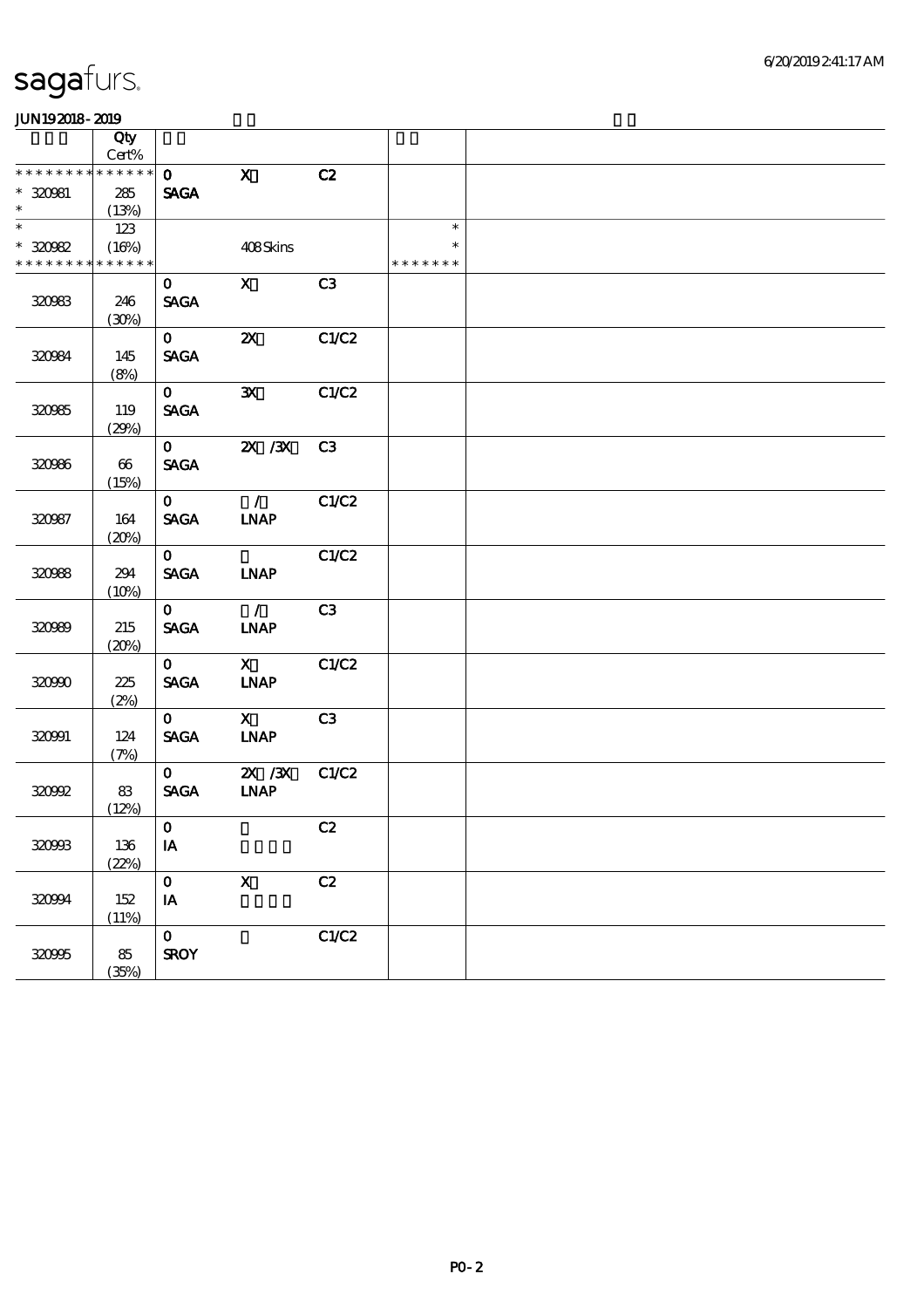#### 6/20/2019 2:41:17 AM

# sagafurs.

|            | Qty<br>$Cert\%$    |                                |                  |                |  |  |  |
|------------|--------------------|--------------------------------|------------------|----------------|--|--|--|
|            |                    | $\mathbf{1}$                   | $\mathcal{L}$    | C2             |  |  |  |
| $321061\,$ | 146                | ${\bf S\hspace{-.075ex}I}$     |                  |                |  |  |  |
|            | (20%)              | $\mathbf{1}$                   |                  | C1/C2          |  |  |  |
| 321062     | $127\,$            | ${\bf S}$                      |                  |                |  |  |  |
|            | (14%)              |                                |                  |                |  |  |  |
|            |                    | $\mathbf{1}$                   | $\mathbf{X}$     | C1/C2          |  |  |  |
| 321063     | 118                | ${\bf S\!I}$                   |                  |                |  |  |  |
|            | (14%)              | $\mathbf{1}$                   | $\boldsymbol{X}$ | C3             |  |  |  |
| 321064     | 74                 | $\mathbf{S}$                   |                  |                |  |  |  |
|            | (32%)              |                                |                  |                |  |  |  |
|            |                    | $\mathbf{1}$                   | $\boldsymbol{X}$ | C2             |  |  |  |
| 321065     | 152                | $\, {\bf I} \! {\bf B} \,$     |                  |                |  |  |  |
|            | (17%)              | $\mathbf{1}$                   | $\mathcal{L}$    | C2             |  |  |  |
| 321066     | 166                | $\operatorname{\mathsf{SAGA}}$ |                  |                |  |  |  |
|            | (17%)              |                                |                  |                |  |  |  |
|            |                    | $\mathbf{1}$                   |                  | C1/C2          |  |  |  |
| 321067     | 213                | <b>SAGA</b>                    |                  |                |  |  |  |
|            | (13%)              | $\mathbf{1}$                   |                  | C <sub>3</sub> |  |  |  |
| 321068     | $90\,$             | $\ensuremath{\mathsf{SAGA}}$   |                  |                |  |  |  |
|            | (17%)              |                                |                  |                |  |  |  |
|            |                    | 1                              | $\mathbf X$      | C1/C2          |  |  |  |
| 321069     | 179                | $\operatorname{\mathsf{SAGA}}$ |                  |                |  |  |  |
|            | (7%)               | $\mathbf{1}$                   | $\mathbf{X}$     | C <sub>3</sub> |  |  |  |
| 321070     | ${\bf 77}$         | $\ensuremath{\mathsf{SAGA}}$   |                  |                |  |  |  |
|            | (16%)              |                                |                  |                |  |  |  |
|            |                    | $1 \qquad \qquad$              | $X \, X$         | C2             |  |  |  |
| 321071     | ${\bf Z}$<br>(19%) | $\operatorname{\mathsf{SAGA}}$ |                  |                |  |  |  |
|            |                    |                                |                  |                |  |  |  |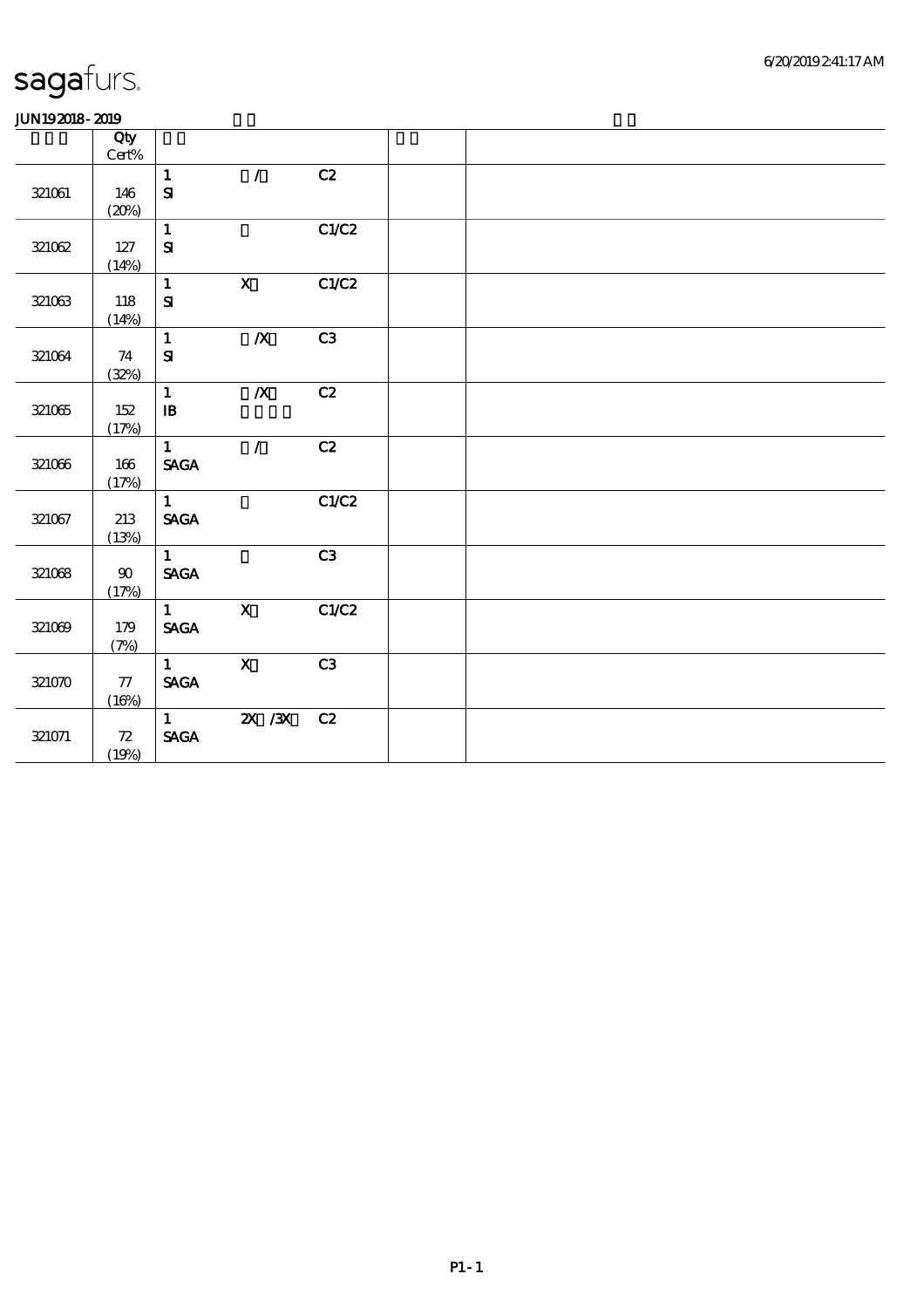|                                                     | Qty                         |                                            |                                                                             |                |                                   |  |
|-----------------------------------------------------|-----------------------------|--------------------------------------------|-----------------------------------------------------------------------------|----------------|-----------------------------------|--|
|                                                     | $\mbox{Cert}\%$             |                                            |                                                                             |                |                                   |  |
| 321141                                              | 96<br>(11%)                 | 50<br>$\mathbf{B}$                         | $X$ / $ZX$<br>$\mathbf{1}$                                                  | C2             |                                   |  |
|                                                     |                             | $\boldsymbol{\mathfrak{D}}$                |                                                                             | C2             |                                   |  |
| 321142                                              | 87<br>(28%)                 | <b>SAGA</b>                                | $\blacksquare$                                                              |                |                                   |  |
| 321143                                              | 189<br>(4%)                 | 50<br><b>SAGA</b>                          | $\mathcal{L}$<br>$\mathbf{1}$                                               | C1/C2          |                                   |  |
| ********<br>$* 321144$<br>$\ast$                    | * * * * * *<br>179<br>(10%) | 50<br><b>SAGA</b>                          | $\mathcal{L}$<br>$\mathbf{1}$                                               | C1/C2          |                                   |  |
| $* 321145$<br>* * * * * * * *                       | 25<br>(4%)<br>******        |                                            | 204Skins                                                                    |                | $\ast$<br>$\ast$<br>* * * * * * * |  |
| * * * * * * * *<br>$*$ 321146<br>$\ast$             | * * * * * *<br>185<br>(9%)  | $\boldsymbol{\mathfrak{D}}$<br><b>SAGA</b> | $\mathbf{1}$                                                                | <b>C1/C2</b>   |                                   |  |
|                                                     | 51                          |                                            |                                                                             |                | $\ast$                            |  |
| $* 321147$<br>* * * * * * * *                       | (3%)<br>* * * * * *         |                                            | 236Skins                                                                    |                | $\ast$<br>* * * * * * *           |  |
| 321148                                              | 83<br>(10%)                 | 50<br><b>SAGA</b>                          | $\mathbf{X}$<br>$\mathbf{1}$                                                | C1             |                                   |  |
| * * * * * * * *                                     | * * * * * *                 | 50                                         | $\mathbf{x}$                                                                | C2             |                                   |  |
| $* 321149$<br>$\ast$                                | 185<br>(3%)                 | <b>SAGA</b>                                | $\mathbf{1}$                                                                |                |                                   |  |
| $\overline{\ast}$                                   | 147                         |                                            |                                                                             |                | $\ast$                            |  |
| $* 321150$<br>* * * * * * * *                       | $(\Theta)$<br>* * * * * *   |                                            | 332Skins                                                                    |                | $\ast$<br>* * * * * * *           |  |
|                                                     |                             | 50                                         | $\mathbb{X}$                                                                | C <sub>3</sub> |                                   |  |
| 321151                                              | 170<br>(1%)                 | <b>SAGA</b>                                | $\sim$ 1                                                                    |                |                                   |  |
|                                                     |                             | 50                                         | $X$ / $ZX$                                                                  | C <sub>3</sub> |                                   |  |
| 321152                                              | 155<br>(3%)                 | <b>SAGA</b>                                | $\blacksquare$                                                              |                |                                   |  |
| **************                                      |                             |                                            |                                                                             |                |                                   |  |
| $*$ 321153<br>$\ast$                                | 185<br>(7%)                 | <b>SAGA</b>                                | $\blacksquare$                                                              |                |                                   |  |
| $\ast$                                              | $\boldsymbol{\mathfrak{D}}$ |                                            |                                                                             |                | $\ast$                            |  |
| $* 321154$<br>* * * * * * * * * * * * * *           | (10%)                       |                                            | 215Skins                                                                    |                | $\ast$<br>* * * * * * *           |  |
| 321155                                              | 80<br>(5%)                  | 50<br><b>SAGA</b>                          | $\mathbf{x}$<br>$\blacksquare$                                              | C <sub>3</sub> |                                   |  |
| * * * * * * * *                                     | * * * * * *                 |                                            | $\overline{50}$ $\overline{2}$ $\overline{2}$ $\overline{3}$ $\overline{3}$ | C1/C2          |                                   |  |
| $*$ 321156<br>$\ast$                                | 185<br>(4%)                 | <b>SAGA</b>                                | $\mathbf{1}$                                                                |                |                                   |  |
| $\ast$<br>$*$ 321157<br>* * * * * * * * * * * * * * | 73<br>(6%)                  |                                            | 258Skins                                                                    |                | $\ast$<br>* * * * * * *           |  |
|                                                     |                             | 50                                         | $\mathbf{x}$                                                                | C2             |                                   |  |
| 321158                                              | $\tau$<br>(7%)              | <b>SAGA</b>                                | $\blacksquare$                                                              |                |                                   |  |
|                                                     |                             | 50                                         |                                                                             | C2             |                                   |  |
| 321159                                              | $\mathfrak{B}$<br>(35%)     | <b>SAGA</b>                                | $\boldsymbol{z}$                                                            |                |                                   |  |
|                                                     |                             | 50                                         | $\mathcal{L}$                                                               | C1/C2          |                                   |  |
| 321160                                              | 160<br>(14%)                | <b>SAGA</b>                                | $\boldsymbol{z}$                                                            |                |                                   |  |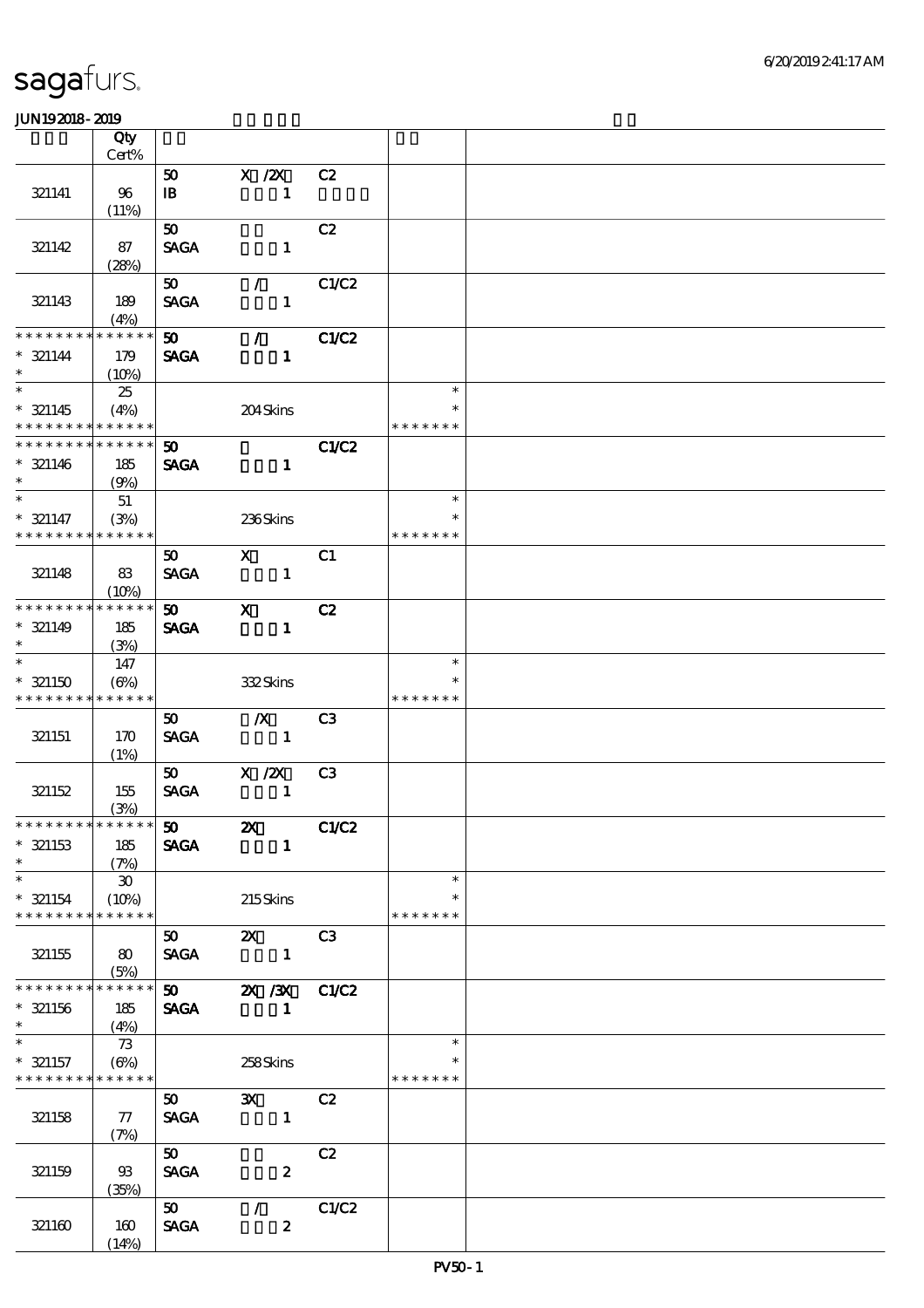| www.ww                     |                   |              |                         |                  |                 |               |  |
|----------------------------|-------------------|--------------|-------------------------|------------------|-----------------|---------------|--|
|                            | $\overline{Q}$ ty |              |                         |                  |                 |               |  |
|                            | Cert%             |              |                         |                  |                 |               |  |
|                            |                   | 50           | $\mathbf{X}$            |                  | C1              |               |  |
| 321161                     | 189               | <b>SAGA</b>  | $\sim$ 2                |                  |                 |               |  |
|                            | (11%)             |              |                         |                  |                 |               |  |
|                            | * * * * * *       | 50           | $\mathbf{x}$            |                  | C2              |               |  |
| $* 321162$                 | 185               | <b>SAGA</b>  | $\overline{\mathbf{z}}$ |                  |                 |               |  |
| $\ast$                     | $(\Theta)$        |              |                         |                  |                 |               |  |
| $\overline{\phantom{a}^*}$ | 59                |              |                         |                  |                 | $\ast$        |  |
| $* 321163$                 | (8%)              |              | $244\,$ Skins           |                  |                 |               |  |
| * * * * * * * *            | * * * * * *       |              |                         |                  |                 | * * * * * * * |  |
|                            |                   |              | 50 $X / ZX$             |                  | C3              |               |  |
| 32164                      | 71                |              | SAGA 2                  |                  |                 |               |  |
|                            | (12%)             |              |                         |                  |                 |               |  |
|                            |                   | 50           |                         | <b>2X / 3X</b>   | C1              |               |  |
| 321165                     | 136               | <b>SAGA</b>  |                         | $\boldsymbol{2}$ |                 |               |  |
|                            |                   |              |                         |                  |                 |               |  |
|                            | (21%)             |              |                         |                  |                 |               |  |
|                            |                   |              | $50$ $2X / 3X$          |                  | C2              |               |  |
| 321166                     | 189               | <b>SAGA</b>  |                         | $\mathbf{2}$     |                 |               |  |
|                            | (14%)             |              |                         |                  |                 |               |  |
|                            |                   | 50           |                         |                  | C2              |               |  |
| 321167                     | 165               | IA           |                         | $1 -$            | WB1             |               |  |
|                            | (3%)              |              |                         |                  |                 |               |  |
|                            |                   | 50           |                         |                  | C2              |               |  |
| 321168                     | 81                | IA           |                         | $\mathbf{1}$     |                 |               |  |
|                            | $(\Theta)$        |              |                         |                  |                 |               |  |
|                            |                   | 50           | $\mathbf{X}$            |                  | C2              |               |  |
| 321169                     | 164               | $I$ <b>A</b> |                         | $\mathbf{1}$     |                 |               |  |
|                            | (10%)             |              |                         |                  |                 |               |  |
|                            |                   | 50           | <b>2X /3X</b>           |                  | C2              |               |  |
| 321170                     | 95                | IA           | $\sim$ $\sim$ 1         |                  |                 |               |  |
|                            | (8%)              |              |                         |                  |                 |               |  |
|                            |                   | 50           |                         | $X \, / ZX$      | C2              |               |  |
| 321171                     | 161               | $I$ A        |                         |                  |                 |               |  |
|                            |                   |              | $\overline{\mathbf{z}}$ |                  |                 |               |  |
|                            | (19%)             |              |                         |                  |                 |               |  |
|                            |                   | 50           |                         |                  | <b>2X</b> C1/C2 |               |  |
| 321172                     | 122               | <b>SROY</b>  |                         | $\sim$ 1         |                 |               |  |
|                            | (4%)              |              |                         |                  |                 |               |  |
|                            |                   | 50           | $\mathcal{L}$           |                  | C1/C2           |               |  |
| 321173                     | 95                | <b>SROY</b>  |                         | $\boldsymbol{z}$ |                 |               |  |
|                            | (3%)              |              |                         |                  |                 |               |  |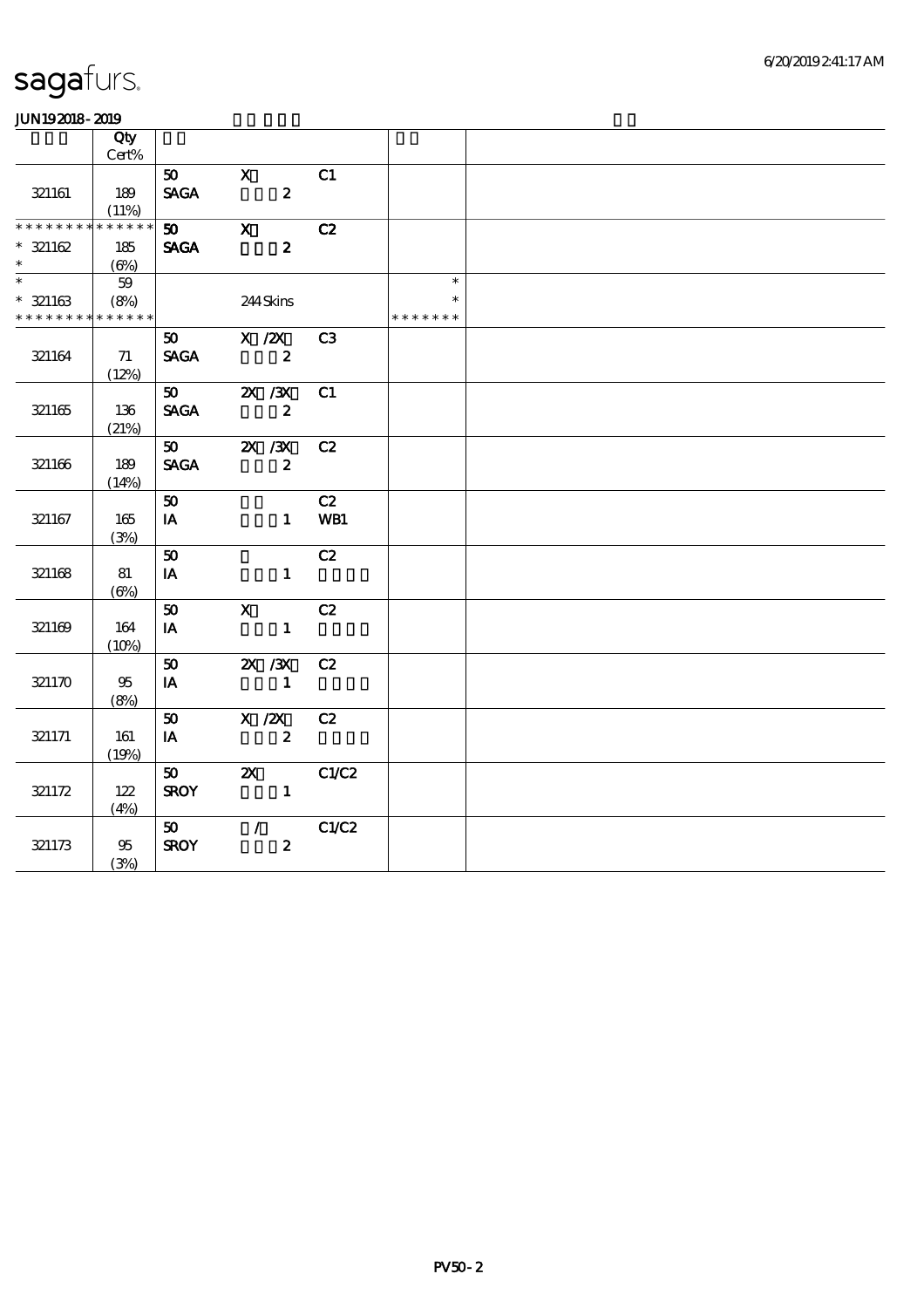|                               | Qty<br>Cert%                        |                                    |                            |                  |                                                    |                         |  |
|-------------------------------|-------------------------------------|------------------------------------|----------------------------|------------------|----------------------------------------------------|-------------------------|--|
|                               |                                     | $\boldsymbol{\omega}$              |                            |                  | C2                                                 |                         |  |
| 321241                        | 85<br>(18%)                         | ${\bf s}$                          |                            | $\mathbf{1}$     |                                                    |                         |  |
|                               |                                     | $\boldsymbol{\omega}$              |                            |                  | C1/C2                                              |                         |  |
| 321242                        | 251<br>(19%)                        | ${\bf s}$                          |                            | $\mathbf{1}$     |                                                    |                         |  |
| 321243                        | <b>101</b><br>(13%)                 | $\boldsymbol{\omega}$<br>${\bf s}$ | $\mathbf x$                | $\mathbf{1}$     | C1                                                 |                         |  |
| * * * * * * * *               | * * * * * *                         | $\boldsymbol{\omega}$              | $\mathbf{x}$               |                  | C2                                                 |                         |  |
| $* 321244$<br>$\ast$          | 225<br>(10%)                        | ${\bf s}$                          |                            | $\mathbf{1}$     |                                                    |                         |  |
| $\overline{\phantom{0}}$      |                                     |                                    |                            |                  |                                                    | $\ast$                  |  |
| $* 321245$<br>$\ast$          | 200<br>(10%)                        |                                    | $\boldsymbol{2}$           |                  |                                                    | $\ast$<br>$\ast$        |  |
|                               | 40                                  |                                    |                            |                  |                                                    | $\ast$                  |  |
| $* 321246$<br>* * * * * * * * | (20%)<br>* * * * * *                |                                    | 465Skins                   |                  |                                                    | $\ast$<br>* * * * * * * |  |
|                               |                                     | $\boldsymbol{\omega}$              |                            | $\boldsymbol{X}$ | C <sub>3</sub>                                     |                         |  |
| 321247                        | 208<br>(12%)                        | ${\bf s}$                          |                            | $\mathbf{1}$     |                                                    |                         |  |
| * * * * * * * *               | * * * * * *                         | $\boldsymbol{\omega}$              | $\boldsymbol{\mathsf{X}}$  |                  | C1/C2                                              |                         |  |
| $* 321248$<br>$\ast$          | 225<br>(7%)                         | ${\bf s}$                          |                            | $\mathbf{1}$     |                                                    |                         |  |
| $\overline{\phantom{0}}$      | 71                                  |                                    |                            |                  |                                                    | $\ast$                  |  |
| $* 321249$<br>* * * * * * * * | (8%)<br>* * * * * *                 |                                    | 296Skins                   |                  |                                                    | *<br>* * * * * * *      |  |
|                               |                                     | $\boldsymbol{\omega}$              |                            | $\mathbf{z}$     | C3                                                 |                         |  |
| 321250                        | 101<br>(3%)                         | ${\bf s}$                          |                            | $\mathbf{1}$     |                                                    |                         |  |
|                               |                                     | $\boldsymbol{\omega}$              | $\mathbf{x}$               |                  | C2                                                 |                         |  |
| 321251                        | 117<br>(5%)                         | ${\bf s}$                          |                            | $\mathbf{1}$     |                                                    |                         |  |
|                               |                                     | $\boldsymbol{\omega}$              |                            |                  | C2                                                 |                         |  |
| 321252                        | $52\,$<br>(32%)                     | ${\bf s}$                          |                            | $\boldsymbol{z}$ |                                                    |                         |  |
|                               |                                     | $\boldsymbol{40}$                  | $\mathcal{L}(\mathcal{L})$ |                  | C1/C2                                              |                         |  |
| 321253                        | 113<br>(14%)                        | ${\bf s}$                          |                            | $\boldsymbol{z}$ |                                                    |                         |  |
|                               |                                     |                                    | $\sqrt{40}$ X              |                  | $\overline{\text{c}}$ 1                            |                         |  |
| 321254                        | 134<br>(18%)                        | ${\bf s}$                          |                            | $2^{\circ}$      |                                                    |                         |  |
|                               |                                     |                                    | 40 X C2                    |                  |                                                    |                         |  |
| 321255                        | 218<br>(14%)                        | ${\bf s}$                          | $\overline{\mathbf{z}}$    |                  |                                                    |                         |  |
|                               |                                     |                                    | 40 X /2X C3                |                  |                                                    |                         |  |
| 321256                        | $\boldsymbol{\omega}$<br>$(\Theta)$ | $S_{\text{I}}$                     | $\overline{\mathbf{z}}$    |                  |                                                    |                         |  |
|                               |                                     |                                    | 40 2X /3X C1               |                  |                                                    |                         |  |
| 321257                        | 94<br>(27%)                         | ${\bf S}$                          | $\overline{\mathbf{z}}$    |                  |                                                    |                         |  |
|                               |                                     |                                    | 40 2X /3X C2               |                  |                                                    |                         |  |
| 321258                        | 173<br>(19%)                        | ${\bf s}$                          | $\overline{\mathbf{z}}$    |                  |                                                    |                         |  |
|                               |                                     | 40                                 |                            |                  | $\begin{array}{ccc} X & & C2 \\ & 1 & \end{array}$ |                         |  |
| 321259                        | 177<br>(18%)                        | $\mathbf{B}$                       |                            |                  |                                                    |                         |  |
|                               |                                     |                                    | 40 2X /3X C2               |                  |                                                    |                         |  |
| 321260                        | 113<br>(19%)                        | $\mathbf{B}$                       |                            | $\blacksquare$   |                                                    |                         |  |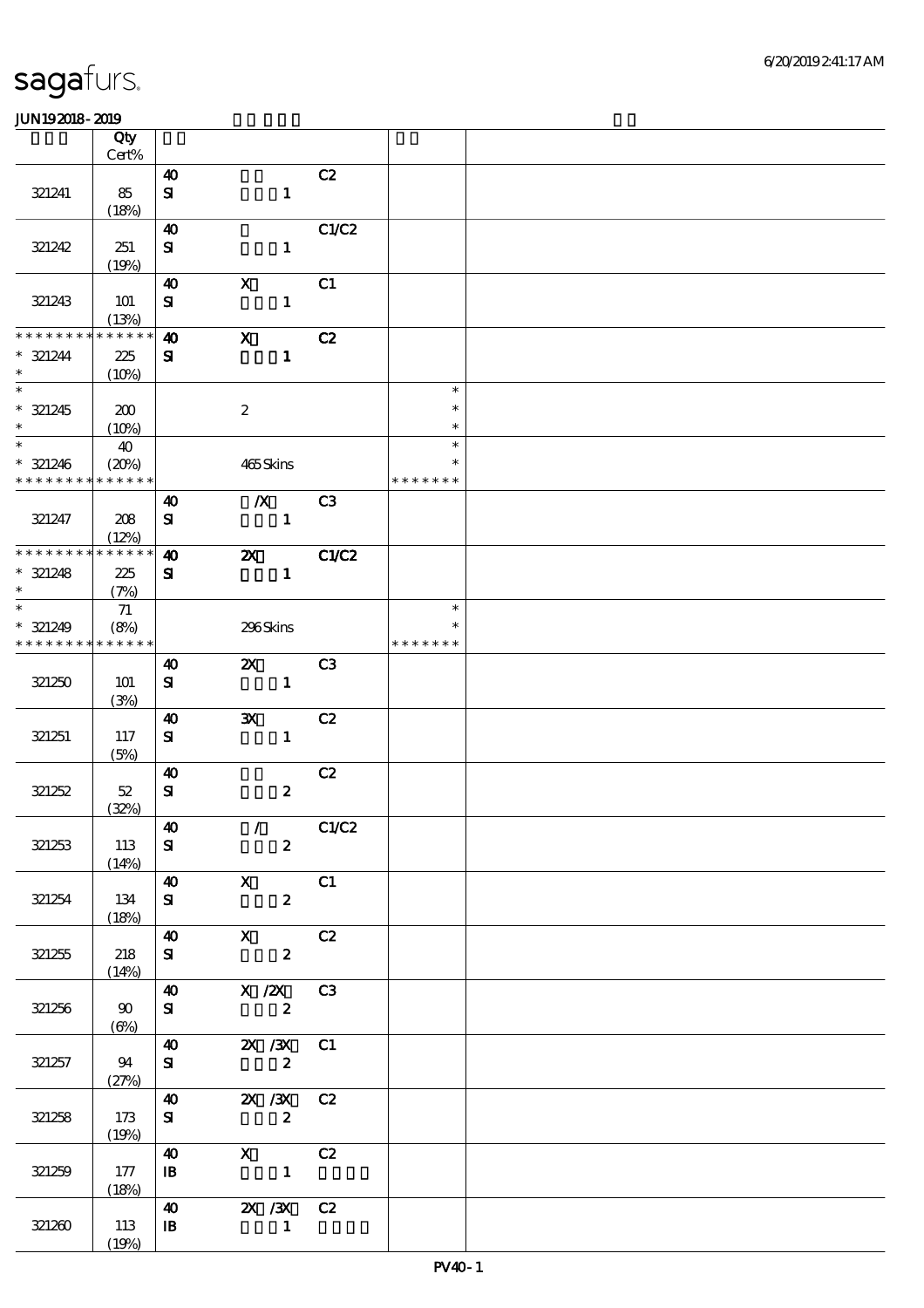|                                           | Qty                 |                                      |                                                              |                |                         |  |
|-------------------------------------------|---------------------|--------------------------------------|--------------------------------------------------------------|----------------|-------------------------|--|
|                                           | Cert%               |                                      |                                                              |                |                         |  |
| 321261                                    | 143                 | 40<br>$\operatorname{\mathsf{SAGA}}$ | $\mathbf{1}$                                                 | C2             |                         |  |
|                                           | (22%)               |                                      |                                                              |                |                         |  |
|                                           |                     | 40                                   |                                                              | C2             |                         |  |
| 321262                                    | 10B                 | <b>SAGA</b>                          | $\mathbf{1}$                                                 |                |                         |  |
|                                           | (20%)               |                                      |                                                              |                |                         |  |
|                                           |                     | $\boldsymbol{\omega}$                |                                                              | C1             |                         |  |
| 321263                                    | 151                 | <b>SAGA</b>                          | $\mathbf{1}$                                                 |                |                         |  |
|                                           | (11%)               |                                      |                                                              |                |                         |  |
| * * * * * * * *                           | * * * * * *         | $\boldsymbol{\omega}$                |                                                              | C1/C2          |                         |  |
| $* 321264$                                | 205                 | <b>SAGA</b>                          | $\mathbf{1}$                                                 |                |                         |  |
| $\ast$<br>$\overline{\phantom{a}^*}$      | (16%)               |                                      |                                                              |                | $\ast$                  |  |
|                                           | 155                 |                                      |                                                              |                | $\ast$                  |  |
| $* 321265$<br>* * * * * * * * * * * * * * | (12%)               |                                      | 360Skins                                                     |                | * * * * * * *           |  |
|                                           |                     | 40                                   |                                                              | C <sub>3</sub> |                         |  |
| 321266                                    | 10B                 | <b>SAGA</b>                          | $\mathbf{1}$                                                 |                |                         |  |
|                                           | (19%)               |                                      |                                                              |                |                         |  |
|                                           |                     | $\boldsymbol{\omega}$                | $\mathbf x$                                                  | C1             |                         |  |
| 321267                                    | 142                 | <b>SAGA</b>                          | $\mathbf{1}$                                                 |                |                         |  |
|                                           | (14%)               |                                      |                                                              |                |                         |  |
| * * * * * * * *                           | * * * * * *         | $\boldsymbol{40}$                    | $\mathbf{X}$                                                 | C2             |                         |  |
| $* 321268$                                | 205                 | <b>SAGA</b>                          | $\mathbf{1}$                                                 |                |                         |  |
| $\ast$<br>$\overline{\phantom{0}}$        | (11%)               |                                      |                                                              |                |                         |  |
|                                           |                     |                                      |                                                              |                | $\ast$                  |  |
| $* 321209$<br>$\ast$                      | 180                 |                                      | $\boldsymbol{2}$                                             |                | $\ast$<br>$\ast$        |  |
| $\ast$                                    | $(\Theta)$          |                                      |                                                              |                | $\ast$                  |  |
| $* 321270$                                | 190                 |                                      | 3                                                            |                | $\ast$                  |  |
| $\ast$                                    | (5%)                |                                      |                                                              |                | $\ast$                  |  |
| $\ast$                                    | 80                  |                                      |                                                              |                | $\ast$                  |  |
| $* 321271$                                | (7%)                |                                      | 655Skins                                                     |                |                         |  |
| * * * * * * * *                           | * * * * * *         |                                      |                                                              |                | * * * * * * *           |  |
| * * * * * * * * * * * * * *               |                     | $\boldsymbol{\omega}$                | $\mathbf{x}$                                                 | C3             |                         |  |
| $* 321272$                                | 205                 | <b>SAGA</b>                          | $\blacksquare$                                               |                |                         |  |
| $\ast$                                    | $(\Theta)$          |                                      |                                                              |                |                         |  |
| $*$                                       | 78                  |                                      |                                                              |                | $\ast$                  |  |
| $* 321273$<br>* * * * * * * *             | (7%)<br>* * * * * * |                                      | 283Skins                                                     |                | $\ast$<br>* * * * * * * |  |
| * * * * * * * * * * * * * *               |                     | <b>40</b>                            | $\mathbf{X}$                                                 | C1/C2          |                         |  |
| $* 321274$                                | 225                 | <b>SAGA</b>                          | $\mathbf{1}$                                                 |                |                         |  |
| $\ast$                                    | (8%)                |                                      |                                                              |                |                         |  |
| $\ast$                                    | 73                  |                                      |                                                              |                | $\ast$                  |  |
| $* 321275$                                | (10%)               |                                      | 298Skins                                                     |                | *                       |  |
| * * * * * * * * * * * * * *               |                     |                                      |                                                              |                | * * * * * * *           |  |
|                                           |                     | <b>40</b>                            | 3X C1/C2                                                     |                |                         |  |
| 321276                                    | 105                 | <b>SAGA</b>                          | $\sim$ $\sim$ 1                                              |                |                         |  |
|                                           | (14%)               |                                      |                                                              |                |                         |  |
| * * * * * * * *                           | * * * * * *         |                                      | $\overline{40}$ $\overline{2}$ $\overline{3}$ $\overline{3}$ | C3             |                         |  |
| $* 321277$                                | 205                 | <b>SAGA</b>                          | $\mathbf{1}$                                                 |                |                         |  |
| $\ast$<br>$\ast$                          | (5%)                |                                      |                                                              |                | $\ast$                  |  |
| $* 321278$                                | 30<br>$(\Theta_0)$  |                                      | 235Skins                                                     |                |                         |  |
| * * * * * * * * * * * * * *               |                     |                                      |                                                              |                | * * * * * * *           |  |
|                                           |                     | 40                                   |                                                              | C2             |                         |  |
| 321279                                    | 82                  | <b>SAGA</b>                          | $\boldsymbol{2}$                                             |                |                         |  |
|                                           | (42%)               |                                      |                                                              |                |                         |  |
|                                           |                     | $\boldsymbol{\omega}$                |                                                              | C1             |                         |  |
| 321280                                    | 116                 | <b>SAGA</b>                          | $\boldsymbol{z}$                                             |                |                         |  |
|                                           | (24%)               |                                      |                                                              |                |                         |  |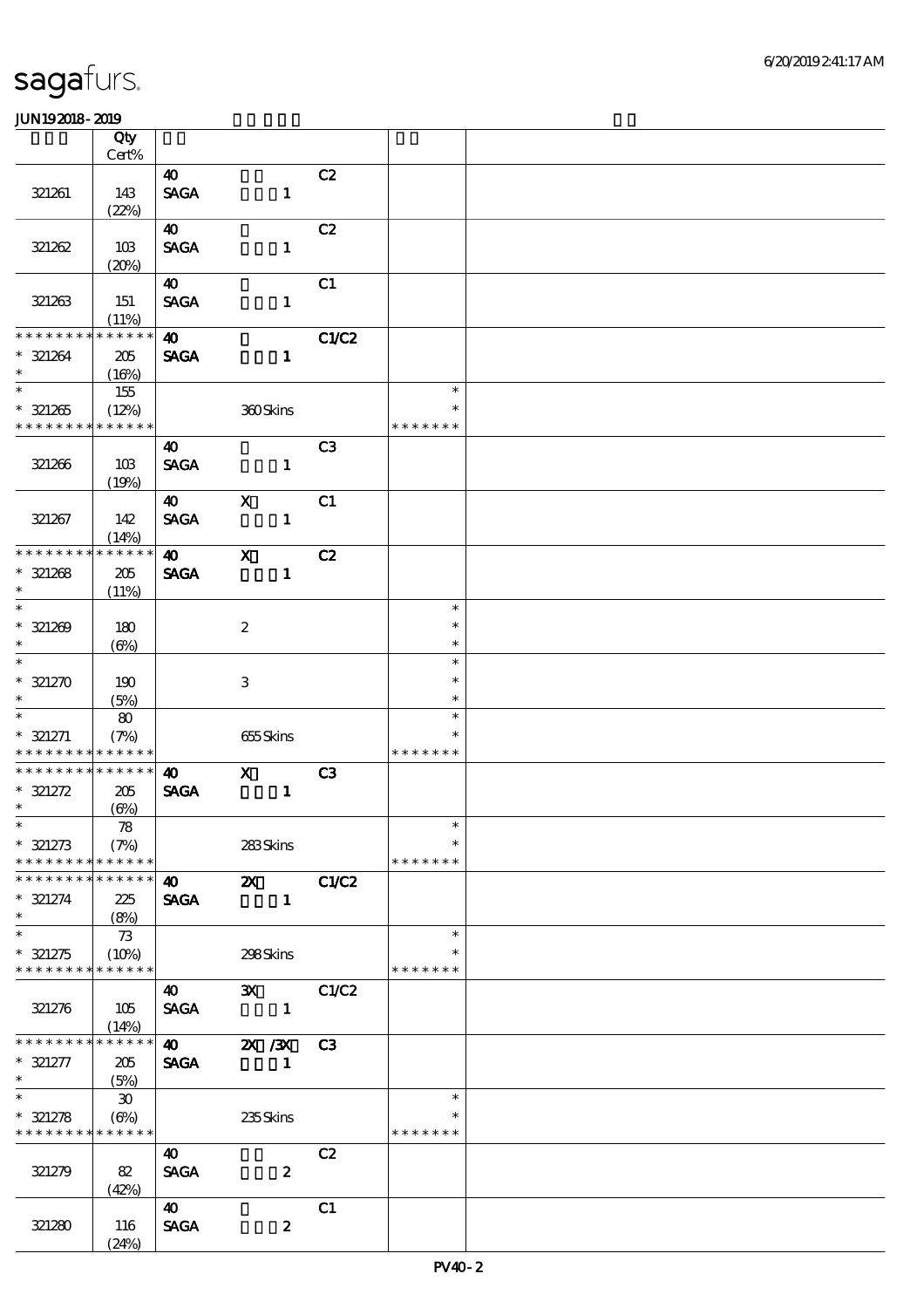|                                           | Qty<br>Cert%                |                             |                           |                        |                     |  |
|-------------------------------------------|-----------------------------|-----------------------------|---------------------------|------------------------|---------------------|--|
|                                           |                             | $\boldsymbol{\omega}$       |                           | C2                     |                     |  |
| 321281                                    | 137<br>(10%)                | <b>SAGA</b>                 | $\boldsymbol{z}$          |                        |                     |  |
| ********                                  | * * * * * *                 | $\boldsymbol{\omega}$       | $\mathbf{x}$              | C1                     |                     |  |
| $* 321282$<br>$\ast$                      | 205<br>(19%)                | <b>SAGA</b>                 | $\boldsymbol{z}$          |                        |                     |  |
| $\ast$<br>$* 321283$                      | 95<br>(6%)                  |                             | 300Skins                  |                        | $\ast$<br>$\ast$    |  |
| * * * * * * * * <mark>* * * * * *</mark>  |                             |                             |                           |                        | * * * * * * *       |  |
| * * * * * * * *<br>$* 321284$<br>$\ast$   | * * * * * *<br>205<br>(12%) | 40<br><b>SAGA</b>           | $\mathbf{x}$              | C2<br>$\boldsymbol{z}$ |                     |  |
| $\overline{\phantom{a}^*}$                |                             |                             |                           |                        | $\ast$              |  |
| $* 321285$<br>$\ast$                      | 180<br>(7%)                 |                             | $\boldsymbol{2}$          |                        | $\ast$<br>$\ast$    |  |
| $\overline{\ast}$                         | $\boldsymbol{\omega}$       |                             |                           |                        | $\ast$              |  |
| $* 321286$<br>* * * * * * * *             | (5%)<br>* * * * * *         |                             | 445Skins                  |                        | $\ast$<br>* * * * * |  |
|                                           |                             | $\boldsymbol{\omega}$       | $\mathbf{X}$              | C <sub>3</sub>         |                     |  |
| 321287                                    | 112<br>(7%)                 | <b>SAGA</b>                 | $\boldsymbol{z}$          |                        |                     |  |
|                                           |                             | 40                          | $\boldsymbol{\mathsf{X}}$ | C1                     |                     |  |
| 321288                                    | 135<br>(15%)                | <b>SAGA</b>                 |                           | $\boldsymbol{2}$       |                     |  |
| * * * * * * * *                           | * * * * * *                 | $\boldsymbol{\omega}$       | $\boldsymbol{\alpha}$     | C2                     |                     |  |
| $* 321289$<br>$\ast$                      | 205<br>(12%)                | <b>SAGA</b>                 | $\boldsymbol{z}$          |                        |                     |  |
| $\ast$                                    | $66\,$                      |                             |                           |                        | $\ast$              |  |
| $* 321290$<br>* * * * * * * * * * * * * * | (3%)                        |                             | $271$ Skins               |                        | * * * * * * *       |  |
|                                           |                             | 40                          | $\mathbf{x}$              | C1/C2                  |                     |  |
| 321291                                    | 111<br>(28%)                | <b>SAGA</b>                 |                           | $\boldsymbol{z}$       |                     |  |
|                                           |                             | <b>40</b>                   | $\chi$ / $\chi$           | C <sub>3</sub>         |                     |  |
| 321292                                    | 107<br>(8%)                 | <b>SAGA</b>                 | $\boldsymbol{z}$          |                        |                     |  |
|                                           |                             | $\boldsymbol{\omega}$       |                           | C2                     |                     |  |
| 321233                                    | 80<br>(30%)                 | <b>SAGA</b>                 |                           | $\mathbf{3}$           |                     |  |
|                                           |                             | $\boldsymbol{\omega}$       | $\mathcal{L}$             | C2                     |                     |  |
| 321294<br>* * * * * * * *                 | 151<br>(8%)<br>* * * * * *  | IA                          |                           | $\mathbf{1}$           |                     |  |
|                                           |                             | $\boldsymbol{\omega}$       | $\mathbf x$               | C2                     |                     |  |
| $* 321295$<br>$\ast$                      | 205<br>(5%)                 | IA                          |                           | $\mathbf{1}$           |                     |  |
| $\ast$                                    | 174                         |                             |                           |                        | $\ast$              |  |
| $* 321296$<br>* * * * * * * * * * * * * * | $(\Theta)$                  |                             | 379Skins                  |                        | * * * * * * *       |  |
|                                           |                             | 40                          |                           | 2X / 3X C 2            |                     |  |
| 321297                                    | 165<br>(2%)                 | IA                          | $\mathbf{1}$              |                        |                     |  |
| 321298                                    | 132<br>(14%)                | $\boldsymbol{\omega}$<br>IA | $\mathcal{L}$             | C2<br>$\boldsymbol{z}$ |                     |  |
|                                           |                             | 40                          | $\mathbf{x}$              | C2                     |                     |  |
| 321299                                    | 218<br>(14%)                | IA                          | $\boldsymbol{z}$          |                        |                     |  |
|                                           |                             | $\boldsymbol{\omega}$       | $X \, X$                  | C2                     |                     |  |
| 321300                                    | 177<br>(31%)                | IA                          |                           | $\boldsymbol{z}$       |                     |  |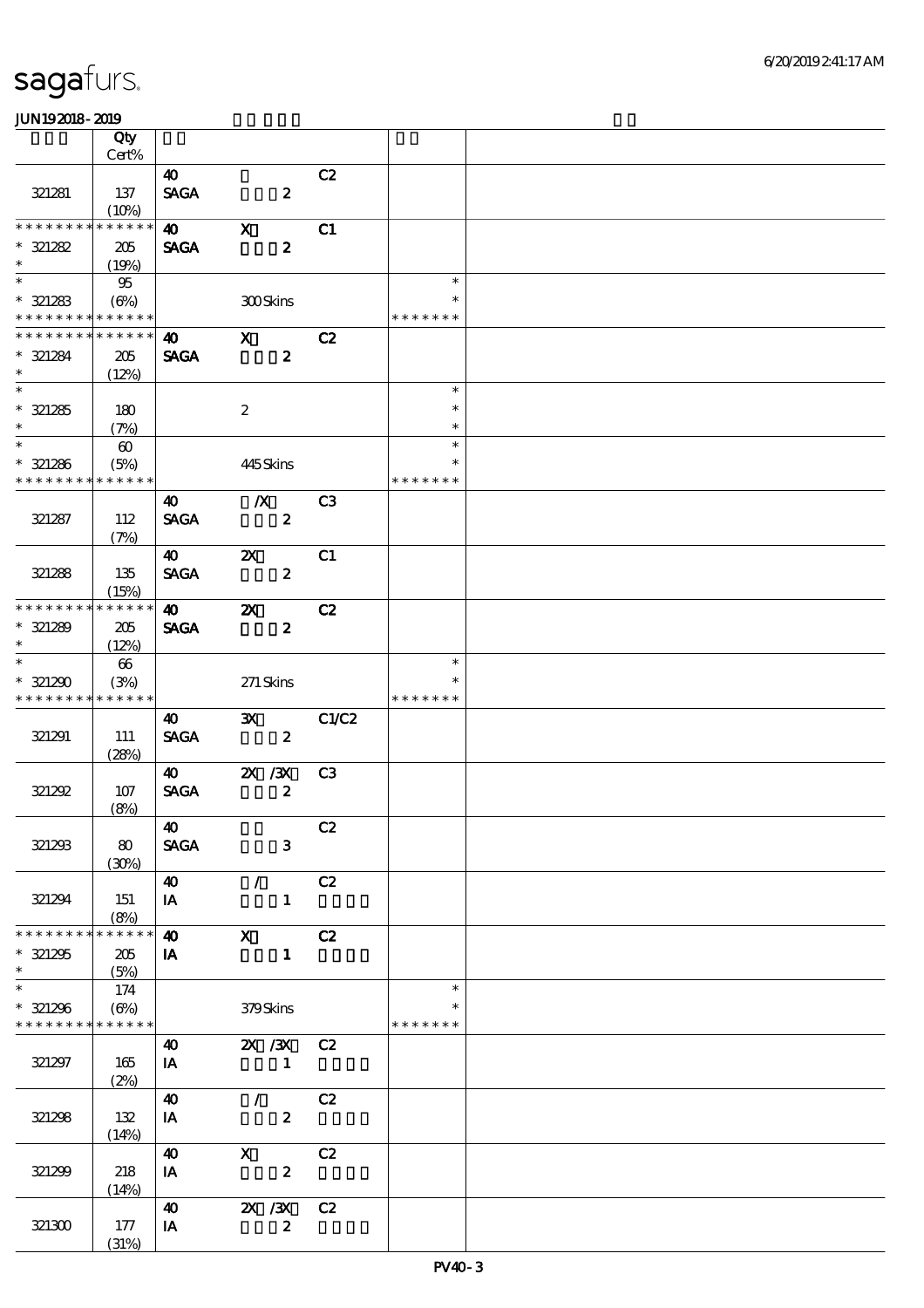|                               | Qty<br>Cert% |                       |                           |       |               |  |
|-------------------------------|--------------|-----------------------|---------------------------|-------|---------------|--|
| * * * * * * * * * * * * * * * |              | $\boldsymbol{\omega}$ | $\mathbf{X}$              | C1/C2 |               |  |
| $* 321301$                    | 210          | <b>SROY</b>           | 1                         |       |               |  |
| $\ast$                        | (4%)         |                       |                           |       |               |  |
| $\ast$                        | 45           |                       |                           |       | $\ast$        |  |
| $* 321302$                    | (8%)         |                       | 255Skins                  |       | $\ast$        |  |
| * * * * * * * * * * * * * *   |              |                       |                           |       | * * * * * * * |  |
|                               |              | 40                    | $\mathbf{x}$              | C1/C2 |               |  |
| 321303                        | 94           | <b>SROY</b>           | 1                         |       |               |  |
|                               | (10%)        |                       |                           |       |               |  |
|                               |              | $\boldsymbol{\omega}$ | 2X / 3X C1/C2             |       |               |  |
| 321304                        | 197          | <b>SROY</b>           | 1                         |       |               |  |
|                               | (29%)        |                       |                           |       |               |  |
|                               |              | 40                    | $\mathbf{x}$              | C1/C2 |               |  |
| 321305                        | 207          | <b>SROY</b>           | $\boldsymbol{z}$          |       |               |  |
|                               | (8%)         |                       |                           |       |               |  |
|                               |              | $\boldsymbol{\omega}$ | $\boldsymbol{\mathsf{Z}}$ | C1/C2 |               |  |
| 321306                        | 144          | <b>SROY</b>           | $\boldsymbol{z}$          |       |               |  |
|                               | (7%)         |                       |                           |       |               |  |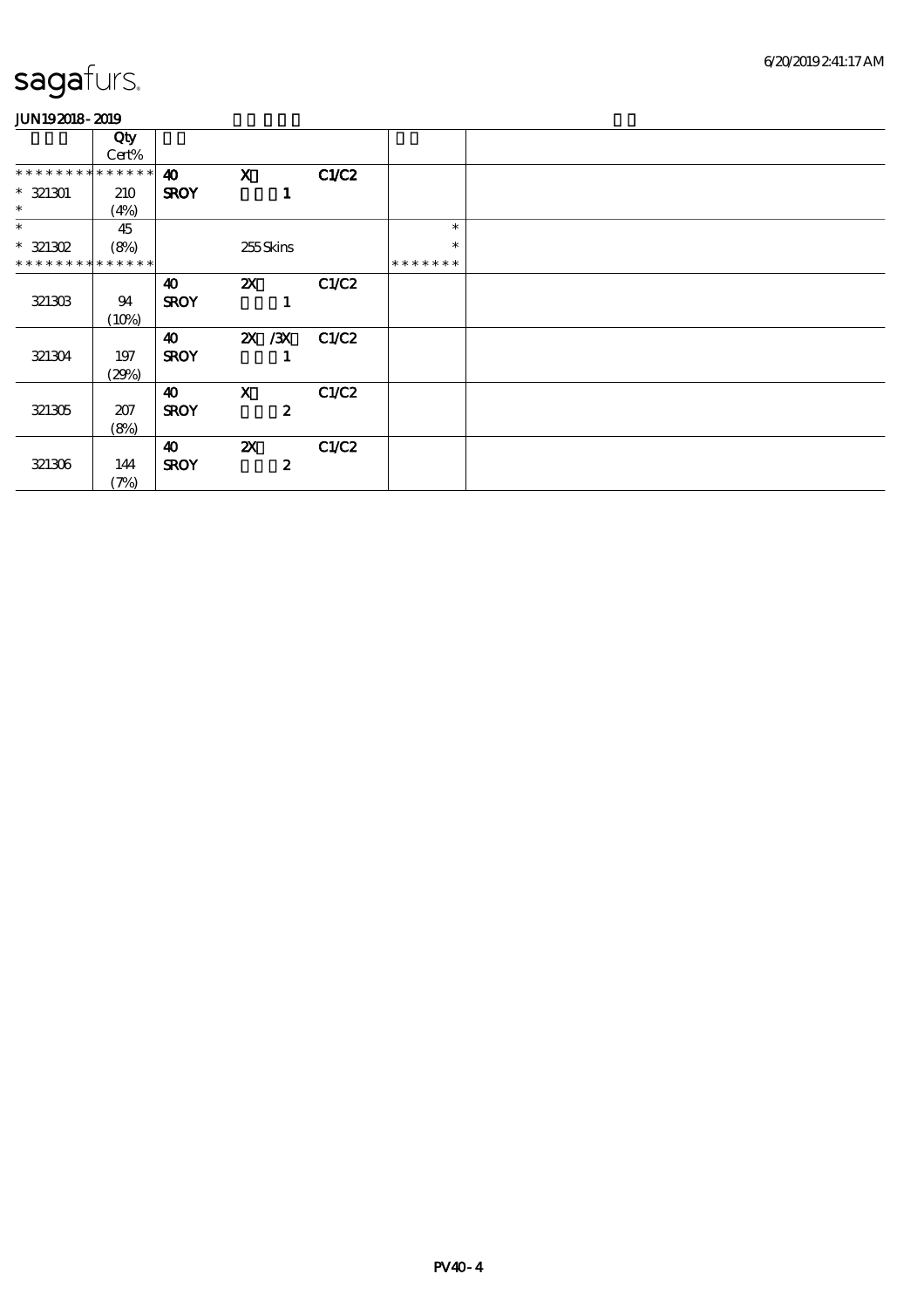|                                                        | Qty         |                             |                           |                |                  |  |
|--------------------------------------------------------|-------------|-----------------------------|---------------------------|----------------|------------------|--|
|                                                        | Cert%       |                             |                           |                |                  |  |
|                                                        |             | $\boldsymbol{\mathfrak{D}}$ |                           | C1/C2          |                  |  |
| 321381                                                 | 197         | ${\bf s}$                   | $\mathbf{1}$              |                |                  |  |
|                                                        | (8%)        |                             |                           |                |                  |  |
|                                                        |             | $\boldsymbol{\mathfrak{D}}$ | $\mathcal{L}$             | C2             |                  |  |
| 321382                                                 | 152         | ${\bf S}$                   | $\mathbf{1}$              |                |                  |  |
|                                                        | (13%)       |                             |                           |                |                  |  |
|                                                        |             | $\boldsymbol{\mathfrak{D}}$ |                           | C1/C2          |                  |  |
| 321383                                                 | 124         | ${\bf s}$                   | $\mathbf{1}$              |                |                  |  |
|                                                        | (11%)       |                             |                           |                |                  |  |
|                                                        |             | $\boldsymbol{\mathfrak{D}}$ | $\mathcal{L}$             | C1/C2          |                  |  |
| 321384                                                 | 114         | ${\bf s}$                   | $\mathbf{1}$              |                |                  |  |
|                                                        | (18%)       |                             |                           |                |                  |  |
| * * * * * * * * * * * * * *                            |             | $\boldsymbol{\mathfrak{D}}$ |                           | C1/C2          |                  |  |
| $* 321385$                                             | 225         | ${\bf s}$                   | $\mathbf{1}$              |                |                  |  |
| $\ast$                                                 | (14%)       |                             |                           |                |                  |  |
|                                                        | 49          |                             |                           |                | $\ast$           |  |
| $*$ 321386                                             | (8%)        |                             | 274Skins                  |                | $\ast$           |  |
| * * * * * * * *                                        | * * * * * * |                             |                           |                | * * * * * * *    |  |
| * * * * * * * *                                        | * * * * * * | $\boldsymbol{\mathfrak{D}}$ |                           | C1/C2          |                  |  |
| $* 321387$                                             | 245         | ${\bf s}$                   | $\mathbf{1}$              |                |                  |  |
| $\ast$                                                 | (18%)       |                             |                           |                |                  |  |
| $\overline{\phantom{0}}$                               | $187\,$     |                             |                           |                | $\ast$           |  |
| $*$ 321388                                             | (9%)        |                             | 432Skins                  |                | $\ast$           |  |
| * * * * * * * * <mark>* * * * * *</mark>               |             |                             |                           |                | * * * * * * *    |  |
|                                                        |             | $\boldsymbol{\mathfrak{D}}$ |                           | C <sub>3</sub> |                  |  |
| 321389                                                 | 134         | ${\bf s}$                   | $\mathbf{1}$              |                |                  |  |
|                                                        | (17%)       |                             |                           |                |                  |  |
|                                                        |             | $\boldsymbol{\mathfrak{D}}$ | $\mathbf X$               | C1             |                  |  |
| 321390                                                 | 147         | ${\bf s}$                   | $\mathbf{1}$              |                |                  |  |
|                                                        | (14%)       |                             |                           |                |                  |  |
|                                                        |             | $\boldsymbol{\mathfrak{D}}$ | $\boldsymbol{\mathsf{X}}$ | C1/C2          |                  |  |
| 321391                                                 | 229         | ${\bf s}$                   | $\mathbf{1}$              |                |                  |  |
|                                                        | (11%)       |                             |                           |                |                  |  |
| * * * * * * * *                                        | * * * * * * | $\boldsymbol{\mathfrak{D}}$ | $\boldsymbol{\mathrm{X}}$ | C2             |                  |  |
| $* 321392$                                             | 245         | ${\bf s}$                   | $\mathbf{1}$              |                |                  |  |
| $\ast$                                                 | (8%)        |                             |                           |                |                  |  |
| $\ast$                                                 |             |                             |                           |                | $\ast$           |  |
| $* 321303$                                             | 220         |                             | $\boldsymbol{2}$          |                | $\ast$           |  |
| $\ast$                                                 | (10%)       |                             |                           |                | $\ast$           |  |
| $\ast$                                                 | 62          |                             |                           |                | $\ast$           |  |
| $* 321394$                                             | (9%)        |                             | 527Skins                  |                | $\ast$           |  |
| * * * * * * * *                                        | * * * * * * |                             |                           |                | * * * * * * *    |  |
| * * * * * * *                                          | * * * * * * | $\boldsymbol{\mathfrak{D}}$ | $\mathbf{x}$              | C2             |                  |  |
| $* 321305$<br>$\ast$                                   | 245         | ${\bf s}$                   | $\mathbf{1}$              |                |                  |  |
| $\ast$                                                 | (4%)        |                             |                           |                | $\ast$           |  |
|                                                        |             |                             |                           |                |                  |  |
| $* 321396$<br>$\ast$                                   | 220         |                             | $\boldsymbol{2}$          |                | $\ast$<br>$\ast$ |  |
| $\ast$                                                 | (12%)       |                             |                           |                | $\ast$           |  |
|                                                        | 58          |                             |                           |                | $\ast$           |  |
| $* 321397$<br>* * * * * * * * <mark>* * * * * *</mark> | (15%)       |                             | 523Skins                  |                | * * * * * * *    |  |
|                                                        |             |                             | $\mathbf x$               | C <sub>3</sub> |                  |  |
|                                                        |             | $\boldsymbol{\mathfrak{D}}$ |                           |                |                  |  |
| 321398                                                 | 257         | ${\bf s}$                   | $\mathbf{1}$              |                |                  |  |
|                                                        | (12%)       |                             |                           |                |                  |  |
|                                                        |             | $\boldsymbol{\mathfrak{D}}$ | $\boldsymbol{\mathsf{z}}$ | C1             |                  |  |
| 321399                                                 | 82          | ${\bf S}$                   | $\mathbf{1}$              |                |                  |  |
|                                                        | (13%)       |                             |                           |                |                  |  |
|                                                        |             | $\boldsymbol{\mathfrak{D}}$ | $\boldsymbol{\mathsf{z}}$ | C1             |                  |  |
| 321400                                                 | 99          | ${\bf s}$                   | $\mathbf{1}$              |                |                  |  |
|                                                        | (4%)        |                             |                           |                |                  |  |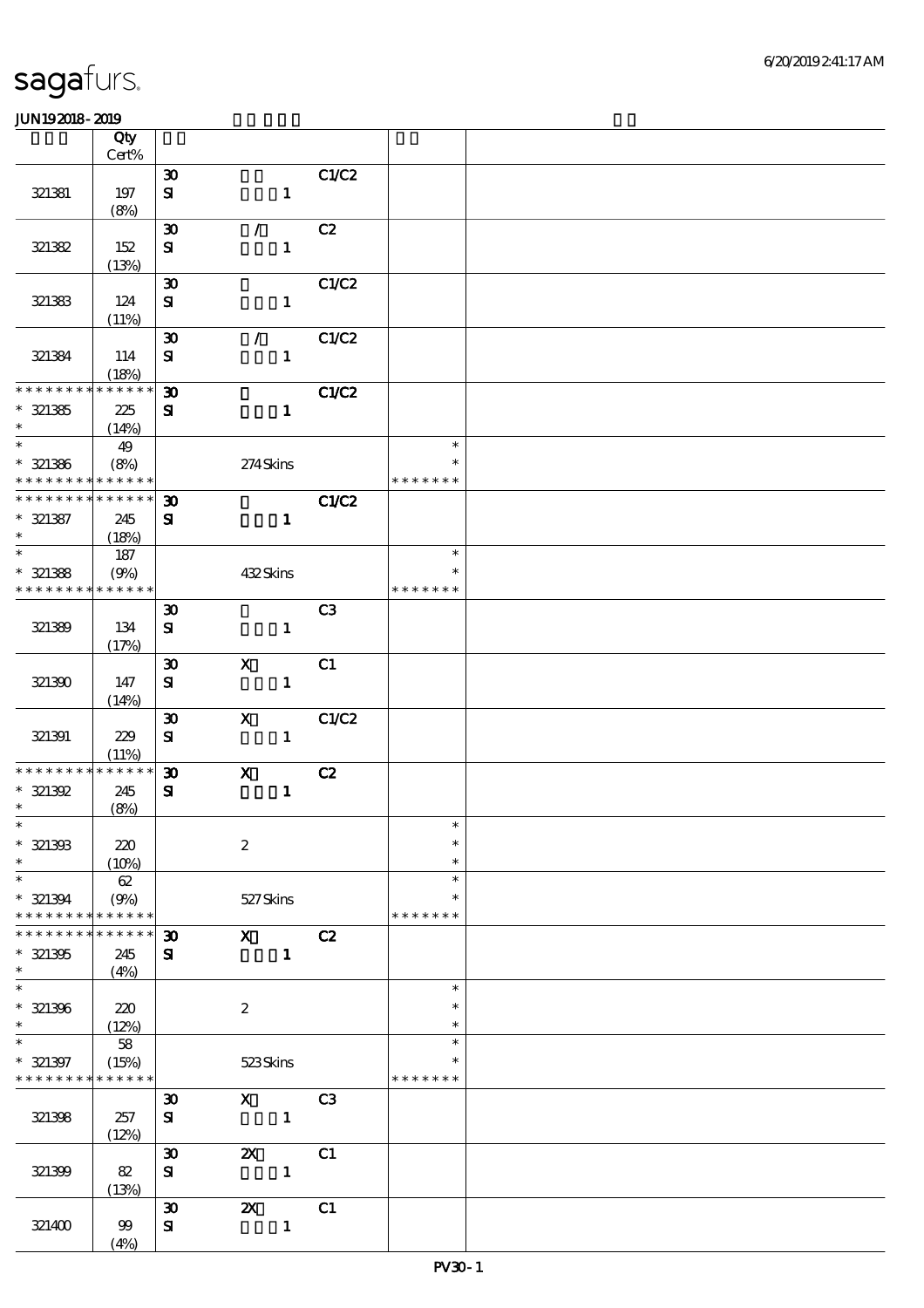|                                          | Qty                  |                             |                           |                |               |  |
|------------------------------------------|----------------------|-----------------------------|---------------------------|----------------|---------------|--|
|                                          | $Cert\%$             |                             |                           |                |               |  |
|                                          |                      | $\boldsymbol{\mathfrak{D}}$ | $\boldsymbol{\alpha}$     | C2             |               |  |
| 321401                                   | 199                  | ${\bf s}$                   | $\mathbf{1}$              |                |               |  |
|                                          | (9%)                 |                             |                           |                |               |  |
|                                          |                      | $\boldsymbol{\mathfrak{D}}$ | $\boldsymbol{\mathsf{z}}$ | C2             |               |  |
| 321402                                   | 253                  | ${\bf s}$                   | $\mathbf 1$               |                |               |  |
|                                          | (5%)                 |                             |                           |                |               |  |
|                                          |                      | $\boldsymbol{\mathfrak{D}}$ | $\boldsymbol{\mathsf{Z}}$ | C <sub>3</sub> |               |  |
| 321403                                   | 110                  | ${\bf s}$                   | $\mathbf{1}$              |                |               |  |
|                                          | (5%)                 |                             |                           |                |               |  |
|                                          |                      | $\boldsymbol{\mathfrak{D}}$ | $\boldsymbol{\mathsf{Z}}$ | C <sub>3</sub> |               |  |
| 321404                                   | 119                  | ${\bf s}$                   | $\mathbf{1}$              |                |               |  |
|                                          | (8%)                 |                             |                           |                |               |  |
|                                          |                      | $\boldsymbol{\mathfrak{D}}$ | $\mathbf{x}$              | C1/C2          |               |  |
| 321405                                   | 210                  | ${\bf s}$                   | $\mathbf{1}$              |                |               |  |
|                                          | (1%)                 |                             |                           |                |               |  |
|                                          |                      | $\boldsymbol{\mathfrak{D}}$ | $\mathbf{x}$              | C2             |               |  |
| 321406                                   | 115                  | ${\bf s}$                   | $\mathbf{1}$              |                |               |  |
|                                          | (2%)                 |                             |                           |                |               |  |
|                                          |                      | $\boldsymbol{\mathfrak{D}}$ |                           | C2             |               |  |
| 321407                                   | 126                  | $\mathbf{S}$                | $\boldsymbol{z}$          |                |               |  |
| * * * * * * * *                          | (10%)<br>******      | $\boldsymbol{\mathfrak{D}}$ | $\mathbf{x}$              | C2             |               |  |
| $* 321408$                               | 245                  | ${\bf s}$                   | $\boldsymbol{z}$          |                |               |  |
| $\ast$                                   | (8%)                 |                             |                           |                |               |  |
| $\ast$                                   | 88                   |                             |                           |                | $\ast$        |  |
| $* 321409$                               | (9%)                 |                             | 333Skins                  |                | $\ast$        |  |
| * * * * * * * *                          | * * * * * *          |                             |                           |                | * * * * * * * |  |
|                                          |                      | $\boldsymbol{\mathfrak{D}}$ | $X \, X$                  | C2             |               |  |
| 321410                                   | 168                  | ${\bf s}$                   | $\boldsymbol{z}$          |                |               |  |
|                                          | (20%)                |                             |                           |                |               |  |
| * * * * * * * *                          | * * * * * *          | $\boldsymbol{\mathfrak{D}}$ |                           | C2             |               |  |
| $* 321411$                               | 205                  | $\mathbf{B}$                | $\mathbf{1}$              | WB1            |               |  |
| $\ast$                                   | (6%)                 |                             |                           |                |               |  |
| $\ast$                                   | 46                   |                             |                           |                | $\ast$        |  |
| $* 321412$                               | (10%)                |                             | 251 Skins                 |                |               |  |
| * * * * * * * * * * * * * * *            |                      |                             |                           |                | * * * * * * * |  |
| ************** 30                        |                      |                             | $X$ C <sub>2</sub>        |                |               |  |
| $* 321413$                               | 245                  | $\mathbf{B}$                | $\mathbf{1}$              |                |               |  |
| $\ast$                                   | (8%)                 |                             |                           |                |               |  |
| $\ast$                                   | 150                  |                             |                           |                | $\ast$        |  |
| $* 321414$                               | (8%)                 |                             | 395Skins                  |                | $\ast$        |  |
| * * * * * * * *                          | * * * * * *          |                             |                           |                | * * * * * * * |  |
|                                          |                      | $\boldsymbol{\mathfrak{D}}$ |                           | C2             |               |  |
| 321415                                   | 230                  | $\, {\bf I} \! {\bf B} \,$  | $\mathbf{1}$              |                |               |  |
|                                          | (15%)                |                             |                           |                |               |  |
|                                          |                      | $\boldsymbol{\mathfrak{D}}$ |                           | C1/C2          |               |  |
| 321416                                   | 204                  | <b>SAGA</b>                 | $\mathbf{1}$              |                |               |  |
|                                          | (30%)                |                             |                           |                |               |  |
|                                          |                      | $\infty$                    |                           | C1/C2          |               |  |
| 321417                                   | 133                  | <b>SAGA</b>                 | $\mathbf{1}$              |                |               |  |
| * * * * * * * *                          | (15%)<br>* * * * * * | $\boldsymbol{\mathfrak{D}}$ |                           |                |               |  |
| $* 321418$                               |                      |                             |                           | <b>C1/C2</b>   |               |  |
| $\ast$                                   | 225<br>(8%)          | <b>SAGA</b>                 | $\mathbf{1}$              |                |               |  |
| $\overline{\phantom{0}}$                 | 151                  |                             |                           |                | $\ast$        |  |
| $* 321419$                               | (7%)                 |                             | $376\mbox{Skins}$         |                | $\ast$        |  |
| * * * * * * * * <mark>* * * * * *</mark> |                      |                             |                           |                | * * * * * * * |  |
|                                          |                      | $\boldsymbol{\mathfrak{D}}$ |                           | C <sub>3</sub> |               |  |
| 321420                                   | 75                   | <b>SAGA</b>                 | $\mathbf{1}$              |                |               |  |
|                                          | (12%)                |                             |                           |                |               |  |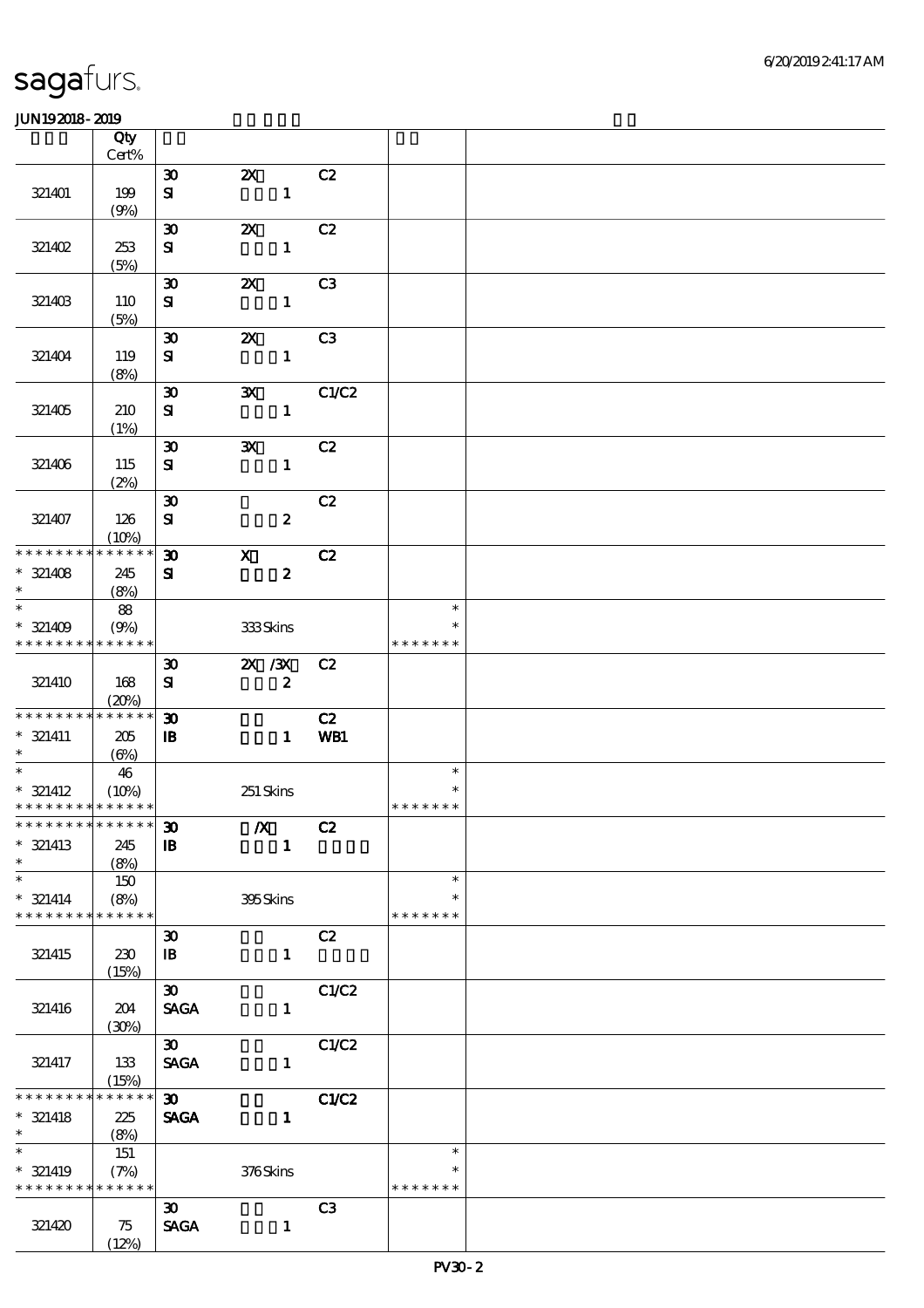|                                          | Qty             |                                |                  |                |                  |  |
|------------------------------------------|-----------------|--------------------------------|------------------|----------------|------------------|--|
|                                          | $Cert\%$        |                                |                  |                |                  |  |
|                                          |                 | $\boldsymbol{\mathfrak{D}}$    |                  | C1/C2          |                  |  |
| 321421                                   | 224             | $\operatorname{\mathsf{SAGA}}$ | $\mathbf{1}$     |                |                  |  |
|                                          | (23%)           | $\boldsymbol{\mathfrak{D}}$    |                  | C1/C2          |                  |  |
| 321422                                   | 117             | <b>SAGA</b>                    | $\mathbf{1}$     |                |                  |  |
|                                          | (11%)           |                                |                  |                |                  |  |
|                                          |                 | $\boldsymbol{\mathfrak{D}}$    |                  | C3             |                  |  |
| 321423                                   | 96              | <b>SAGA</b>                    | $\mathbf{1}$     |                |                  |  |
|                                          | (10%)           |                                |                  |                |                  |  |
| * * * * * * * *                          | * * * * * *     | $\boldsymbol{\mathfrak{D}}$    |                  | C1             |                  |  |
| $* 321424$                               | $225\,$         | <b>SAGA</b>                    | $\mathbf{1}$     |                |                  |  |
| $\ast$                                   | (25%)           |                                |                  |                |                  |  |
| $\overline{\phantom{0}}$                 | 65              |                                |                  |                | $\ast$           |  |
| $* 321425$                               | (24%)           |                                | 290Skins         |                | $\ast$           |  |
| * * * * * * * *                          | * * * * * *     |                                |                  |                | * * * * * * *    |  |
|                                          |                 | $\boldsymbol{\mathfrak{D}}$    |                  | C1             |                  |  |
| 321426                                   | 117             | <b>SAGA</b>                    | $\mathbf{1}$     |                |                  |  |
|                                          | (17%)           |                                |                  |                |                  |  |
| * * * * * * * *                          | * * * * * *     | $\boldsymbol{\mathfrak{D}}$    |                  | C2             |                  |  |
| $* 321427$                               | 225             | <b>SAGA</b>                    | $\mathbf{1}$     |                |                  |  |
| $\ast$                                   | (9%)            |                                |                  |                |                  |  |
| $\ast$                                   |                 |                                |                  |                | $\ast$           |  |
| $* 321428$<br>$\ast$                     | 200             |                                | $\boldsymbol{2}$ |                | $\ast$<br>$\ast$ |  |
| $\overline{\phantom{0}}$                 | (17%)           |                                |                  |                | $\ast$           |  |
| $* 321429$                               | 200             |                                | $\,3$            |                | $\ast$           |  |
| $\ast$                                   | (12%)           |                                |                  |                | $\ast$           |  |
| $\overline{\ast}$                        |                 |                                |                  |                | $\ast$           |  |
| $* 321430$                               | 200             |                                | $\boldsymbol{4}$ |                | $\ast$           |  |
| $\ast$                                   | (8%)            |                                |                  |                | $\ast$           |  |
| $\ast$                                   | ${\mathfrak A}$ |                                |                  |                | $\ast$           |  |
| $* 321431$                               | (17%)           |                                | 917Skins         |                | $\ast$           |  |
| * * * * * * * * <mark>* * * * * *</mark> |                 |                                |                  |                | * * * * * * *    |  |
| * * * * * * * * * * * * * *              |                 | $\boldsymbol{\mathfrak{D}}$    |                  | C2             |                  |  |
| $* 321432$                               | 200             | <b>SAGA</b>                    | $\mathbf{1}$     |                |                  |  |
| $*$                                      | (5%)            |                                |                  |                |                  |  |
| $*$                                      |                 |                                |                  |                | $\ast$           |  |
| $* 321433$                               | 200             |                                | $\boldsymbol{2}$ |                | $\ast$           |  |
| $\ast$<br>$\ast$                         | (7%)            |                                |                  |                | $\ast$<br>$\ast$ |  |
|                                          |                 |                                |                  |                | $\ast$           |  |
| $* 321434$<br>$\ast$                     | 200<br>(2%)     |                                | 3                |                | $\ast$           |  |
| $\ast$                                   | 85              |                                |                  |                | $\ast$           |  |
| $* 321435$                               | (1%)            |                                | 685Skins         |                | *                |  |
| * * * * * * * *                          | * * * * * *     |                                |                  |                | * * * * * * *    |  |
| * * * * * * *                            | * * * * * *     | $\boldsymbol{\mathfrak{D}}$    | $\mathcal{L}$    | C <sub>3</sub> |                  |  |
| $* 321436$                               | 225             | <b>SAGA</b>                    | $\mathbf{1}$     |                |                  |  |
| $\ast$                                   | (17%)           |                                |                  |                |                  |  |
| $\ast$                                   |                 |                                |                  |                | $\ast$           |  |
| $* 321437$                               | 200             |                                | $\boldsymbol{2}$ |                | $\ast$           |  |
| $\ast$                                   | (16%)           |                                |                  |                | $\ast$           |  |
| $\ast$                                   | 51              |                                |                  |                | $\ast$           |  |
| $* 321438$                               | (11%)           |                                | 476Skins         |                | $\ast$           |  |
| * * * * * * * *                          | * * * * * *     |                                |                  |                | * * * * * * *    |  |
|                                          |                 | $\boldsymbol{\mathfrak{D}}$    | $\mathcal{L}$    | C <sub>3</sub> |                  |  |
| 321439                                   | 182<br>(14%)    | <b>SAGA</b>                    | $\sim$ 1         |                |                  |  |
|                                          |                 | $\boldsymbol{\mathfrak{D}}$    | $\boldsymbol{X}$ | C2             |                  |  |
| 321440                                   | 194             | <b>SAGA</b>                    | $\mathbf 1$      |                |                  |  |
|                                          | (3%)            |                                |                  |                |                  |  |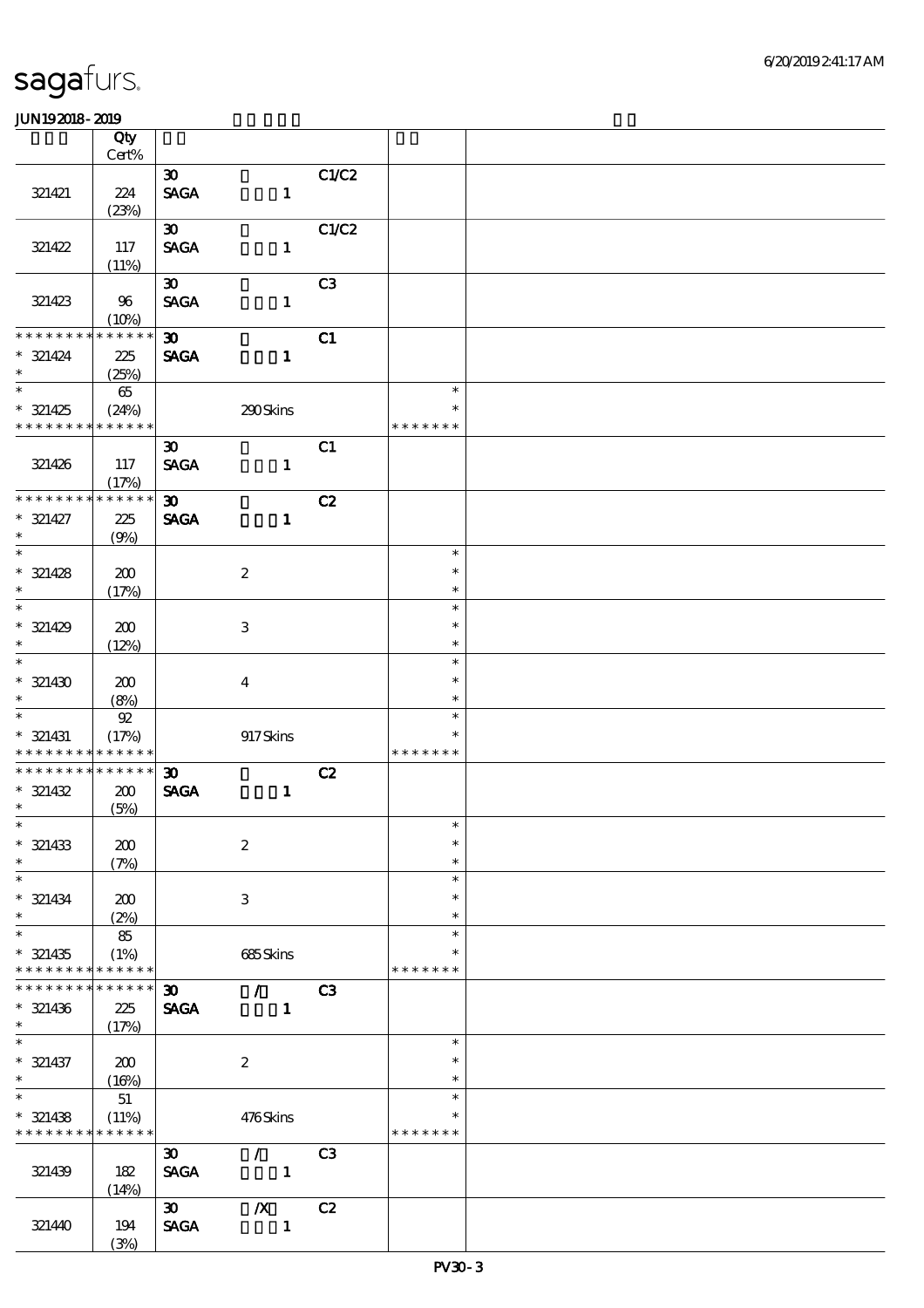|                                           | Qty                            |                             |                  |              |    |                  |  |
|-------------------------------------------|--------------------------------|-----------------------------|------------------|--------------|----|------------------|--|
| * * * * * * * *                           | $\mbox{Cert}\%$<br>* * * * * * |                             |                  |              |    |                  |  |
|                                           |                                | $\boldsymbol{\mathfrak{D}}$ | $\mathbf x$      |              | C1 |                  |  |
| $* 321441$<br>$\ast$                      | 225                            | <b>SAGA</b>                 |                  | $\mathbf{1}$ |    |                  |  |
| $\overline{\ast}$                         | (8%)                           |                             |                  |              |    | $\ast$           |  |
|                                           |                                |                             |                  |              |    | $\ast$           |  |
| $* 321442$<br>$\ast$                      | 200                            |                             | $\boldsymbol{2}$ |              |    | $\ast$           |  |
| $\overline{\phantom{0}}$                  | (3%)                           |                             |                  |              |    | $\ast$           |  |
|                                           |                                |                             |                  |              |    | $\ast$           |  |
| $*$ 321443                                | 200                            |                             | $\,3\,$          |              |    | $\ast$           |  |
| $\overline{\ast}$                         | (10%)                          |                             |                  |              |    | $\ast$           |  |
|                                           | 134                            |                             |                  |              |    | $\ast$           |  |
| $* 321444$<br>* * * * * * * * * * * * * * | (11%)                          |                             | 759Skins         |              |    | * * * * * * *    |  |
| ********                                  | * * * * * *                    |                             |                  |              |    |                  |  |
|                                           |                                | $\boldsymbol{\mathfrak{D}}$ | $\mathbf{x}$     |              | C1 |                  |  |
| $* 321445$<br>$\ast$                      | 225                            | <b>SAGA</b>                 |                  | $\mathbf{1}$ |    |                  |  |
|                                           | (20%)                          |                             |                  |              |    | $\ast$           |  |
|                                           | 138                            |                             |                  |              |    |                  |  |
| $* 321446$<br>$* * * * * * * * *$         | (8%)                           |                             | 363Skins         |              |    | $\ast$           |  |
| * * * * * * * *                           | * * * * * *<br>* * * * * *     |                             |                  |              |    | * * * * * * *    |  |
|                                           |                                | $\boldsymbol{\mathfrak{D}}$ | $\mathbf{X}$     |              | C2 |                  |  |
| $* 321447$<br>$\ast$                      | 225                            | <b>SAGA</b>                 |                  | $\mathbf{1}$ |    |                  |  |
| $\overline{\ast}$                         | (15%)                          |                             |                  |              |    | $\ast$           |  |
|                                           |                                |                             |                  |              |    |                  |  |
| $* 321448$<br>$\ast$                      | 200                            |                             | $\boldsymbol{2}$ |              |    | $\ast$           |  |
| $\overline{\phantom{0}}$                  | (8%)                           |                             |                  |              |    | $\ast$           |  |
|                                           |                                |                             |                  |              |    | $\ast$           |  |
| $* 321449$                                | 200                            |                             | $\,3\,$          |              |    | $\ast$           |  |
| $\ast$<br>$\overline{\phantom{0}}$        | (8%)                           |                             |                  |              |    | $\ast$           |  |
|                                           |                                |                             |                  |              |    | $\ast$           |  |
| $* 321450$                                | 200                            |                             | $\boldsymbol{4}$ |              |    | $\ast$           |  |
| $\ast$                                    | (5%)                           |                             |                  |              |    | $\ast$           |  |
| $\ast$                                    |                                |                             |                  |              |    | $\ast$           |  |
| $* 321451$                                | 200                            |                             | $\mathbf 5$      |              |    | $\ast$           |  |
| $\ast$                                    | (5%)                           |                             |                  |              |    | $\ast$           |  |
| $\ast$                                    |                                |                             |                  |              |    | $\ast$           |  |
| $* 321452$                                | 200                            |                             | $\,6\,$          |              |    | $\ast$           |  |
| $\ast$<br>$*$                             | (9%)                           |                             |                  |              |    | $\ast$<br>$\ast$ |  |
|                                           |                                |                             |                  |              |    |                  |  |
| $* 321453$                                | 200                            |                             | $\boldsymbol{7}$ |              |    | $\ast$           |  |
| $\ast$                                    | (2%)                           |                             |                  |              |    | $\ast$           |  |
| $\ast$                                    |                                |                             |                  |              |    | $\ast$           |  |
| $* 321454$                                | 200                            |                             | $\bf 8$          |              |    | $\ast$           |  |
| $\ast$                                    | (5%)                           |                             |                  |              |    | $\ast$           |  |
| $\ast$                                    |                                |                             |                  |              |    | $\ast$           |  |
| $* 321455$                                | 200                            |                             | $\bf{9}$         |              |    | $\ast$           |  |
| $\ast$<br>$\ast$                          | (2%)                           |                             |                  |              |    | $\ast$           |  |
|                                           |                                |                             |                  |              |    | $\ast$           |  |
| $* 321456$                                | 200                            |                             | $10\,$           |              |    | $\ast$           |  |
| $\ast$                                    | (5%)                           |                             |                  |              |    | $\ast$           |  |
| $\ast$                                    | 159                            |                             |                  |              |    | $\ast$           |  |
| $* 321457$                                | (8%)                           |                             |                  | 2184Skins    |    | $\ast$           |  |
| * * * * * * * * <mark>* * * * * *</mark>  |                                |                             |                  |              |    | * * * * * * *    |  |
| * * * * * * *                             | * * * * * *                    | $\boldsymbol{\mathfrak{D}}$ | $\mathbf{x}$     |              | C3 |                  |  |
| $* 321458$                                | $225\,$                        | <b>SAGA</b>                 |                  | $\mathbf{1}$ |    |                  |  |
| $*$<br>$\overline{\phantom{1}}$           | (5%)                           |                             |                  |              |    |                  |  |
|                                           |                                |                             |                  |              |    | $\ast$           |  |
| $* 321459$                                | 200                            |                             | $\boldsymbol{2}$ |              |    | $\ast$           |  |
| $\ast$                                    | (17%)                          |                             |                  |              |    | $\ast$           |  |
| $\ast$                                    |                                |                             |                  |              |    | $\ast$           |  |
| $* 321400$                                | 200                            |                             | $\,3\,$          |              |    | $\ast$           |  |
| $\ast$                                    | (10%)                          |                             |                  |              |    | $\ast$           |  |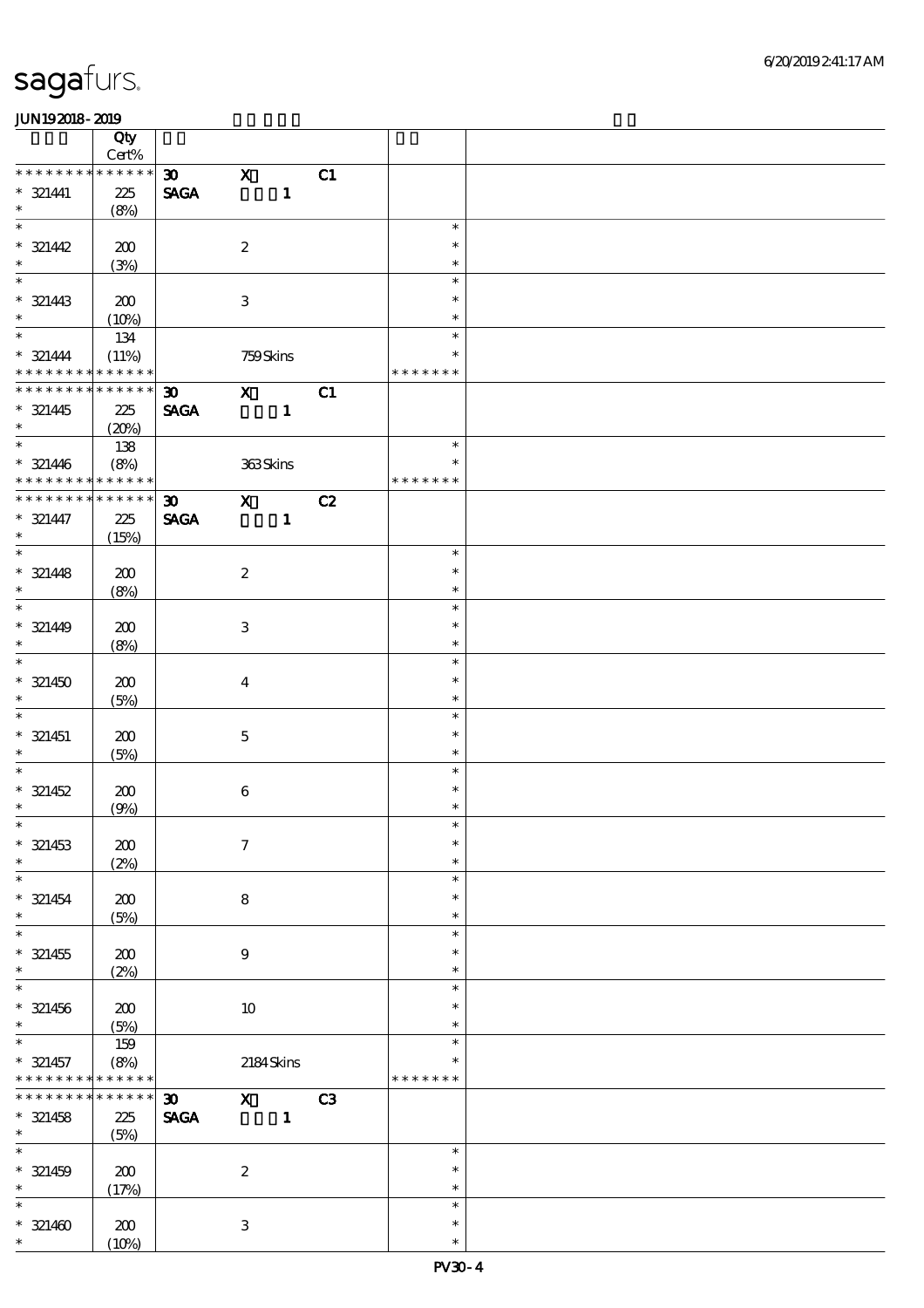|                                          | Qty                  |                                                               |                         |                |                |                  |  |
|------------------------------------------|----------------------|---------------------------------------------------------------|-------------------------|----------------|----------------|------------------|--|
| $\overline{\ast}$                        | Cert%                |                                                               |                         |                |                | $\ast$           |  |
| $* 321461$                               | 200                  | $\boldsymbol{\mathfrak{D}}$<br>$\operatorname{\mathsf{SAGA}}$ | $\mathbf{x}$            | $\mathbf{1}$   | C <sub>3</sub> | $\ast$           |  |
| $\ast$                                   | $(\Theta\%)$         |                                                               |                         |                |                | $\ast$           |  |
| $\ast$<br>$* 321462$                     | 221<br>(4%)          |                                                               |                         | 1046Skins      |                | $\ast$<br>$\ast$ |  |
| * * * * * * * *                          | * * * * * *          |                                                               |                         |                |                | * * * * * * *    |  |
| * * * * * * *                            | * * * * * *          | 30                                                            | $\mathbf{x}$            |                | C3             |                  |  |
| $* 321463$<br>$\ast$                     | 225<br>(15%)         | <b>SAGA</b>                                                   |                         | $\mathbf{1}$   |                |                  |  |
| $\overline{\ast}$                        | 186                  |                                                               |                         |                |                | $\ast$           |  |
| $* 321464$                               | $(\Theta\%)$         |                                                               | 411 Skins               |                |                | $\ast$           |  |
| * * * * * * * * <mark>* * * * * *</mark> |                      |                                                               |                         |                |                | * * * * * * *    |  |
| * * * * * * * *                          | * * * * * *          | $\boldsymbol{\mathfrak{D}}$                                   | $\mathbf x$             |                | C <sub>3</sub> |                  |  |
| $* 321465$                               | 225                  | <b>SAGA</b>                                                   |                         | $\mathbf{1}$   |                |                  |  |
| $\ast$                                   | (5%)                 |                                                               |                         |                |                |                  |  |
| $\ast$                                   |                      |                                                               |                         |                |                | $\ast$           |  |
| $* 321466$                               |                      |                                                               | $\boldsymbol{2}$        |                |                | $\ast$           |  |
| $\ast$                                   | 200                  |                                                               |                         |                |                | $\ast$           |  |
| $\overline{\ast}$                        | (9%)                 |                                                               |                         |                |                | $\ast$           |  |
|                                          |                      |                                                               |                         |                |                | $\ast$           |  |
| $* 321467$<br>$\ast$                     | 200                  |                                                               | $\,3$                   |                |                |                  |  |
| $\ast$                                   | (5%)                 |                                                               |                         |                |                | $\ast$<br>$\ast$ |  |
|                                          |                      |                                                               |                         |                |                |                  |  |
| $* 321468$                               | 200                  |                                                               | $\overline{\mathbf{4}}$ |                |                | $\ast$           |  |
| $\ast$                                   | (2%)                 |                                                               |                         |                |                | $\ast$           |  |
| $\ast$                                   |                      |                                                               |                         |                |                | $\ast$           |  |
| $* 321469$                               | 200                  |                                                               | $\mathbf 5$             |                |                | $\ast$           |  |
| $\ast$                                   | (2%)                 |                                                               |                         |                |                | $\ast$           |  |
| $\overline{\ast}$                        | 67                   |                                                               |                         |                |                | $\ast$           |  |
| $* 321470$                               | (1%)                 |                                                               |                         | 1092Skins      |                | $\ast$           |  |
| * * * * * * * *                          | * * * * * *          |                                                               |                         |                |                | * * * * * * *    |  |
| * * * * * * * *                          | * * * * * *          | $\boldsymbol{\mathfrak{D}}$                                   | $\boldsymbol{\alpha}$   |                | C1             |                  |  |
| $* 321471$                               | 225                  | <b>SAGA</b>                                                   |                         | $\blacksquare$ |                |                  |  |
| $\ast$                                   | (12%)                |                                                               |                         |                |                |                  |  |
| $\ast$                                   | 57                   |                                                               |                         |                |                | $\ast$           |  |
| $* 321472$                               | (10%)                |                                                               | 282Skins                |                |                | $\ast$           |  |
| * * * * * * * * * * * * * *              |                      |                                                               |                         |                |                | * * * * * * *    |  |
|                                          |                      | $\boldsymbol{\mathfrak{D}}$                                   | $\mathbf{x}$            |                | C1             |                  |  |
| 321473                                   | 51                   | <b>SAGA</b>                                                   |                         | $\mathbf{1}$   |                |                  |  |
|                                          | $(0\%)$              |                                                               |                         |                |                |                  |  |
| * * * * * * * *                          | * * * * * *          | $\infty$                                                      | $\boldsymbol{\alpha}$   |                | C2             |                  |  |
| $* 321474$                               | 225                  | <b>SAGA</b>                                                   |                         | $\mathbf{1}$   |                |                  |  |
| $\ast$                                   | (4%)                 |                                                               |                         |                |                |                  |  |
| $\ast$                                   |                      |                                                               |                         |                |                | $\ast$           |  |
| $* 321475$                               | 200                  |                                                               | $\boldsymbol{2}$        |                |                | $\ast$           |  |
| $\ast$                                   | $(\Theta)$           |                                                               |                         |                |                | $\ast$           |  |
| $\overline{\phantom{0}}$                 |                      |                                                               |                         |                |                | $\ast$           |  |
| $* 321476$                               | 200                  |                                                               | 3                       |                |                | $\ast$           |  |
| $\ast$                                   | (10%)                |                                                               |                         |                |                | $\ast$           |  |
|                                          |                      |                                                               |                         |                |                | $\ast$           |  |
| $* 321477$                               | 200                  |                                                               | $\overline{\mathbf{4}}$ |                |                | *                |  |
| $\ast$                                   | $(\Theta)$           |                                                               |                         |                |                | $\ast$           |  |
| $\overline{\ast}$                        | 61                   |                                                               |                         |                |                | $\ast$           |  |
| $* 321478$                               |                      |                                                               |                         |                |                | *                |  |
| * * * * * * * *                          | (18%)<br>* * * * * * |                                                               | 886Skins                |                |                | * * * * * * *    |  |
| * * * * * * *                            | * * * * * *          |                                                               |                         |                |                |                  |  |
|                                          |                      | $\boldsymbol{\mathfrak{D}}$                                   | $\mathbf{X}$            |                | C2             |                  |  |
| $* 321479$<br>$\ast$                     | 225                  | $\pmb{\text{SAGA}}$                                           |                         | $\mathbf{1}$   |                |                  |  |
| $\overline{\ast}$                        | (7%)                 |                                                               |                         |                |                | $\ast$           |  |
|                                          |                      |                                                               |                         |                |                |                  |  |
|                                          |                      |                                                               |                         |                |                | $\ast$           |  |
| $* 321480$<br>$\ast$                     | 200<br>(11%)         |                                                               | $\boldsymbol{2}$        |                |                | $\ast$           |  |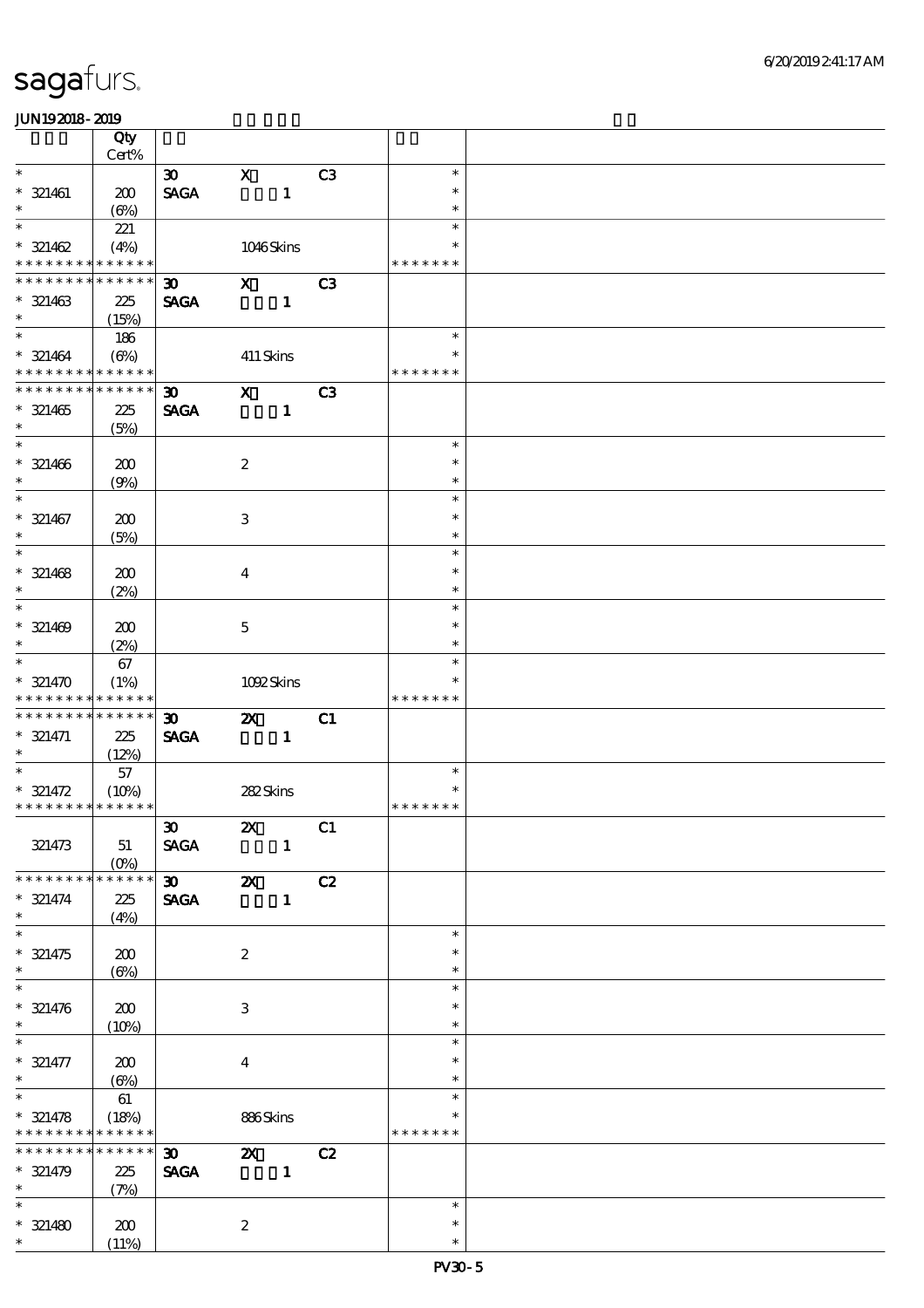|                                    | Qty<br>Cert%         |                              |                                           |                |                  |  |
|------------------------------------|----------------------|------------------------------|-------------------------------------------|----------------|------------------|--|
| $\ast$                             |                      |                              |                                           |                |                  |  |
|                                    |                      | $\infty$<br><b>SAGA</b>      | $\boldsymbol{\mathsf{Z}}$<br>$\mathbf{1}$ | C2             | $\ast$<br>$\ast$ |  |
| $* 321481$<br>$\ast$               | 200                  |                              |                                           |                | $\ast$           |  |
| $\overline{\phantom{0}}$           | (1%)                 |                              |                                           |                | $\ast$           |  |
| $* 321482$                         | 200                  |                              | $\boldsymbol{4}$                          |                | $\ast$           |  |
| $\ast$                             |                      |                              |                                           |                | $\ast$           |  |
| $\overline{\phantom{a}}$           | (2%)                 |                              |                                           |                | $\ast$           |  |
|                                    |                      |                              |                                           |                | $\ast$           |  |
| $* 321483$<br>$\ast$               | 200                  |                              | $\mathbf 5$                               |                | $\ast$           |  |
| $\overline{\phantom{a}^*}$         | (0%)                 |                              |                                           |                |                  |  |
|                                    |                      |                              |                                           |                | $\ast$           |  |
| $* 321484$                         | 200                  |                              | $\bf 6$                                   |                | $\ast$           |  |
| $\ast$<br>$\overline{\phantom{0}}$ | (3%)                 |                              |                                           |                | $\ast$           |  |
|                                    | 120                  |                              |                                           |                | $\ast$           |  |
| $* 321485$                         | (12%)                |                              | 1345 Skins                                |                | $\ast$           |  |
| * * * * * * * *                    | * * * * * *          |                              |                                           |                | * * * * * * *    |  |
| * * * * * * * *                    | * * * * * *          | $\boldsymbol{\mathfrak{D}}$  | <b>2X</b> C3                              |                |                  |  |
| $* 321486$                         | 225                  | <b>SAGA</b>                  | $\mathbf{1}$                              |                |                  |  |
| $\ast$<br>$\ast$                   | (4%)                 |                              |                                           |                |                  |  |
|                                    |                      |                              |                                           |                | $\ast$           |  |
| $* 321487$                         | 180                  |                              | $\boldsymbol{2}$                          |                | $\ast$           |  |
| $\ast$<br>$\overline{\phantom{0}}$ | (5%)                 |                              |                                           |                | $\ast$           |  |
|                                    | 61                   |                              |                                           |                | $\ast$           |  |
| $* 321488$                         | $(\Theta)$           |                              | 466Skins                                  |                | $\ast$           |  |
| * * * * * * * *                    | * * * * * *          |                              |                                           |                | * * * * * * *    |  |
|                                    |                      | $\boldsymbol{\mathfrak{D}}$  | $\mathbf{X}$                              | C1             |                  |  |
| 321489                             | 78                   | <b>SAGA</b>                  | $\mathbf{1}$                              |                |                  |  |
|                                    | (17%)                |                              |                                           |                |                  |  |
| * * * * * * * *                    | * * * * * *          | $\boldsymbol{\mathfrak{D}}$  | $\mathbf{x}$                              | C2             |                  |  |
| $* 321490$                         | 205                  | <b>SAGA</b>                  | $\mathbf{1}$                              |                |                  |  |
| $\ast$                             | (9%)                 |                              |                                           |                |                  |  |
| $\ast$                             | 36                   |                              |                                           |                | $\ast$           |  |
| $* 321491$                         | (8%)                 |                              | $241\,$ Skins                             |                | $\ast$           |  |
| * * * * * * * *                    | * * * * * *          |                              |                                           |                | * * * * * * *    |  |
|                                    |                      | $\boldsymbol{\mathfrak{D}}$  | $\mathbf{x}$                              | C <sub>3</sub> |                  |  |
| 321492                             | 168                  | <b>SAGA</b>                  | $\mathbf{1}$                              |                |                  |  |
|                                    | (5%)                 |                              |                                           |                |                  |  |
|                                    |                      | $\boldsymbol{\mathfrak{D}}$  |                                           | C2             |                  |  |
| 321493                             | $82\,$               | <b>SAGA</b>                  | $\boldsymbol{z}$                          |                |                  |  |
|                                    | (32%)                |                              |                                           |                |                  |  |
|                                    |                      | $\infty$                     |                                           | C2             |                  |  |
| 321494                             | 121                  | <b>SAGA</b>                  | $\boldsymbol{z}$                          |                |                  |  |
|                                    | (23%)<br>* * * * * * |                              |                                           |                |                  |  |
| * * * * * * *                      |                      | $\boldsymbol{\mathfrak{D}}$  |                                           | C1             |                  |  |
| $* 321495$                         | 225                  | <b>SAGA</b>                  | $\boldsymbol{z}$                          |                |                  |  |
| $\ast$<br>$\ast$                   | (10%)                |                              |                                           |                |                  |  |
|                                    | 64                   |                              |                                           |                | $\ast$           |  |
| $* 321496$                         | $(\Theta\%)$         |                              | 289Skins                                  |                | $\ast$           |  |
| * * * * * * * *                    | * * * * * *          |                              |                                           |                | * * * * * * *    |  |
|                                    |                      | $\boldsymbol{\mathfrak{D}}$  |                                           | C2             |                  |  |
| 321497                             | 261                  | <b>SAGA</b>                  | $\boldsymbol{z}$                          |                |                  |  |
|                                    | (9%)                 |                              |                                           |                |                  |  |
|                                    |                      | $\boldsymbol{\mathfrak{D}}$  |                                           | C3             |                  |  |
| 321498                             | 79                   | $\ensuremath{\mathsf{SAGA}}$ | $\boldsymbol{z}$                          |                |                  |  |
| * * * * * * *                      | (3%)<br>* * * * * *  |                              |                                           |                |                  |  |
|                                    |                      | $\boldsymbol{\mathfrak{D}}$  | $\mathbf{x}$                              | C1             |                  |  |
| $* 321499$                         | 225                  | <b>SAGA</b>                  | $\boldsymbol{z}$                          |                |                  |  |
| $\ast$<br>$\overline{\ast}$        | (47%)                |                              |                                           |                |                  |  |
|                                    |                      |                              |                                           |                | $\ast$           |  |
| $^\ast$ 321500                     | 200                  |                              | $\boldsymbol{2}$                          |                | $\ast$           |  |
| $\ast$                             | (20%)                |                              |                                           |                | $\ast$           |  |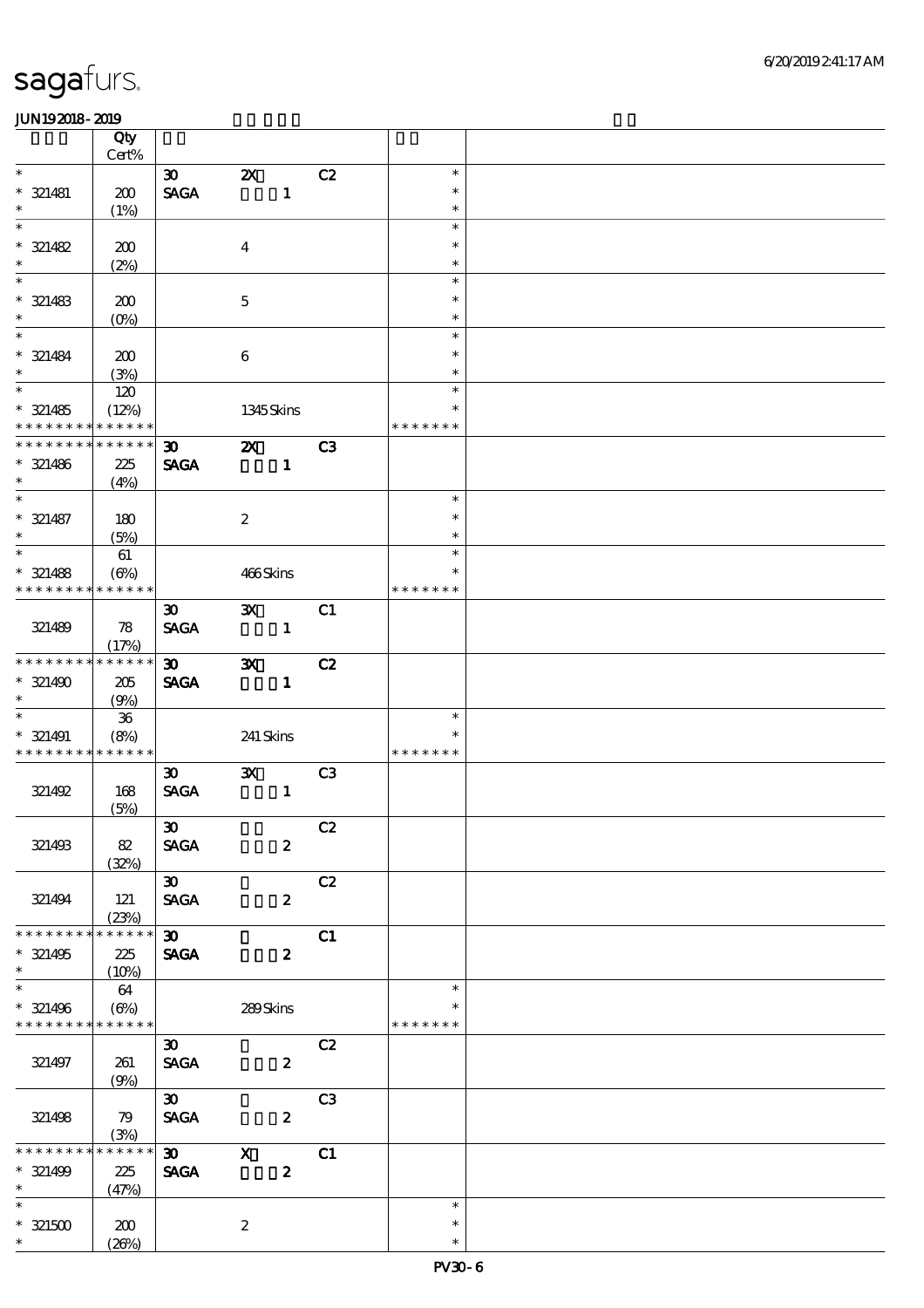|                          | Qty                   |                                |                           |                  |    |                  |  |
|--------------------------|-----------------------|--------------------------------|---------------------------|------------------|----|------------------|--|
| $\overline{\phantom{0}}$ | $Cert\%$              |                                |                           |                  |    |                  |  |
|                          |                       | $\infty$                       | $\mathbf{x}$              |                  | C1 | $\ast$<br>$\ast$ |  |
| $* 321501$<br>$\ast$     | 200<br>(11%)          | $\operatorname{\mathsf{SAGA}}$ |                           | $\boldsymbol{z}$ |    | $\ast$           |  |
| $\ast$                   |                       |                                |                           |                  |    | $\ast$           |  |
| $* 321502$               | 200                   |                                | $\boldsymbol{4}$          |                  |    | $\ast$           |  |
| $\ast$                   | (15%)                 |                                |                           |                  |    | $\ast$           |  |
| $\ast$                   | $\boldsymbol{\omega}$ |                                |                           |                  |    | $\ast$           |  |
| $* 321503$               | (18%)                 |                                | 885Skins                  |                  |    | $\ast$           |  |
| * * * * * * * *          | * * * * * *           |                                |                           |                  |    | * * * * * * *    |  |
| * * * * * * * *          | * * * * * *           | $\boldsymbol{\mathfrak{D}}$    | $\mathbf{x}$              |                  | C2 |                  |  |
| $* 321504$<br>$\ast$     | 225                   | <b>SAGA</b>                    |                           | $\boldsymbol{z}$ |    |                  |  |
|                          | (27%)                 |                                |                           |                  |    | $\ast$           |  |
| $* 321505$               | 200                   |                                | $\boldsymbol{2}$          |                  |    | $\ast$           |  |
| $\ast$                   | (10%)                 |                                |                           |                  |    | $\ast$           |  |
| $\overline{\phantom{0}}$ |                       |                                |                           |                  |    | $\ast$           |  |
| $* 321506$               | 200                   |                                | $\,3$                     |                  |    | $\ast$           |  |
| $\ast$                   | (15%)                 |                                |                           |                  |    | $\ast$           |  |
| $\overline{\ast}$        |                       |                                |                           |                  |    | $\ast$           |  |
| $* 321507$               | 200                   |                                | $\boldsymbol{4}$          |                  |    | $\ast$           |  |
| $\ast$                   | (7%)                  |                                |                           |                  |    | $\ast$           |  |
| $\overline{\ }$          |                       |                                |                           |                  |    | $\ast$           |  |
| $* 321508$<br>$\ast$     | 200                   |                                | $\mathbf 5$               |                  |    | $\ast$<br>$\ast$ |  |
| $\ast$                   | $(\Theta)$            |                                |                           |                  |    | $\ast$           |  |
| $* 321509$               | $73$<br>(12%)         |                                | 1098Skins                 |                  |    | $\ast$           |  |
| * * * * * * * *          | * * * * * *           |                                |                           |                  |    | * * * * * * *    |  |
| * * * * * * * *          | ******                | $\boldsymbol{\mathfrak{D}}$    | $\mathbf{x}$              |                  | C2 |                  |  |
| $*$ 321510               | 225                   | <b>SAGA</b>                    |                           | $\boldsymbol{z}$ |    |                  |  |
| $\ast$                   | (40%)                 |                                |                           |                  |    |                  |  |
| $\overline{\ast}$        | $35\,$                |                                |                           |                  |    | $\ast$           |  |
| $* 321511$               | (28%)                 |                                | 260Skins                  |                  |    |                  |  |
| * * * * * * * *          | * * * * * *           |                                |                           |                  |    | * * * * * * *    |  |
| * * * * * * * *          | * * * * * *           | $\boldsymbol{\mathfrak{D}}$    | $\mathbf{x}$              |                  | C2 |                  |  |
| $*$ 321512<br>$\ast$     | 225<br>(2%)           | <b>SAGA</b>                    |                           | $\boldsymbol{z}$ |    |                  |  |
| $*$                      |                       |                                |                           |                  |    | $\star$          |  |
| $*$ 321513               | 200                   |                                | $\boldsymbol{2}$          |                  |    | $\ast$           |  |
| $\ast$                   | (2%)                  |                                |                           |                  |    | $\ast$           |  |
| $\ast$                   | 188                   |                                |                           |                  |    | $\ast$           |  |
| $* 321514$               | (1%)                  |                                | 613Skins                  |                  |    | $\ast$           |  |
| * * * * * * * *          | * * * * * *           |                                |                           |                  |    | * * * * * * *    |  |
| * * * * * * *            | * * * * * *           | 30 <sub>o</sub>                | $\mathbf{x}$              |                  | C3 |                  |  |
| $*$ 321515               | 225                   | <b>SAGA</b>                    |                           | $\boldsymbol{z}$ |    |                  |  |
| $\ast$<br>$\ast$         | (8%)                  |                                |                           |                  |    |                  |  |
| $*$ 321516               | $33$                  |                                | 258Skins                  |                  |    | $\ast$<br>$\ast$ |  |
| * * * * * * * *          | (9%)<br>* * * * * *   |                                |                           |                  |    | * * * * * * *    |  |
| * * * * * * *            | * * * * * *           | $\boldsymbol{\mathfrak{D}}$    | $\boldsymbol{\mathsf{X}}$ |                  | C1 |                  |  |
| $* 321517$               | 225                   | <b>SAGA</b>                    |                           | $\boldsymbol{z}$ |    |                  |  |
| $\ast$                   | (47%)                 |                                |                           |                  |    |                  |  |
| $\ast$                   |                       |                                |                           |                  |    | $\ast$           |  |
| $*$ 321518               | 180                   |                                | $\boldsymbol{2}$          |                  |    | $\ast$           |  |
| $\ast$                   | (34%)                 |                                |                           |                  |    | $\ast$           |  |
| $\overline{\phantom{0}}$ | 44                    |                                |                           |                  |    | $\ast$           |  |
| $*$ 321519               | (15%)                 |                                | 449Skins                  |                  |    | $\ast$           |  |
| * * * * * * * *          | * * * * * *           |                                |                           |                  |    | * * * * * * *    |  |
| * * * * * * * *          | * * * * * *           | $\boldsymbol{\mathfrak{D}}$    | $\boldsymbol{\mathsf{X}}$ |                  | C2 |                  |  |
| $* 321520$<br>$\ast$     | 225<br>(17%)          | <b>SAGA</b>                    |                           | $\boldsymbol{z}$ |    |                  |  |
|                          |                       |                                |                           |                  |    |                  |  |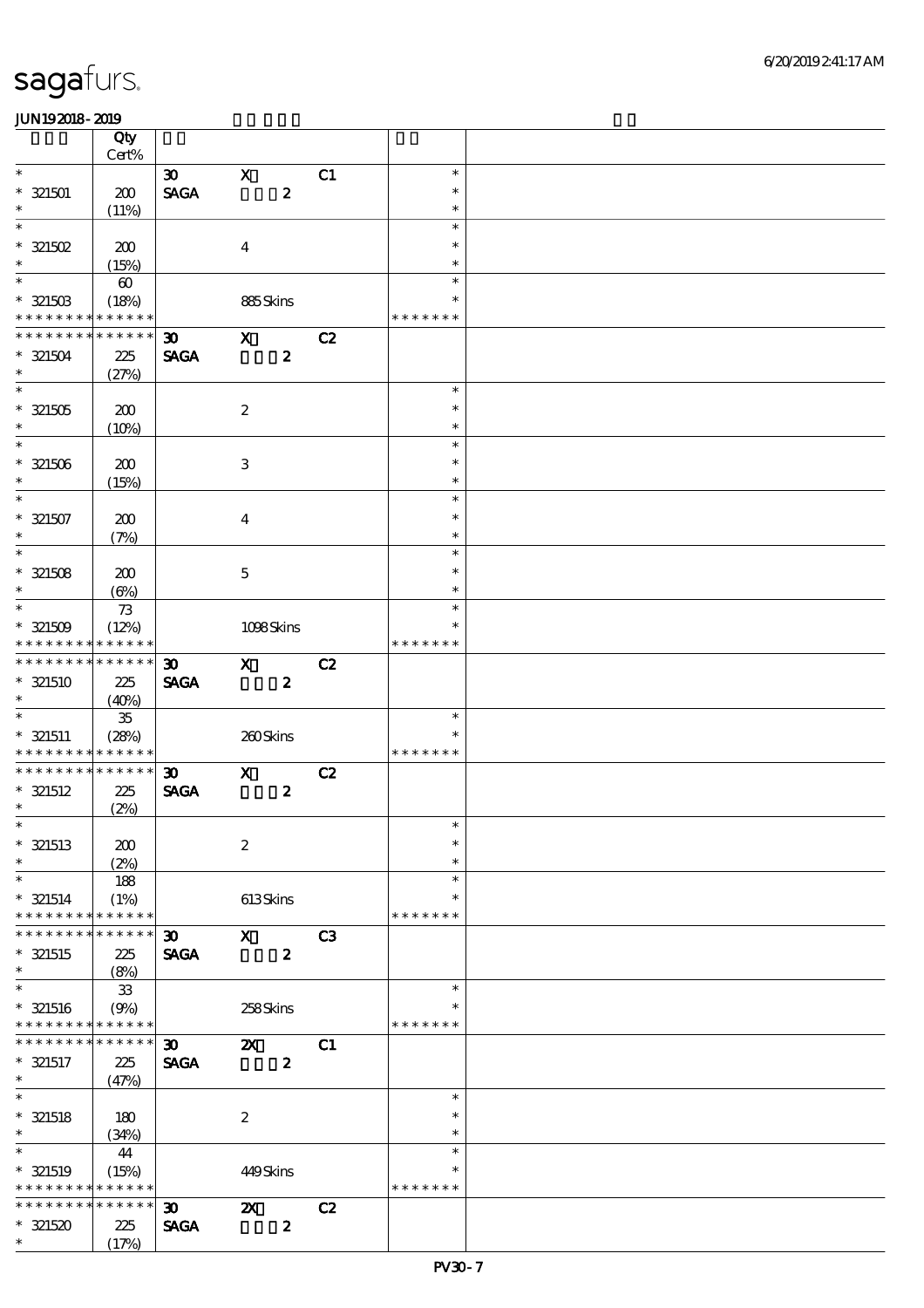| $Cert\%$<br>$\ast$<br>$\boldsymbol{\mathfrak{D}}$<br>$\boldsymbol{\mathsf{Z}}$<br>C2<br>$\ast$<br><b>SAGA</b><br>$\boldsymbol{z}$<br>200<br>$\ast$<br>$\ast$<br>$\ast$<br>(18%)<br>$\ast$<br>$\ast$<br>104<br>529Skins<br>(15%)<br>$\ast$<br>* * * * * * * *<br>* * * * * *<br>* * * * * * *<br>$\mathbf{x}$<br>C1<br>$\boldsymbol{\mathfrak{D}}$<br><b>SAGA</b><br>$\boldsymbol{z}$<br>321523<br>120<br>(50%)<br>C2<br>$\boldsymbol{\mathfrak{D}}$<br>$\mathbf{x}$<br><b>SAGA</b><br>321524<br>130<br>$\boldsymbol{z}$<br>(20%)<br>$\boldsymbol{\mathfrak{D}}$<br>$X \, X$<br>C <sub>3</sub><br><b>SAGA</b><br>$\boldsymbol{z}$<br>321525<br>218<br>(10%)<br>* * * * * *<br>* * * * * * * *<br>$\boldsymbol{\mathfrak{D}}$<br>C2<br>WB1<br>$* 321526$<br>225<br>IA<br>$\mathbf{1}$<br>$\ast$<br>$(\Theta\% )$<br>$\ast$<br>$\boldsymbol{2}$<br>$\ast$<br>200<br>$\ast$<br>(3%)<br>$\ast$<br>$\ast$<br>$\ensuremath{\mathbf{3}}$<br>200<br>$\ast$<br>$\ast$<br>$\ast$<br>(33%)<br>$\ast$<br>200<br>$\boldsymbol{4}$<br>$\ast$<br>$\ast$<br>$\ast$<br>(8%)<br>$\ast$<br>200<br>$\mathbf{5}$<br>$\ast$<br>$\ast$<br>(5%)<br>$\ast$<br>$\ast$<br>44<br>$\ast$<br>$1009$ Skins<br>(4%)<br>$\ast$<br>* * * * * * *<br>* * * * * * * * <mark>* * * * * *</mark><br>* * * * * * * * * * * * * *<br>C2<br>$\boldsymbol{\mathfrak{D}}$<br>225<br>IA<br>$\mathbf{1}$<br>$\ast$<br>(8%)<br>83<br>$\ast$<br>308Skins<br>(10%)<br>$\ast$<br>* * * * * *<br>* * * * * * * *<br>* * * * * * *<br>* * * * * *<br>C2<br>* * * * * * *<br>$\mathbf{x}$<br>$\boldsymbol{\mathfrak{D}}$<br>$\mathbf{1}$<br>225<br>IA<br>$\ast$<br>(4%)<br>$\ast$<br>$\ast$<br>$\boldsymbol{2}$<br>200<br>$\ast$<br>$\ast$<br>$\ast$<br>(4%)<br>$\ast$<br>$\ast$<br>200<br>3<br>$\ast$<br>$\ast$<br>$\ast$<br>$(\Theta)$<br>$\ast$<br>189<br>$\ast$<br>(7%)<br>814Skins<br>*<br>* * * * * * * * <mark>* * * * * *</mark><br>* * * * * * *<br>* * * * * * * *<br>$* * * * * * *$<br>C2<br>$\boldsymbol{\mathfrak{D}}$<br>$\boldsymbol{\mathsf{z}}$<br>$\mathbf{1}$<br>225<br>IA<br>$\ast$<br>(4%)<br>$\ast$<br>$\ast$<br>100 |  |
|----------------------------------------------------------------------------------------------------------------------------------------------------------------------------------------------------------------------------------------------------------------------------------------------------------------------------------------------------------------------------------------------------------------------------------------------------------------------------------------------------------------------------------------------------------------------------------------------------------------------------------------------------------------------------------------------------------------------------------------------------------------------------------------------------------------------------------------------------------------------------------------------------------------------------------------------------------------------------------------------------------------------------------------------------------------------------------------------------------------------------------------------------------------------------------------------------------------------------------------------------------------------------------------------------------------------------------------------------------------------------------------------------------------------------------------------------------------------------------------------------------------------------------------------------------------------------------------------------------------------------------------------------------------------------------------------------------------------------------------------------------------------------------------------------------------------------------------------------------------------------------------------------------------------------------------------------------------------------------------------------------------------------------------------------------------------------------------|--|
| $* 321521$<br>$* 321522$<br>$\overline{\ast}$<br>$* 321527$<br>$\ast$<br>$* 321528$<br>$\overline{\ast}$<br>$* 321529$<br>$\ast$<br>$* 321530$<br>$*$ 321531<br>$* 321532$<br>$*$<br>$* 321533$<br>$* 321534$<br>$* 321535$<br>$* 321536$<br>$* 321537$<br>$*$ 321538                                                                                                                                                                                                                                                                                                                                                                                                                                                                                                                                                                                                                                                                                                                                                                                                                                                                                                                                                                                                                                                                                                                                                                                                                                                                                                                                                                                                                                                                                                                                                                                                                                                                                                                                                                                                                  |  |
|                                                                                                                                                                                                                                                                                                                                                                                                                                                                                                                                                                                                                                                                                                                                                                                                                                                                                                                                                                                                                                                                                                                                                                                                                                                                                                                                                                                                                                                                                                                                                                                                                                                                                                                                                                                                                                                                                                                                                                                                                                                                                        |  |
|                                                                                                                                                                                                                                                                                                                                                                                                                                                                                                                                                                                                                                                                                                                                                                                                                                                                                                                                                                                                                                                                                                                                                                                                                                                                                                                                                                                                                                                                                                                                                                                                                                                                                                                                                                                                                                                                                                                                                                                                                                                                                        |  |
|                                                                                                                                                                                                                                                                                                                                                                                                                                                                                                                                                                                                                                                                                                                                                                                                                                                                                                                                                                                                                                                                                                                                                                                                                                                                                                                                                                                                                                                                                                                                                                                                                                                                                                                                                                                                                                                                                                                                                                                                                                                                                        |  |
|                                                                                                                                                                                                                                                                                                                                                                                                                                                                                                                                                                                                                                                                                                                                                                                                                                                                                                                                                                                                                                                                                                                                                                                                                                                                                                                                                                                                                                                                                                                                                                                                                                                                                                                                                                                                                                                                                                                                                                                                                                                                                        |  |
|                                                                                                                                                                                                                                                                                                                                                                                                                                                                                                                                                                                                                                                                                                                                                                                                                                                                                                                                                                                                                                                                                                                                                                                                                                                                                                                                                                                                                                                                                                                                                                                                                                                                                                                                                                                                                                                                                                                                                                                                                                                                                        |  |
|                                                                                                                                                                                                                                                                                                                                                                                                                                                                                                                                                                                                                                                                                                                                                                                                                                                                                                                                                                                                                                                                                                                                                                                                                                                                                                                                                                                                                                                                                                                                                                                                                                                                                                                                                                                                                                                                                                                                                                                                                                                                                        |  |
|                                                                                                                                                                                                                                                                                                                                                                                                                                                                                                                                                                                                                                                                                                                                                                                                                                                                                                                                                                                                                                                                                                                                                                                                                                                                                                                                                                                                                                                                                                                                                                                                                                                                                                                                                                                                                                                                                                                                                                                                                                                                                        |  |
|                                                                                                                                                                                                                                                                                                                                                                                                                                                                                                                                                                                                                                                                                                                                                                                                                                                                                                                                                                                                                                                                                                                                                                                                                                                                                                                                                                                                                                                                                                                                                                                                                                                                                                                                                                                                                                                                                                                                                                                                                                                                                        |  |
|                                                                                                                                                                                                                                                                                                                                                                                                                                                                                                                                                                                                                                                                                                                                                                                                                                                                                                                                                                                                                                                                                                                                                                                                                                                                                                                                                                                                                                                                                                                                                                                                                                                                                                                                                                                                                                                                                                                                                                                                                                                                                        |  |
|                                                                                                                                                                                                                                                                                                                                                                                                                                                                                                                                                                                                                                                                                                                                                                                                                                                                                                                                                                                                                                                                                                                                                                                                                                                                                                                                                                                                                                                                                                                                                                                                                                                                                                                                                                                                                                                                                                                                                                                                                                                                                        |  |
|                                                                                                                                                                                                                                                                                                                                                                                                                                                                                                                                                                                                                                                                                                                                                                                                                                                                                                                                                                                                                                                                                                                                                                                                                                                                                                                                                                                                                                                                                                                                                                                                                                                                                                                                                                                                                                                                                                                                                                                                                                                                                        |  |
|                                                                                                                                                                                                                                                                                                                                                                                                                                                                                                                                                                                                                                                                                                                                                                                                                                                                                                                                                                                                                                                                                                                                                                                                                                                                                                                                                                                                                                                                                                                                                                                                                                                                                                                                                                                                                                                                                                                                                                                                                                                                                        |  |
|                                                                                                                                                                                                                                                                                                                                                                                                                                                                                                                                                                                                                                                                                                                                                                                                                                                                                                                                                                                                                                                                                                                                                                                                                                                                                                                                                                                                                                                                                                                                                                                                                                                                                                                                                                                                                                                                                                                                                                                                                                                                                        |  |
|                                                                                                                                                                                                                                                                                                                                                                                                                                                                                                                                                                                                                                                                                                                                                                                                                                                                                                                                                                                                                                                                                                                                                                                                                                                                                                                                                                                                                                                                                                                                                                                                                                                                                                                                                                                                                                                                                                                                                                                                                                                                                        |  |
|                                                                                                                                                                                                                                                                                                                                                                                                                                                                                                                                                                                                                                                                                                                                                                                                                                                                                                                                                                                                                                                                                                                                                                                                                                                                                                                                                                                                                                                                                                                                                                                                                                                                                                                                                                                                                                                                                                                                                                                                                                                                                        |  |
|                                                                                                                                                                                                                                                                                                                                                                                                                                                                                                                                                                                                                                                                                                                                                                                                                                                                                                                                                                                                                                                                                                                                                                                                                                                                                                                                                                                                                                                                                                                                                                                                                                                                                                                                                                                                                                                                                                                                                                                                                                                                                        |  |
|                                                                                                                                                                                                                                                                                                                                                                                                                                                                                                                                                                                                                                                                                                                                                                                                                                                                                                                                                                                                                                                                                                                                                                                                                                                                                                                                                                                                                                                                                                                                                                                                                                                                                                                                                                                                                                                                                                                                                                                                                                                                                        |  |
|                                                                                                                                                                                                                                                                                                                                                                                                                                                                                                                                                                                                                                                                                                                                                                                                                                                                                                                                                                                                                                                                                                                                                                                                                                                                                                                                                                                                                                                                                                                                                                                                                                                                                                                                                                                                                                                                                                                                                                                                                                                                                        |  |
|                                                                                                                                                                                                                                                                                                                                                                                                                                                                                                                                                                                                                                                                                                                                                                                                                                                                                                                                                                                                                                                                                                                                                                                                                                                                                                                                                                                                                                                                                                                                                                                                                                                                                                                                                                                                                                                                                                                                                                                                                                                                                        |  |
|                                                                                                                                                                                                                                                                                                                                                                                                                                                                                                                                                                                                                                                                                                                                                                                                                                                                                                                                                                                                                                                                                                                                                                                                                                                                                                                                                                                                                                                                                                                                                                                                                                                                                                                                                                                                                                                                                                                                                                                                                                                                                        |  |
|                                                                                                                                                                                                                                                                                                                                                                                                                                                                                                                                                                                                                                                                                                                                                                                                                                                                                                                                                                                                                                                                                                                                                                                                                                                                                                                                                                                                                                                                                                                                                                                                                                                                                                                                                                                                                                                                                                                                                                                                                                                                                        |  |
|                                                                                                                                                                                                                                                                                                                                                                                                                                                                                                                                                                                                                                                                                                                                                                                                                                                                                                                                                                                                                                                                                                                                                                                                                                                                                                                                                                                                                                                                                                                                                                                                                                                                                                                                                                                                                                                                                                                                                                                                                                                                                        |  |
|                                                                                                                                                                                                                                                                                                                                                                                                                                                                                                                                                                                                                                                                                                                                                                                                                                                                                                                                                                                                                                                                                                                                                                                                                                                                                                                                                                                                                                                                                                                                                                                                                                                                                                                                                                                                                                                                                                                                                                                                                                                                                        |  |
|                                                                                                                                                                                                                                                                                                                                                                                                                                                                                                                                                                                                                                                                                                                                                                                                                                                                                                                                                                                                                                                                                                                                                                                                                                                                                                                                                                                                                                                                                                                                                                                                                                                                                                                                                                                                                                                                                                                                                                                                                                                                                        |  |
|                                                                                                                                                                                                                                                                                                                                                                                                                                                                                                                                                                                                                                                                                                                                                                                                                                                                                                                                                                                                                                                                                                                                                                                                                                                                                                                                                                                                                                                                                                                                                                                                                                                                                                                                                                                                                                                                                                                                                                                                                                                                                        |  |
|                                                                                                                                                                                                                                                                                                                                                                                                                                                                                                                                                                                                                                                                                                                                                                                                                                                                                                                                                                                                                                                                                                                                                                                                                                                                                                                                                                                                                                                                                                                                                                                                                                                                                                                                                                                                                                                                                                                                                                                                                                                                                        |  |
|                                                                                                                                                                                                                                                                                                                                                                                                                                                                                                                                                                                                                                                                                                                                                                                                                                                                                                                                                                                                                                                                                                                                                                                                                                                                                                                                                                                                                                                                                                                                                                                                                                                                                                                                                                                                                                                                                                                                                                                                                                                                                        |  |
|                                                                                                                                                                                                                                                                                                                                                                                                                                                                                                                                                                                                                                                                                                                                                                                                                                                                                                                                                                                                                                                                                                                                                                                                                                                                                                                                                                                                                                                                                                                                                                                                                                                                                                                                                                                                                                                                                                                                                                                                                                                                                        |  |
|                                                                                                                                                                                                                                                                                                                                                                                                                                                                                                                                                                                                                                                                                                                                                                                                                                                                                                                                                                                                                                                                                                                                                                                                                                                                                                                                                                                                                                                                                                                                                                                                                                                                                                                                                                                                                                                                                                                                                                                                                                                                                        |  |
|                                                                                                                                                                                                                                                                                                                                                                                                                                                                                                                                                                                                                                                                                                                                                                                                                                                                                                                                                                                                                                                                                                                                                                                                                                                                                                                                                                                                                                                                                                                                                                                                                                                                                                                                                                                                                                                                                                                                                                                                                                                                                        |  |
|                                                                                                                                                                                                                                                                                                                                                                                                                                                                                                                                                                                                                                                                                                                                                                                                                                                                                                                                                                                                                                                                                                                                                                                                                                                                                                                                                                                                                                                                                                                                                                                                                                                                                                                                                                                                                                                                                                                                                                                                                                                                                        |  |
|                                                                                                                                                                                                                                                                                                                                                                                                                                                                                                                                                                                                                                                                                                                                                                                                                                                                                                                                                                                                                                                                                                                                                                                                                                                                                                                                                                                                                                                                                                                                                                                                                                                                                                                                                                                                                                                                                                                                                                                                                                                                                        |  |
|                                                                                                                                                                                                                                                                                                                                                                                                                                                                                                                                                                                                                                                                                                                                                                                                                                                                                                                                                                                                                                                                                                                                                                                                                                                                                                                                                                                                                                                                                                                                                                                                                                                                                                                                                                                                                                                                                                                                                                                                                                                                                        |  |
|                                                                                                                                                                                                                                                                                                                                                                                                                                                                                                                                                                                                                                                                                                                                                                                                                                                                                                                                                                                                                                                                                                                                                                                                                                                                                                                                                                                                                                                                                                                                                                                                                                                                                                                                                                                                                                                                                                                                                                                                                                                                                        |  |
|                                                                                                                                                                                                                                                                                                                                                                                                                                                                                                                                                                                                                                                                                                                                                                                                                                                                                                                                                                                                                                                                                                                                                                                                                                                                                                                                                                                                                                                                                                                                                                                                                                                                                                                                                                                                                                                                                                                                                                                                                                                                                        |  |
|                                                                                                                                                                                                                                                                                                                                                                                                                                                                                                                                                                                                                                                                                                                                                                                                                                                                                                                                                                                                                                                                                                                                                                                                                                                                                                                                                                                                                                                                                                                                                                                                                                                                                                                                                                                                                                                                                                                                                                                                                                                                                        |  |
|                                                                                                                                                                                                                                                                                                                                                                                                                                                                                                                                                                                                                                                                                                                                                                                                                                                                                                                                                                                                                                                                                                                                                                                                                                                                                                                                                                                                                                                                                                                                                                                                                                                                                                                                                                                                                                                                                                                                                                                                                                                                                        |  |
|                                                                                                                                                                                                                                                                                                                                                                                                                                                                                                                                                                                                                                                                                                                                                                                                                                                                                                                                                                                                                                                                                                                                                                                                                                                                                                                                                                                                                                                                                                                                                                                                                                                                                                                                                                                                                                                                                                                                                                                                                                                                                        |  |
|                                                                                                                                                                                                                                                                                                                                                                                                                                                                                                                                                                                                                                                                                                                                                                                                                                                                                                                                                                                                                                                                                                                                                                                                                                                                                                                                                                                                                                                                                                                                                                                                                                                                                                                                                                                                                                                                                                                                                                                                                                                                                        |  |
|                                                                                                                                                                                                                                                                                                                                                                                                                                                                                                                                                                                                                                                                                                                                                                                                                                                                                                                                                                                                                                                                                                                                                                                                                                                                                                                                                                                                                                                                                                                                                                                                                                                                                                                                                                                                                                                                                                                                                                                                                                                                                        |  |
|                                                                                                                                                                                                                                                                                                                                                                                                                                                                                                                                                                                                                                                                                                                                                                                                                                                                                                                                                                                                                                                                                                                                                                                                                                                                                                                                                                                                                                                                                                                                                                                                                                                                                                                                                                                                                                                                                                                                                                                                                                                                                        |  |
|                                                                                                                                                                                                                                                                                                                                                                                                                                                                                                                                                                                                                                                                                                                                                                                                                                                                                                                                                                                                                                                                                                                                                                                                                                                                                                                                                                                                                                                                                                                                                                                                                                                                                                                                                                                                                                                                                                                                                                                                                                                                                        |  |
|                                                                                                                                                                                                                                                                                                                                                                                                                                                                                                                                                                                                                                                                                                                                                                                                                                                                                                                                                                                                                                                                                                                                                                                                                                                                                                                                                                                                                                                                                                                                                                                                                                                                                                                                                                                                                                                                                                                                                                                                                                                                                        |  |
|                                                                                                                                                                                                                                                                                                                                                                                                                                                                                                                                                                                                                                                                                                                                                                                                                                                                                                                                                                                                                                                                                                                                                                                                                                                                                                                                                                                                                                                                                                                                                                                                                                                                                                                                                                                                                                                                                                                                                                                                                                                                                        |  |
|                                                                                                                                                                                                                                                                                                                                                                                                                                                                                                                                                                                                                                                                                                                                                                                                                                                                                                                                                                                                                                                                                                                                                                                                                                                                                                                                                                                                                                                                                                                                                                                                                                                                                                                                                                                                                                                                                                                                                                                                                                                                                        |  |
|                                                                                                                                                                                                                                                                                                                                                                                                                                                                                                                                                                                                                                                                                                                                                                                                                                                                                                                                                                                                                                                                                                                                                                                                                                                                                                                                                                                                                                                                                                                                                                                                                                                                                                                                                                                                                                                                                                                                                                                                                                                                                        |  |
|                                                                                                                                                                                                                                                                                                                                                                                                                                                                                                                                                                                                                                                                                                                                                                                                                                                                                                                                                                                                                                                                                                                                                                                                                                                                                                                                                                                                                                                                                                                                                                                                                                                                                                                                                                                                                                                                                                                                                                                                                                                                                        |  |
|                                                                                                                                                                                                                                                                                                                                                                                                                                                                                                                                                                                                                                                                                                                                                                                                                                                                                                                                                                                                                                                                                                                                                                                                                                                                                                                                                                                                                                                                                                                                                                                                                                                                                                                                                                                                                                                                                                                                                                                                                                                                                        |  |
|                                                                                                                                                                                                                                                                                                                                                                                                                                                                                                                                                                                                                                                                                                                                                                                                                                                                                                                                                                                                                                                                                                                                                                                                                                                                                                                                                                                                                                                                                                                                                                                                                                                                                                                                                                                                                                                                                                                                                                                                                                                                                        |  |
| $* 321539$<br>325Skins<br>(11%)<br>$\ast$                                                                                                                                                                                                                                                                                                                                                                                                                                                                                                                                                                                                                                                                                                                                                                                                                                                                                                                                                                                                                                                                                                                                                                                                                                                                                                                                                                                                                                                                                                                                                                                                                                                                                                                                                                                                                                                                                                                                                                                                                                              |  |
| ******<br>* * * * * * * *<br>* * * * * * *<br>* * * * * * * *<br>* * * * * *                                                                                                                                                                                                                                                                                                                                                                                                                                                                                                                                                                                                                                                                                                                                                                                                                                                                                                                                                                                                                                                                                                                                                                                                                                                                                                                                                                                                                                                                                                                                                                                                                                                                                                                                                                                                                                                                                                                                                                                                           |  |
| C2<br>$\boldsymbol{\mathfrak{D}}$<br>$* 321540$<br>${\bf I} {\bf A}$<br>225<br>$\mathbf{1}$                                                                                                                                                                                                                                                                                                                                                                                                                                                                                                                                                                                                                                                                                                                                                                                                                                                                                                                                                                                                                                                                                                                                                                                                                                                                                                                                                                                                                                                                                                                                                                                                                                                                                                                                                                                                                                                                                                                                                                                            |  |
| $\ast$<br>(18%)                                                                                                                                                                                                                                                                                                                                                                                                                                                                                                                                                                                                                                                                                                                                                                                                                                                                                                                                                                                                                                                                                                                                                                                                                                                                                                                                                                                                                                                                                                                                                                                                                                                                                                                                                                                                                                                                                                                                                                                                                                                                        |  |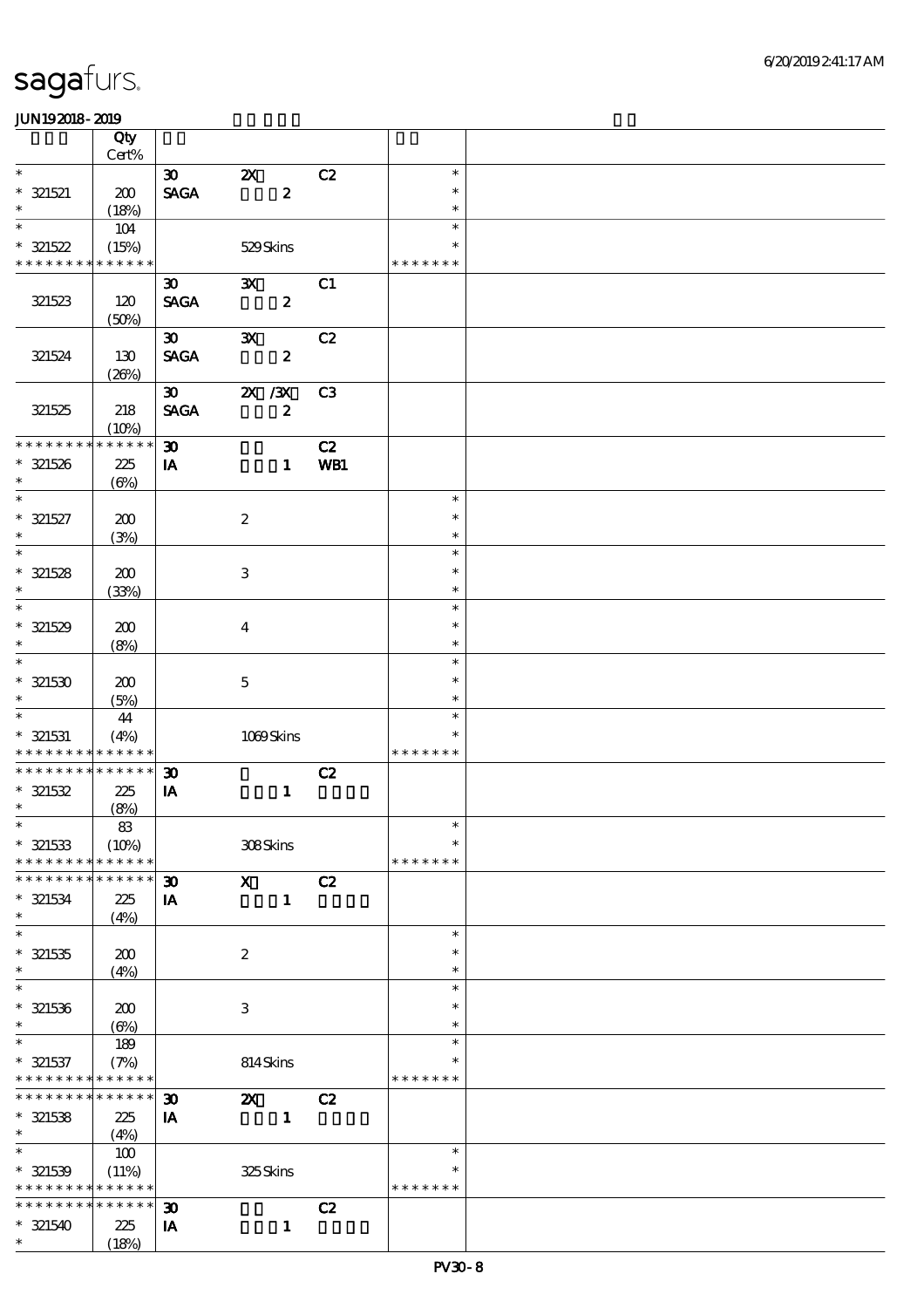|                             | Qty<br>$Cert\%$ |                             |                           |                  |       |                         |  |
|-----------------------------|-----------------|-----------------------------|---------------------------|------------------|-------|-------------------------|--|
| $\ast$                      |                 |                             |                           |                  |       | $\ast$                  |  |
|                             |                 | $\boldsymbol{\mathfrak{D}}$ |                           |                  | C2    | $\ast$                  |  |
| $*$ 321541                  | 200             | $\mathbf{I}\mathbf{A}$      |                           | $\mathbf{1}$     |       |                         |  |
| $\ast$                      | (14%)           |                             |                           |                  |       | $\ast$                  |  |
| $\ast$                      |                 |                             |                           |                  |       | $\ast$                  |  |
| $* 321542$                  | 200             |                             | $\,3$                     |                  |       | $\ast$                  |  |
| $\ast$                      | (15%)           |                             |                           |                  |       | $\ast$                  |  |
| $\ast$                      | 112             |                             |                           |                  |       | $\ast$                  |  |
| $* 321543$                  | (29%)           |                             | 737 Skins                 |                  |       | $\ast$                  |  |
| * * * * * * * *             | * * * * * *     |                             |                           |                  |       | * * * * * * *           |  |
| * * * * * * *               | * * * * * *     | $\boldsymbol{\mathfrak{D}}$ | $\boldsymbol{X}$          |                  | C2    |                         |  |
| $* 321544$                  | 225             | IA                          |                           | $\boldsymbol{z}$ |       |                         |  |
| $\ast$                      | (15%)           |                             |                           |                  |       |                         |  |
| $\overline{\ast}$           |                 |                             |                           |                  |       | $\ast$                  |  |
| $* 321545$                  | 180             |                             | $\boldsymbol{2}$          |                  |       | $\ast$                  |  |
| $\ast$                      | (13%)           |                             |                           |                  |       | $\ast$                  |  |
| $\overline{\ast}$           |                 |                             |                           |                  |       | $\ast$                  |  |
|                             | 48              |                             |                           |                  |       | $\ast$                  |  |
| $* 321546$                  | (22%)           |                             | 453Skins                  |                  |       |                         |  |
| * * * * * * * *             | * * * * * *     |                             |                           |                  |       | * * * * * * *           |  |
|                             |                 | $\boldsymbol{\mathfrak{D}}$ | $\boldsymbol{\mathsf{z}}$ |                  | C2    |                         |  |
| 321547                      | 205             | $I\!\!A$                    |                           | $\boldsymbol{z}$ |       |                         |  |
|                             | (21%)           |                             |                           |                  |       |                         |  |
| * * * * * * * *             | * * * * * *     | $\boldsymbol{\mathfrak{D}}$ |                           |                  | C2    |                         |  |
| $* 321548$                  | 205             | ${\bf I} \pmb{\Lambda}$     |                           | $\boldsymbol{2}$ |       |                         |  |
| $\ast$                      | (46%)           |                             |                           |                  |       |                         |  |
| $\ast$                      |                 |                             |                           |                  |       | $\ast$                  |  |
| $* 321549$                  | 180             |                             | $\boldsymbol{2}$          |                  |       | $\ast$                  |  |
| $\ast$                      | (77%)           |                             |                           |                  |       | $\ast$                  |  |
| $\ast$                      |                 |                             |                           |                  |       | $\ast$                  |  |
| $* 321550$                  | 180             |                             | $\,3$                     |                  |       | $\ast$                  |  |
| $\ast$                      |                 |                             |                           |                  |       | $\ast$                  |  |
| $\ast$                      | (51%)           |                             |                           |                  |       | $\ast$                  |  |
|                             | 57              |                             |                           |                  |       |                         |  |
| $* 321551$                  | (63%)           |                             | 622Skins                  |                  |       | $\ast$<br>* * * * * * * |  |
| * * * * * * * * * * * * * * |                 |                             |                           |                  |       |                         |  |
|                             |                 | $\boldsymbol{\mathfrak{D}}$ | $\mathcal{L}$             |                  | C2    |                         |  |
| 321552                      | 201             | <b>SROY</b>                 |                           | $\mathbf{1}$     |       |                         |  |
|                             | (16%)           |                             |                           |                  |       |                         |  |
|                             |                 | $\boldsymbol{\mathfrak{D}}$ |                           |                  | C1/C2 |                         |  |
| 321553                      | 162             | <b>SROY</b>                 |                           | $\mathbf{1}$     |       |                         |  |
|                             | (21%)           |                             |                           |                  |       |                         |  |
|                             |                 | $\infty$ x                  |                           |                  | C1    |                         |  |
| 321554                      | 157             | <b>SROY</b>                 |                           | $\mathbf{1}$     |       |                         |  |
|                             | (11%)           |                             |                           |                  |       |                         |  |
| * * * * * * * *             | * * * * * *     |                             | 30 X C2                   |                  |       |                         |  |
| $* 321555$                  | 205             | <b>SROY</b>                 |                           | $\blacksquare$   |       |                         |  |
| $\ast$                      | (6%)            |                             |                           |                  |       |                         |  |
| $\overline{\ast}$           | 81              |                             |                           |                  |       | $\ast$                  |  |
| $* 321556$                  | (3%)            |                             | 286Skins                  |                  |       | $\ast$                  |  |
| * * * * * * * * * * * * * * |                 |                             |                           |                  |       | * * * * * * *           |  |
|                             |                 |                             |                           |                  |       |                         |  |
|                             |                 | 30                          | $X$ $C3$                  |                  |       |                         |  |
| 321557                      | 134             | <b>SROY</b>                 |                           |                  |       |                         |  |
|                             | (5%)            |                             |                           |                  |       |                         |  |
|                             |                 |                             |                           |                  |       |                         |  |
| 321558                      | 173             | <b>SROY</b>                 | $\mathbf{1}$              |                  |       |                         |  |
|                             | (10%)           |                             |                           |                  |       |                         |  |
|                             |                 | 30                          | <b>2X</b> C3              |                  |       |                         |  |
| 321559                      | 76              | <b>SROY</b>                 |                           | $\mathbf{1}$     |       |                         |  |
|                             | (2%)            |                             |                           |                  |       |                         |  |
|                             |                 | $\infty$                    |                           |                  | C1/C2 |                         |  |
| 321560                      | 175             | <b>SROY</b>                 |                           | $\boldsymbol{z}$ |       |                         |  |
|                             | (9%)            |                             |                           |                  |       |                         |  |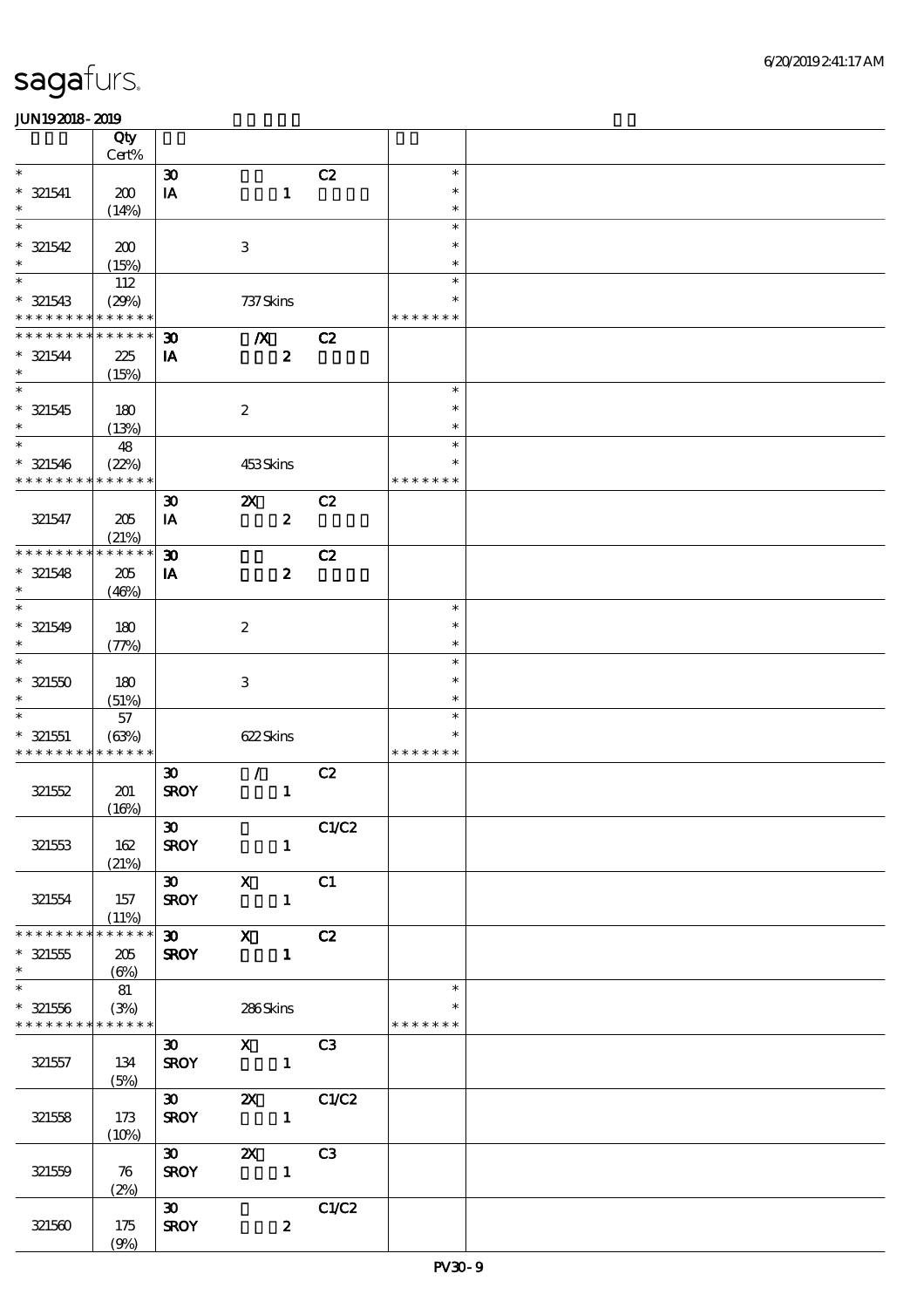|                               | Qty   |                             |                           |    |               |  |
|-------------------------------|-------|-----------------------------|---------------------------|----|---------------|--|
|                               | Cert% |                             |                           |    |               |  |
| * * * * * * * * * * * * * * * |       | $\boldsymbol{\mathfrak{D}}$ | $\mathbf{x}$              | C1 |               |  |
| $*$ 321561                    | 205   | <b>SROY</b>                 | $\boldsymbol{z}$          |    |               |  |
| $\ast$                        | (29%) |                             |                           |    |               |  |
| $\ast$                        | 176   |                             |                           |    | $\ast$        |  |
| $* 321562$                    | (12%) |                             | 381 Skins                 |    | $\ast$        |  |
| * * * * * * * * * * * * * *   |       |                             |                           |    | * * * * * * * |  |
| * * * * * * * * * * * * * * * |       | $\boldsymbol{\mathfrak{D}}$ | $\mathbf{x}$              | C2 |               |  |
| $* 321563$                    | 205   | <b>SROY</b>                 | $\boldsymbol{z}$          |    |               |  |
| $\ast$                        | (10%) |                             |                           |    |               |  |
| $\ast$                        | $98$  |                             |                           |    | $\ast$        |  |
| $* 321564$                    | (7%)  |                             | <b>308Skins</b>           |    | $\ast$        |  |
| * * * * * * * * * * * * * * * |       |                             |                           |    | * * * * * * * |  |
|                               |       | $\boldsymbol{\mathfrak{D}}$ | $\boldsymbol{\mathsf{Z}}$ | C1 |               |  |
| 321565                        | 155   | <b>SROY</b>                 | $\boldsymbol{z}$          |    |               |  |
|                               | (32%) |                             |                           |    |               |  |
|                               |       | $\boldsymbol{\mathfrak{D}}$ | $\boldsymbol{\mathsf{X}}$ | C2 |               |  |
| 321566                        | 192   | <b>SROY</b>                 | $\boldsymbol{z}$          |    |               |  |
|                               | (16%) |                             |                           |    |               |  |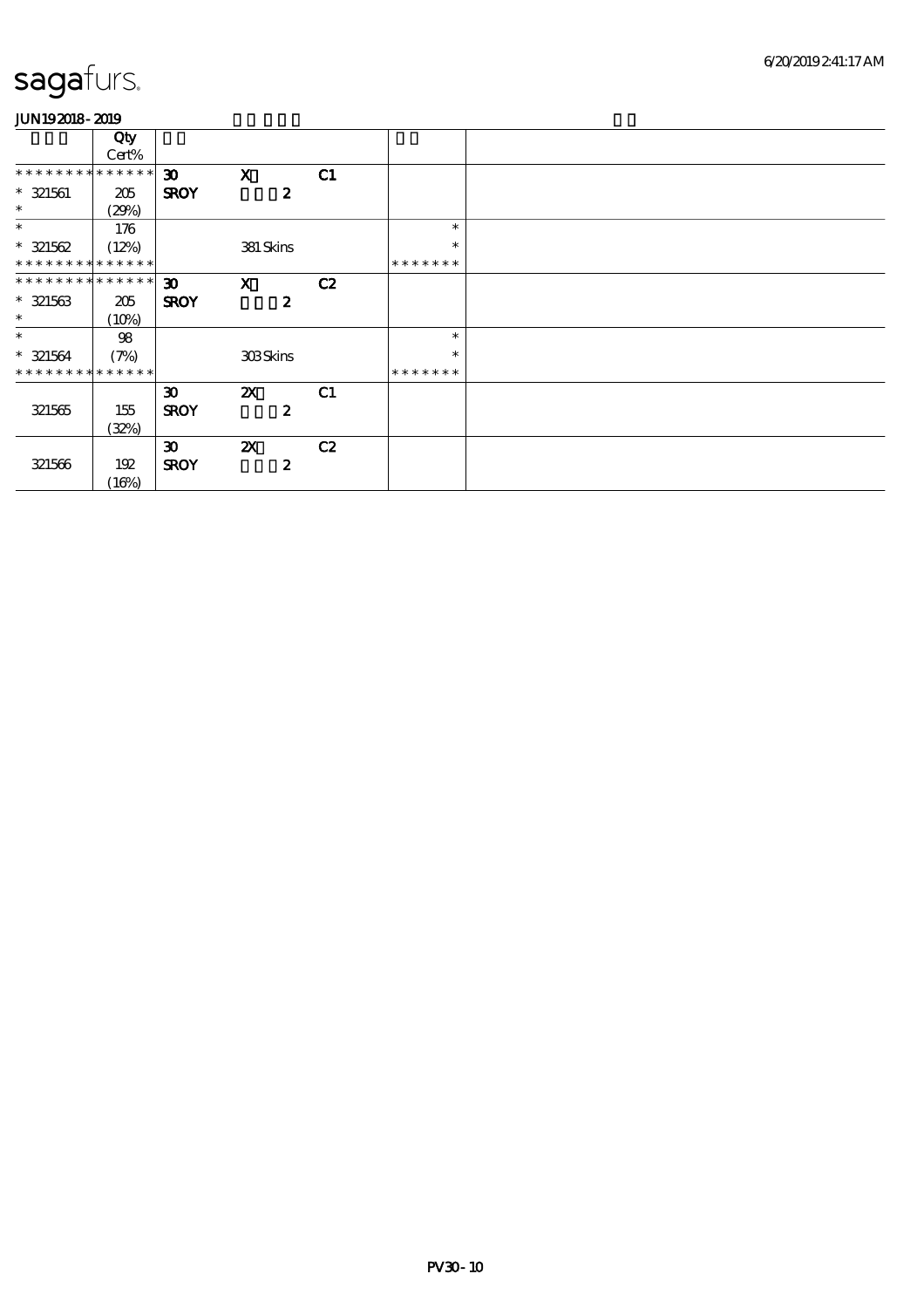|                                           | Qty<br>Cert%          |                                           |                           |                |                  |  |
|-------------------------------------------|-----------------------|-------------------------------------------|---------------------------|----------------|------------------|--|
|                                           |                       |                                           |                           |                |                  |  |
| 321641                                    | 137                   | $\boldsymbol{\mathbf{z}}$<br>$\mathbf{S}$ | $\mathbf{1}$              | C2             |                  |  |
|                                           | (11%)                 |                                           |                           |                |                  |  |
|                                           |                       | $\boldsymbol{\boldsymbol{\lambda}}$       |                           | C1/C2          |                  |  |
| 321642                                    | 118<br>(38%)          | ${\bf s}$                                 | $\mathbf{1}$              |                |                  |  |
|                                           |                       | $\boldsymbol{\mathbf{z}}$                 |                           | C1/C2          |                  |  |
| 321643                                    | 141                   | $\mathbf{S}$                              | $\mathbf{1}$              |                |                  |  |
|                                           | (33%)                 |                                           |                           |                |                  |  |
|                                           |                       | $\boldsymbol{\mathsf{20}}$                |                           | C <sub>3</sub> |                  |  |
| 321644                                    | ${\bf \pi}$<br>(18%)  | ${\bf s}$                                 | $\mathbf{1}$              |                |                  |  |
|                                           |                       | $\boldsymbol{\mathfrak{D}}$               | $\mathcal{L}$             | C1/C2          |                  |  |
| 321645                                    | 236                   | ${\bf s}$                                 | $\mathbf{1}$              |                |                  |  |
|                                           | (20%)                 |                                           |                           |                |                  |  |
|                                           |                       | $\boldsymbol{\mathbf{z}}$                 |                           | C1             |                  |  |
| 321646                                    | 76                    | $\mathbf{S}$                              | $\mathbf{1}$              |                |                  |  |
| * * * * * * * *                           | (31%)<br>* * * * * *  |                                           |                           |                |                  |  |
|                                           |                       | $\boldsymbol{\mathfrak{D}}$               |                           | C1/C2          |                  |  |
| $* 321647$<br>$\ast$                      | 285<br>(22%)          | ${\bf s}$                                 | $\mathbf{1}$              |                |                  |  |
| $\ast$                                    | 189                   |                                           |                           |                | $\ast$           |  |
| $* 321648$                                | (29%)                 |                                           | 474Skins                  |                | $\ast$           |  |
| * * * * * * * *                           | * * * * * *           |                                           |                           |                | * * * * * * *    |  |
| * * * * * * * *                           | * * * * * *           | $\boldsymbol{\mathbf{z}}$                 |                           | C2             |                  |  |
| $* 321649$                                | 285                   | $\mathbf{S}$                              | $\mathbf{1}$              |                |                  |  |
| $\ast$                                    | (27%)                 |                                           |                           |                |                  |  |
| $\ast$                                    | 234                   |                                           |                           |                | $\ast$<br>$\ast$ |  |
| $* 321650$<br>* * * * * * * * * * * * * * | (17%)                 |                                           | $519\mbox{Skins}$         |                | * * * * * * *    |  |
| * * * * * * * * * * * * * *               |                       | $\boldsymbol{\mathbf{z}}$                 |                           | C3             |                  |  |
| $* 321651$                                | 295                   | ${\bf s}$                                 | $\mathbf{1}$              |                |                  |  |
| $*$                                       | (24%)                 |                                           |                           |                |                  |  |
|                                           | $56\,$                |                                           |                           |                | $\ast$           |  |
| $* 321652$                                | (8%)                  |                                           | 351 Skins                 |                | $\ast$           |  |
| * * * * * * * * * * * * * *               |                       |                                           |                           |                | * * * * * * *    |  |
|                                           |                       | $\pmb{\mathcal{Z}}$                       | $\mathbf{X}$              | C1             |                  |  |
| 321653                                    | 149                   | ${\bf s}$                                 | $\mathbf{1}$              |                |                  |  |
| * * * * * * * *                           | (5%)<br>* * * * * *   | $\boldsymbol{\mathbf{z}}$                 | $\boldsymbol{\mathrm{X}}$ | C2             |                  |  |
| $* 321654$                                | 285                   | ${\bf s}$                                 | $\mathbf{1}$              |                |                  |  |
| $\ast$                                    | (8%)                  |                                           |                           |                |                  |  |
| $\overline{\ast}$                         |                       |                                           |                           |                | $\ast$           |  |
| $* 321655$                                | 260                   |                                           | $\boldsymbol{2}$          |                | $\ast$           |  |
| $\ast$                                    | (11%)                 |                                           |                           |                | $\ast$           |  |
| $\ast$                                    |                       |                                           |                           |                | $\ast$           |  |
| $* 321656$                                | $200$                 |                                           | $\,3\,$                   |                | $\ast$           |  |
| $\ast$<br>$\ast$                          | (11%)<br>86           |                                           |                           |                | $\ast$<br>$\ast$ |  |
| $* 321657$                                | (8%)                  |                                           | 891 Skins                 |                | $\ast$           |  |
| * * * * * * * * <mark>* * * * * *</mark>  |                       |                                           |                           |                | * * * * * * *    |  |
| * * * * * * * *                           | $* * * * * * *$       | $\boldsymbol{\mathfrak{D}}$               | $\boldsymbol{\mathrm{X}}$ | C <sub>3</sub> |                  |  |
| $* 321658$                                | 285                   | $\mathbf{S}$                              | $\mathbf{1}$              |                |                  |  |
| $\ast$                                    | (15%)                 |                                           |                           |                |                  |  |
| $\ast$                                    |                       |                                           |                           |                | $\ast$           |  |
| $* 321659$                                | 260                   |                                           | $\boldsymbol{2}$          |                | $\ast$           |  |
| $\ast$                                    | (13%)                 |                                           |                           |                | $\ast$           |  |
| $\ast$                                    | $\boldsymbol{\omega}$ |                                           |                           |                | $\ast$<br>$\ast$ |  |
| $* 321600$<br>* * * * * * * *             | (10%)<br>* * * * * *  |                                           | $614$ Skins               |                | * * * * * * *    |  |
|                                           |                       |                                           |                           |                |                  |  |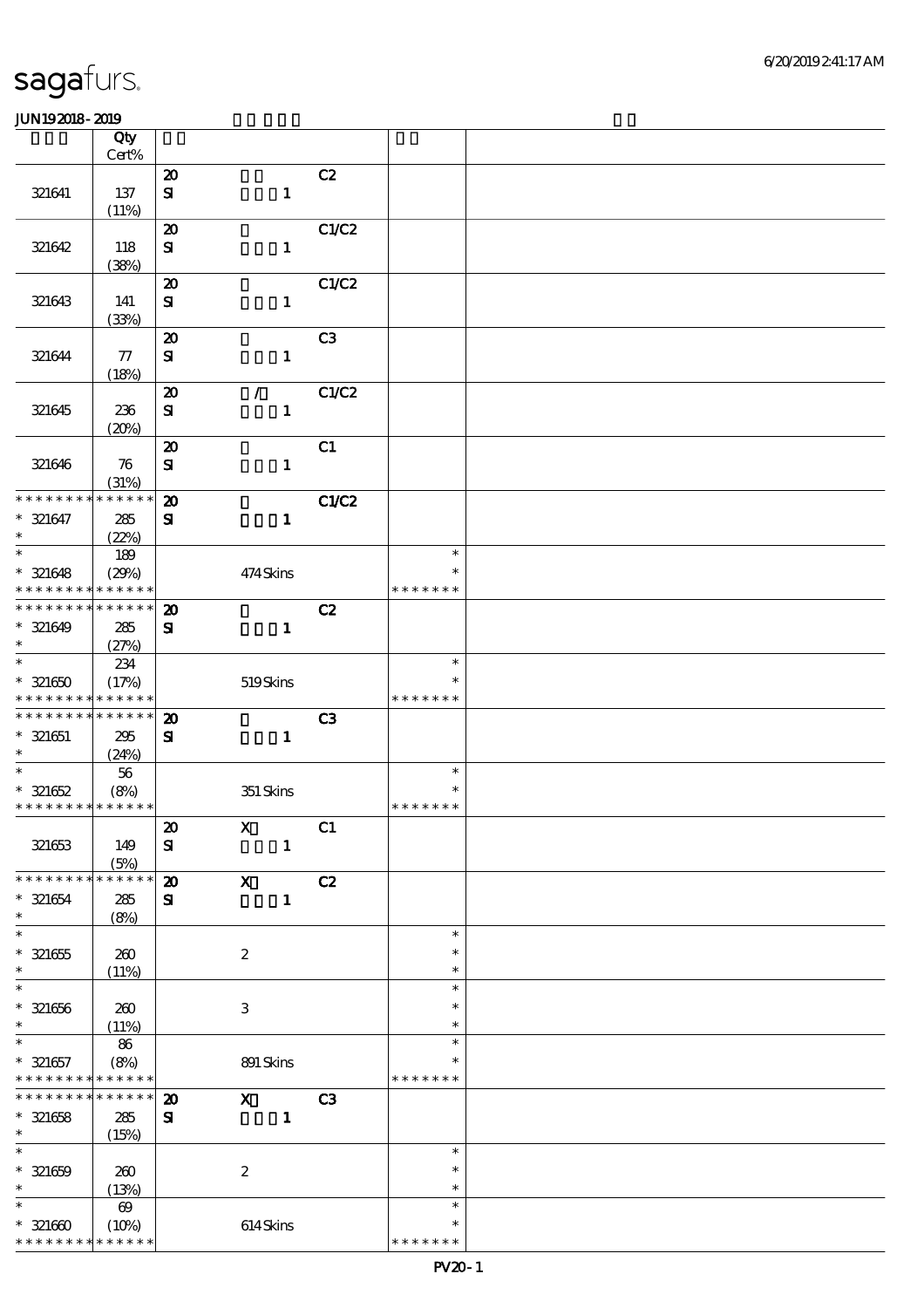|                                           | Qty<br>Cert%        |                                |                                                   |                |               |  |
|-------------------------------------------|---------------------|--------------------------------|---------------------------------------------------|----------------|---------------|--|
|                                           |                     | $\boldsymbol{\mathsf{20}}$     | $\mathbf{X}$                                      | C3             |               |  |
| 321661                                    | 147<br>(7%)         | ${\bf s}$                      | $\mathbf{1}$                                      |                |               |  |
| * * * * * * * *                           | * * * * * *         | $\boldsymbol{\mathfrak{D}}$    | $\boldsymbol{\mathsf{Z}}$                         | C1/C2          |               |  |
| $* 321662$<br>$\ast$                      | 265<br>(4%)         | ${\bf s}$                      | $\mathbf{1}$                                      |                |               |  |
| $\ast$                                    | 58                  |                                |                                                   |                | $\ast$        |  |
| $* 321663$<br>* * * * * * * * * * * * * * | (5%)                |                                | 323Skins                                          |                | * * * * * * * |  |
|                                           |                     | $\boldsymbol{\mathfrak{D}}$    | $\mathbf{Z}$                                      | C <sub>3</sub> |               |  |
| 321664                                    | 233<br>$(\Theta\%)$ | ${\bf s}$                      | $\mathbf{1}$                                      |                |               |  |
|                                           |                     | $\boldsymbol{\mathfrak{D}}$    | $X \, X$                                          | C1             |               |  |
| 321665                                    | 232<br>(5%)         | ${\bf s}$                      | $\mathbf{1}$                                      |                |               |  |
|                                           |                     | $\boldsymbol{\mathfrak{D}}$    |                                                   | 2X / 3X C1/C2  |               |  |
| 321666                                    | 272<br>$(\Theta)$   | ${\bf s}$                      | $\mathbf{1}$                                      |                |               |  |
|                                           |                     | $\boldsymbol{\mathbf{z}}$      | $\mathbf{x}$                                      | C2             |               |  |
| 321667                                    | 108<br>(4%)         | ${\bf s}$                      | $\mathbf{1}$                                      |                |               |  |
|                                           |                     | $\boldsymbol{\mathfrak{D}}$    |                                                   | C2             |               |  |
| 321668                                    | 132<br>(12%)        | ${\bf s}$                      | $\boldsymbol{z}$                                  |                |               |  |
|                                           |                     | $\boldsymbol{\mathfrak{D}}$    | $\boldsymbol{X}$                                  | C1             |               |  |
| 321669                                    | 109<br>(33%)        | ${\bf s}$                      | $\boldsymbol{z}$                                  |                |               |  |
|                                           |                     | $\boldsymbol{\mathfrak{D}}$    | $\mathbf{x}$                                      | C2             |               |  |
| 321670                                    | 256<br>(12%)        | ${\bf S}$                      | $\boldsymbol{z}$                                  |                |               |  |
|                                           |                     | $\boldsymbol{\mathfrak{D}}$    | $\boldsymbol{X}$                                  | C3             |               |  |
| 321671                                    | 132<br>$(\Theta)$   | ${\bf s}$                      | $\boldsymbol{z}$                                  |                |               |  |
|                                           |                     | $\boldsymbol{\mathfrak{D}}$    | $X \, X$                                          | C2             |               |  |
| 321672                                    | 186<br>(22%)        | ${\bf s}$                      | $\boldsymbol{z}$                                  |                |               |  |
|                                           |                     | $\boldsymbol{\mathfrak{D}}$    |                                                   | C2             |               |  |
| 321673                                    | 167<br>(16%)        | $\mathbf{B}$                   | $\mathbf{1}$                                      |                |               |  |
|                                           |                     | $\boldsymbol{\mathfrak{D}}$    | $\mathbf{X}$                                      | C2             |               |  |
| 321674                                    | 202<br>(13%)        | $\mathbf{B}$                   | $\mathbf{1}$                                      |                |               |  |
|                                           |                     | $\boldsymbol{\mathsf{20}}$     | <b>2X</b> C <sub>2</sub>                          |                |               |  |
| 321675                                    | 106<br>(2%)         | $\mathbf{B}$                   | $\mathbf{1}$                                      |                |               |  |
|                                           |                     |                                | $\overline{20}$ $\overline{X}/\overline{2X}$ $C2$ |                |               |  |
| 321676                                    | 174<br>(17%)        | $\mathbf{B}$                   | $\mathbf{2}$                                      |                |               |  |
|                                           |                     | $\overline{\mathbf{z}}$        |                                                   | C1/C2          |               |  |
| 321677                                    | 147<br>(17%)        | <b>SAGA</b>                    | $\mathbf{1}$                                      |                |               |  |
|                                           |                     | $\boldsymbol{\omega}$          |                                                   | C2             |               |  |
| 321678                                    | 133<br>(18%)        | <b>SAGA</b>                    | $\mathbf{1}$                                      |                |               |  |
|                                           |                     | $\boldsymbol{\omega}$          |                                                   | C1/C2          |               |  |
| 321679                                    | 162<br>(37%)        | <b>SAGA</b>                    | $\mathbf{1}$                                      |                |               |  |
|                                           |                     | $\boldsymbol{\omega}$          |                                                   | C1/C2          |               |  |
| 321680                                    | 211                 | $\operatorname{\mathsf{SAGA}}$ | $\mathbf{1}$                                      |                |               |  |
|                                           | (22%)               |                                |                                                   |                |               |  |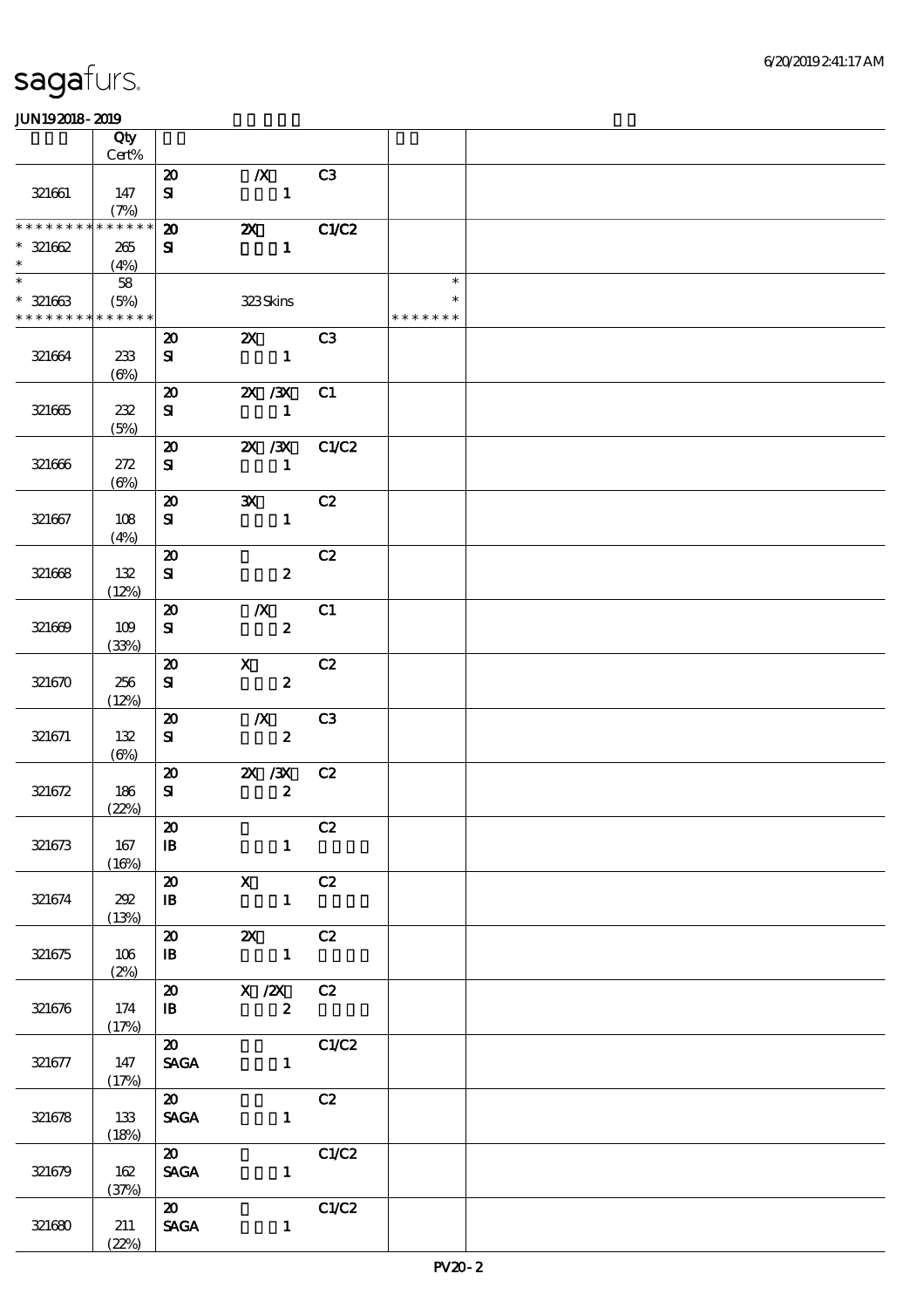|                                                        | Qty             |                                |                           |                |                |                         |  |
|--------------------------------------------------------|-----------------|--------------------------------|---------------------------|----------------|----------------|-------------------------|--|
|                                                        | $Cert\%$        |                                |                           |                |                |                         |  |
|                                                        |                 | $\boldsymbol{\mathfrak{D}}$    |                           |                | C3             |                         |  |
| 321681                                                 | 98<br>(17%)     | $\operatorname{\mathsf{SAGA}}$ |                           | $\mathbf{1}$   |                |                         |  |
|                                                        |                 | $\boldsymbol{\mathfrak{D}}$    |                           |                | C1             |                         |  |
| 321682                                                 | 104             | <b>SAGA</b>                    |                           | $\mathbf{1}$   |                |                         |  |
|                                                        | (21%)           |                                |                           |                |                |                         |  |
| * * * * * * *                                          | * * * * * *     | $\boldsymbol{\mathsf{20}}$     |                           |                | C2             |                         |  |
| $* 321683$                                             | 265             | <b>SAGA</b>                    |                           | $\mathbf{1}$   |                |                         |  |
| $\ast$                                                 | (15%)           |                                |                           |                |                |                         |  |
| $\overline{\ast}$                                      |                 |                                |                           |                |                | $\ast$                  |  |
| $* 321684$                                             | 240             |                                | $\boldsymbol{2}$          |                |                | $\ast$                  |  |
| $\ast$<br>$\overline{\phantom{0}}$                     | (10%)           |                                |                           |                |                | $\ast$                  |  |
|                                                        |                 |                                |                           |                |                | $\ast$                  |  |
| $* 321685$<br>$\ast$                                   | 240             |                                | $\ensuremath{\mathsf{3}}$ |                |                | $\ast$<br>$\ast$        |  |
| $\overline{\phantom{0}}$                               | (27%)           |                                |                           |                |                | $\ast$                  |  |
| $* 321686$                                             | $96\,$<br>(20%) |                                | 841 Skins                 |                |                | $\ast$                  |  |
| * * * * *<br>* *                                       | * * * * * *     |                                |                           |                |                | * * * * * * *           |  |
| ********                                               | * * * * * *     | $\boldsymbol{\mathfrak{D}}$    |                           |                | C <sub>3</sub> |                         |  |
| $* 321687$                                             | $265\,$         | <b>SAGA</b>                    |                           | $\mathbf{1}$   |                |                         |  |
| $\ast$                                                 | (20%)           |                                |                           |                |                |                         |  |
| $\ast$                                                 |                 |                                |                           |                |                | $\ast$                  |  |
| $* 321688$                                             | 240             |                                | $\boldsymbol{2}$          |                |                | $\ast$                  |  |
| $\ast$                                                 | (11%)           |                                |                           |                |                | $\ast$                  |  |
| $\ast$                                                 | $169$           |                                |                           |                |                | $\ast$                  |  |
| $* 321689$                                             | (23%)           |                                | 674Skins                  |                |                | $\ast$                  |  |
| * * * * * * * *                                        | * * * * * *     |                                |                           |                |                | * * * * * * *           |  |
|                                                        |                 | $\boldsymbol{\mathfrak{D}}$    |                           |                | C <sub>3</sub> |                         |  |
| 321690                                                 | 145             | <b>SAGA</b>                    |                           | $\mathbf{1}$   |                |                         |  |
|                                                        | (11%)           |                                |                           |                |                |                         |  |
|                                                        |                 | $\boldsymbol{\mathfrak{D}}$    |                           |                | C <sub>3</sub> |                         |  |
| 321691                                                 | 265<br>(8%)     | $\operatorname{\mathsf{SAGA}}$ |                           | $\mathbf{1}$   |                |                         |  |
|                                                        |                 | $\boldsymbol{\mathfrak{D}}$    | $\mathbf X$               |                | C1             |                         |  |
| 321692                                                 | 173             | $\ensuremath{\mathsf{SAGA}}$   |                           | $\mathbf{1}$   |                |                         |  |
|                                                        | (8%)            |                                |                           |                |                |                         |  |
| * * * * * * * * * * * * * * *                          |                 | $\boldsymbol{\omega}$          | $\mathbf{X}$              |                | C2             |                         |  |
| $* 321603$                                             | $265\,$         | <b>SAGA</b>                    |                           | $\mathbf{1}$   |                |                         |  |
| $\ast$                                                 | $(\Theta)$      |                                |                           |                |                |                         |  |
| $\ast$                                                 |                 |                                |                           |                |                | $\ast$                  |  |
| $* 321694$                                             | 240             |                                | $\boldsymbol{2}$          |                |                | $\ast$                  |  |
| $\ast$<br>$\overline{\ast}$                            | (4%)            |                                |                           |                |                | $\ast$<br>$\ast$        |  |
|                                                        |                 |                                |                           |                |                | $\ast$                  |  |
| $* 321605$<br>$\ast$                                   | 240<br>(2%)     |                                | 3                         |                |                | $\ast$                  |  |
| $\overline{\ast}$                                      |                 |                                |                           |                |                | $\ast$                  |  |
| $* 321606$                                             | 240             |                                | $\boldsymbol{4}$          |                |                | $\ast$                  |  |
| $\ast$                                                 | (9%)            |                                |                           |                |                | $\ast$                  |  |
| $\overline{\phantom{0}}$                               |                 |                                |                           |                |                | $\ast$                  |  |
| $* 321697$                                             | 240             |                                | $\mathbf 5$               |                |                | $\ast$                  |  |
| $*$                                                    | (8%)            |                                |                           |                |                | $\ast$                  |  |
| $\overline{\phantom{1}}$                               |                 |                                |                           |                |                | $\ast$                  |  |
| $* 321608$                                             | 240             |                                | $\,6\,$                   |                |                | $\ast$                  |  |
| $\ast$                                                 | (7%)            |                                |                           |                |                | $\ast$                  |  |
| $\overline{\ast}$                                      | 119             |                                |                           |                |                | $\ast$                  |  |
| $* 321609$<br>* * * * * * * * <mark>* * * * * *</mark> | (10%)           |                                | 1584 Skins                |                |                | $\ast$<br>* * * * * * * |  |
| * * * * * * * *                                        | * * * * * *     | $\boldsymbol{\omega}$          | $\mathbf{x}$              |                | C3             |                         |  |
| $* 321700$                                             | 265             | <b>SAGA</b>                    |                           | $\blacksquare$ |                |                         |  |
| $\ast$                                                 | (10%)           |                                |                           |                |                |                         |  |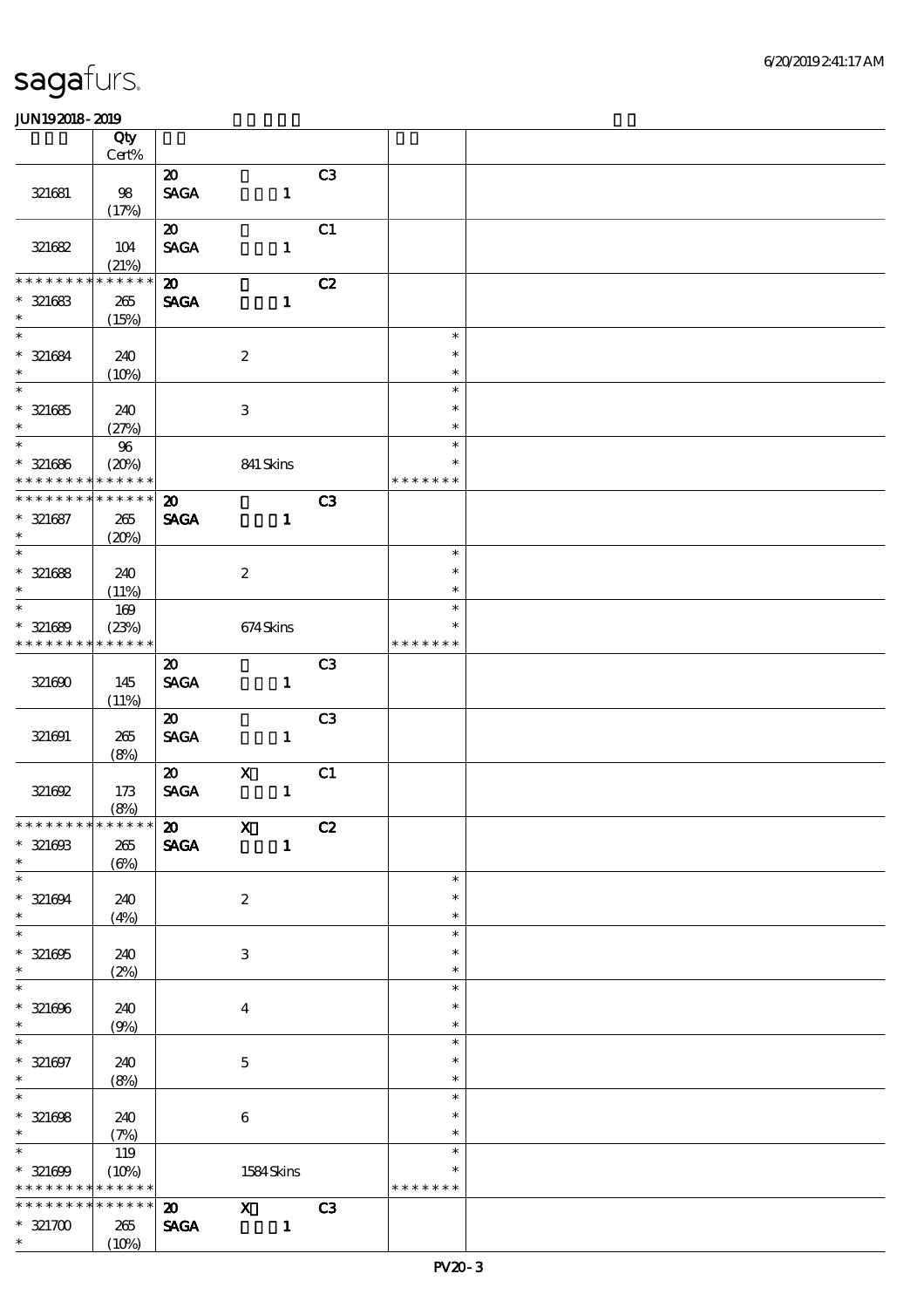|                               | Qty                  |                                      |                           |                  |                |                       |  |
|-------------------------------|----------------------|--------------------------------------|---------------------------|------------------|----------------|-----------------------|--|
| $\overline{\phantom{0}}$      | $Cert\%$             |                                      |                           |                  |                |                       |  |
|                               |                      | $\boldsymbol{\mathfrak{D}}$          | $\boldsymbol{\mathrm{X}}$ |                  | C3             | $\ast$<br>$\ast$      |  |
| $* 321701$<br>$\ast$          | 240<br>(8%)          | $\operatorname{\mathsf{SAGA}}$       |                           | $\mathbf{1}$     |                | $\ast$                |  |
| $\ast$                        |                      |                                      |                           |                  |                | $\ast$                |  |
| $* 321702$                    | 240                  |                                      | $\,3$                     |                  |                | $\ast$                |  |
| $\ast$                        | (7%)                 |                                      |                           |                  |                | $\ast$                |  |
| $\ast$                        |                      |                                      |                           |                  |                | $\ast$                |  |
| $* 321703$<br>$\ast$          | 240                  |                                      | $\boldsymbol{4}$          |                  |                | $\ast$                |  |
| $\overline{\ast}$             | (8%)                 |                                      |                           |                  |                | $\ast$<br>$\ast$      |  |
| $* 321704$                    | 240                  |                                      | $\mathbf 5$               |                  |                | $\ast$                |  |
| $\ast$                        | (16%)                |                                      |                           |                  |                | $\ast$                |  |
| $\overline{\ast}$             |                      |                                      |                           |                  |                | $\ast$                |  |
| $* 321705$                    | 240                  |                                      | $\bf 6$                   |                  |                | $\ast$                |  |
| $\ast$                        | (16%)                |                                      |                           |                  |                | $\ast$                |  |
| $\overline{\ast}$             | 123                  |                                      |                           |                  |                | $\ast$                |  |
| $* 321706$<br>* * * * * * * * | (12%)<br>* * * * * * |                                      | 1588Skins                 |                  |                | * * * * * *<br>$\ast$ |  |
| * * * * * * * *               | * * * * * *          | $\boldsymbol{\mathfrak{D}}$          | $\boldsymbol{\mathsf{Z}}$ |                  | C1/C2          |                       |  |
| $* 321707$                    | 265                  | <b>SAGA</b>                          |                           | $\mathbf{1}$     |                |                       |  |
| $\ast$                        | (7%)                 |                                      |                           |                  |                |                       |  |
| $\overline{\ast}$             |                      |                                      |                           |                  |                | $\ast$                |  |
| $* 321708$                    | 240                  |                                      | $\boldsymbol{2}$          |                  |                | $\ast$                |  |
| $\ast$<br>$\ast$              | (5%)                 |                                      |                           |                  |                | $\ast$<br>$\ast$      |  |
| $* 321709$                    | 75<br>(9%)           |                                      | 580Skins                  |                  |                | $\ast$                |  |
| * * * * * * * *               | * * * * * *          |                                      |                           |                  |                | * * * * * * *         |  |
| * * * * * * * *               | ******               | $\boldsymbol{\mathfrak{D}}$          | $\boldsymbol{\mathsf{z}}$ |                  | C3             |                       |  |
| $* 321710$                    | 265                  | <b>SAGA</b>                          |                           | $\mathbf{1}$     |                |                       |  |
| $\ast$                        | (8%)                 |                                      |                           |                  |                |                       |  |
| $\overline{\ast}$             |                      |                                      |                           |                  |                | $\ast$                |  |
| $* 321711$<br>$\ast$          | 240                  |                                      | $\boldsymbol{2}$          |                  |                | $\ast$<br>$\ast$      |  |
| $\ast$                        | $(\Theta)$<br>$5\!9$ |                                      |                           |                  |                | $\ast$                |  |
| $* 321712$                    | $(\Theta)$           |                                      | 564Skins                  |                  |                |                       |  |
| * * * * * * * * * * * * * *   |                      |                                      |                           |                  |                | * * * * * * *         |  |
|                               |                      | $\vert x \vert$                      | $\mathbf{X}$              |                  | C1/C2          |                       |  |
| 321713                        | 138                  | <b>SAGA</b>                          |                           | $\mathbf{1}$     |                |                       |  |
|                               | (12%)                |                                      |                           |                  |                |                       |  |
| 321714                        | 111                  | $\boldsymbol{\omega}$<br><b>SAGA</b> | $\mathbf{x}$              | $\mathbf{1}$     | C <sub>3</sub> |                       |  |
|                               | (19%)                |                                      |                           |                  |                |                       |  |
|                               |                      | $\boldsymbol{\mathsf{20}}$           |                           |                  | C2             |                       |  |
| 321715                        | 113                  | <b>SAGA</b>                          |                           | $\boldsymbol{z}$ |                |                       |  |
|                               | (22%)                |                                      |                           |                  |                |                       |  |
|                               |                      | $\boldsymbol{\mathsf{a}}^-$          |                           |                  | C1             |                       |  |
| 321716                        | 88<br>(21%)          | <b>SAGA</b>                          |                           | $\boldsymbol{z}$ |                |                       |  |
|                               |                      | $\overline{\mathbf{z}}$              |                           |                  | C1             |                       |  |
| 321717                        | 73                   | <b>SAGA</b>                          |                           | $\boldsymbol{z}$ |                |                       |  |
|                               | (23%)                |                                      |                           |                  |                |                       |  |
|                               |                      | $\boldsymbol{\mathsf{20}}$           |                           |                  | C1/C2          |                       |  |
| 321718                        | 170                  | <b>SAGA</b>                          |                           | $\boldsymbol{z}$ |                |                       |  |
| * * * * * * * *               | (27%)<br>* * * * * * | $\boldsymbol{\mathsf{20}}$           |                           |                  | C2             |                       |  |
| $* 321719$                    | 265                  | $\pmb{\text{SAGA}}$                  |                           | $\boldsymbol{z}$ |                |                       |  |
| $\ast$                        | (14%)                |                                      |                           |                  |                |                       |  |
|                               | $-55$                |                                      |                           |                  |                | $\ast$                |  |
| $* 321720$                    | (14%)                |                                      | 320Skins                  |                  |                | ∗                     |  |
| * * * * * * * * * * * * * *   |                      |                                      |                           |                  |                | * * * * * * *         |  |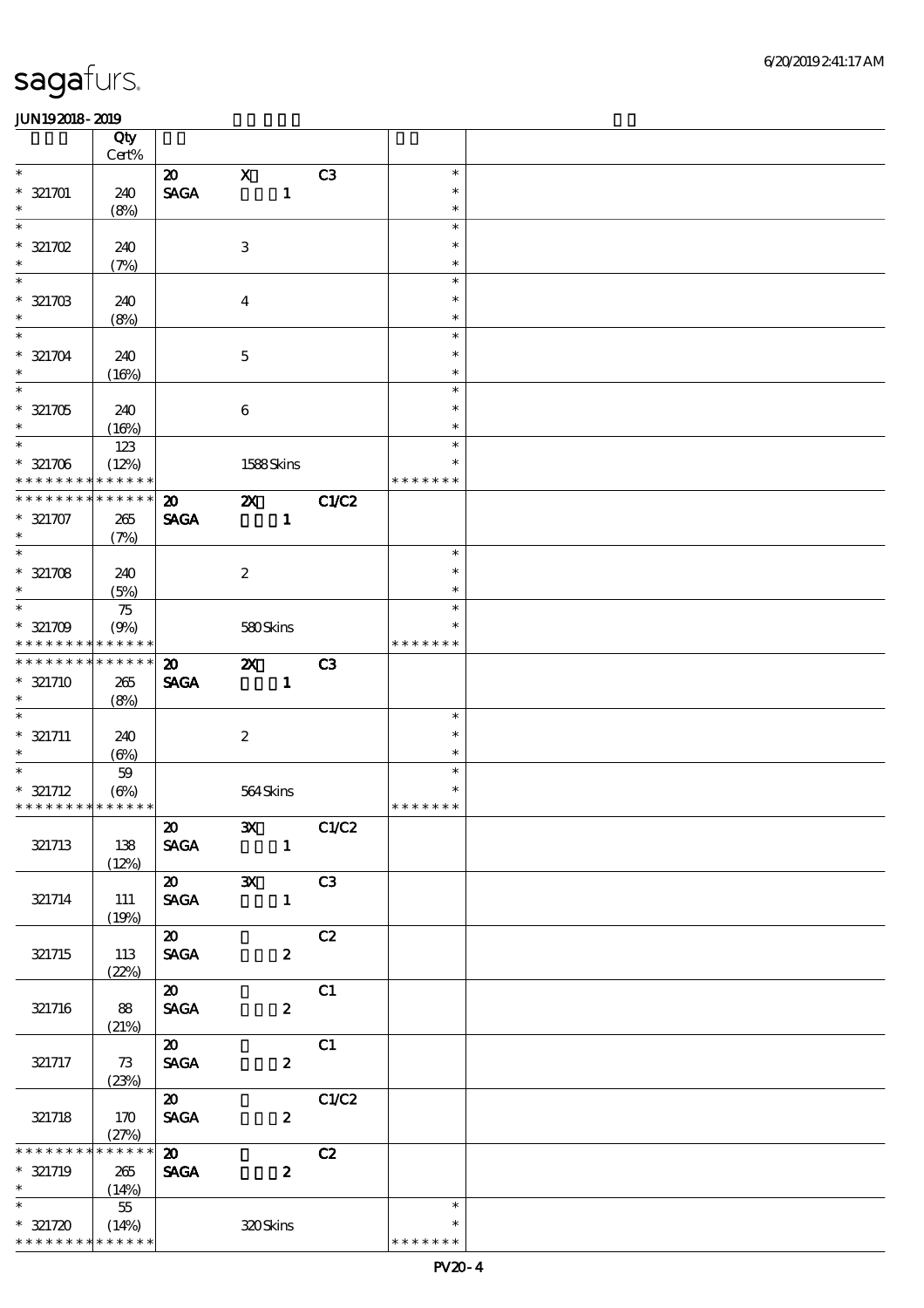|                             | Qty                   |                             |                           |                |               |  |
|-----------------------------|-----------------------|-----------------------------|---------------------------|----------------|---------------|--|
|                             | Cert%                 |                             |                           |                |               |  |
|                             |                       | $\boldsymbol{\mathfrak{D}}$ |                           | C <sub>3</sub> |               |  |
|                             |                       |                             |                           |                |               |  |
| 321721                      | 102                   | <b>SAGA</b>                 | $\boldsymbol{z}$          |                |               |  |
|                             | (14%)                 |                             |                           |                |               |  |
| * * * * * * * *             | * * * * * *           | $\boldsymbol{\mathfrak{D}}$ | $\mathbf X$               | C1             |               |  |
| $* 321722$                  | 265                   | <b>SAGA</b>                 | $\boldsymbol{z}$          |                |               |  |
| $\ast$                      | (28%)                 |                             |                           |                |               |  |
| $\ast$                      | 48                    |                             |                           |                | $\ast$        |  |
| $* 321723$                  | (20%)                 |                             | 313Skins                  |                | ∗             |  |
| * * * * * * * *             | * * * * * *           |                             |                           |                | * * * * * * * |  |
|                             |                       |                             |                           |                |               |  |
|                             |                       | $\boldsymbol{\mathfrak{D}}$ | $\mathbf{x}$              | C1             |               |  |
| 321724                      | 191                   | <b>SAGA</b>                 | $\boldsymbol{z}$          |                |               |  |
|                             | (4%)                  |                             |                           |                |               |  |
| * * * * * * * *             | * * * * * *           | $\boldsymbol{\mathfrak{D}}$ | $\mathbf{x}$              | C1/C2          |               |  |
| $* 321725$                  | 265                   | <b>SAGA</b>                 | $\boldsymbol{z}$          |                |               |  |
| $\ast$                      | (70%)                 |                             |                           |                |               |  |
| $\overline{\phantom{a}}$    | 217                   |                             |                           |                | $\ast$        |  |
| $* 321726$                  | (45%)                 |                             | 482Skins                  |                | $\ast$        |  |
| * * * * * * * * * * * * * * |                       |                             |                           |                | * * * * * * * |  |
| * * * * * * * *             | * * * * * *           |                             |                           |                |               |  |
|                             |                       | $\boldsymbol{\mathfrak{D}}$ | $\mathbf x$               | C2             |               |  |
| $* 321727$                  | 265                   | <b>SAGA</b>                 | $\boldsymbol{z}$          |                |               |  |
| $\ast$                      | (10%)                 |                             |                           |                |               |  |
| $\overline{\ast}$           |                       |                             |                           |                | $\ast$        |  |
| $* 321728$                  | 240                   |                             | $\boldsymbol{z}$          |                | $\ast$        |  |
| $\ast$                      | (10%)                 |                             |                           |                | $\ast$        |  |
| $\ast$                      |                       |                             |                           |                | $\ast$        |  |
| $* 321729$                  | 240                   |                             | 3                         |                | $\ast$        |  |
| $\ast$                      |                       |                             |                           |                | $\ast$        |  |
| $\ast$                      | (11%)                 |                             |                           |                | $\ast$        |  |
|                             |                       |                             |                           |                |               |  |
| $* 321730$                  | 240                   |                             | $\overline{\mathbf{4}}$   |                | $\ast$        |  |
| $\ast$                      | (20%)                 |                             |                           |                | $\ast$        |  |
| $\ast$                      | $\boldsymbol{\omega}$ |                             |                           |                | $\ast$        |  |
| $* 321731$                  | (20%)                 |                             | 1045Skins                 |                |               |  |
| * * * * * * * *             | * * * * * *           |                             |                           |                | * * * * * * * |  |
| * * * * * * * *             | * * * * * *           | $\boldsymbol{\mathfrak{D}}$ | $\mathbf{x}$              | C2             |               |  |
| $* 321732$                  | 265                   | <b>SAGA</b>                 | $\boldsymbol{z}$          |                |               |  |
| $*$                         | (2%)                  |                             |                           |                |               |  |
|                             | 161                   |                             |                           |                | $\ast$        |  |
|                             |                       |                             |                           |                | $\ast$        |  |
| $* 321733$                  | (4%)                  |                             | 426Skins                  |                |               |  |
| * * * * * * * *             | * * * * * *           |                             |                           |                | * * * * * * * |  |
| * * * * * * * *             | * * * * * *           | $\boldsymbol{\mathfrak{D}}$ | $\boldsymbol{\mathsf{X}}$ | C3             |               |  |
| $* 321734$                  | 265                   | <b>SAGA</b>                 | $\boldsymbol{z}$          |                |               |  |
| $\ast$                      | (7%)                  |                             |                           |                |               |  |
| $\ast$                      | 166                   |                             |                           |                | $\ast$        |  |
| $* 321735$                  | (10%)                 |                             | 431 Skins                 |                | $\ast$        |  |
| * * * * * * * *             | * * * * * *           |                             |                           |                | * * * * * * * |  |
|                             |                       | $\boldsymbol{\mathfrak{D}}$ | $\boldsymbol{\mathsf{z}}$ | C1             |               |  |
| 321736                      |                       | <b>SAGA</b>                 | $\boldsymbol{z}$          |                |               |  |
|                             | 104                   |                             |                           |                |               |  |
| * * * * * * * *             | (51%)<br>* * * * * *  |                             |                           |                |               |  |
|                             |                       | $\boldsymbol{\mathsf{a}}$   | $\boldsymbol{\mathsf{X}}$ | C1/C2          |               |  |
| $* 321737$                  | 265                   | <b>SAGA</b>                 | $\boldsymbol{z}$          |                |               |  |
| $\ast$                      | (69%)                 |                             |                           |                |               |  |
| $\ast$                      | 95                    |                             |                           |                | $\ast$        |  |
| $* 321738$                  | (61%)                 |                             | 360Skins                  |                | ∗             |  |
| * * * * * * * *             | * * * * * *           |                             |                           |                | * * * * * * * |  |
| * * * * * * * *             | * * * * * *           | $\boldsymbol{\mathfrak{D}}$ | $\mathbf{X}$              | C2             |               |  |
| $* 321739$                  | 265                   | <b>SAGA</b>                 | $\boldsymbol{z}$          |                |               |  |
| $\ast$                      | (23%)                 |                             |                           |                |               |  |
| $\ast$                      |                       |                             |                           |                | $\ast$        |  |
|                             | 169                   |                             |                           |                |               |  |
| $* 321740$                  | (23%)                 |                             | 434Skins                  |                | $\ast$        |  |
| * * * * * * * * * * * * * * |                       |                             |                           |                | * * * * * * * |  |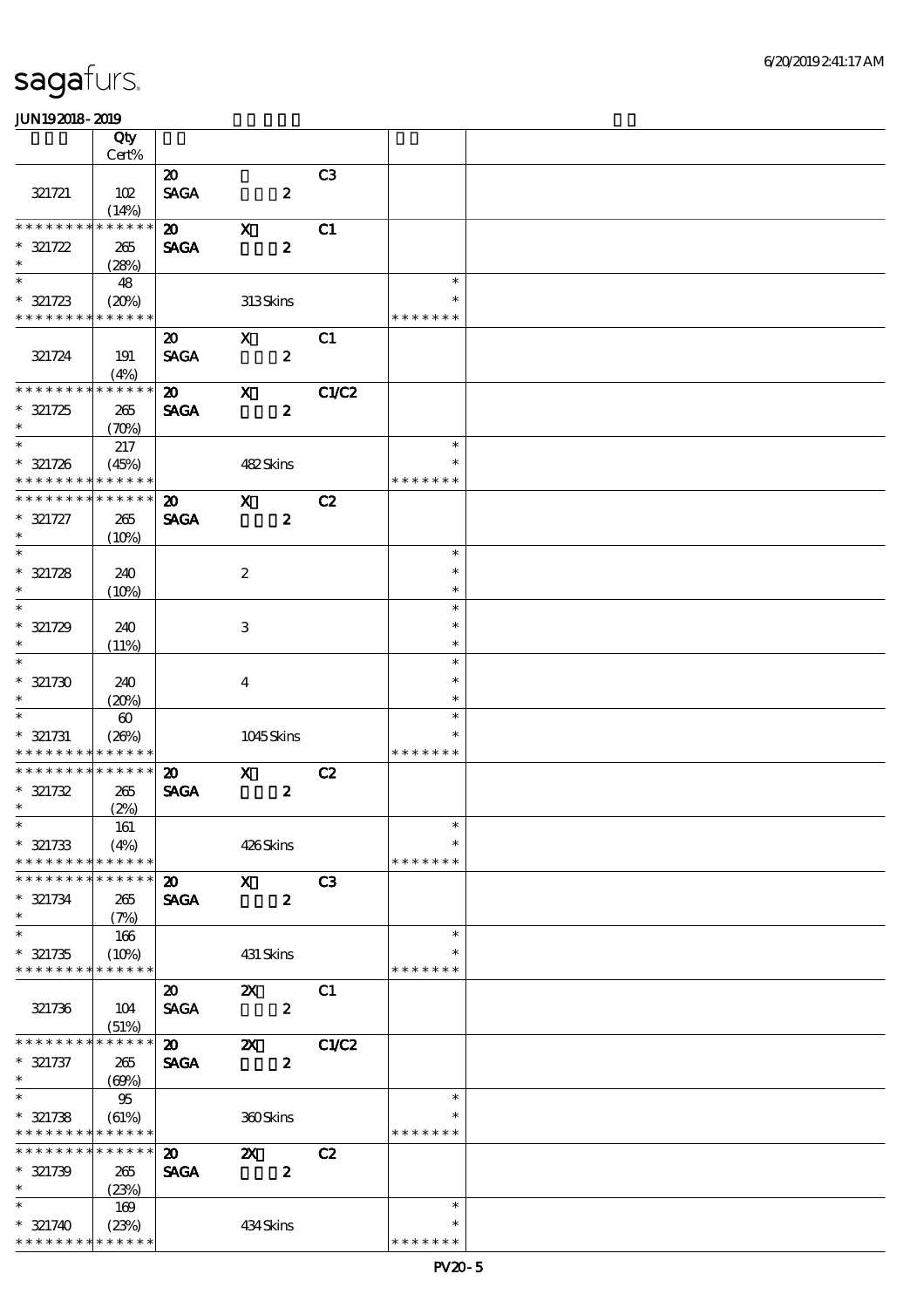|                          | Qty                            |                             |                           |                  |                |                  |  |
|--------------------------|--------------------------------|-----------------------------|---------------------------|------------------|----------------|------------------|--|
| * * * * * * * *          | $\mbox{Cert}\%$<br>* * * * * * |                             |                           |                  |                |                  |  |
|                          |                                | $\boldsymbol{\mathfrak{D}}$ | $\boldsymbol{\mathsf{Z}}$ |                  | C2             |                  |  |
| $* 321741$<br>$\ast$     | 265                            | <b>SAGA</b>                 |                           | $\boldsymbol{z}$ |                |                  |  |
| $\ast$                   | (1%)<br>48                     |                             |                           |                  |                | $\ast$           |  |
| $* 321742$               | (2%)                           |                             | 313Skins                  |                  |                | $\ast$           |  |
| * * * * * * * *          | * * * * * *                    |                             |                           |                  |                | * * * * * * *    |  |
|                          |                                | $\boldsymbol{\mathfrak{D}}$ | $\mathbf{X}$              |                  | C3             |                  |  |
| 321743                   | 286                            | <b>SAGA</b>                 |                           | $\boldsymbol{z}$ |                |                  |  |
|                          | (8%)                           |                             |                           |                  |                |                  |  |
|                          |                                | $\boldsymbol{\mathfrak{D}}$ | $\mathbf{x}$              |                  | C1/C2          |                  |  |
| 321744                   | 143                            | <b>SAGA</b>                 |                           | $\boldsymbol{z}$ |                |                  |  |
|                          | (40%)                          |                             |                           |                  |                |                  |  |
|                          |                                | $\boldsymbol{\mathfrak{D}}$ | $\mathbf{x}$              |                  | C2             |                  |  |
| 321745                   | 211                            | <b>SAGA</b>                 |                           | $\boldsymbol{z}$ |                |                  |  |
|                          | (1%)                           |                             |                           |                  |                |                  |  |
|                          |                                | $\boldsymbol{\mathfrak{D}}$ | $\mathbf{x}$              |                  | C <sub>3</sub> |                  |  |
| 321746                   | 78                             | <b>SAGA</b>                 |                           | $\boldsymbol{z}$ |                |                  |  |
|                          | (21%)                          |                             |                           |                  |                |                  |  |
|                          |                                | $\boldsymbol{\mathfrak{D}}$ |                           |                  | C2             |                  |  |
| 321747                   | 18                             | <b>SAGA</b>                 |                           | $\mathbf{3}$     |                |                  |  |
|                          | (22%)                          |                             |                           |                  |                |                  |  |
|                          |                                | $\boldsymbol{\mathfrak{D}}$ |                           |                  | C2             |                  |  |
| 321748                   | 223                            | $\mathbf{I}\mathbf{A}$      |                           | $\mathbf{1}$     | WB1            |                  |  |
| * * * * * * * *          | (5%)<br>* * * * * *            |                             |                           |                  |                |                  |  |
| $* 321749$               |                                | $\boldsymbol{\mathbf{z}}$   |                           | $\mathbf{1}$     | C2             |                  |  |
| $\ast$                   | 265<br>(12%)                   | IA                          |                           |                  |                |                  |  |
| $\overline{\phantom{0}}$ | 249                            |                             |                           |                  |                | $\ast$           |  |
| $* 321750$               | (14%)                          |                             | 514Skins                  |                  |                | $\ast$           |  |
| * * * * * * * *          | * * * * * *                    |                             |                           |                  |                | * * * * * * *    |  |
| * * * * * * * *          | * * * * * *                    | $\boldsymbol{\mathfrak{D}}$ | $\mathbf{X}$              |                  | C2             |                  |  |
| $* 321751$               | 265                            | IA                          |                           | $\mathbf{1}$     |                |                  |  |
| $\ast$                   | (3%)                           |                             |                           |                  |                |                  |  |
| $\ast$                   |                                |                             |                           |                  |                | $\ast$           |  |
| $* 321752$               | 240                            |                             | $\boldsymbol{2}$          |                  |                | $\ast$           |  |
| $*$                      | (5%)                           |                             |                           |                  |                | $\ast$           |  |
| $*$                      |                                |                             |                           |                  |                | $\ast$           |  |
| $* 321753$               | 240                            |                             | $\,3$                     |                  |                | $\ast$           |  |
| $\ast$<br>$\ast$         | $(\Theta)$                     |                             |                           |                  |                | $\ast$           |  |
|                          |                                |                             |                           |                  |                | $\ast$           |  |
| $* 321754$<br>$\ast$     | 240                            |                             | $\overline{\mathbf{4}}$   |                  |                | $\ast$<br>$\ast$ |  |
| $\ast$                   | (11%)<br>$98\,$                |                             |                           |                  |                | $\ast$           |  |
| $* 321755$               | (3%)                           |                             | 1083Skins                 |                  |                | $\ast$           |  |
| * * * * * * *            | * * * * * *                    |                             |                           |                  |                | * * * * * * *    |  |
| * * * * * * *            | * * * * * *                    | $\boldsymbol{\mathfrak{D}}$ | $\boldsymbol{\mathsf{X}}$ |                  | C2             |                  |  |
| $* 321756$               | 265                            | IA                          |                           | $\mathbf{1}$     |                |                  |  |
| $\ast$                   | (7%)                           |                             |                           |                  |                |                  |  |
| $\ast$                   | $\boldsymbol{\omega}$          |                             |                           |                  |                | $\ast$           |  |
| $* 321757$               | (2%)                           |                             | 334Skins                  |                  |                | ∗                |  |
| * * * * * * * *          | ******                         |                             |                           |                  |                | * * * * * * *    |  |
| * * * * * * *            | * * * * * *                    | $\boldsymbol{\mathsf{20}}$  |                           |                  | C2             |                  |  |
| $* 321758$               | 265                            | ${\bf I} {\bf A}$           |                           | $\mathbf{1}$     |                |                  |  |
| $\ast$                   | (15%)                          |                             |                           |                  |                |                  |  |
| $\ast$                   |                                |                             |                           |                  |                | $\ast$           |  |
| $* 321759$<br>$\ast$     | 240                            |                             | $\boldsymbol{2}$          |                  |                | $\ast$           |  |
| $\ast$                   | (5%)                           |                             |                           |                  |                | $\ast$<br>$\ast$ |  |
|                          |                                |                             |                           |                  |                | $\ast$           |  |
| $* 321700$               | 240                            |                             | $\ensuremath{\mathbf{3}}$ |                  |                | $\ast$           |  |
| $\ast$                   | (12%)                          |                             |                           |                  |                |                  |  |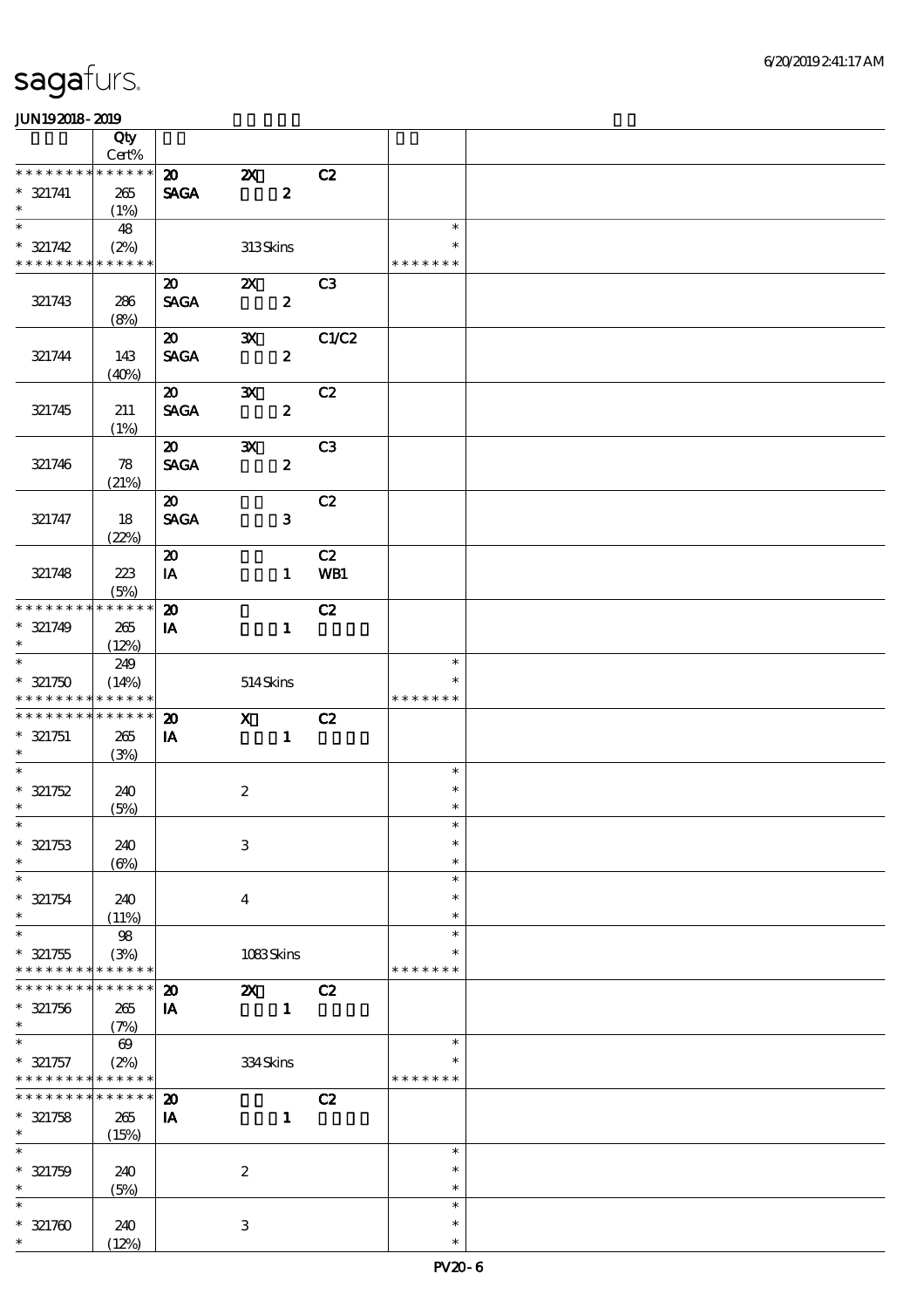|                                                        | Qty                              |                                 |                           |                  |       |                            |  |
|--------------------------------------------------------|----------------------------------|---------------------------------|---------------------------|------------------|-------|----------------------------|--|
| $\ast$                                                 | $Cert\%$                         |                                 |                           |                  |       |                            |  |
| $* 321761$<br>$\ast$                                   | 220<br>(14%)                     | $\boldsymbol{\mathbf{z}}$<br>IA |                           | $\mathbf{1}$     | C2    | $\ast$<br>$\ast$<br>$\ast$ |  |
| $\overline{\ast}$                                      | 48                               |                                 |                           |                  |       | $\ast$                     |  |
| $* 321762$<br>* * * * * * * * <mark>* * * * * *</mark> | (18%)                            |                                 | 1013Skins                 |                  |       | $\ast$<br>* * * * * * *    |  |
|                                                        |                                  | $\boldsymbol{\mathfrak{D}}$     |                           |                  | C2    |                            |  |
| 321763                                                 | 154<br>(11%)                     | IA                              |                           | $\boldsymbol{z}$ |       |                            |  |
| * * * * * * * *                                        | * * * * * *                      | $\boldsymbol{\mathfrak{D}}$     | $\boldsymbol{\mathrm{X}}$ |                  | C2    |                            |  |
| $* 321764$<br>$\ast$                                   | 265<br>(23%)                     | IA                              |                           | $\boldsymbol{z}$ |       |                            |  |
| $\overline{\ast}$                                      | 212                              |                                 |                           |                  |       | $\ast$                     |  |
| $* 321765$<br>* * * * * * * * <mark>* * * * * *</mark> | (19%)                            |                                 | 477Skins                  |                  |       | $\ast$<br>* * * * * * *    |  |
|                                                        |                                  | $\boldsymbol{\mathbf{z}}$       | $\boldsymbol{\mathsf{X}}$ |                  | C2    |                            |  |
| 321766                                                 | 228<br>(30%)                     | IA                              |                           | $\boldsymbol{z}$ |       |                            |  |
| * * * * * * * *                                        | * * * * * *                      | $\boldsymbol{\mathfrak{D}}$     |                           |                  | C2    |                            |  |
| $* 321767$<br>$\ast$                                   | 265<br>(52%)                     | IA                              |                           | $\boldsymbol{z}$ |       |                            |  |
| $\overline{\ast}$                                      |                                  |                                 |                           |                  |       | $\ast$                     |  |
| $* 321768$<br>$\ast$                                   | 240<br>(61%)                     |                                 | $\boldsymbol{2}$          |                  |       | $\ast$<br>$\ast$           |  |
| $\ast$                                                 | $5\!$                            |                                 |                           |                  |       | $\ast$                     |  |
| $* 321769$<br>* * * * * * * *                          | (45%)<br>* * * * * *             |                                 | 560Skins                  |                  |       | *<br>* * * * * * *         |  |
|                                                        |                                  | $\boldsymbol{\mathfrak{D}}$     |                           |                  | C1/C2 |                            |  |
| 321770                                                 | 142<br>(28%)                     | <b>SROY</b>                     |                           | $\mathbf{1}$     |       |                            |  |
|                                                        |                                  | $\boldsymbol{\mathfrak{D}}$     |                           |                  | C2    |                            |  |
| 321771                                                 | 188<br>(10%)                     | <b>SROY</b>                     |                           | $\mathbf{1}$     |       |                            |  |
|                                                        |                                  | $\boldsymbol{\omega}$           | $\mathbf x$               |                  | C1    |                            |  |
| 321772                                                 | 94<br>(17%)                      | <b>SROY</b>                     |                           | $\mathbf{1}$     |       |                            |  |
|                                                        |                                  | $\vert x \vert$                 | $\mathbf{x}$              | C2               |       |                            |  |
| 321773                                                 | 226<br>(14%)                     | <b>SROY</b>                     |                           | $\mathbf{1}$     |       |                            |  |
|                                                        |                                  | $\overline{\mathbf{a}}$         | <b>2X</b> C1/C2           |                  |       |                            |  |
| 321774                                                 | 130<br>(9%)                      | <b>SROY</b>                     |                           | $\blacksquare$   |       |                            |  |
| * * * * * * * *                                        | $******$                         |                                 | $\overline{\text{20}}$ X  |                  | C1    |                            |  |
| $* 321775$<br>$\ast$                                   | 245<br>(60%)                     | <b>SROY</b>                     |                           | $\boldsymbol{z}$ |       |                            |  |
| $\overline{\phantom{0}}$                               | 134                              |                                 |                           |                  |       | $\ast$                     |  |
| $* 321776$<br>* * * * * * * * * * * * * *              | (72%)                            | 379Skins                        |                           |                  |       | $\ast$<br>* * * * * * *    |  |
|                                                        |                                  | $\boldsymbol{\mathsf{20}}$      | $X$ C1                    |                  |       |                            |  |
| 321777                                                 | 106<br>$(O\!\!\!\!\!\!\!/\,\!o)$ | <b>SROY</b>                     |                           | $\mathbf{2}$     |       |                            |  |
|                                                        |                                  |                                 | 20 X C1/C2                |                  |       |                            |  |
| 321778                                                 | 194<br>(13%)                     | <b>SROY</b>                     |                           | $\boldsymbol{z}$ |       |                            |  |
|                                                        |                                  | $\boldsymbol{\mathsf{20}}$      | $\mathbf{X}$              |                  | C2    |                            |  |
| 321779                                                 | 168<br>(42%)                     | <b>SROY</b>                     |                           | $\boldsymbol{2}$ |       |                            |  |
|                                                        |                                  | $\boldsymbol{\mathsf{20}}$      | $\mathbf{X}$              |                  | C2    |                            |  |
| 321780                                                 | 204                              | <b>SROY</b>                     |                           | $\boldsymbol{z}$ |       |                            |  |
|                                                        | (3%)                             |                                 |                           |                  |       |                            |  |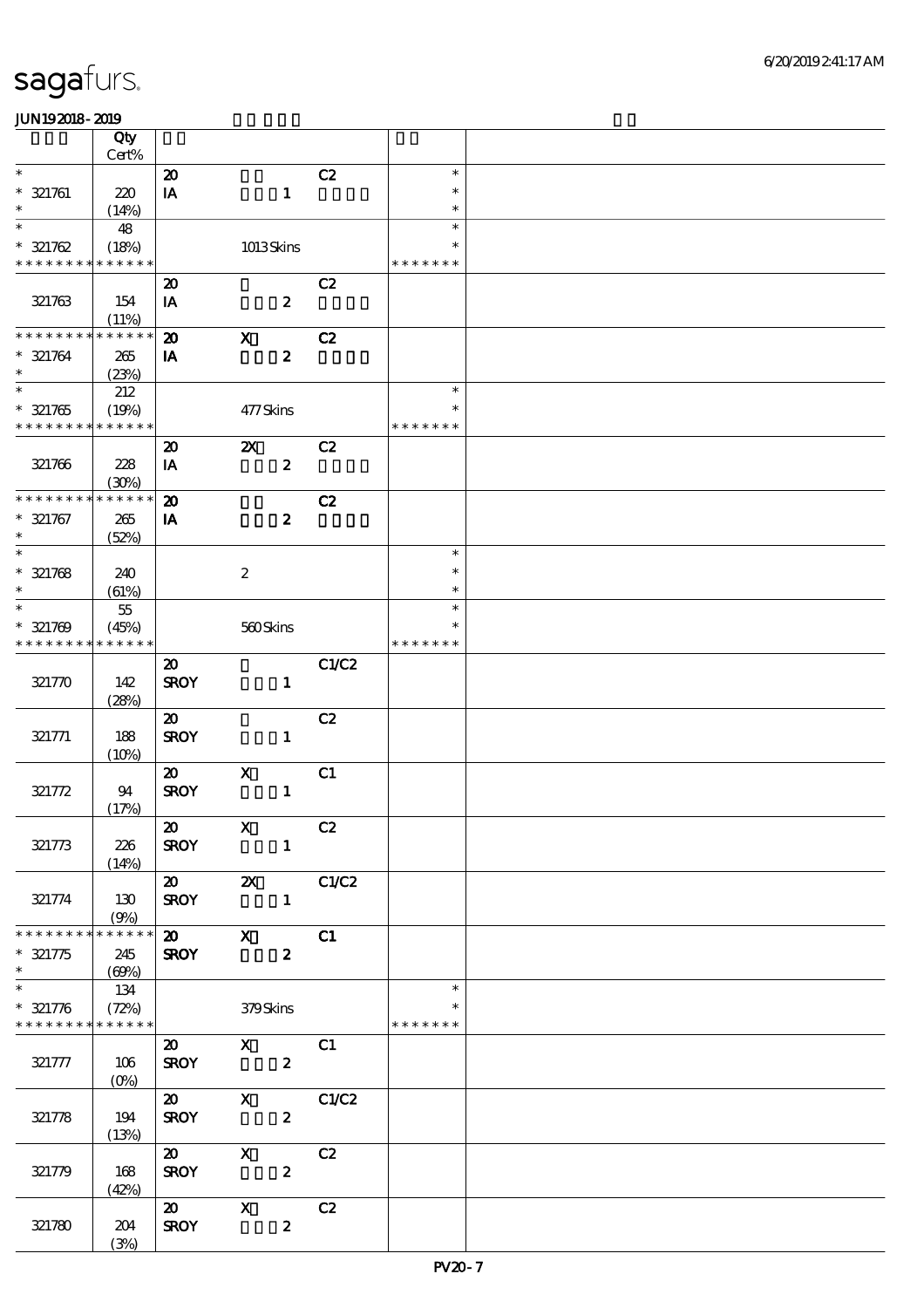|                             | Qty         |                             |                           |                |               |
|-----------------------------|-------------|-----------------------------|---------------------------|----------------|---------------|
|                             | Cert%       |                             |                           |                |               |
| * * * * * * * * * * * * * * |             | $\boldsymbol{\mathfrak{D}}$ | $\boldsymbol{\mathsf{X}}$ | C1             |               |
| $* 321781$                  | 245         | <b>SROY</b>                 | $\boldsymbol{z}$          |                |               |
| $\ast$                      | (80%)       |                             |                           |                |               |
| $\ast$                      | 65          |                             |                           |                | $\ast$        |
| $* 321782$                  | (76%)       |                             | 310Skins                  |                | $\ast$        |
| * * * * * * *               | * * * * * * |                             |                           |                | * * * * * * * |
|                             |             | $\boldsymbol{\mathfrak{D}}$ | $\boldsymbol{\mathsf{X}}$ | C1/C2          |               |
| 321783                      | 94          | <b>SROY</b>                 | $\boldsymbol{z}$          |                |               |
|                             | (25%)       |                             |                           |                |               |
|                             |             | $\boldsymbol{\mathfrak{D}}$ | $\boldsymbol{\mathsf{Z}}$ | C1/C2          |               |
| 321784                      | 251         | <b>SROY</b>                 | $\boldsymbol{z}$          |                |               |
|                             | (2%)        |                             |                           |                |               |
|                             |             | $\boldsymbol{\mathfrak{D}}$ | $\boldsymbol{\mathsf{Z}}$ | C2             |               |
| 321785                      | 233         | <b>SROY</b>                 | $\boldsymbol{z}$          |                |               |
|                             | (53%)       |                             |                           |                |               |
|                             |             | $\boldsymbol{\mathfrak{D}}$ | $X$ / $ZX$                | C <sub>3</sub> |               |
| 321786                      | 183         | <b>SROY</b>                 | $\boldsymbol{z}$          |                |               |
|                             | $(O\!/\!o)$ |                             |                           |                |               |
|                             |             | $\boldsymbol{\mathfrak{D}}$ | $\mathbf{x}$              | C1/C2          |               |
| 321787                      | 176         | <b>SROY</b>                 | $\boldsymbol{z}$          |                |               |
|                             | (65%)       |                             |                           |                |               |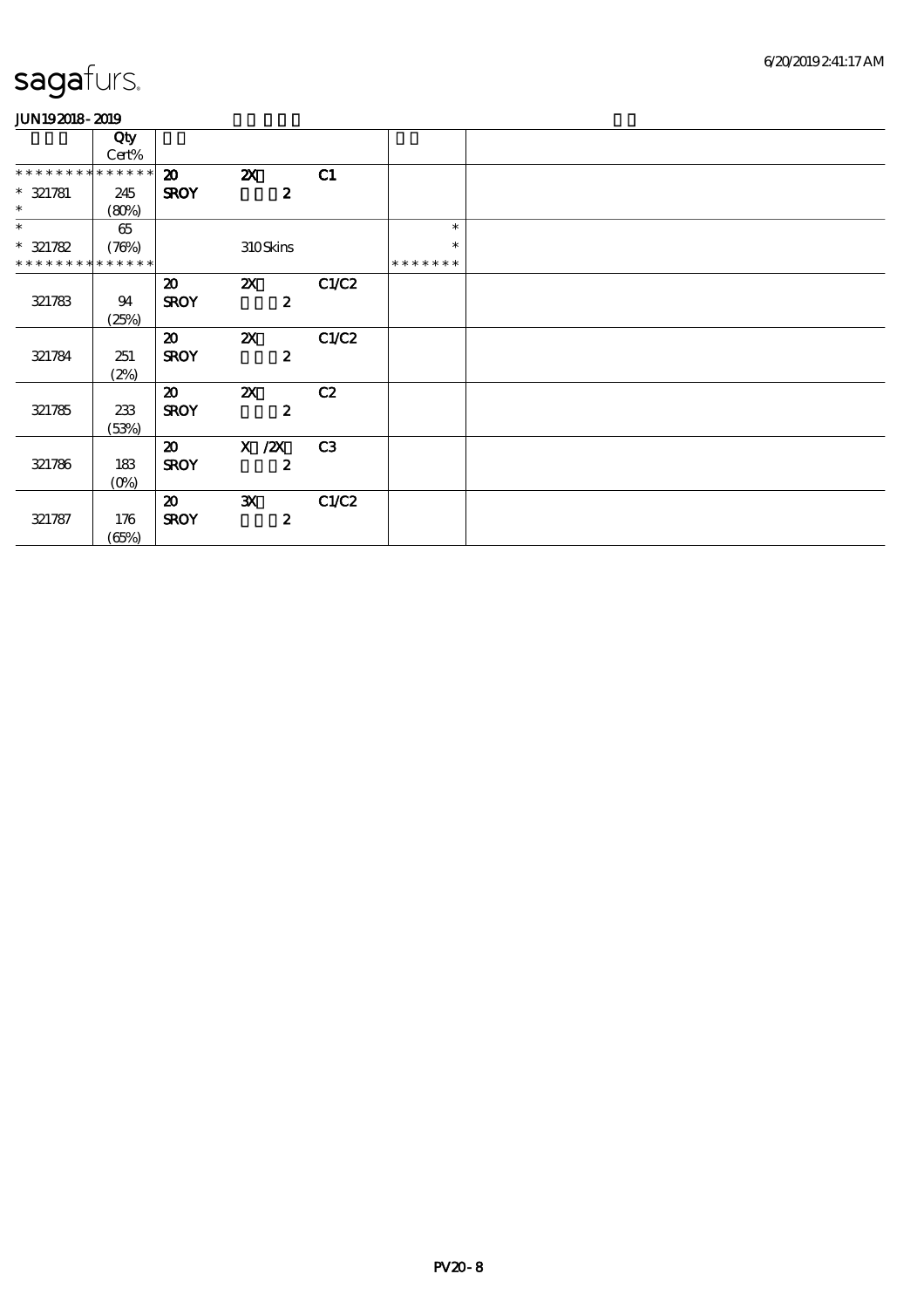|                                           | Qty          |                                |                  |                |                         |  |
|-------------------------------------------|--------------|--------------------------------|------------------|----------------|-------------------------|--|
|                                           | $Cert\%$     |                                |                  |                |                         |  |
| 321861                                    | 104          | $\mathbf{O}$                   |                  | C2             |                         |  |
|                                           | (41%)        | ${\bf s}$                      |                  | $\mathbf{1}$   |                         |  |
|                                           |              | $\mathbf{O}$                   |                  | C1/C2          |                         |  |
| 321862                                    | 286          | ${\bf s}$                      |                  | $\mathbf{1}$   |                         |  |
|                                           | (21%)        |                                |                  |                |                         |  |
|                                           |              | $\mathbf 0$                    |                  | C3             |                         |  |
| 321863                                    | 134          | ${\bf s}$                      |                  | $\mathbf{1}$   |                         |  |
|                                           | (37%)        |                                |                  |                |                         |  |
|                                           |              | $\mathbf{O}$                   | $\mathbf{x}$     | C1/C2          |                         |  |
| 321864                                    | $301\,$      | ${\bf s}$                      |                  | $\mathbf{1}$   |                         |  |
|                                           | $(\Theta)$   |                                |                  |                |                         |  |
|                                           |              | $\mathbf{O}$                   | $\mathbf{x}$     | C3             |                         |  |
| 321865                                    | 203          | ${\bf s}$                      |                  | $\mathbf{1}$   |                         |  |
|                                           | (31%)        |                                |                  |                |                         |  |
|                                           |              | $\mathbf{O}$                   |                  | 2X / 3X C1/C2  |                         |  |
| 321866                                    | 148          | ${\bf s}$                      | $\sim$ 1         |                |                         |  |
|                                           | (9%)         |                                |                  |                |                         |  |
|                                           |              | $\mathbf{O}$                   | 2X / 3X          | C3             |                         |  |
| 321867                                    | 68           | ${\bf s}$                      | $\sim$ $\sim$ 1  |                |                         |  |
|                                           | (13%)        | $\mathbf{O}$                   |                  | X C1/C2        |                         |  |
| 321868                                    | 150          | ${\bf s}$                      |                  | $\mathbf{2}$   |                         |  |
|                                           | (20%)        |                                |                  |                |                         |  |
|                                           |              | $\mathbf{O}$                   | $\boldsymbol{X}$ | C2             |                         |  |
| 321869                                    | 133          | $\mathbf{B}$                   |                  | $\mathbf{1}$   |                         |  |
|                                           | (8%)         |                                |                  |                |                         |  |
|                                           |              | $\mathbf{O}$                   |                  | C2             |                         |  |
| 321870                                    | 67           | <b>SAGA</b>                    |                  | $\mathbf{1}$   |                         |  |
|                                           | (37%)        |                                |                  |                |                         |  |
|                                           |              | $\mathbf{0}$                   |                  | C1/C2          |                         |  |
| 321871                                    | 125          | $\operatorname{\mathsf{SAGA}}$ |                  | $\mathbf{1}$   |                         |  |
|                                           | (55%)        |                                |                  |                |                         |  |
|                                           |              | $\mathbf{O}$                   |                  | C1             |                         |  |
| 321872                                    | 142<br>(21%) | $\operatorname{\mathsf{SAGA}}$ |                  | $\mathbf{1}$   |                         |  |
| *************** 0                         |              |                                |                  | C1/C2          |                         |  |
| $* 321873$                                | 285          | <b>SAGA</b>                    |                  | $\mathbf{1}$   |                         |  |
| $\ast$                                    | (29%)        |                                |                  |                |                         |  |
| $\ast$                                    | 248          |                                |                  |                | $\ast$                  |  |
| $* 321874$                                | (36%)        |                                | 533Skins         |                | $\ast$                  |  |
| * * * * * * * *                           | * * * * * *  |                                |                  |                | * * * * * * *           |  |
| * * * * * * *                             | * * * * * *  | $\mathbf 0$                    |                  | C1/C2          |                         |  |
| $* 321875$                                | 285          | <b>SAGA</b>                    |                  | $\mathbf{1}$   |                         |  |
| $\ast$                                    | (18%)        |                                |                  |                |                         |  |
| $\ast$                                    | 67           |                                |                  |                | $\ast$                  |  |
| $* 321876$<br>* * * * * * * * * * * * * * | (22%)        |                                | 352Skins         |                | $\ast$<br>* * * * * * * |  |
|                                           |              |                                |                  | C2             |                         |  |
| 321877                                    | 205          | $\mathbf{O}$<br><b>SAGA</b>    |                  | $\mathbf{1}$   |                         |  |
|                                           | (12%)        |                                |                  |                |                         |  |
| * * * * * * * *                           | * * * * * *  | $\mathbf{O}$                   | $\mathcal{T}$    | C <sub>3</sub> |                         |  |
| $* 321878$                                | 285          | <b>SAGA</b>                    |                  | $\mathbf{I}$   |                         |  |
| $*$                                       | (44%)        |                                |                  |                |                         |  |
| $\ast$                                    | 161          |                                |                  |                | $\ast$                  |  |
| $* 321879$                                | (50%)        |                                | 446Skins         |                | $\ast$                  |  |
| * * * * * * * *                           | * * * * * *  |                                |                  |                | * * * * * * *           |  |
|                                           |              | $\mathbf{O}$                   | $\mathbf x$      | C1             |                         |  |
| 321880                                    | 92           | <b>SAGA</b>                    | $\mathbf{1}$     |                |                         |  |
|                                           | (11%)        |                                |                  |                |                         |  |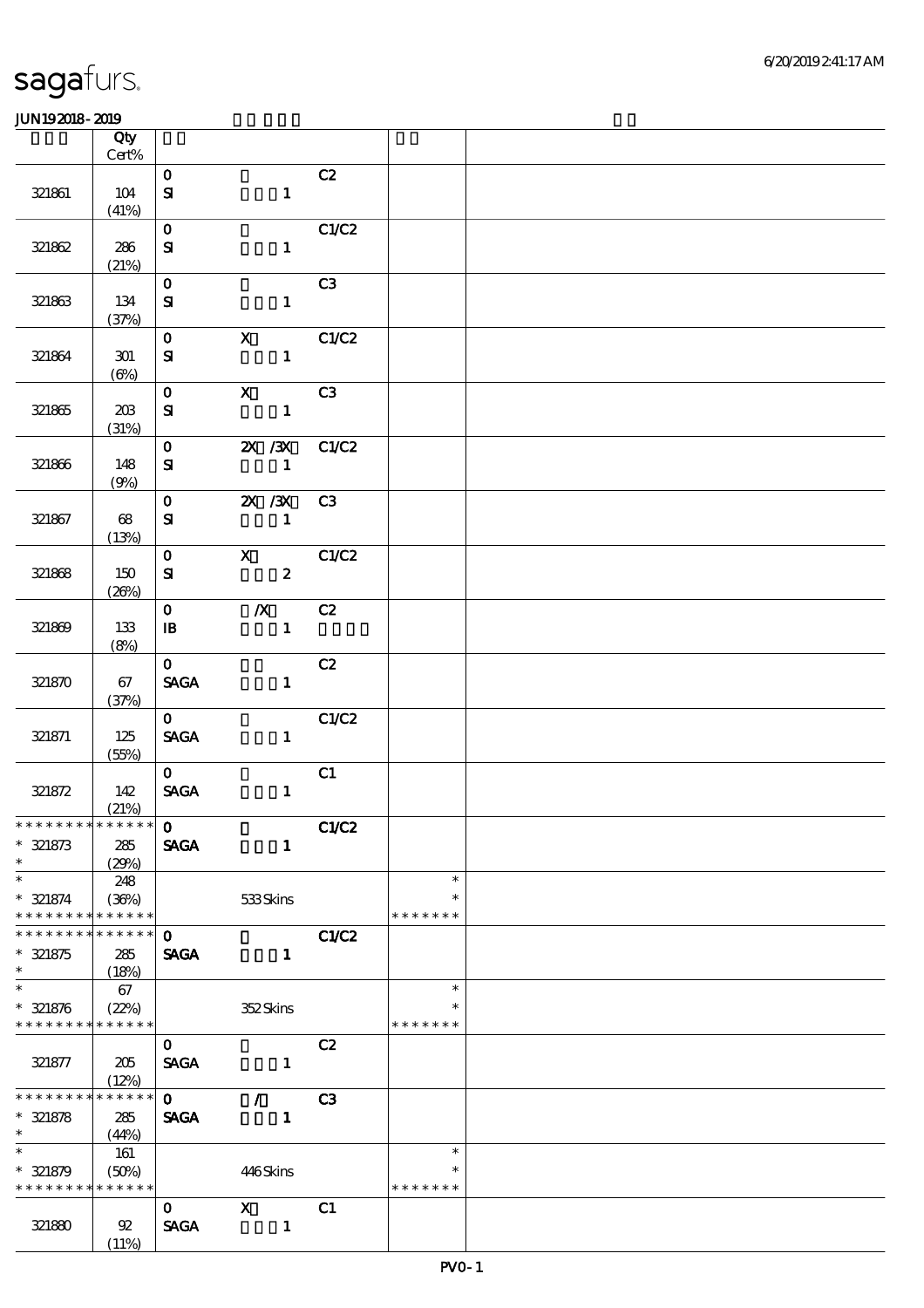|                                  | Qty<br>Cert%               |                                                                              |                           |                |                        |                         |  |
|----------------------------------|----------------------------|------------------------------------------------------------------------------|---------------------------|----------------|------------------------|-------------------------|--|
|                                  |                            | $\mathbf{O}$                                                                 | $\mathbf x$               |                | C1                     |                         |  |
| 321881                           | 132<br>(12%)               | <b>SAGA</b>                                                                  |                           | $\mathbf{1}$   |                        |                         |  |
| * * * * * * *                    | * * * * * *                | $\mathbf{O}$                                                                 | $\boldsymbol{\mathrm{X}}$ |                | C2                     |                         |  |
| $* 321882$<br>$\ast$             | 285<br>$(\Theta)$          | <b>SAGA</b>                                                                  |                           | $\mathbf{1}$   |                        |                         |  |
| $\overline{\ast}$                |                            |                                                                              |                           |                |                        | $\ast$                  |  |
| $* 321883$<br>$\ast$             | 260<br>(11%)               |                                                                              | $\boldsymbol{z}$          |                |                        | $\ast$<br>$\ast$        |  |
| $\overline{\ast}$                | 129                        |                                                                              |                           |                |                        | $\ast$                  |  |
| * 321884<br>* * * * * * * *      | (11%)<br>* * * * * *       |                                                                              |                           | 674Skins       |                        | $\ast$<br>* * * * * * * |  |
| * * * * * * * *                  | * * * * * *                | $\mathbf 0$                                                                  | $\mathbf{x}$              |                | C2                     |                         |  |
| $* 321885$                       | 285                        | <b>SAGA</b>                                                                  |                           | $\mathbf{1}$   |                        |                         |  |
| $\ast$                           | (20%)                      |                                                                              |                           |                |                        |                         |  |
| $\overline{\phantom{0}}$         |                            |                                                                              |                           |                |                        | $\ast$<br>$\ast$        |  |
| $* 321886$<br>$\ast$             | 240<br>(2%)                |                                                                              | $\boldsymbol{2}$          |                |                        | $\ast$                  |  |
| $\ast$                           | 49                         |                                                                              |                           |                |                        | $\ast$                  |  |
| $* 321887$                       | $(O_0)$                    |                                                                              |                           | 574Skins       |                        | $\ast$                  |  |
| * * * * * * * *<br>* * * * * * * | * * * * * *<br>* * * * * * |                                                                              |                           |                |                        | * * * * * * *           |  |
| $* 321888$                       | 285                        | $\mathbf 0$<br><b>SAGA</b>                                                   | $\mathbf{x}$              | $\mathbf{1}$   | C <sub>3</sub>         |                         |  |
| $\ast$                           | (24%)                      |                                                                              |                           |                |                        |                         |  |
| $\overline{\ast}$                |                            |                                                                              |                           |                |                        | $\ast$                  |  |
| $* 321889$<br>$\ast$             | 260                        |                                                                              | $\boldsymbol{2}$          |                |                        | $\ast$                  |  |
| $\overline{\ast}$                | (20%)<br>111               |                                                                              |                           |                |                        | $\ast$<br>$\ast$        |  |
| $* 321800$                       | (33%)                      |                                                                              |                           | 656Skins       |                        | $\ast$                  |  |
| * * * * * * * *                  | * * * * * *                |                                                                              |                           |                |                        | * * * * * * *           |  |
| * * * * * * * *                  | * * * * * *                | $\mathbf{O}$                                                                 |                           | 2X / 3X        | <b>C1/C2</b>           |                         |  |
| $*$ 321891<br>$\ast$             | 285                        | <b>SAGA</b>                                                                  |                           | $\mathbf{1}$   |                        |                         |  |
| $\ast$                           | (10%)<br>${\bf 38}$        |                                                                              |                           |                |                        | $\ast$                  |  |
| * 321892                         | (5%)                       |                                                                              |                           | 323Skins       |                        | $\ast$                  |  |
| * * * * * * * * * * * * * *      |                            |                                                                              |                           |                |                        | * * * * * * *           |  |
|                                  |                            | $0$ $\frac{2X}{X}$ $\frac{X}{X}$ $C3$                                        |                           |                |                        |                         |  |
| 321893                           | 256<br>(18%)               | <b>SAGA</b>                                                                  |                           | $\blacksquare$ |                        |                         |  |
|                                  |                            | $\overline{0}$                                                               |                           |                | C1/C2                  |                         |  |
| 321894                           | 230                        | SAGA 2                                                                       |                           |                |                        |                         |  |
|                                  | (24%)                      |                                                                              |                           |                |                        |                         |  |
| 321895                           | $\infty$                   | $\overline{0}$ $\overline{X}$ $C1$<br>SAGA 2                                 |                           |                |                        |                         |  |
|                                  | (24%)                      |                                                                              |                           |                |                        |                         |  |
|                                  |                            | $\overline{0}$ $\overline{X}$ $C2$                                           |                           |                |                        |                         |  |
| 321896                           | 248                        | SAGA 2                                                                       |                           |                |                        |                         |  |
|                                  | (14%)                      | $0$ X C2                                                                     |                           |                |                        |                         |  |
| 321897                           | 254                        | SAGA 2                                                                       |                           |                |                        |                         |  |
|                                  | (3%)                       |                                                                              |                           |                |                        |                         |  |
|                                  |                            | $\begin{array}{ccc} 0 & & \mathcal{X} & C3 \\ \text{SAGA} & & 2 \end{array}$ |                           |                |                        |                         |  |
| 321898                           | 170<br>(24%)               |                                                                              |                           |                |                        |                         |  |
|                                  |                            |                                                                              |                           |                |                        |                         |  |
| 321899                           | 214                        |                                                                              |                           |                | 0 2X 3X C1C2<br>SAGA 2 |                         |  |
|                                  | (20%)                      | $\overline{0}$ 2X 3X C3                                                      |                           |                |                        |                         |  |
|                                  |                            |                                                                              | $\overline{\mathbf{z}}$   |                |                        |                         |  |
| 321900                           | 95<br>(10%)                | <b>SAGA</b>                                                                  |                           |                |                        |                         |  |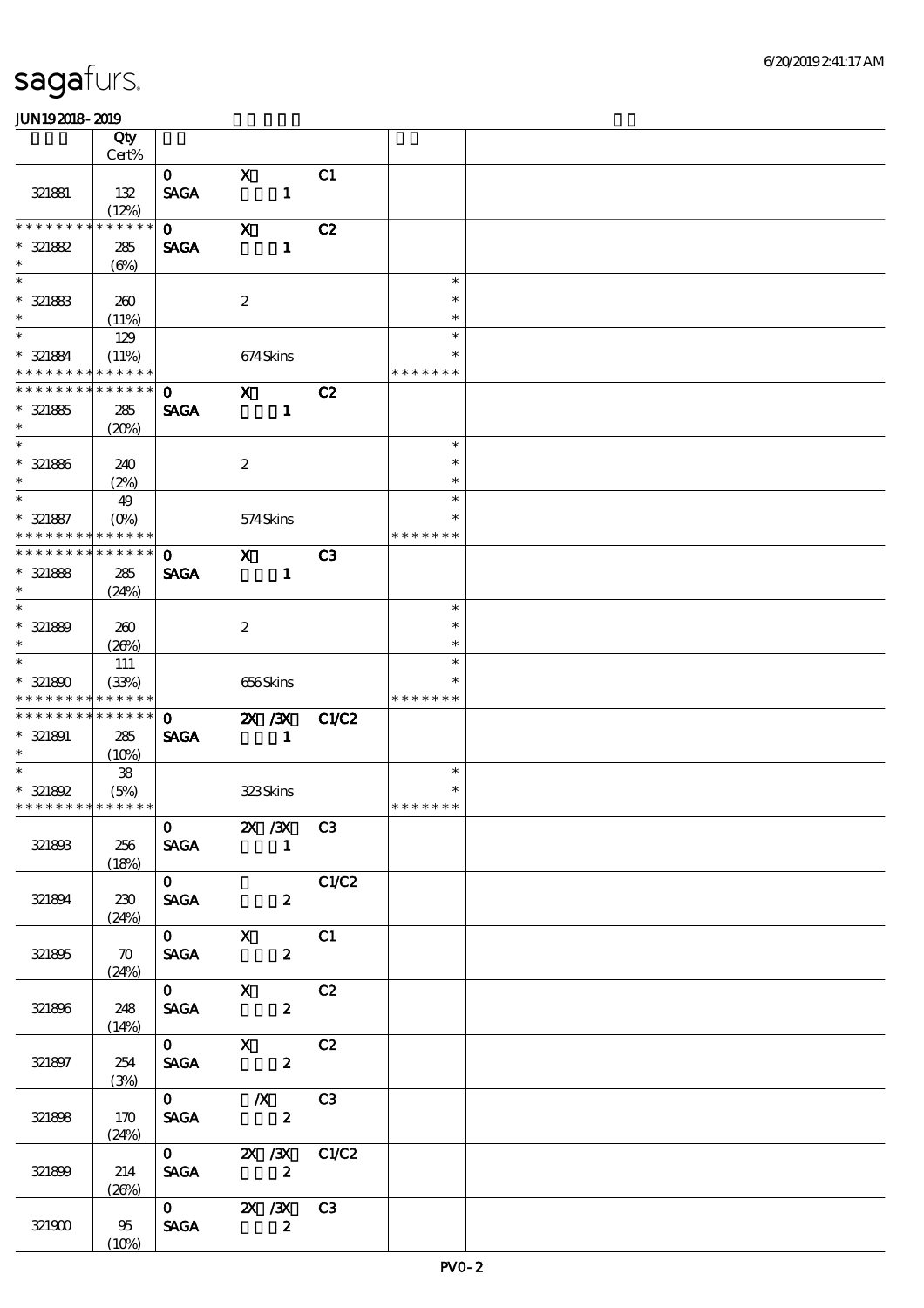| .                                          |          |              |                  |       |               |  |
|--------------------------------------------|----------|--------------|------------------|-------|---------------|--|
|                                            | Qty      |              |                  |       |               |  |
|                                            | Cert%    |              |                  |       |               |  |
|                                            |          | $\mathbf{O}$ |                  | C2    |               |  |
| 321901                                     | 175      | IA           | $\mathbf{1}$     |       |               |  |
|                                            | (29%)    |              |                  |       |               |  |
|                                            |          | $\mathbf{O}$ | $\mathbf{X}$     | C2    |               |  |
| 321902                                     | 301      | IA           | $\mathbf{1}$     |       |               |  |
|                                            | (11%)    |              |                  |       |               |  |
|                                            |          | $\mathbf{O}$ | $\mathbf{x}$     | C2    |               |  |
| 321903                                     | 113      | IA           | $\mathbf{1}$     |       |               |  |
|                                            | (8%)     |              |                  |       |               |  |
| * * * * * * * *                            | $******$ | $\mathbf{O}$ |                  | C2    |               |  |
| $* 321904$                                 | 285      | $\mathbf{I}$ | $\mathbf{1}$     |       |               |  |
| $\ast$                                     | (8%)     |              |                  |       |               |  |
|                                            | 164      |              |                  |       | $\ast$        |  |
| $* 321905$                                 | (19%)    |              | 449Skins         |       | $\ast$        |  |
| * * * * * * * * <mark>* * * * * * *</mark> |          |              |                  |       | * * * * * * * |  |
|                                            |          | $\mathbf{O}$ | X / ZX           | C2    |               |  |
| 321906                                     | 156      | <b>IA</b>    | $\mathbf{2}$     |       |               |  |
|                                            | (19%)    |              |                  |       |               |  |
|                                            |          | $\mathbf{O}$ |                  | C1/C2 |               |  |
| 321907                                     | 94       | <b>SROY</b>  | $\mathbf{1}$     |       |               |  |
|                                            | (28%)    |              |                  |       |               |  |
|                                            |          | $\mathbf{o}$ |                  | C1/C2 |               |  |
| 321908                                     | 179      | <b>SROY</b>  | $\mathbf{1}$     |       |               |  |
|                                            | (15%)    |              |                  |       |               |  |
|                                            |          | $0 \t X$     |                  | C1/C2 |               |  |
| 321909                                     | 167      | <b>SROY</b>  | $\mathbf{1}$     |       |               |  |
|                                            | (12%)    |              |                  |       |               |  |
|                                            |          | $\mathbf{0}$ | $\mathbf{X}$     | C3    |               |  |
| 321910                                     | 115      | <b>SROY</b>  | $\mathbf{1}$     |       |               |  |
|                                            | (19%)    |              |                  |       |               |  |
|                                            |          |              | $0 \t 2X \t 3X$  | C1/C2 |               |  |
| 321911                                     | 97       | <b>SROY</b>  |                  |       |               |  |
|                                            | (3%)     |              |                  |       |               |  |
|                                            |          |              | $\mathbf{o}$ x   | C1/C2 |               |  |
| 321912                                     | 104      | <b>SROY</b>  | $\boldsymbol{z}$ |       |               |  |
|                                            | (17%)    |              |                  |       |               |  |
|                                            |          |              |                  |       |               |  |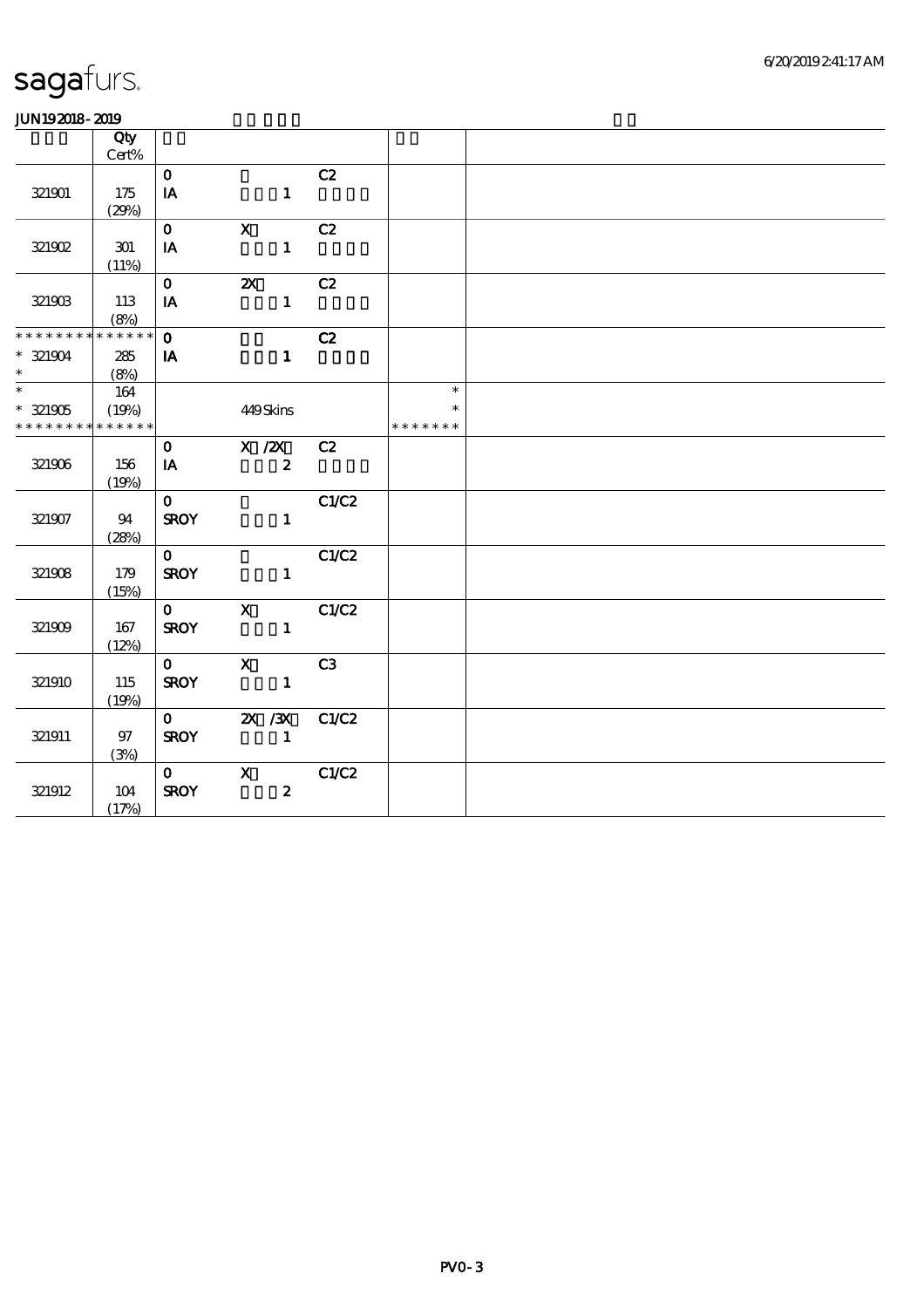|                                           | Qty<br>$Cert\%$ |                                                  |                                                                                                                                                                                                                                                                                                                                                                                      |       |                         |  |
|-------------------------------------------|-----------------|--------------------------------------------------|--------------------------------------------------------------------------------------------------------------------------------------------------------------------------------------------------------------------------------------------------------------------------------------------------------------------------------------------------------------------------------------|-------|-------------------------|--|
|                                           |                 | $\mathbf{1}$                                     |                                                                                                                                                                                                                                                                                                                                                                                      | C2    |                         |  |
| 321981                                    | 92              | $\mathbf{S}$                                     | $\mathbf{1}$                                                                                                                                                                                                                                                                                                                                                                         |       |                         |  |
|                                           | (35%)           |                                                  |                                                                                                                                                                                                                                                                                                                                                                                      |       |                         |  |
|                                           |                 | $\mathbf{1}$                                     |                                                                                                                                                                                                                                                                                                                                                                                      | C1/C2 |                         |  |
| 321982                                    | 124             | ${\bf s}$                                        | $\mathbf{1}$                                                                                                                                                                                                                                                                                                                                                                         |       |                         |  |
|                                           | (15%)           |                                                  |                                                                                                                                                                                                                                                                                                                                                                                      |       |                         |  |
|                                           |                 | $\mathbf{1}$                                     | $\mathbf{X}$                                                                                                                                                                                                                                                                                                                                                                         | C1/C2 |                         |  |
| 321983                                    | 186             | ${\bf s}$                                        | $\mathbf{1}$                                                                                                                                                                                                                                                                                                                                                                         |       |                         |  |
|                                           | (11%)           | $\mathbf{1}$                                     | $\boldsymbol{X}$                                                                                                                                                                                                                                                                                                                                                                     | C3    |                         |  |
| 321984                                    | 124             | ${\bf s}$                                        | $\mathbf{1}$                                                                                                                                                                                                                                                                                                                                                                         |       |                         |  |
|                                           | (24%)           |                                                  |                                                                                                                                                                                                                                                                                                                                                                                      |       |                         |  |
|                                           |                 | $\mathbf{1}$                                     | 2X / 3X                                                                                                                                                                                                                                                                                                                                                                              | C2    |                         |  |
| 321985                                    | 131             | ${\bf s}$                                        | $\mathbf{1}$                                                                                                                                                                                                                                                                                                                                                                         |       |                         |  |
|                                           | (21%)           |                                                  |                                                                                                                                                                                                                                                                                                                                                                                      |       |                         |  |
|                                           |                 | 1                                                |                                                                                                                                                                                                                                                                                                                                                                                      | C2    |                         |  |
| 321986                                    | 67              | <b>SAGA</b>                                      | $\mathbf{1}$                                                                                                                                                                                                                                                                                                                                                                         |       |                         |  |
|                                           | (19%)           | $1 \quad$                                        |                                                                                                                                                                                                                                                                                                                                                                                      | C1/C2 |                         |  |
| 321987                                    | 111             | <b>SAGA</b>                                      | $1 -$                                                                                                                                                                                                                                                                                                                                                                                |       |                         |  |
|                                           | (41%)           |                                                  |                                                                                                                                                                                                                                                                                                                                                                                      |       |                         |  |
|                                           |                 | $1 \quad \bar{1}$                                |                                                                                                                                                                                                                                                                                                                                                                                      | C1/C2 |                         |  |
| 321988                                    | 329             | <b>SAGA</b>                                      | $\mathbf{1}$                                                                                                                                                                                                                                                                                                                                                                         |       |                         |  |
|                                           | (28%)           |                                                  |                                                                                                                                                                                                                                                                                                                                                                                      |       |                         |  |
|                                           |                 | $1 \quad \blacksquare$                           | $\mathcal{L}$                                                                                                                                                                                                                                                                                                                                                                        | C3    |                         |  |
| 321989                                    | 279             | <b>SAGA</b>                                      | $\mathbf{1}$                                                                                                                                                                                                                                                                                                                                                                         |       |                         |  |
|                                           | (50%)           | $1 \qquad \qquad$                                | $\mathbf{X}$                                                                                                                                                                                                                                                                                                                                                                         | C1    |                         |  |
| 321990                                    | 113             | <b>SAGA</b>                                      | $\blacksquare$                                                                                                                                                                                                                                                                                                                                                                       |       |                         |  |
|                                           | (18%)           |                                                  |                                                                                                                                                                                                                                                                                                                                                                                      |       |                         |  |
| * * * * * * * *                           | * * * * * *     | $1 \qquad \qquad$                                | $\boldsymbol{\mathrm{X}}$                                                                                                                                                                                                                                                                                                                                                            | C2    |                         |  |
| $*$ 321991                                | 345             | <b>SAGA</b>                                      | $\sim$ $\sim$ 1                                                                                                                                                                                                                                                                                                                                                                      |       |                         |  |
| $\ast$                                    | (9%)            |                                                  |                                                                                                                                                                                                                                                                                                                                                                                      |       |                         |  |
|                                           | 85              |                                                  |                                                                                                                                                                                                                                                                                                                                                                                      |       | $\ast$                  |  |
| $* 321992$<br>* * * * * * * * * * * * * * | (10%)           |                                                  | 430Skins                                                                                                                                                                                                                                                                                                                                                                             |       | $\ast$<br>* * * * * * * |  |
|                                           |                 | $\begin{array}{ c c c }\n\hline\n1\n\end{array}$ | $\overline{\mathbf{x}}$ $\overline{\mathbf{C3}}$                                                                                                                                                                                                                                                                                                                                     |       |                         |  |
| 321993                                    | 240             |                                                  | SAGA 1                                                                                                                                                                                                                                                                                                                                                                               |       |                         |  |
|                                           | (29%)           |                                                  |                                                                                                                                                                                                                                                                                                                                                                                      |       |                         |  |
|                                           |                 |                                                  | $\overline{1}$ 2X $C1/C2$                                                                                                                                                                                                                                                                                                                                                            |       |                         |  |
| 321994                                    | 284             |                                                  | SAGA 1                                                                                                                                                                                                                                                                                                                                                                               |       |                         |  |
|                                           | (20%)           |                                                  |                                                                                                                                                                                                                                                                                                                                                                                      |       |                         |  |
|                                           |                 |                                                  | $1$ 3X C1/C2                                                                                                                                                                                                                                                                                                                                                                         |       |                         |  |
| 321995                                    | 97<br>(15%)     |                                                  | SAGA 1                                                                                                                                                                                                                                                                                                                                                                               |       |                         |  |
|                                           |                 |                                                  | $\overline{1}$ $\overline{2}$ $\overline{2}$ $\overline{3}$ $\overline{3}$ $\overline{3}$ $\overline{3}$ $\overline{3}$ $\overline{3}$ $\overline{3}$ $\overline{3}$ $\overline{3}$ $\overline{3}$ $\overline{3}$ $\overline{3}$ $\overline{3}$ $\overline{3}$ $\overline{3}$ $\overline{3}$ $\overline{3}$ $\overline{3}$ $\overline{3}$ $\overline{3}$ $\overline{3}$ $\overline{$ |       |                         |  |
| 321996                                    | 153             |                                                  | SAGA 1                                                                                                                                                                                                                                                                                                                                                                               |       |                         |  |
|                                           | (24%)           |                                                  |                                                                                                                                                                                                                                                                                                                                                                                      |       |                         |  |
|                                           |                 |                                                  | $1$ / C2                                                                                                                                                                                                                                                                                                                                                                             |       |                         |  |
| 321997                                    | 129             |                                                  | $I$ and $I$                                                                                                                                                                                                                                                                                                                                                                          |       |                         |  |
|                                           | (25%)           | $1 \quad \blacksquare$                           |                                                                                                                                                                                                                                                                                                                                                                                      |       |                         |  |
| 321998                                    | 138             | $I$ <b>A</b>                                     | $X$ C <sub>2</sub><br>$\sim$ $\sim$ $\sim$ $\sim$ $\sim$ $\sim$                                                                                                                                                                                                                                                                                                                      |       |                         |  |
|                                           | (8%)            |                                                  |                                                                                                                                                                                                                                                                                                                                                                                      |       |                         |  |
|                                           |                 | $\overline{1}$                                   | 2X / 3X C 2                                                                                                                                                                                                                                                                                                                                                                          |       |                         |  |
| 321999                                    | 139             | $I$ A                                            | $\sim$ $\sim$ 1                                                                                                                                                                                                                                                                                                                                                                      |       |                         |  |
|                                           | (31%)           |                                                  |                                                                                                                                                                                                                                                                                                                                                                                      |       |                         |  |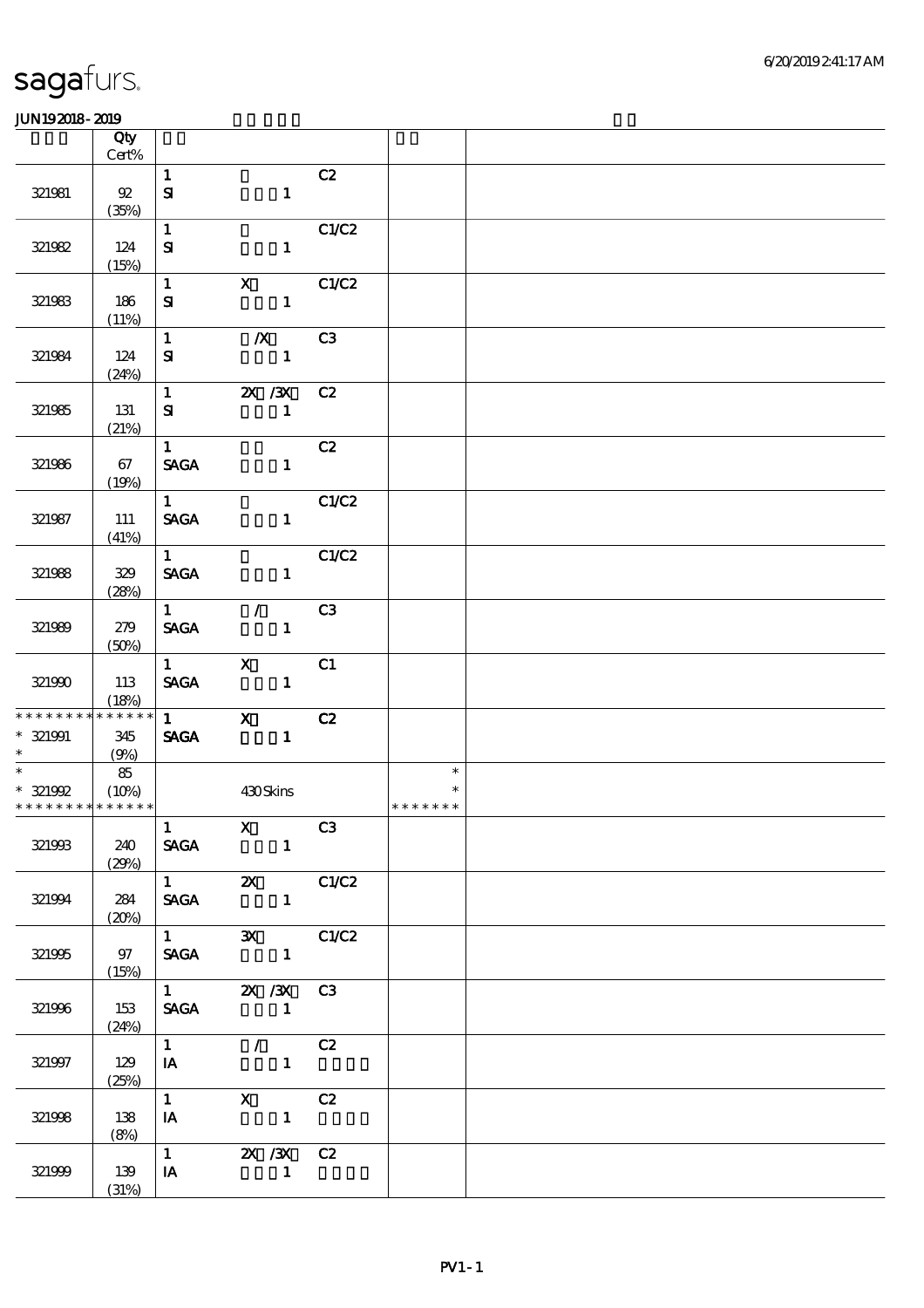|                                            | Qty<br>Cert%    |                             |                           |                            |                         |               |  |
|--------------------------------------------|-----------------|-----------------------------|---------------------------|----------------------------|-------------------------|---------------|--|
|                                            |                 |                             |                           |                            |                         |               |  |
|                                            |                 | 50                          |                           | C2                         |                         |               |  |
| 322061                                     | 148             | (S)                         | $\mathbf{1}$              | $\overline{\phantom{a}}$   |                         |               |  |
|                                            | (13%)           |                             |                           |                            |                         |               |  |
|                                            |                 | 50                          |                           | C2                         |                         |               |  |
| 32062                                      | 122             | (SI)                        | $\mathbf{1}$              | $\overline{\mathbf{2}}$    |                         |               |  |
|                                            | (9%)            |                             |                           |                            |                         |               |  |
|                                            |                 | 50                          |                           | C2                         |                         |               |  |
| 322063                                     | 106             | $\boldsymbol{S}$            | $\mathbf{1}$              | $\overline{\mathbf{2}}$    |                         |               |  |
|                                            | (10%)           |                             |                           |                            |                         |               |  |
| * * * * * * * *                            | $* * * * * * *$ |                             |                           |                            |                         |               |  |
|                                            |                 | $\boldsymbol{\omega}$       |                           | C2                         |                         |               |  |
| * 322064                                   | 205             | $\boldsymbol{\mathcal{S}}$  | $\mathbf{1}$              | $\overline{\phantom{a}}$   |                         |               |  |
| $\ast$                                     | (8%)            |                             |                           |                            |                         |               |  |
| $\overline{\ast}$                          | 91              |                             |                           |                            |                         | $\ast$        |  |
| $* 32005$                                  | (3%)            |                             | 296Skins                  |                            |                         | $\ast$        |  |
| * * * * * * * * <mark>* * * * * * *</mark> |                 |                             |                           |                            |                         | * * * * * * * |  |
| * * * * * * * * * * * * * *                |                 | $\boldsymbol{\omega}$       |                           | C2                         |                         |               |  |
| $* 32006$                                  | 225             | $\mathbf{C}$                | $\mathbf{1}$              |                            | $\overline{\mathbf{2}}$ |               |  |
| $\ast$                                     | (16%)           |                             |                           |                            |                         |               |  |
| $\ast$                                     |                 |                             |                           |                            |                         | $\ast$        |  |
|                                            | 211             |                             |                           |                            |                         | $\ast$        |  |
| $* 322067$                                 | (16%)           |                             | 436Skins                  |                            |                         |               |  |
| * * * * * * * *                            | * * * * * *     |                             |                           |                            |                         | * * * * * * * |  |
|                                            |                 | $\boldsymbol{\omega}$       |                           | C2                         |                         |               |  |
| 322068                                     | 211             | $\boldsymbol{S}$            | $\mathbf{1}$              | $\overline{\phantom{a}}$ 2 |                         |               |  |
|                                            | (8%)            |                             |                           |                            |                         |               |  |
| * * * * * * * *                            | * * * * * *     | $\boldsymbol{\omega}$       |                           | C2                         |                         |               |  |
| $* 32009$                                  | 205             | $\boldsymbol{\mathcal{S}}$  | $\boldsymbol{z}$          | $\overline{\mathbf{2}}$    |                         |               |  |
| $\ast$                                     | (19%)           |                             |                           |                            |                         |               |  |
| $\overline{\ast}$                          | $93$            |                             |                           |                            |                         | $\ast$        |  |
| $* 32000$                                  | (15%)           |                             | 298Skins                  |                            |                         | $\ast$        |  |
| * * * * * * * * <mark>* * * * * * *</mark> |                 |                             |                           |                            |                         | * * * * * * * |  |
| * * * * * * * *                            | * * * * * *     |                             |                           |                            |                         |               |  |
|                                            |                 | $\boldsymbol{\mathfrak{D}}$ |                           | C2                         |                         |               |  |
| $* 322071$                                 | 225             | $\boldsymbol{\mathcal{S}}$  | $\mathbf{1}$              | $\overline{\phantom{a}}$ 1 |                         |               |  |
| $*$                                        | (14%)           |                             |                           |                            |                         |               |  |
| $\ast$                                     |                 |                             |                           |                            |                         | $\ast$        |  |
| $* 32072$                                  | 200             |                             | $\boldsymbol{2}$          |                            |                         | $\ast$        |  |
| $\ast$                                     | (8%)            |                             |                           |                            |                         | $\ast$        |  |
| $*$                                        |                 |                             |                           |                            |                         | $\ast$        |  |
| $* 322073$                                 | 200             |                             | $\ensuremath{\mathbf{3}}$ |                            |                         | $\ast$        |  |
| $\ast$                                     | (9%)            |                             |                           |                            |                         | $\ast$        |  |
| $\ast$                                     |                 |                             |                           |                            |                         | $\ast$        |  |
|                                            |                 |                             |                           |                            |                         | $\ast$        |  |
| $* 32074$<br>$\ast$                        | 200             |                             | $\bf{4}$                  |                            |                         |               |  |
|                                            | (9%)            |                             |                           |                            |                         | $\ast$        |  |
| $\ast$                                     |                 |                             |                           |                            |                         | $\ast$        |  |
| $* 322075$                                 | 200             |                             | $\mathbf 5$               |                            |                         | $\ast$        |  |
| $\ast$                                     | (19%)           |                             |                           |                            |                         | $\ast$        |  |
| $\ast$                                     | 166             |                             |                           |                            |                         | $\ast$        |  |
| $* 322076$                                 | (10%)           |                             | 1191 Skins                |                            |                         | $\ast$        |  |
| * * * * * * * *                            | * * * * * *     |                             |                           |                            |                         | * * * * * * * |  |
| * * * * * * *                              | * * * * * *     | $\boldsymbol{\mathfrak{D}}$ |                           | C2                         |                         |               |  |
| * 322077                                   | 225             | $\boldsymbol{S}$            | $\boldsymbol{z}$          |                            | $\mathbf{1}$            |               |  |
| $\ast$                                     | (35%)           |                             |                           |                            |                         |               |  |
| $\overline{\ast}$                          |                 |                             |                           |                            |                         | $\ast$        |  |
|                                            |                 |                             |                           |                            |                         | $\ast$        |  |
| $* 32078$                                  | 200             |                             | $\boldsymbol{2}$          |                            |                         |               |  |
| $\ast$                                     | (36%)           |                             |                           |                            |                         | $\ast$        |  |
| $\ast$                                     | 174             |                             |                           |                            |                         | $\ast$        |  |
| $* 322079$                                 | (20%)           |                             | 599Skins                  |                            |                         | $\ast$        |  |
| * * * * * * * *                            | * * * * * *     |                             |                           |                            |                         | * * * * * * * |  |
| * * * * * * * *                            | * * * * * *     | $\boldsymbol{\mathfrak{D}}$ |                           | C2                         |                         |               |  |
| $* 32000$                                  | 245             | $\mathbf{S}$                | $\mathbf{1}$              |                            | $\boldsymbol{z}$        |               |  |
| $\ast$                                     | (15%)           |                             |                           |                            |                         |               |  |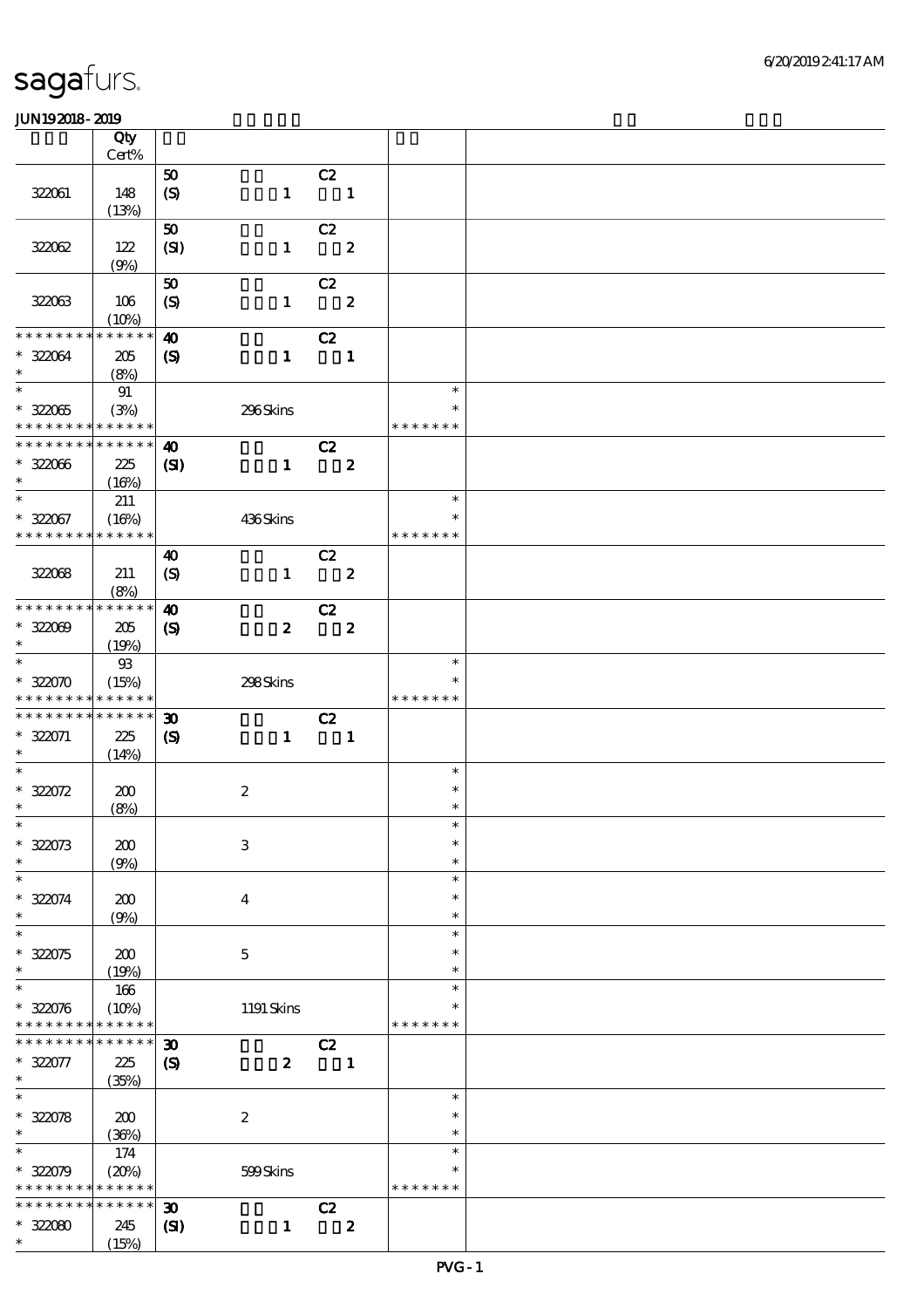|                                    | Qty                  |                                                           |                  |                          |                         |                         |  |
|------------------------------------|----------------------|-----------------------------------------------------------|------------------|--------------------------|-------------------------|-------------------------|--|
|                                    | $Cert\%$             |                                                           |                  |                          |                         |                         |  |
| $\ast$                             | 143                  | $\boldsymbol{\mathfrak{D}}$                               |                  | C2                       |                         | $\ast$<br>$\ast$        |  |
| $* 322081$<br>* * * * * * * *      | (8%)<br>* * * * * *  | (SI)                                                      | $\mathbf{1}$     |                          | $\overline{\mathbf{2}}$ | * * * * * * *           |  |
| * * * * * * * *                    | * * * * * *          | $\boldsymbol{\mathfrak{D}}$                               |                  | C2                       |                         |                         |  |
| $* 32082$                          | 225                  | $\boldsymbol{S}$                                          | $\mathbf{1}$     |                          | $\bf{z}$                |                         |  |
| $\ast$                             | (10%)                |                                                           |                  |                          |                         |                         |  |
| $\ast$                             |                      |                                                           |                  |                          |                         | $\ast$                  |  |
| $* 32003$                          | 200                  |                                                           | $\boldsymbol{2}$ |                          |                         | $\ast$                  |  |
| $\ast$                             | (12%)                |                                                           |                  |                          |                         | $\ast$                  |  |
| $\overline{\ast}$                  |                      |                                                           |                  |                          |                         | $\ast$                  |  |
| * 322084                           | 200                  |                                                           | $\,3$            |                          |                         | $\ast$                  |  |
| $\ast$<br>$\overline{\phantom{0}}$ | (10%)                |                                                           |                  |                          |                         | $\ast$                  |  |
|                                    | 124                  |                                                           |                  |                          |                         | $\ast$                  |  |
| $* 32085$<br>* * * * * * * *       | (7%)<br>* * * * * *  |                                                           | 749Skins         |                          |                         | $\ast$<br>* * * * * * * |  |
| * * * * * * * *                    | * * * * * *          |                                                           |                  |                          |                         |                         |  |
| $* 32086$                          | 225                  | $\boldsymbol{\mathfrak{D}}$<br>$\boldsymbol{\mathcal{S}}$ | $\boldsymbol{z}$ | C2                       | $\boldsymbol{z}$        |                         |  |
| $\ast$                             | (44%)                |                                                           |                  |                          |                         |                         |  |
| $\ast$                             | 129                  |                                                           |                  |                          |                         | $\ast$                  |  |
| $* 322087$                         | (31%)                |                                                           | 354Skins         |                          |                         | $\ast$                  |  |
| * * * * * * * *                    | * * * * * *          |                                                           |                  |                          |                         | * * * * * * *           |  |
| * * * * * * * *                    | * * * * * *          | $\boldsymbol{\mathbf{z}}$                                 |                  | C2                       |                         |                         |  |
| $* 32088$                          | 285                  | (S)                                                       | $\mathbf{1}$     | $\blacksquare$           |                         |                         |  |
| $\ast$                             | (14%)                |                                                           |                  |                          |                         |                         |  |
| $\ast$                             | 102                  |                                                           |                  |                          |                         | $\ast$                  |  |
| $* 32089$                          | (20%)                |                                                           | 387Skins         |                          |                         | $\ast$                  |  |
| * * * * * * * *                    | * * * * * *          |                                                           |                  |                          |                         | * * * * * * *           |  |
| * * * * * * * *                    | * * * * * *          | $\boldsymbol{\mathbf{z}}$                                 |                  | C2                       |                         |                         |  |
| $* 32000$                          | 265                  | $\boldsymbol{\mathrm{(S)}}$                               | $\mathbf{1}$     | $\overline{\phantom{a}}$ |                         |                         |  |
| $\ast$<br>$\ast$                   | (16%)                |                                                           |                  |                          |                         | $\ast$                  |  |
| $* 322091$                         |                      |                                                           |                  |                          |                         | $\ast$                  |  |
| $\ast$                             | 240<br>(12%)         |                                                           | $\boldsymbol{2}$ |                          |                         | $\ast$                  |  |
| $\overline{\ast}$                  |                      |                                                           |                  |                          |                         | $\ast$                  |  |
| $*$ 322002                         | 240                  |                                                           | $\,3\,$          |                          |                         | $\ast$                  |  |
| $\ast$                             | (8%)                 |                                                           |                  |                          |                         | $\ast$                  |  |
| $*$                                | ${\bf Z\!M}$         |                                                           |                  |                          |                         | $\ast$                  |  |
| $* 32003$                          | (13%)                |                                                           | 949Skins         |                          |                         | $\ast$                  |  |
| * * * * * * * *                    | * * * * * *          |                                                           |                  |                          |                         | * * * * * * *           |  |
| * * * * * * * *                    | * * * * * *          | $\boldsymbol{\mathbf{z}}$                                 |                  | C2                       |                         |                         |  |
| $* 32004$                          | 265                  | $\boldsymbol{\mathcal{S}}$                                | $\boldsymbol{z}$ |                          | $\blacksquare$          |                         |  |
| $\ast$<br>$\ast$                   | (33%)                |                                                           |                  |                          |                         | $\ast$                  |  |
| $* 32005$                          | 124                  |                                                           | 389Skins         |                          |                         | $\ast$                  |  |
| * * * * * * * *                    | (22%)<br>* * * * * * |                                                           |                  |                          |                         | * * * * * * *           |  |
|                                    |                      | $\boldsymbol{\mathfrak{D}}$                               |                  | C2                       |                         |                         |  |
| 32006                              | 190                  | (SI)                                                      | $\mathbf{1}$     |                          | $\boldsymbol{z}$        |                         |  |
|                                    | (8%)                 |                                                           |                  |                          |                         |                         |  |
| * * * * * * *                      | * * * * * *          | $\boldsymbol{\mathbf{z}}$                                 |                  | C2                       |                         |                         |  |
| $* 322097$                         | 265                  | $\boldsymbol{\mathcal{S}}$                                | $\mathbf{1}$     |                          | $\boldsymbol{z}$        |                         |  |
| $\ast$                             | (14%)                |                                                           |                  |                          |                         |                         |  |
| $\overline{\ast}$                  |                      |                                                           |                  |                          |                         | $\ast$                  |  |
| $* 32008$                          | 240                  |                                                           | $\boldsymbol{2}$ |                          |                         | $\ast$                  |  |
| $\ast$                             | (14%)                |                                                           |                  |                          |                         | $\ast$                  |  |
| $\ast$                             | 113                  |                                                           |                  |                          |                         | $\ast$                  |  |
| $* 32009$<br>* * * * * * * *       | (11%)<br>* * * * * * |                                                           | 618Skins         |                          |                         | $\ast$<br>* * * * * * * |  |
|                                    |                      | $\boldsymbol{\mathbf{z}}$                                 |                  | C2                       |                         |                         |  |
| 322100                             | 232                  | (S)                                                       | $\boldsymbol{z}$ |                          | $\mathbf{2}$            |                         |  |
|                                    | (25%)                |                                                           |                  |                          |                         |                         |  |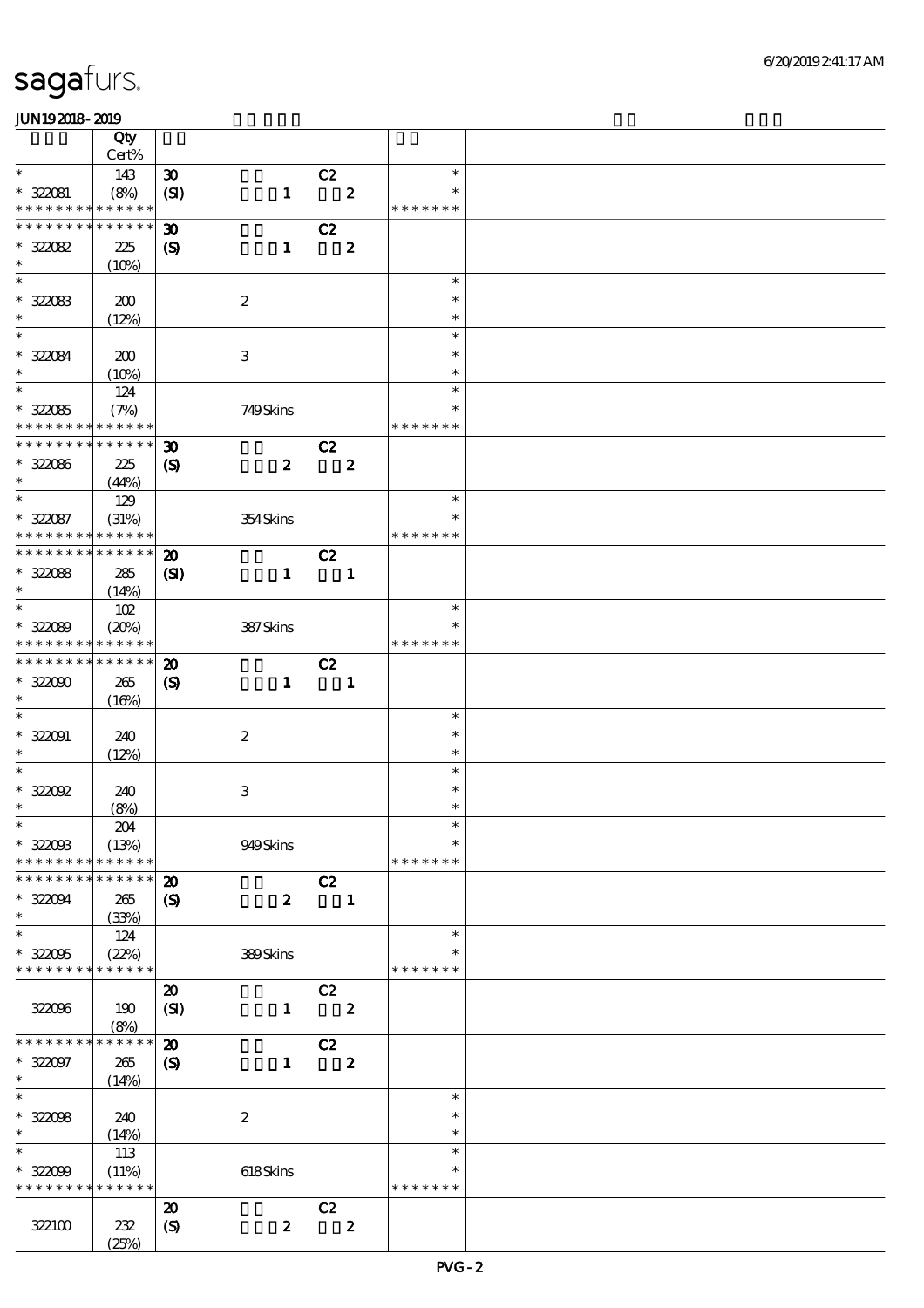|                               | Qty         |                             |                  |                            |                  |               |
|-------------------------------|-------------|-----------------------------|------------------|----------------------------|------------------|---------------|
|                               | Cert%       |                             |                  |                            |                  |               |
|                               |             | $\mathbf{o}$                |                  | C2                         |                  |               |
| 322101                        | 125         | (SI)                        | $\mathbf{1}$     | $\blacksquare$             |                  |               |
|                               | (12%)       |                             |                  |                            |                  |               |
| * * * * * * *                 | * * * * * * | $\mathbf{o}$                |                  | C2                         |                  |               |
| $*$ 322102                    | 285         | $\boldsymbol{S}$            | $\mathbf{1}$     | $\blacksquare$             |                  |               |
| $\ast$                        | (16%)       |                             |                  |                            |                  |               |
| $\ast$                        | 204         |                             |                  |                            |                  | $\ast$        |
| $*322103$                     | (18%)       |                             | 489Skins         |                            |                  | $\ast$        |
| * * * * * * * * * * * * * *   |             |                             |                  |                            |                  | * * * * * * * |
| * * * * * * * * * * * * * *   |             | $\mathbf{o}$                |                  | C2                         |                  |               |
| $* 322104$                    | 265         | $\boldsymbol{S}$            | $\boldsymbol{z}$ | $\overline{\phantom{a}}$   |                  |               |
| $\ast$                        | (23%)       |                             |                  |                            |                  |               |
| $\overline{\phantom{0}}$      | 36          |                             |                  |                            |                  | $\ast$        |
| $*322105$                     | (19%)       |                             | 301 Skins        |                            |                  | $\ast$        |
| * * * * * * * * * * * * * *   |             |                             |                  |                            |                  | * * * * * * * |
|                               |             | $\mathbf 0$                 |                  | C2                         |                  |               |
| 322106                        | 111         | (SI)                        | $\mathbf{1}$     | $\overline{\phantom{a}}$ 2 |                  |               |
|                               | (17%)       |                             |                  |                            |                  |               |
| * * * * * * * * * * * * * * * |             | $\mathbf{o}$                |                  | C2                         |                  |               |
| $* 322107$                    | 265         | $\boldsymbol{\mathrm{(S)}}$ | $\mathbf 1$      |                            | $\boldsymbol{z}$ |               |
| $\ast$                        | (15%)       |                             |                  |                            |                  |               |
| $\ast$                        | 137         |                             |                  |                            |                  | $\ast$        |
| $* 322108$                    | (18%)       |                             | 402Skins         |                            |                  | $\ast$        |
| * * * * * * * *               | * * * * * * |                             |                  |                            |                  | * * * * * * * |
|                               |             | $\mathbf{o}$                |                  |                            |                  |               |
|                               |             |                             |                  | C2                         |                  |               |
| 322109                        | 138         | $\boldsymbol{S}$            | $\boldsymbol{z}$ | $\overline{\mathbf{2}}$    |                  |               |
|                               | (39%)       |                             |                  |                            |                  |               |
|                               |             | $\mathbf{1}$                |                  | C2                         |                  |               |
| 322110                        | 170         | (S)                         | $\mathbf{1}$     |                            | $\boldsymbol{z}$ |               |
|                               | (24%)       |                             |                  |                            |                  |               |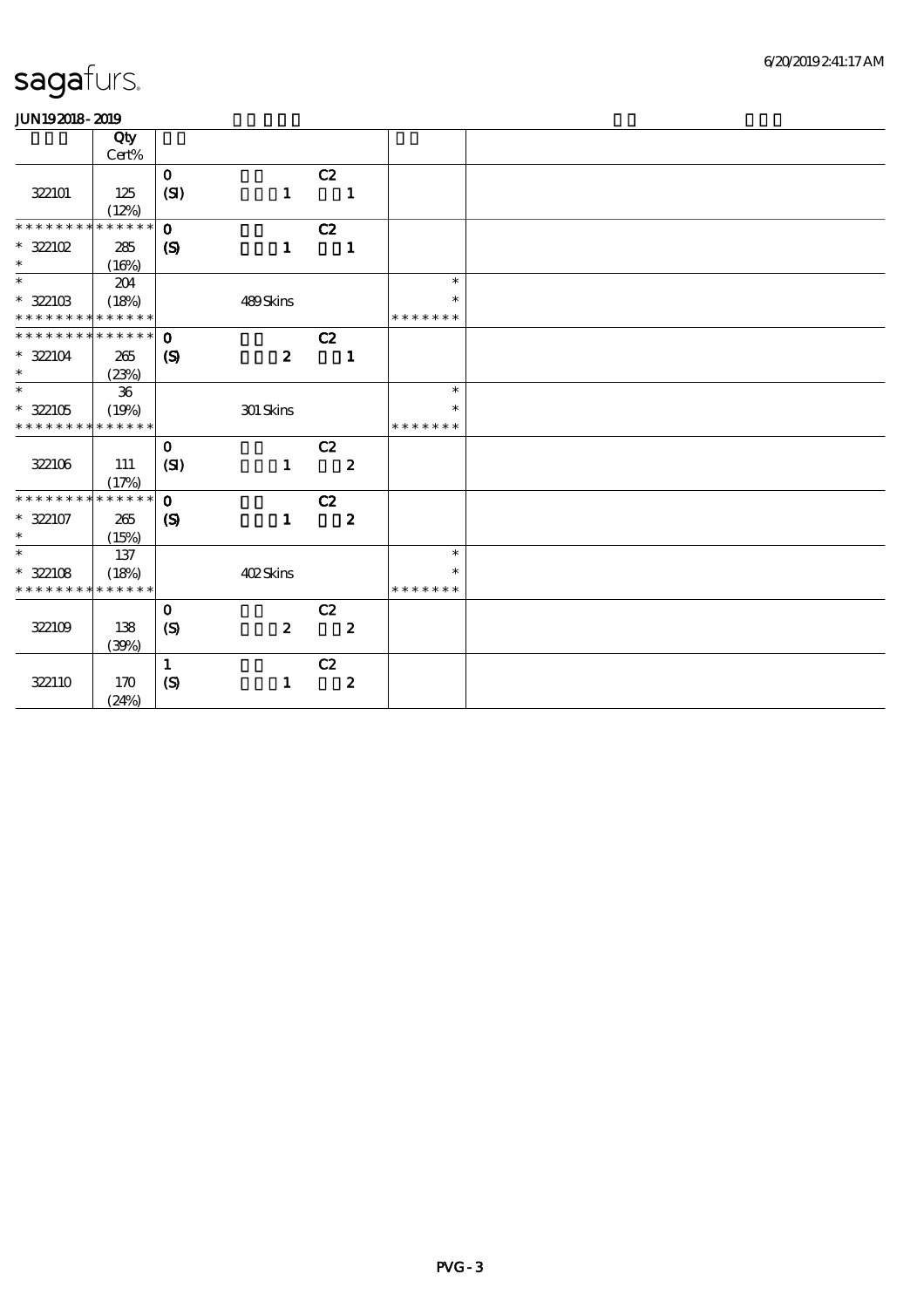|                               | Qty<br>Cert%                |                                                            |                  |                   |                         |  |
|-------------------------------|-----------------------------|------------------------------------------------------------|------------------|-------------------|-------------------------|--|
| * * * * * * * *               | * * * * * *                 |                                                            |                  |                   |                         |  |
| $* 322181$                    | 200                         | 5040<br>$\boldsymbol{\mathrm{(S)}}$                        | $\mathbf{1}$     | C2                |                         |  |
| $\ast$                        | (8%)                        |                                                            |                  |                   |                         |  |
| $\ast$<br>$* 322182$          | ${\bf 33}$<br>(18%)         |                                                            | 233Skins         |                   | $\ast$<br>$\ast$        |  |
| * * * * * * * *               | * * * * * *                 |                                                            |                  |                   | * * * * * * *           |  |
| 322183                        | 154                         | 5040<br>(SI)                                               | $\boldsymbol{z}$ | C2                |                         |  |
|                               | $(\Theta)$                  |                                                            |                  |                   |                         |  |
| 322184                        | 139<br>(7%)                 | 5040<br>(S)                                                | $\pmb{2}$        | C2                |                         |  |
| 322185                        | 122<br>(1%)                 | 40<br>$\boldsymbol{S}$                                     | $\boldsymbol{2}$ | C2<br><b>LNAP</b> |                         |  |
| * * * * * * * *               | * * * * * *                 |                                                            |                  |                   |                         |  |
| $* 322186$<br>$\ast$          | 225<br>(7%)                 | $\boldsymbol{\mathfrak{D}}$<br>$\boldsymbol{\mathrm{(S)}}$ | $\mathbf{1}$     | C2                |                         |  |
| $\ast$                        |                             |                                                            |                  |                   | $\ast$                  |  |
| $* 322187$<br>$\ast$          | 200<br>$(\Theta)$           |                                                            | $\boldsymbol{2}$ |                   | $\ast$<br>$\ast$        |  |
| $\overline{\phantom{0}}$      |                             |                                                            |                  |                   | $\ast$                  |  |
| $* 322188$<br>$\ast$          | 200<br>(11%)                |                                                            | $\,3\,$          |                   | $\ast$<br>$\ast$        |  |
| $\ast$                        | $95\,$                      |                                                            |                  |                   | $\ast$                  |  |
| $* 322189$<br>* * * * * * * * | (7%)<br>* * * * * *         |                                                            | 720Skins         |                   | $\ast$<br>* * * * * * * |  |
|                               |                             |                                                            |                  |                   |                         |  |
| 322190                        | 204<br>(5%)                 | $\boldsymbol{\mathfrak{D}}$<br>(S)                         | $\mathbf{1}$     | C2<br><b>LNAP</b> |                         |  |
|                               |                             | $\boldsymbol{\mathfrak{D}}$                                |                  | C2                |                         |  |
| 322191                        | 212<br>(11%)                | (SI)                                                       | $\pmb{2}$        |                   |                         |  |
|                               |                             | $\boldsymbol{\mathfrak{D}}$                                |                  | C2                |                         |  |
| 322192                        | 234<br>(9%)                 | $\boldsymbol{S}$                                           | $\pmb{2}$        |                   |                         |  |
|                               |                             | $\pmb{\mathfrak{D}}$                                       |                  | C2                |                         |  |
| 322193                        | 189<br>(2%)                 | $\boldsymbol{\mathrm{(S)}}$                                | $\boldsymbol{z}$ | <b>LNAP</b>       |                         |  |
|                               |                             | $\boldsymbol{\mathbf{z}}$                                  |                  | C2                |                         |  |
| 322194                        | 211<br>(9%)                 | (SI)                                                       | $\mathbf{1}$     |                   |                         |  |
| * * * * * * *                 | * * * * * *                 | $\boldsymbol{\mathfrak{D}}$                                |                  | C2                |                         |  |
| $* 322195$<br>$\ast$          | 245<br>(15%)                | $\boldsymbol{\mathrm{(S)}}$                                | $\mathbf{1}$     |                   |                         |  |
| $\ast$                        | 47                          |                                                            |                  |                   | $\ast$                  |  |
| $* 322196$<br>* * * * * * * * | $(\Theta\%)$<br>* * * * * * |                                                            | 292Skins         |                   | $\ast$<br>* * * * * * * |  |
|                               |                             | $\boldsymbol{\mathfrak{D}}$                                |                  | C2                |                         |  |
| 322197                        | 130<br>(17%)                | (SI)                                                       | $\mathbf{1}$     | <b>LNAP</b>       |                         |  |
|                               |                             | $\pmb{\mathcal{X}}$                                        |                  | C2                |                         |  |
| 322198                        | 194<br>(13%)                | $\pmb{\text{(S)}}$                                         | $\mathbf{1}$     | <b>LNAP</b>       |                         |  |
|                               |                             | $\pmb{\mathcal{X}}$                                        |                  | C2                |                         |  |
| 322199                        | 180<br>(8%)                 | (SI)                                                       | $\pmb{2}$        |                   |                         |  |
| * * * * * * *                 | * * * * * *                 | $\boldsymbol{\mathbf{z}}$                                  |                  | C2                |                         |  |
| $* 32200$<br>$\ast$           | 265<br>(9%)                 | $\pmb{\text{(S)}}$                                         | $\pmb{2}$        |                   |                         |  |
|                               |                             |                                                            |                  |                   |                         |  |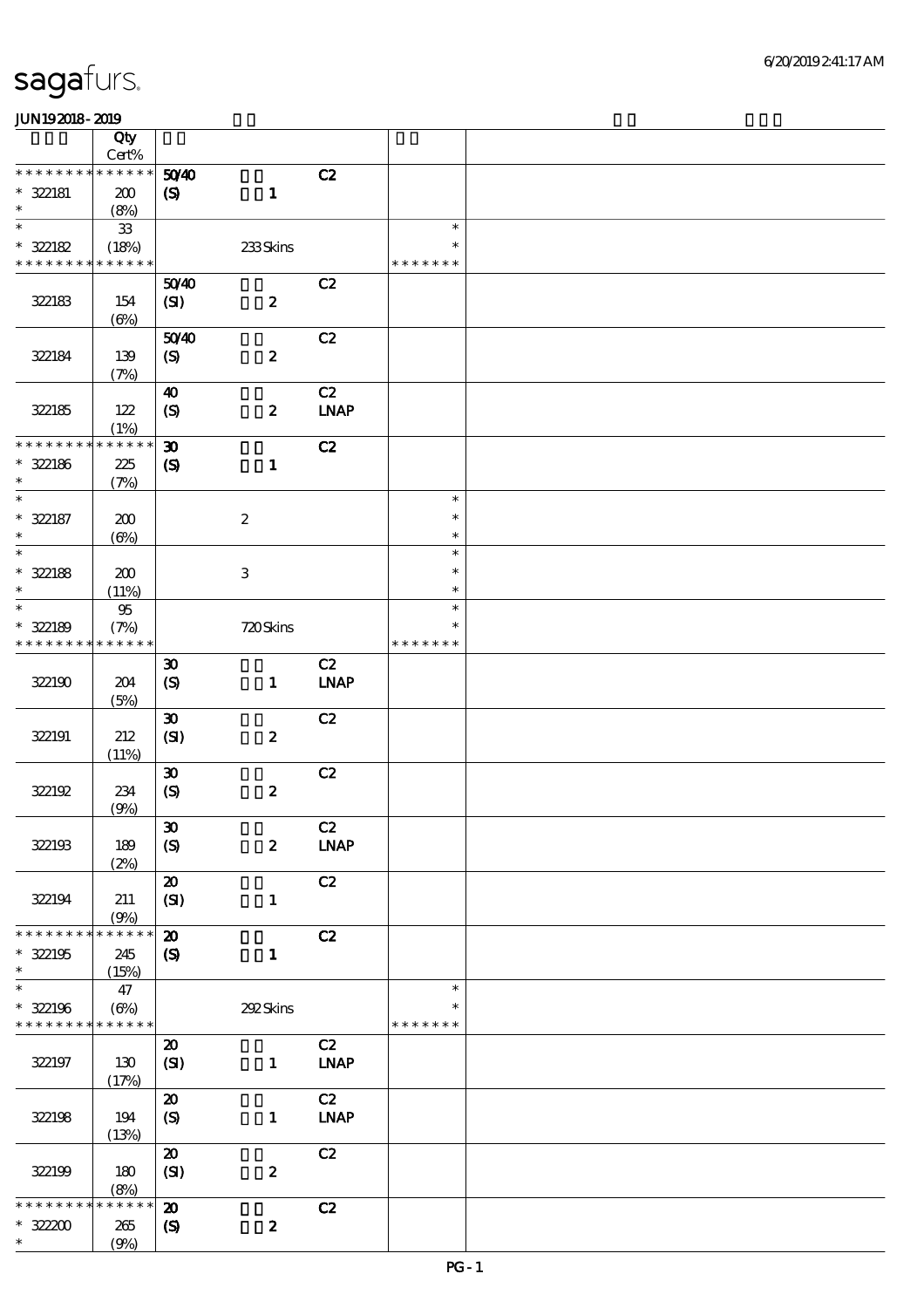| ------          |             |                             |                  |                              |               |  |
|-----------------|-------------|-----------------------------|------------------|------------------------------|---------------|--|
|                 | Qty         |                             |                  |                              |               |  |
|                 | Cert%       |                             |                  |                              |               |  |
| $\ast$          | $121$       | $\boldsymbol{\mathbf{z}}$   |                  | C2                           | $\ast$        |  |
| $* 322201$      | (14%)       | (S)                         | $\boldsymbol{z}$ |                              | $\ast$        |  |
| * * * * * * * * | * * * * * * |                             |                  |                              | * * * * * * * |  |
|                 |             | $\boldsymbol{\mathfrak{D}}$ |                  | C2                           |               |  |
| 32202           | ${\bf 77}$  | (SI)                        | $\boldsymbol{z}$ | <b>LNAP</b>                  |               |  |
|                 | (5%)        |                             |                  |                              |               |  |
|                 |             | $\boldsymbol{\mathbf{z}}$   |                  | C2                           |               |  |
| 32203           | 105         | (S)                         | $\boldsymbol{z}$ | $\ensuremath{\mathbf{INAP}}$ |               |  |
|                 | (12%)       |                             |                  |                              |               |  |
|                 |             | $\mathbf{o}$                |                  | C2                           |               |  |
| 32204           | 264         | (SI)                        | $\mathbf{1}$     |                              |               |  |
|                 | (16%)       |                             |                  |                              |               |  |
| * * * * * * * * | * * * * * * | $\mathbf{o}$                |                  | C2                           |               |  |
| $^\ast$ 322205  | 285         | $\boldsymbol{\mathrm{(S)}}$ | $\mathbf{1}$     |                              |               |  |
| $\ast$          | (19%)       |                             |                  |                              |               |  |
| $\ast$          | 47          |                             |                  |                              | $\ast$        |  |
| $* 32206$       | (12%)       |                             | 332Skins         |                              | $\ast$        |  |
| * * * * * * * * | * * * * * * |                             |                  |                              | * * * * * * * |  |
|                 |             | $\mathbf{o}$                |                  | C2                           |               |  |
| 322207          | 267         | (S)                         | $\mathbf{1}$     | <b>LNAP</b>                  |               |  |
|                 | (11%)       |                             |                  |                              |               |  |
|                 |             | $\mathbf O$                 |                  | C2                           |               |  |
| 32208           | 151         | (SI)                        | $\boldsymbol{z}$ |                              |               |  |
|                 | (14%)       |                             |                  |                              |               |  |
| * * * * * * * * | * * * * * * | $\mathbf{o}$                |                  | C2                           |               |  |
| $* 32209$       | 285         | $\boldsymbol{\mathrm{(S)}}$ | $\boldsymbol{z}$ |                              |               |  |
| $\ast$          | (16%)       |                             |                  |                              |               |  |
| $\ast$          | ${\bf 38}$  |                             |                  |                              | $\ast$        |  |
| $* 322210$      | (5%)        |                             | 323Skins         |                              | $\ast$        |  |
| * * * * * * * * | * * * * * * |                             |                  |                              | * * * * * * * |  |
|                 |             | $\mathbf{o}$                |                  | C2                           |               |  |
| 322211          | 161         | (S)                         | $\boldsymbol{z}$ | <b>LNAP</b>                  |               |  |
|                 | (7%)        |                             |                  |                              |               |  |
|                 |             | $\mathbf{1}$                |                  | C2                           |               |  |
| 322212          | 184         | (SI)                        | $\boldsymbol{z}$ |                              |               |  |
|                 | (24%)       |                             |                  |                              |               |  |
|                 |             | $\mathbf{1}$                |                  | C2                           |               |  |
| 322213          | 245         | (S)                         | $\boldsymbol{z}$ |                              |               |  |
|                 | (16%)       |                             |                  |                              |               |  |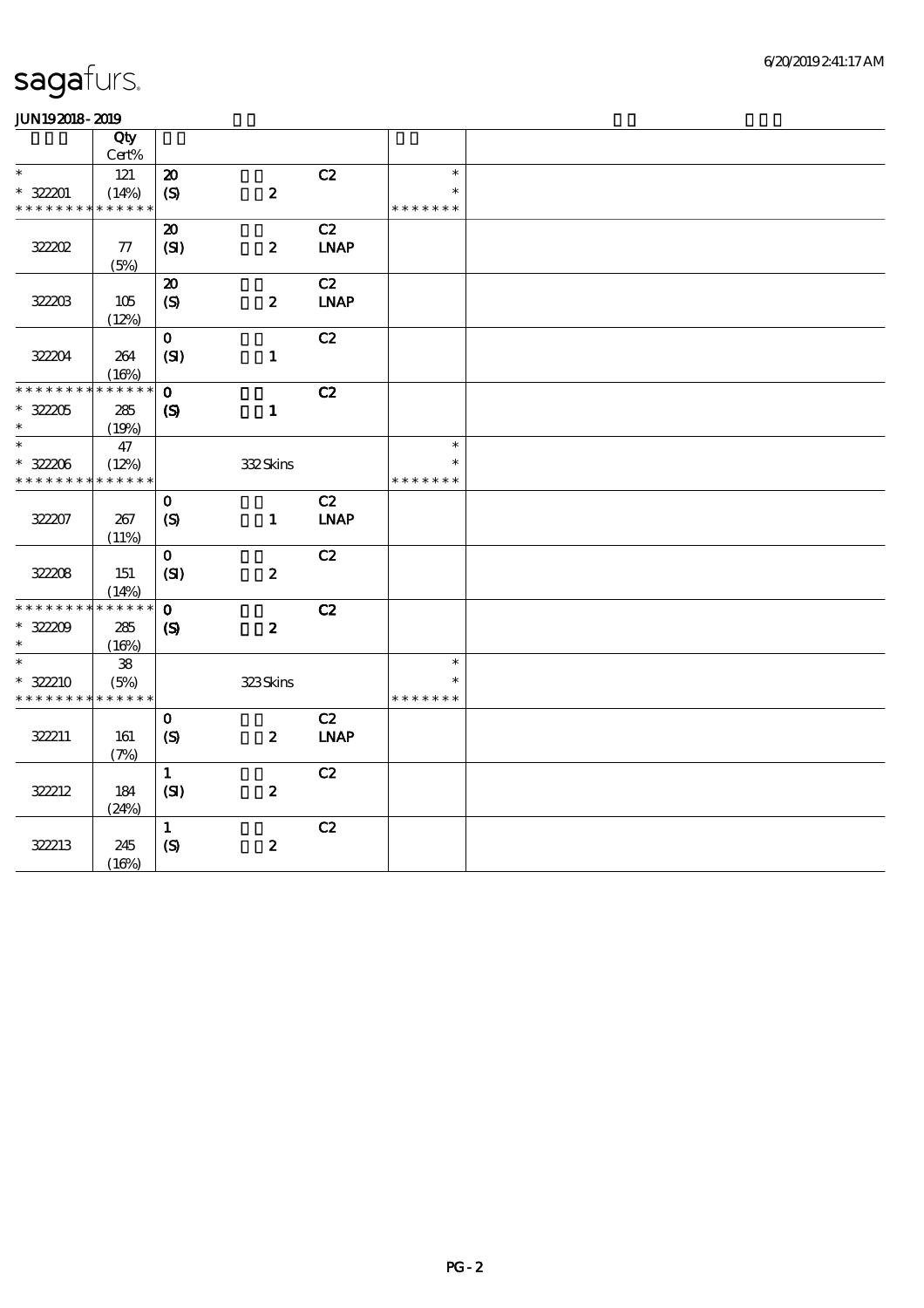| JUN192018-2019<br>Female                                                             |  |
|--------------------------------------------------------------------------------------|--|
| Qty                                                                                  |  |
| $\mbox{Cert}\%$                                                                      |  |
| C1/C2<br>$\boldsymbol{\mathbf{z}}$                                                   |  |
| 420501<br>${\bf s}$<br>$93$                                                          |  |
| (5%)                                                                                 |  |
| C1/C2<br>$\boldsymbol{\mathfrak{D}}$<br>80                                           |  |
| ${\bf S}$<br>420502<br>$(\Theta)$                                                    |  |
| $\mathbf{X}$<br>C1/C2<br>$\boldsymbol{\mathbf{z}}$                                   |  |
| ${\bf S\!I}$<br>420503<br>143                                                        |  |
| (7%)                                                                                 |  |
| $\overline{X}$ / $\overline{Z}$ $\overline{X}$<br>C1/C2<br>$\boldsymbol{\mathbf{z}}$ |  |
| 420504<br>89<br>${\bf s}$                                                            |  |
| (3%)                                                                                 |  |
| $X$ / $ZX$<br>C3<br>$\boldsymbol{\mathfrak{D}}$                                      |  |
| 420505<br>${\bf s}$<br>79                                                            |  |
| $(\Theta)$                                                                           |  |
| C1/C2<br>$\mathcal{L}$<br>$\boldsymbol{\mathfrak{D}}$                                |  |
| <b>SAGA</b><br>420506<br>91<br>(10%)                                                 |  |
| C1/C2<br>$\boldsymbol{\mathfrak{D}}$                                                 |  |
| <b>SAGA</b><br>420507<br>82                                                          |  |
| (7%)                                                                                 |  |
| C1/C2<br>$\boldsymbol{\mathfrak{D}}$                                                 |  |
| <b>SAGA</b><br>420508<br>114                                                         |  |
| (10%)                                                                                |  |
| $\mathbf X$<br>C1/C2<br>$\boldsymbol{\mathfrak{D}}$                                  |  |
| <b>SAGA</b><br>420509<br>176                                                         |  |
| (9%)                                                                                 |  |
| $\mathbf{x}$<br>C1/C2<br>$\boldsymbol{\mathfrak{D}}$                                 |  |
| <b>SAGA</b><br>420510<br>165<br>(10%)                                                |  |
| $\overline{X}$ /2X<br>C3<br>$\boldsymbol{\mathfrak{D}}$                              |  |
| <b>SAGA</b><br>420511<br>10B                                                         |  |
| $(\Theta\%)$                                                                         |  |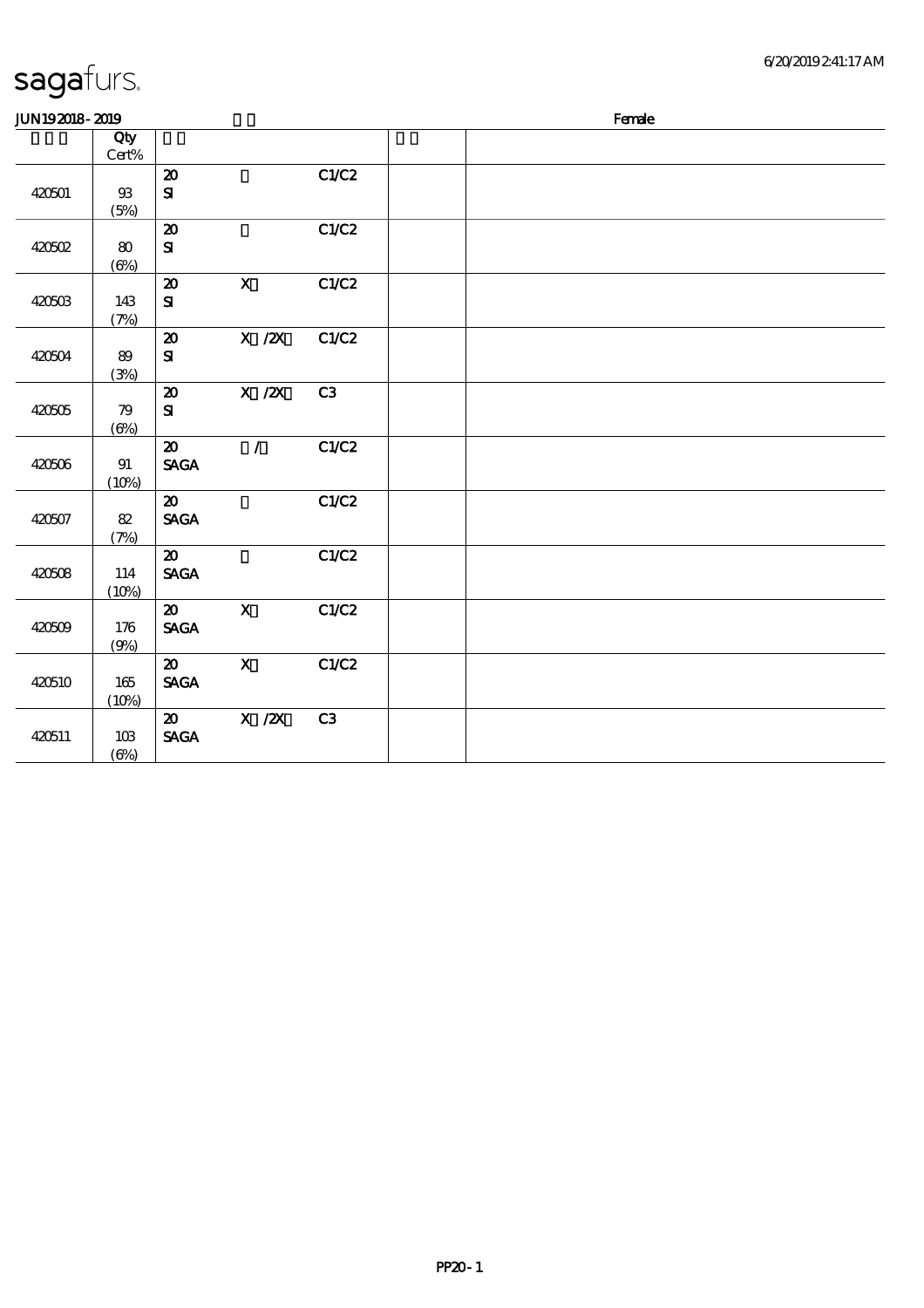| 420581 | $52\,$<br>(13%)   | $\mathbf 0$<br>$\mathbf{S}$                    |                                                      | C2    |  |  |  |
|--------|-------------------|------------------------------------------------|------------------------------------------------------|-------|--|--|--|
| 420582 | 81<br>(16%)       | $\mathbf 0$<br>${\bf S}$                       |                                                      | C2    |  |  |  |
| 420583 | 120<br>(19%)      | $\mathbf{o}$<br>${\bf S}$                      |                                                      | C1/C2 |  |  |  |
| 420584 | 114<br>(8%)       | $\mathbf O$<br>$\mathbf{S}$                    | $\mathbf x$                                          | C1/C2 |  |  |  |
| 420585 | 165<br>(15%)      | $\mathbf{o}$<br>${\bf S}$                      | $\boldsymbol{X}$                                     | C3    |  |  |  |
| 420586 | 97<br>(11%)       | $\mathbf{o}$<br>${\bf s}$                      | $X \, X$                                             | C1/C2 |  |  |  |
| 420587 | 112<br>(7%)       | $\mathbf{o}$<br>$\mathbf{S}$                   | $X \, X$                                             | C1/C2 |  |  |  |
| 420588 | 128<br>(9%)       | $\mathbf{o}$<br>${\bf s}$                      | 2X / 3X                                              | C2    |  |  |  |
| 420589 | 144<br>(9%)       | $\mathbf{o}$<br>${\bf s}$                      | $\mathcal{L}$<br><b>INAP</b>                         | C2    |  |  |  |
| 420590 | 124<br>(12%)      | $\mathbf{o}$<br>${\bf s}$                      | $\boldsymbol{\mathrm{X}}$ / <b>ZX</b><br><b>INAP</b> | C2    |  |  |  |
| 420591 | 139<br>(8%)       | $\mathbf{o}$<br>$\mathbf{B}$                   | $\mathcal{L}$                                        | C2    |  |  |  |
| 420592 | 173<br>$(\Theta)$ | $\mathbf{o}$<br>$\, {\bf I} \! {\bf B} \,$     | $X$ / $ZX$                                           | C2    |  |  |  |
| 420593 | 142<br>(8%)       | 200<br>$\rm I\hspace{-.1em}I\hspace{-.1em}I$   |                                                      | C2    |  |  |  |
| 420594 | 154<br>(13%)      | $\mathbf{O}$<br>$\operatorname{\mathsf{SAGA}}$ |                                                      | C2    |  |  |  |
| 420595 | 135<br>(20%)      | $\mathbf{O}$<br>$\operatorname{\mathsf{SAGA}}$ |                                                      | C1/C2 |  |  |  |
| 420596 | 138<br>(18%)      | $\mathbf{O}$<br>$\ensuremath{\mathsf{SAGA}}$   |                                                      | C2    |  |  |  |
| 420597 | 117<br>(24%)      | $\mathbf{O}$<br>$\operatorname{\mathsf{SAGA}}$ |                                                      | C1    |  |  |  |
| 420598 | 217<br>(18%)      | $\mathbf{O}$<br>$\ensuremath{\mathsf{SAGA}}$   |                                                      | C2    |  |  |  |
| 420599 | 289<br>(17%)      | $\mathbf{O}$<br><b>SAGA</b>                    | $\mathbf{X}$                                         | C1/C2 |  |  |  |
| 420600 | 151               | $\mathbf{O}$<br>$\operatorname{\mathsf{SAGA}}$ | $\pmb{X}$                                            | C3    |  |  |  |

 $J/N192018$ - $2019$  Female

 $\overline{c}$ 

说明 价格

#### sagafurs.

顺序号 Qty

Cert%

 $(21%)$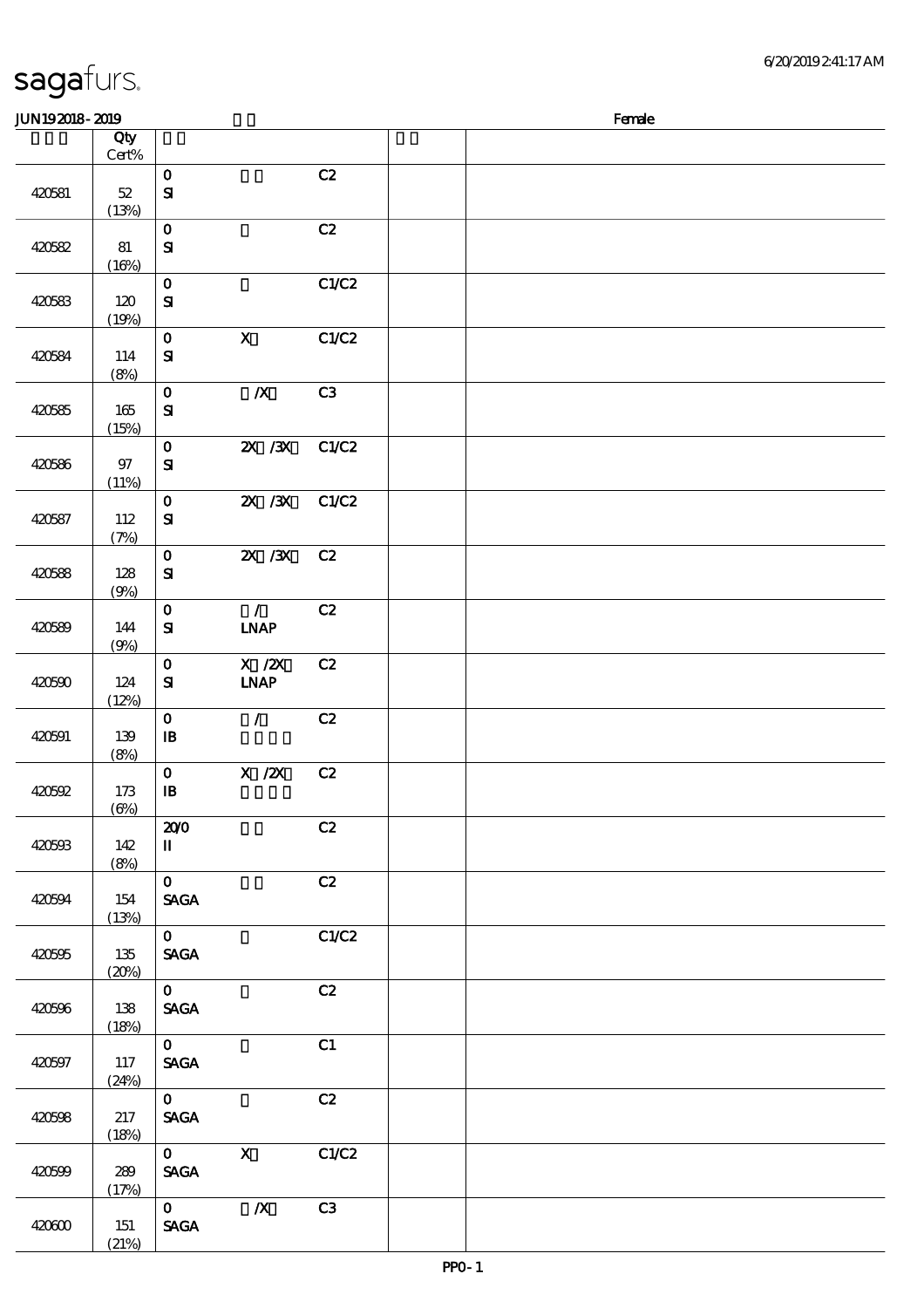| JUN192018-2019 |                             |                                        |                                              |       | Female |  |  |  |  |
|----------------|-----------------------------|----------------------------------------|----------------------------------------------|-------|--------|--|--|--|--|
|                | Qty<br>$\mbox{Cert}\%$      |                                        |                                              |       |        |  |  |  |  |
| 420601         | 216<br>(8%)                 | $\mathbf{O}$<br><b>SAGA</b>            | $X \, X$                                     | C1/C2 |        |  |  |  |  |
| 420602         | 79<br>(24%)                 | $\mathbf{O}$<br><b>SAGA</b>            | $X \, X$                                     | C3    |        |  |  |  |  |
| 420603         | 89<br>$(\Theta)$            | $\mathbf{O}$<br><b>SAGA</b>            | <b>INAP</b>                                  | C2    |        |  |  |  |  |
| 420604         | 148<br>(11%)                | $\mathbf{O}$<br><b>SAGA</b>            | <b>INAP</b>                                  | C2    |        |  |  |  |  |
| 420605         | 236<br>(15%)                | $\mathbf{0}$<br><b>SAGA</b>            | <b>LNAP</b>                                  | C1/C2 |        |  |  |  |  |
| 420606         | 243<br>(7%)                 | $\mathbf{O}$<br><b>SAGA</b>            | $\mathbf{X}$<br>$\ensuremath{\mathbf{INAP}}$ | C1/C2 |        |  |  |  |  |
| 420607         | 198<br>(15%)                | $\mathbf{O}$<br><b>SAGA</b>            | $\boldsymbol{X}$<br><b>INAP</b>              | C3    |        |  |  |  |  |
| 420608         | 124<br>(24%)                | $\mathbf{o}$<br><b>SAGA</b>            | $ZX$ $ZX$<br>$\ensuremath{\mathbf{INAP}}$    | C2    |        |  |  |  |  |
| 420609         | 118<br>(15%)                | $\mathbf{O}$<br>$\mathbf{I}\mathbf{A}$ | $\mathcal{L}$                                | C2    |        |  |  |  |  |
| 420610         | ${\bf 208}$<br>(15%)        | $\mathbf{o}$<br>$\mathbf{I}\mathbf{A}$ |                                              | C2    |        |  |  |  |  |
| 420611         | 285<br>(11%)                | $\mathbf 0$<br>$\mathbf{I} \mathbf{A}$ | $\mathbf{X}$                                 | C2    |        |  |  |  |  |
| 420612         | $\boldsymbol{\pi}$<br>(15%) | $\mathbf{O}$<br>$I\!\!A$               | $X \, X$                                     | C2    |        |  |  |  |  |
| 420613         | 113<br>$(\Theta)$           | $\mathbf{O}$<br><b>SROY</b>            | $\mathbf{x}$                                 | C1/C2 |        |  |  |  |  |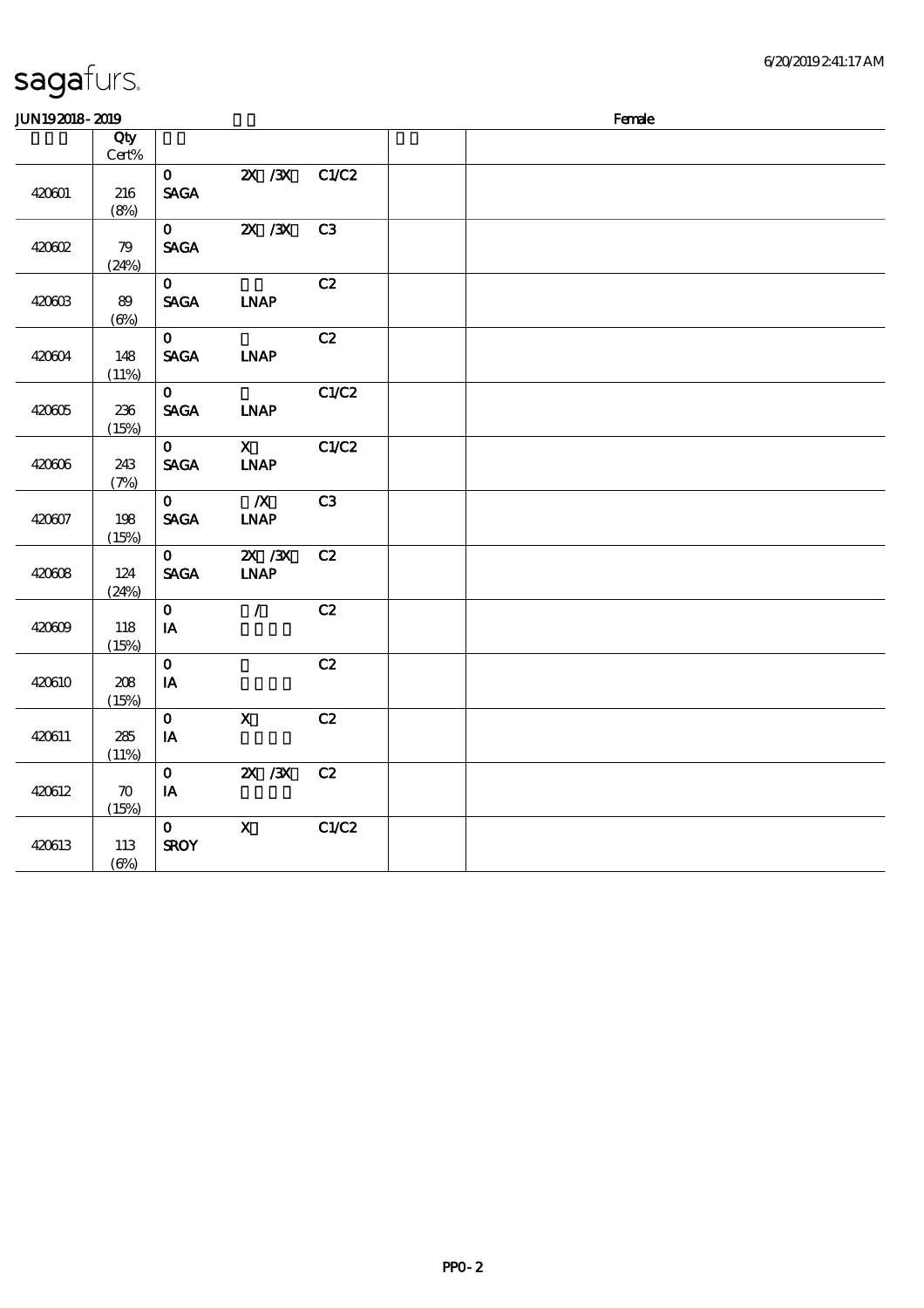| 420684 | 498<br>(10%)       | $\mathbf 1$<br>$\mathbf{S}$                |                                                                         | C1/C2 |  |  |  |
|--------|--------------------|--------------------------------------------|-------------------------------------------------------------------------|-------|--|--|--|
| 420685 | 261<br>(22%)       | $\mathbf 1$<br>${\bf S}$                   | $\mathcal{L}$                                                           | C3    |  |  |  |
| 420686 | $151$<br>(9%)      | $\mathbf{1}$<br>${\bf S\!I}$               | $\boldsymbol{\mathsf{X}}$                                               | C1    |  |  |  |
| 420687 | $300\,$<br>(11%)   | $\mathbf 1$<br>$\mathbf{S}$                | $\mathbf X$                                                             | C1/C2 |  |  |  |
| 420688 | 154<br>(20%)       | $\mathbf{1}$<br>$\mathbf{S}$               | $\boldsymbol{\mathsf{X}}$                                               | C3    |  |  |  |
| 420689 | 148<br>(20%)       | $\mathbf{1}$<br>$\mathbf{S}$               | $X \, X$                                                                | C1/C2 |  |  |  |
| 420690 | 193<br>(14%)       | $\mathbf{1}$<br>${\bf s}$                  | $X \, X$                                                                | C2    |  |  |  |
| 420691 | 94<br>(10%)        | $\mathbf 1$<br>${\bf S}$                   | <b>INAP</b>                                                             | C2    |  |  |  |
| 420692 | 115<br>(16%)       | $\mathbf{1}$<br>${\bf S}$                  | <b>INAP</b>                                                             | C1/C2 |  |  |  |
| 420693 | $205\,$<br>(11%)   | $\mathbf{1}$<br>$\bf S\bf I$               | <b>INAP</b>                                                             | C1/C2 |  |  |  |
| 420694 | 199<br>(11%)       | $\mathbf 1$<br>${\bf S\!I}$                | $\mathcal{L}$<br>$\ensuremath{\mathbf{INAP}}$                           | C3    |  |  |  |
| 420695 | 185<br>(8%)        | $\mathbf 1$<br>$\bf S$                     | $\mathbf{X}$<br><b>INAP</b>                                             | C1/C2 |  |  |  |
| 420696 | 108<br><u>(9%)</u> | $\mathbf 1$<br>${\bf S}$                   | $\mathbf{X}$<br><b>INAP</b>                                             | C3    |  |  |  |
| 420697 | 89<br>(24%)        | $\mathbf{1}$<br>${\bf S}$                  | $X \, X$<br>$\ensuremath{\mathbf{INAP}}$                                | C2    |  |  |  |
| 420698 | 117<br>(15%)       | $\mathbf{1}$<br>$\mathbf{B}$               | $\mathcal{L}$                                                           | C2    |  |  |  |
| 420699 | 133<br>(16%)       | $\mathbf{1}$<br>$\mathbf{B}$               |                                                                         | C2    |  |  |  |
| 420700 | 178<br>(7%)        | $\mathbf{1}$<br>$\, {\bf I} \! {\bf B} \,$ | $\boldsymbol{\mathrm{X}}$ / <b><math>\boldsymbol{\mathrm{X}}</math></b> | C2    |  |  |  |
|        |                    |                                            |                                                                         |       |  |  |  |

 $J/N192018$ - $2019$ 

说明 价格

 $\overline{1}$  C<sub>2</sub>

1 C1/C2

 $\overline{1}$  C1/C2

#### sagafurs.

420681 115

420682 137

420683 340

顺序号 Qty Cert%

 $(17%)$ 

 $(39%)$ 

 $(18%)$ 

SI

SI

SI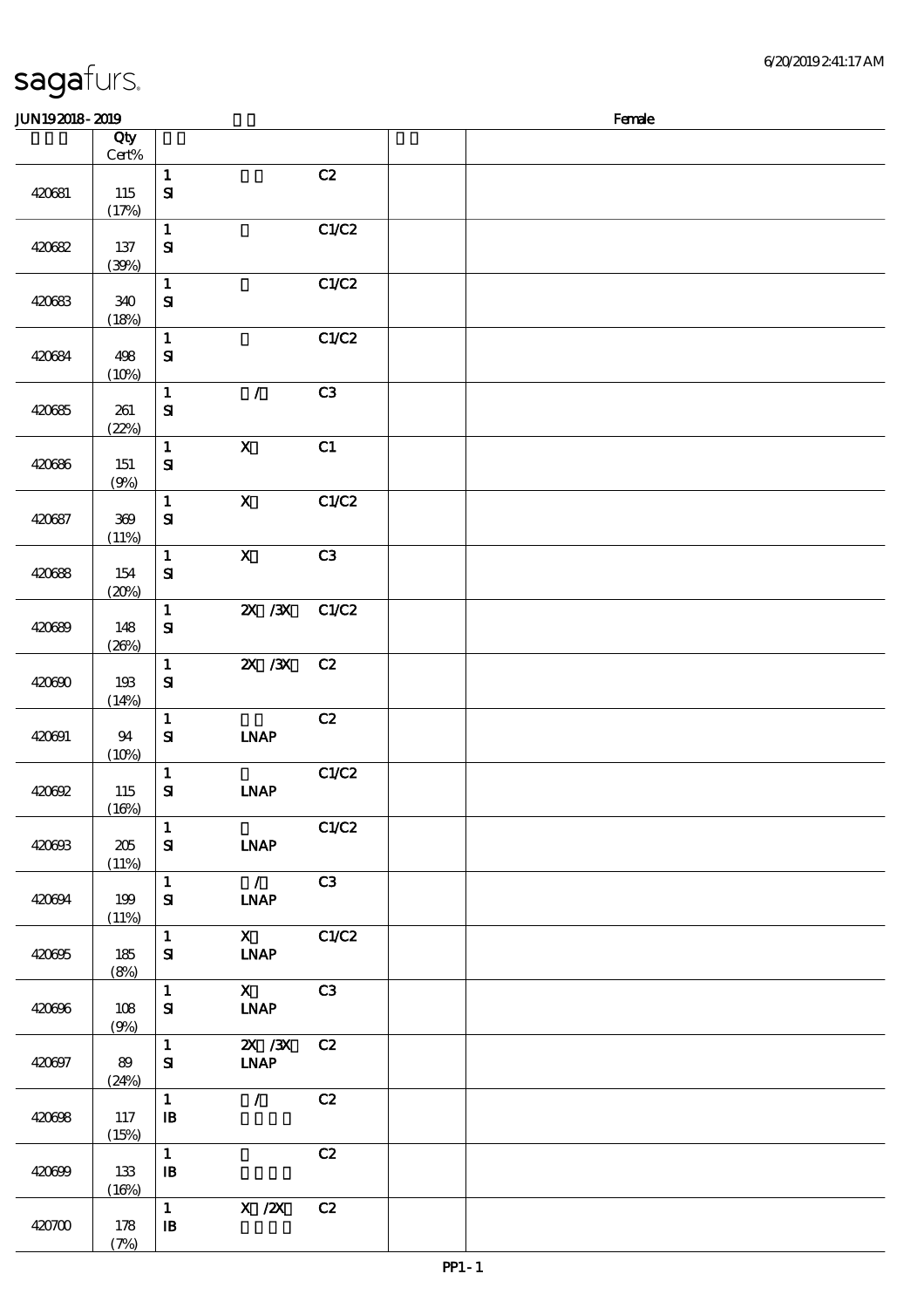| <b>JUN192018-2019</b> |                        |                                                  |                                       |                                  | Female |
|-----------------------|------------------------|--------------------------------------------------|---------------------------------------|----------------------------------|--------|
|                       | Qty<br>$\mbox{Cert}\%$ |                                                  |                                       |                                  |        |
| 420701                | 94<br>(5%)             | $\mathbf{1}$<br>$\, {\bf I} \! {\bf B} \,$       | $\mathcal{L}$                         | C2<br>$\ensuremath{\text{INAP}}$ |        |
| 420702                | 136<br>(5%)            | $\mathbf 1$<br>$\, {\bf I} \! {\bf B} \,$        | $\pmb{X}$                             | C2<br>$\ensuremath{\text{IMAP}}$ |        |
| 420703                | $235\,$<br>(17%)       | $\mathbf{1}$<br>$\mathbf I$                      |                                       | C2                               |        |
| 420704                | 115<br>(8%)            | $\mathbf{1}$<br>$\mathbf I$                      | <b>INAP</b>                           | C2                               |        |
| 420705                | 159<br>(20%)           | $\mathbf{1}$<br><b>SAGA</b>                      |                                       | C2                               |        |
| 420706                | 183<br>(36%)           | $\mathbf{1}$<br><b>SAGA</b>                      |                                       | C1/C2                            |        |
| 420707                | 118<br>(32%)           | $\mathbf{1}$<br><b>SAGA</b>                      |                                       | C1                               |        |
| 420708                | 420<br>(23%)           | $\mathbf{1}$<br><b>SAGA</b>                      |                                       | C2                               |        |
| 420709                | 329<br>(17%)           | $\mathbf{1}$<br><b>SAGA</b>                      | $\mathcal{L}$                         | C3                               |        |
| 420710                | 131<br>(13%)           | $\mathbf{1}$<br><b>SAGA</b>                      | $\mathbf{X}$                          | C1                               |        |
| 420711                | 446<br>(15%)           | $\mathbf{1}$<br><b>SAGA</b>                      | $\boldsymbol{X}$                      | C2                               |        |
| 420712                | 256<br>(20%)           | $\mathbf{1}$<br>$\operatorname{\mathsf{SAGA}}$   | $\mathbf{X}$                          | C3                               |        |
| 420713                | 86<br>(8%)             | $\mathbf{1}$<br><b>SAGA</b>                      | $\boldsymbol{\mathsf{Z}}$             | C1                               |        |
| 420714                | 482<br>(8%)            | $1 \quad \Box$<br><b>SAGA</b>                    | $\mathbf{X}$                          | C1/C2                            |        |
| 420715                | 174<br>(10%)           | <b>SAGA</b>                                      | $\overline{1}$ 2X /3X C1/C2           |                                  |        |
| 420716                | 115<br>(29%)           | <b>SAGA</b>                                      | $\overline{1}$ 2X $\overline{3}$ X C3 |                                  |        |
| 420717                | 355<br>(10%)           | <b>SAGA</b>                                      | 1 $\frac{2X}{3X}$ C3                  |                                  |        |
| 420718                | 173<br>(12%)           | $1 \quad \blacksquare$<br><b>SACA</b>            | $\mathbf{X}$                          | C1/C2                            |        |
| 420719                | 123<br>(17%)           | $1 \quad \blacksquare$<br><b>SAGA</b>            | $\mathbf{X}$                          | C2                               |        |
| 420720                | 106<br>(23%)           | $\overline{1}$<br>$\operatorname{\mathsf{SAGA}}$ | $\mathbf{x}$                          | C3                               |        |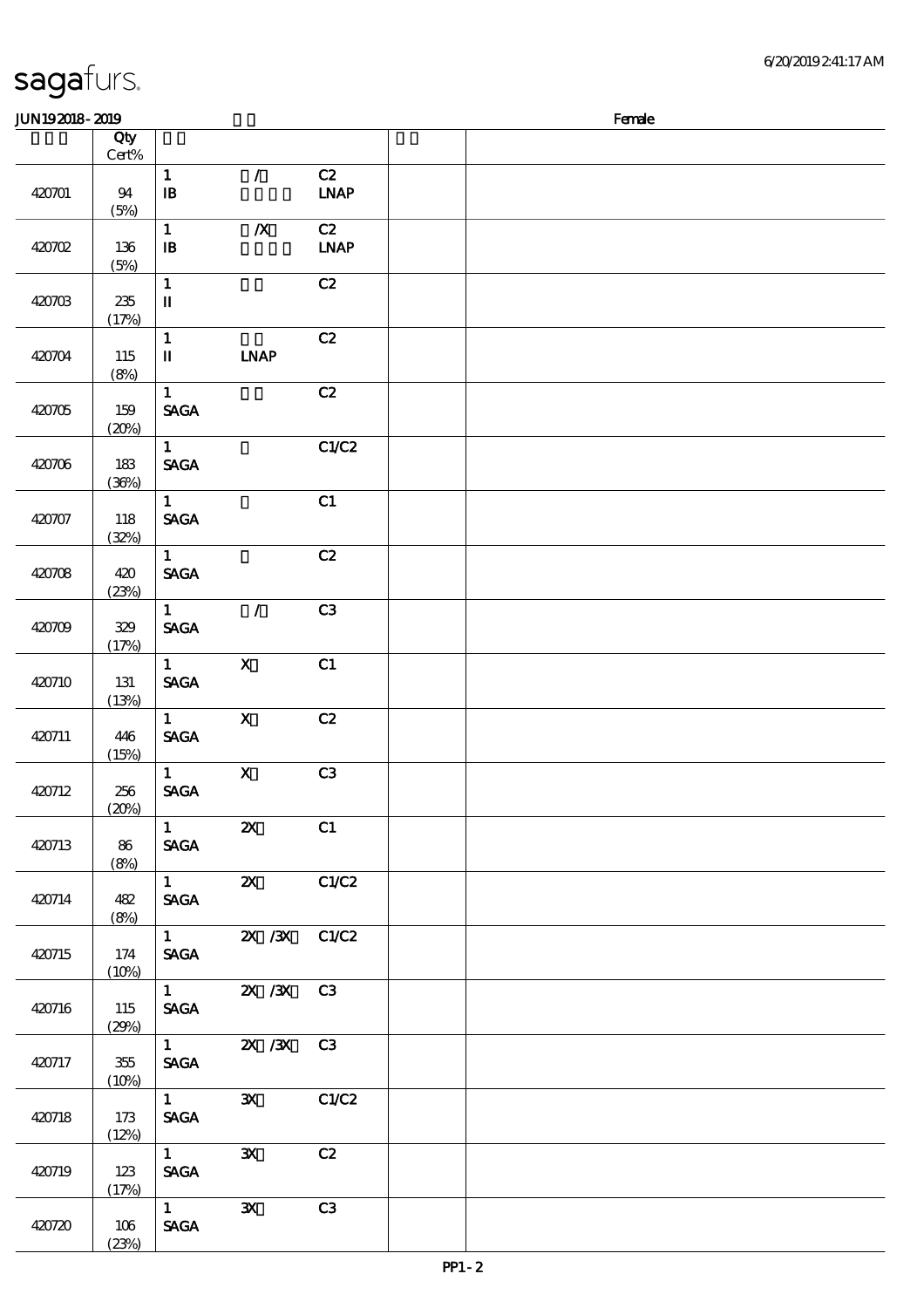| <b>JUN192018-2019</b>                                              |                                                |                                         |                                                       |                   |                            | Female |
|--------------------------------------------------------------------|------------------------------------------------|-----------------------------------------|-------------------------------------------------------|-------------------|----------------------------|--------|
|                                                                    | Qty<br>Cert%                                   |                                         |                                                       |                   |                            |        |
| 420721                                                             | 111<br>(10%)                                   | $\mathbf{1}$<br><b>SAGA</b>             | <b>INAP</b>                                           | C2                |                            |        |
| 420722                                                             | 114<br>(15%)                                   | $\mathbf{1}$<br><b>SAGA</b>             | <b>INAP</b>                                           | C1/C2             |                            |        |
| 420723                                                             | 117<br>(9%)                                    | $\mathbf{1}$<br><b>SAGA</b>             | <b>LNAP</b>                                           | C3                |                            |        |
| 420724                                                             | 262<br>$(\Theta)$                              | $\mathbf{1}$<br><b>SAGA</b>             | <b>LNAP</b>                                           | C1/C2             |                            |        |
| 420725                                                             | 195<br>(9%)                                    | $\mathbf{1}$<br><b>SAGA</b>             | <b>INAP</b>                                           | C3                |                            |        |
| 420726                                                             | 264<br>(11%)                                   | 1<br><b>SAGA</b>                        | $\mathbf{x}$<br><b>INAP</b>                           | C1/C2             |                            |        |
| 420727                                                             | 151<br>(9%)                                    | $\mathbf{1}$<br><b>SAGA</b>             | $\mathbf{X}$<br><b>INAP</b>                           | C3                |                            |        |
| 420728                                                             | 96<br>(27%)                                    | $1 -$<br><b>SAGA</b>                    | $\overline{\mathbf{X}}$ / $\mathbf{X}$<br><b>INAP</b> | C1/C2             |                            |        |
| 420729                                                             | 74<br>(50%)                                    | $1 \quad \blacksquare$<br><b>SAGA</b>   | $X \, X$<br><b>INAP</b>                               | C <sub>3</sub>    |                            |        |
| 420730                                                             | 162<br>(18%)                                   | $\mathbf{1}$<br>IA                      | $\mathcal{L}$                                         | C2                |                            |        |
| 420731                                                             | 209<br>(16%)                                   | $\mathbf{1}$<br>IA                      |                                                       | C2                |                            |        |
| 420732                                                             | 295<br>(15%)                                   | $\mathbf{1}$<br>IA                      | $\boldsymbol{X}$ / $\boldsymbol{Z}\!\boldsymbol{X}$   | C2                |                            |        |
| * * * * * * * *<br>$* 420733$<br>$\ast$                            | * * * * * *<br>485<br>$(\underline{\Theta\%})$ | $\mathbf{1}$<br>$\mathbf{I} \mathbf{A}$ |                                                       | C2                |                            |        |
| $\ast$<br>$* 420734$<br>$\ast$                                     | 460<br>(3%)                                    |                                         | $\boldsymbol{2}$                                      |                   | $\ast$<br>$\ast$<br>$\ast$ |        |
| $\ast$<br>$* 420735$<br>$\ast$                                     | 460<br>(3%)                                    |                                         | 3                                                     |                   | $\ast$<br>∗<br>$\ast$      |        |
| $\ast$<br>$* 420736$<br>$\ast$                                     | 460<br>(10%)                                   |                                         | $\boldsymbol{4}$                                      |                   | $\ast$<br>$\ast$<br>$\ast$ |        |
| $\ast$<br>$* 420737$<br>* * * * * * * * <mark>* * * * * *</mark> * | 229<br>(3%)                                    |                                         | 2094Skins                                             |                   | $\ast$<br>* * * * * * *    |        |
| 420738                                                             | 124<br>(2%)                                    | $\mathbf{1}$<br>IA                      | $\mathcal{L}$                                         | C2<br><b>LNAP</b> |                            |        |
| 420739                                                             | 107<br>(8%)                                    | $\mathbf 1$<br>IA                       |                                                       | C2<br><b>LNAP</b> |                            |        |
| 420740                                                             | $97$<br>(9%)                                   | $\mathbf{1}$<br>IA                      | X / ZX                                                | C2<br><b>LNAP</b> |                            |        |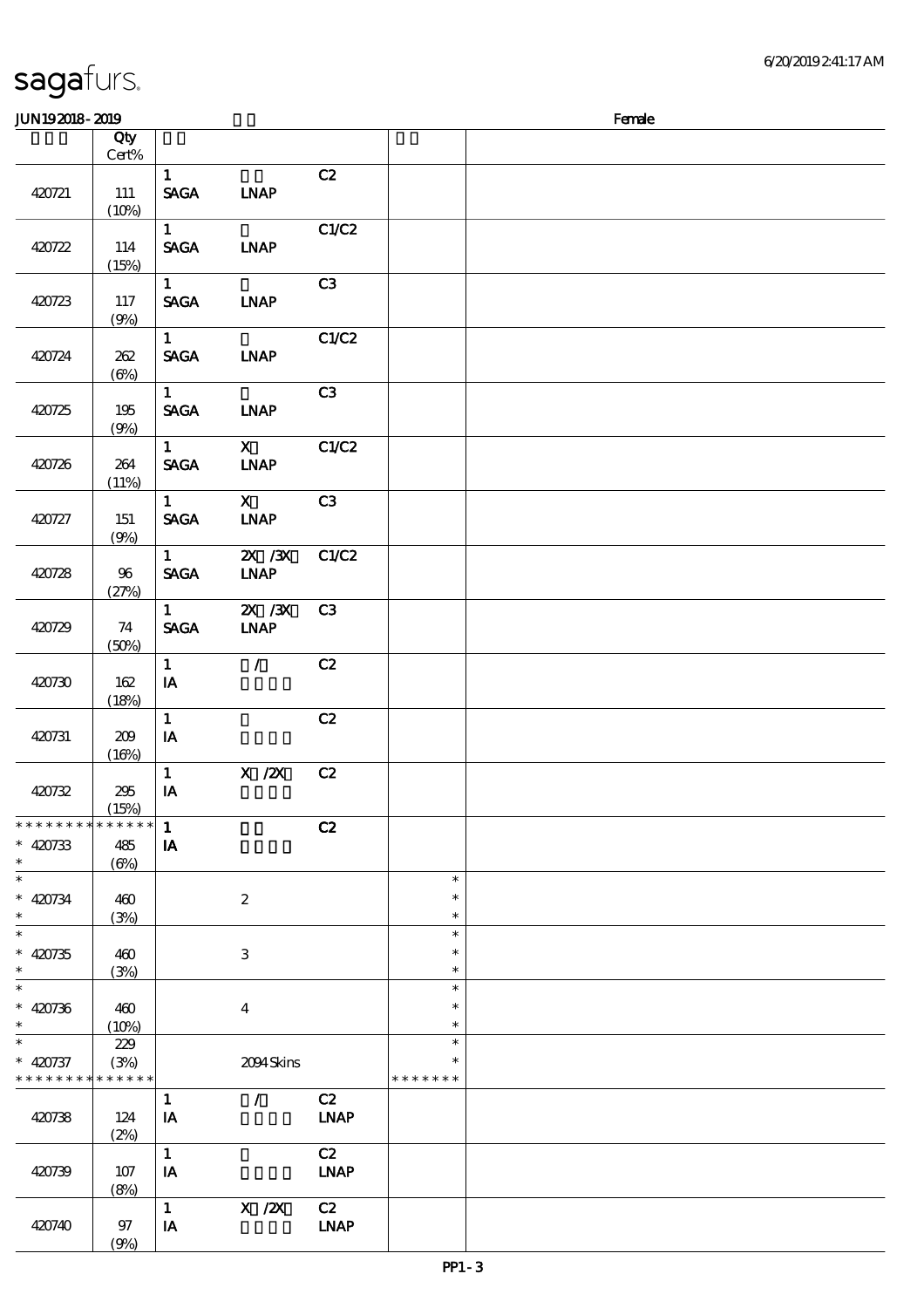|  | JUN192018-2019 |
|--|----------------|
|  |                |

| JUN 192018- | 2019   |  | <b>Femae</b><br>_______ |  |
|-------------|--------|--|-------------------------|--|
|             | $\sim$ |  |                         |  |

|        |                                   |             |  |         |       | ------ |  |  |
|--------|-----------------------------------|-------------|--|---------|-------|--------|--|--|
|        | Qty                               |             |  |         |       |        |  |  |
|        | Cert%                             |             |  |         |       |        |  |  |
| 420741 | 119<br>$\left(\bigoplus_{\alpha}$ | <b>SROY</b> |  | 2X / 3X | C1/C2 |        |  |  |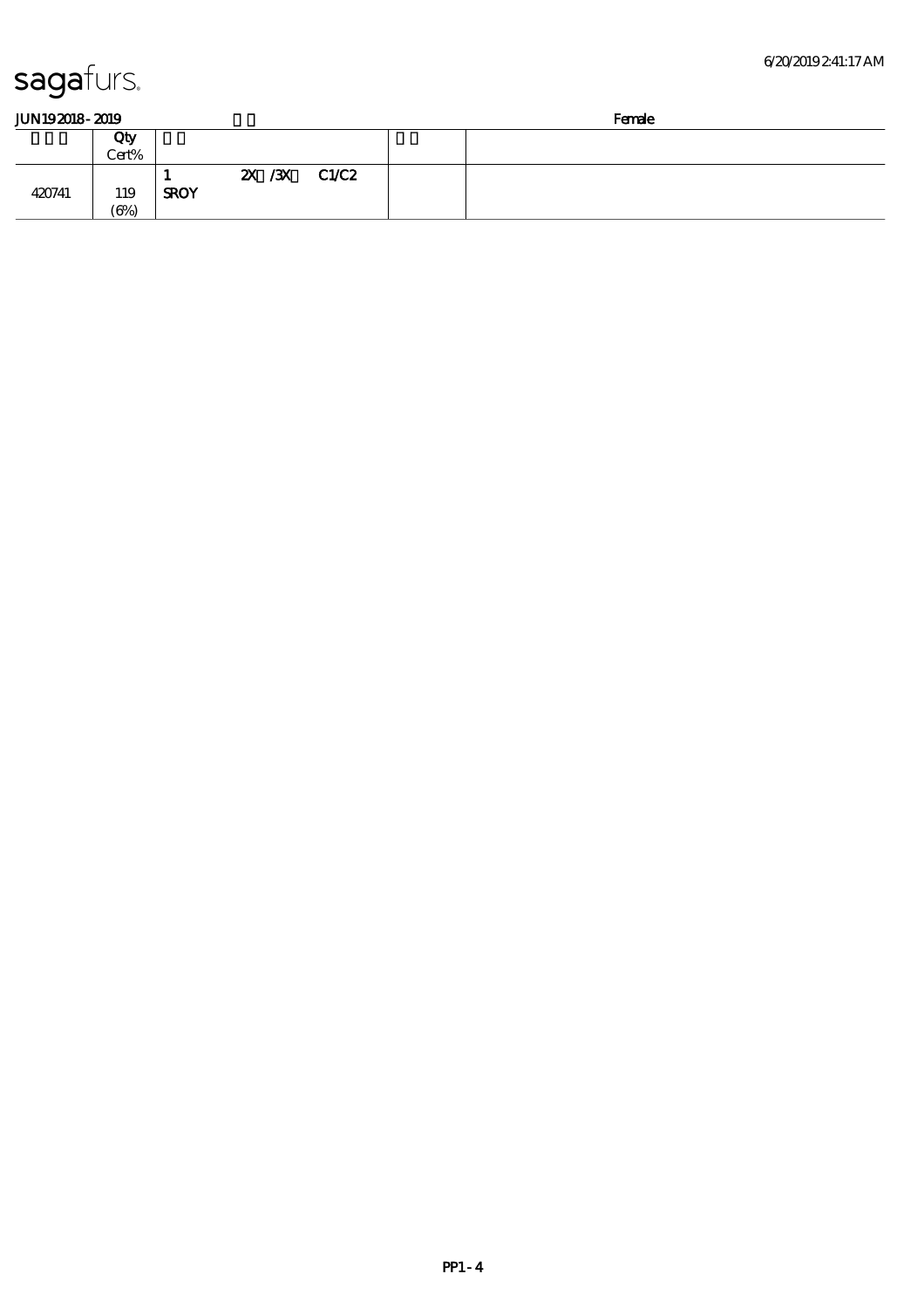|        | Qty             |                                  |                                          |                                    |  |
|--------|-----------------|----------------------------------|------------------------------------------|------------------------------------|--|
|        | $Cert\%$        |                                  |                                          |                                    |  |
| 420821 | $127$<br>(20%)  | $\pmb{2}$<br>$\mathbf{S}$        |                                          | $\mathbf{C2}$                      |  |
| 420822 | 187<br>(41%)    | $\pmb{2}$<br>$\mathbf{S}$        |                                          | C1/C2                              |  |
| 420823 | 442<br>(29%)    | $\boldsymbol{z}$<br>${\bf S}$    |                                          | C1/C2                              |  |
| 420824 | 261<br>(41%)    | $\boldsymbol{z}$<br>$\mathbf{S}$ | $\mathcal{L}$                            | C3                                 |  |
| 420825 | 130<br>(7%)     | $\boldsymbol{z}$<br>$\mathbf{S}$ | $\boldsymbol{\mathsf{X}}$                | C1                                 |  |
| 420826 | 252<br>(9%)     | $\boldsymbol{z}$<br>$\mathbf{S}$ | $\boldsymbol{\mathrm{X}}$                | C2                                 |  |
| 420827 | 160<br>(23%)    | $\pmb{2}$<br>$\mathbf{S}$        | $\mathbf X$                              | C3                                 |  |
| 420828 | 120<br>(9%)     | $\boldsymbol{z}$<br>$\mathbf{S}$ | $\boldsymbol{\mathsf{z}}$                | C2                                 |  |
| 420829 | $9\!5$<br>(44%) | $\boldsymbol{z}$<br>$\mathbf{S}$ | $\mathbf{x}$                             | C2                                 |  |
| 420830 | 128<br>(21%)    | $\boldsymbol{2}$<br>$\mathbf{S}$ | <b>INAP</b>                              | $\mathbf{C2}$                      |  |
| 420831 | 163<br>(23%)    | $\boldsymbol{2}$<br>${\bf S}$    | <b>INAP</b>                              | C1/C2                              |  |
| 420832 | $107$<br>(23%)  | $\boldsymbol{2}$<br>$\mathbf{S}$ | <b>INAP</b>                              | C3                                 |  |
| 420833 | 289<br>(13%)    | $\boldsymbol{2}$<br>${\bf S}$    | <b>INAP</b>                              | C1/C2                              |  |
| 420834 | 186<br>(18%)    | $\boldsymbol{z}$<br>${\bf S}$    | <b>INAP</b>                              | C3                                 |  |
| 420835 | 179<br>(5%)     | $\boldsymbol{z}$<br>$\mathbf{S}$ | $\mathbf{X}$<br><b>INAP</b>              | C1/C2                              |  |
| 420836 | 136<br>(8%)     | $\boldsymbol{z}$<br>${\bf S}$    | $\mathbf{X}$<br><b>LNAP</b>              | C3                                 |  |
| 420837 | 154<br>(30%)    | $\boldsymbol{z}$<br>${\bf S\!I}$ | $X \, X$<br>$\ensuremath{\mathbf{INAP}}$ | C2                                 |  |
| 420838 | 115<br>(15%)    | $\boldsymbol{z}$<br>$\mathbf{B}$ | $\mathcal{L}$                            | C2                                 |  |
| 420839 | $97\,$<br>(20%) | $\boldsymbol{z}$<br>$\mathbf{B}$ | $X \, /ZX$                               | C2                                 |  |
| 420840 | 130<br>(13%)    | $\boldsymbol{z}$<br>${\bf I\!B}$ | $\mathcal{L}$                            | C2<br>$\ensuremath{\mathbf{INAP}}$ |  |

 $J/N192018$ - $2019$  Female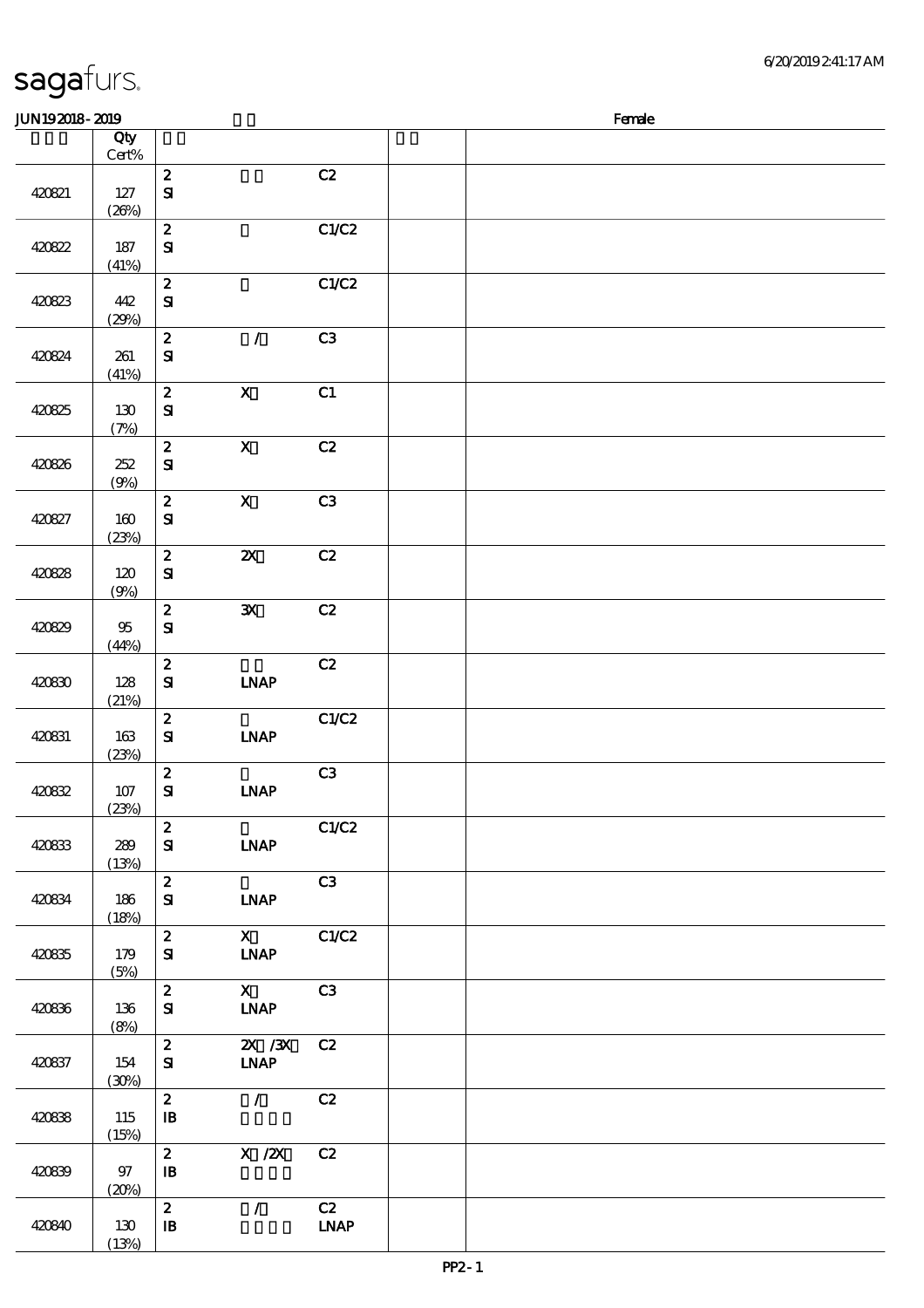| 6/20/2019241:17AM |
|-------------------|
|                   |

#### $J/N192018$ - $2019$  Female 顺序号 Qty Cert% 说明 价格 420841 142  $\frac{142}{(2)}$ 2  $C2$  $\overline{\mathbf{B}}$  in the LNAP 420842 108 (4%) 2 X /2X C2 IB 身体咬伤 LNAP 420843 343 (48%) 2  $C2$ II 420844 216 (23%) 2  $C<sub>2</sub>$ II LNAP 420845 148 (23%) 2  $C2$ SAGA 420846 111 (49%) 2 c1 SAGA 420847 231 (25%) 2 c2 SAGA 420848 205 (25%) 2  $C1$ SAGA 420849 471 (19%) 2  $C2$ SAGA 420850 294 (21%) 2 / C3 SAGA 420851 132  $2$  X C1 SAGA

|        | $(9\%)$             |                                                |                                              |                   |       |  |
|--------|---------------------|------------------------------------------------|----------------------------------------------|-------------------|-------|--|
| 420842 | 108<br>(4%)         | $\boldsymbol{z}$<br>$\, {\bf I} \! {\bf B} \,$ | $X$ / $ZX$                                   | C2<br><b>LNAP</b> |       |  |
| 420843 | 343<br>(48%)        | $\boldsymbol{2}$<br>$\mathbf{I}\mathbf{I}$     |                                              | C2                |       |  |
| 420844 | 216<br>(23%)        | $\mathbf{z}$<br>$\mathbf{I}\mathbf{I}$         | <b>INAP</b>                                  | C2                |       |  |
| 420845 | 148<br>(23%)        | $\mathbf{2}$<br><b>SAGA</b>                    |                                              | C2                |       |  |
| 420846 | 111<br>(49%)        | $2^{\circ}$<br><b>SAGA</b>                     |                                              | C1                |       |  |
| 420847 | 231<br>(25%)        | $\mathbf{2}$<br><b>SAGA</b>                    |                                              | C2                |       |  |
| 420848 | $205\,$<br>(25%)    | 2 <sup>7</sup><br>$\ensuremath{\mathsf{SAGA}}$ |                                              | C1                |       |  |
| 420849 | 471<br>(19%)        | $\mathbf{2}$<br><b>SAGA</b>                    |                                              | C2                |       |  |
| 420850 | 294<br>(21%)        | $\mathbf{z}$<br><b>SAGA</b>                    | $\mathcal{L}$                                | C3                |       |  |
| 420851 | 132<br>(10%)        | $2^{\circ}$<br>$\operatorname{\mathbf{SAGA}}$  | $\boldsymbol{X}$                             | C1                |       |  |
| 420852 | 374<br>(12%)        | $\mathbf{2}$<br><b>SAGA</b>                    | $\mathbf X$                                  | C2                |       |  |
| 420853 | 150<br>(17%)        | $\mathbf{z}$<br><b>SAGA</b>                    | $\mathbf X$                                  | C3                |       |  |
| 420854 | $166\,$<br>(12%)    | $\mathbf{2}$<br>$\operatorname{\mathsf{SAGA}}$ | $\boldsymbol{\mathsf{z}}$                    | C2                |       |  |
| 420855 | $\pmb{80}$<br>(31%) | $\mathbf{2}$<br><b>SAGA</b>                    | $\mathbf{x}$                                 | C2                |       |  |
| 420856 | 115<br>(13%)        | $\mathbf{z}$<br><b>SAGA</b>                    | <b>LNAP</b>                                  | C2                |       |  |
| 420857 | 160<br>(18%)        | $\mathbf{2}$<br><b>SAGA</b>                    | <b>INAP</b>                                  | C1/C2             |       |  |
| 420858 | 282<br>$(\Theta)$   | $\boldsymbol{z}$<br><b>SAGA</b>                | <b>INAP</b>                                  | C1/C2             |       |  |
| 420859 | 224<br>(17%)        | $\mathbf{z}$<br><b>SAGA</b>                    | $\mathcal{T}$<br><b>LNAP</b>                 | C3                |       |  |
| 420860 | $206\,$<br>(5%)     | $\mathbf{2}$<br>$\operatorname{\mathsf{SAGA}}$ | $\mathbf{X}$<br>$\ensuremath{\mathbf{INAP}}$ | C1/C2             |       |  |
|        |                     |                                                |                                              |                   | PP2-2 |  |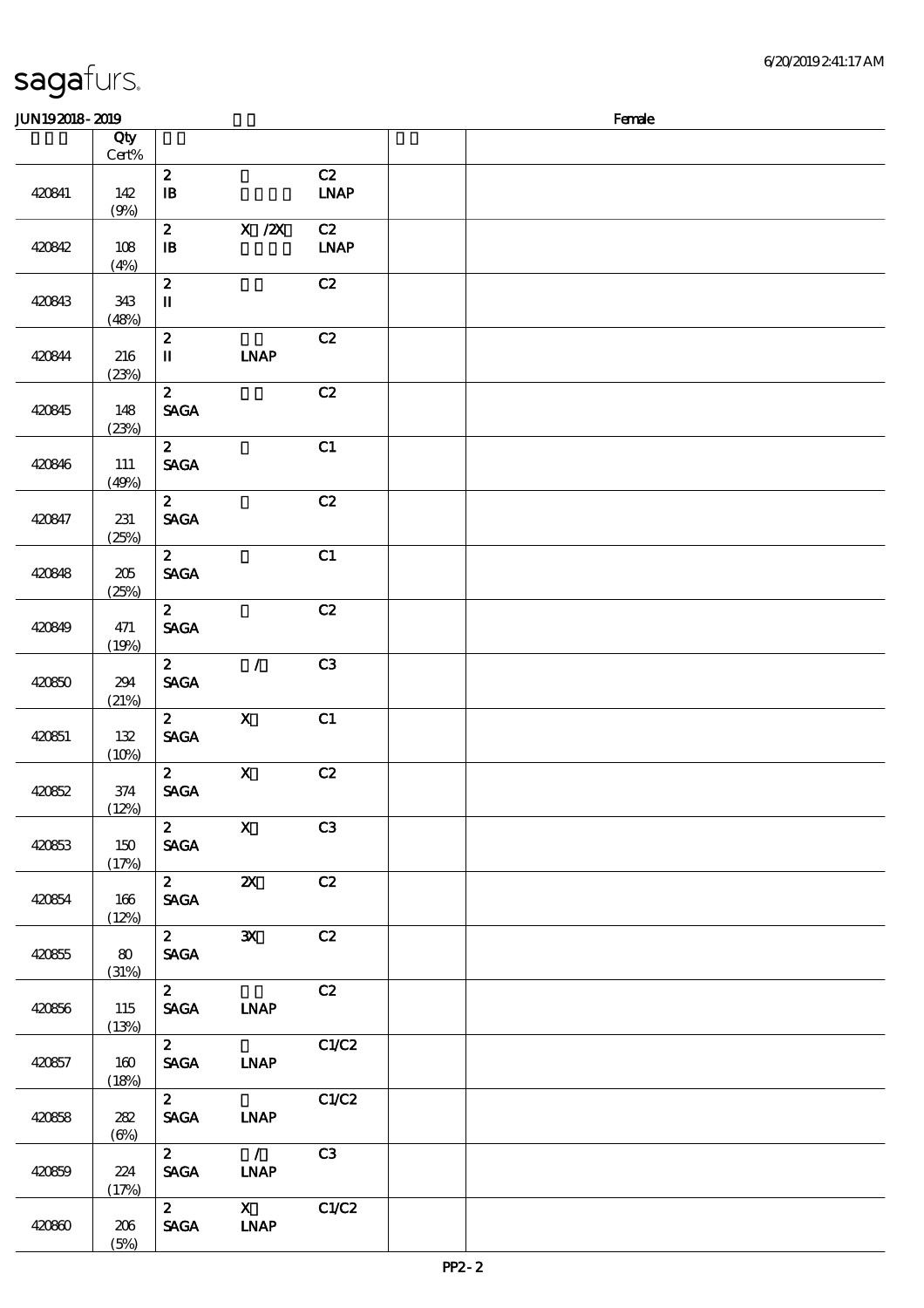#### 6/20/2019 2:41:17 AM

| <b>JUN192018-2019</b> |                               |                                            |                                                           |                                    | Female |  |  |  |  |
|-----------------------|-------------------------------|--------------------------------------------|-----------------------------------------------------------|------------------------------------|--------|--|--|--|--|
|                       | Qty<br>Cert%                  |                                            |                                                           |                                    |        |  |  |  |  |
| 420861                | 136<br>(7%)                   | $\mathbf{2}$<br><b>SAGA</b>                | $\mathbf{X}$<br><b>LNAP</b>                               | C3                                 |        |  |  |  |  |
| 420862                | $\pmb{\mathfrak{G}}$<br>(17%) | $\mathbf{2}$<br><b>SAGA</b>                | $\boldsymbol{\mathsf{Z}}$<br>$\ensuremath{\mathbf{INAP}}$ | C2                                 |        |  |  |  |  |
| 420863                | 236<br>(16%)                  | $\boldsymbol{z}$<br>$\mathbf{I}\mathbf{A}$ | $\mathcal{L}$                                             | C2                                 |        |  |  |  |  |
| 420864                | 324<br>(12%)                  | $\boldsymbol{2}$<br>$\mathbf{IA}$          |                                                           | C2                                 |        |  |  |  |  |
| 420865                | 291<br>$(\Theta\% )$          | $\boldsymbol{z}$<br>IA                     | $\mathbf X$                                               | C2                                 |        |  |  |  |  |
| 420866                | $93$<br>$(\Theta)$            | $\boldsymbol{z}$<br>$\,$ IA                | $X \, X$                                                  | C2                                 |        |  |  |  |  |
| 420867                | 189<br>$(\Theta)$             | $\boldsymbol{z}$<br>$\,$ IA                | $\sqrt{2}$                                                | C2<br><b>LNAP</b>                  |        |  |  |  |  |
| 420868                | 327<br>(4%)                   | $\boldsymbol{2}$<br>IA                     |                                                           | C2<br>$\ensuremath{\mathbf{INAP}}$ |        |  |  |  |  |
| 420869                | 210<br>(4%)                   | $\boldsymbol{2}$<br>$\mathbf{I}\mathbf{A}$ | $X$ / $ZX$                                                | C2<br>$\ensuremath{\mathbf{INAP}}$ |        |  |  |  |  |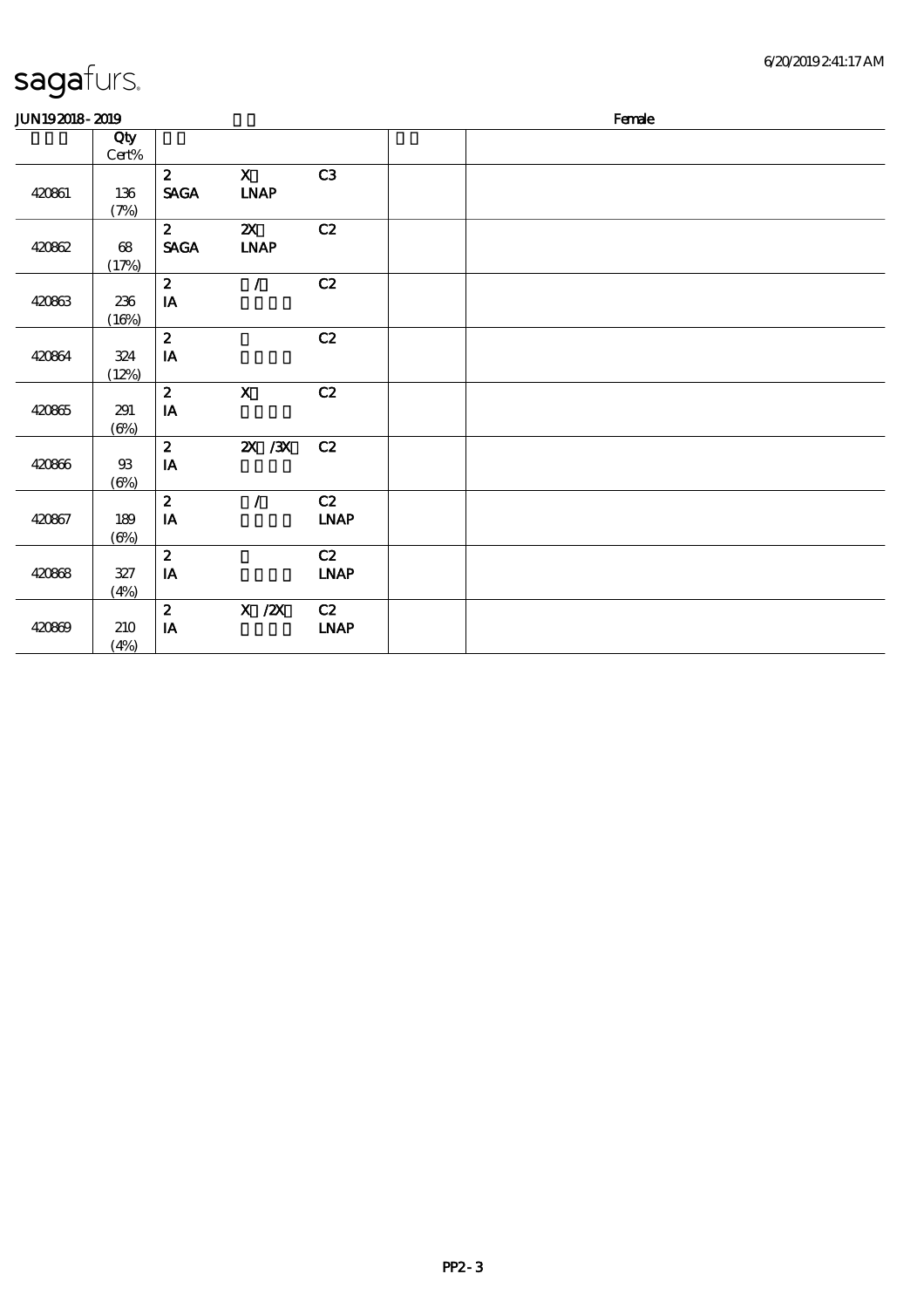| JUN192018-2019 |                        |                                              |                                                                                             |       | Female |
|----------------|------------------------|----------------------------------------------|---------------------------------------------------------------------------------------------|-------|--------|
|                | Qty<br>$\mbox{Cert}\%$ |                                              |                                                                                             |       |        |
| 420941         | 196<br>(20%)           | $\mathbf{3}$<br>${\bf S}$                    |                                                                                             | C2    |        |
| 420942         | 293<br>(27%)           | $\mathbf{3}$<br>${\bf S}$                    | <b>INAP</b>                                                                                 | C2    |        |
| 420943         | 110<br>(23%)           | $\mathbf{3}$<br>$\mathbf I$                  |                                                                                             | C2    |        |
| 420944         | 124<br>(17%)           | $\mathbf{3}$<br><b>SAGA</b>                  |                                                                                             | C2    |        |
| 420945         | $232\,$<br>(25%)       | 3 <sup>7</sup><br><b>SAGA</b>                |                                                                                             | C1/C2 |        |
| 420946         | 149<br>(11%)           | $\mathbf{3}$<br><b>SAGA</b>                  |                                                                                             | C1    |        |
| 420947         | $308\,$<br>(23%)       | 3 <sup>1</sup><br><b>SAGA</b>                |                                                                                             | C2    |        |
| 420948         | 234<br>(32%)           | 3 <sup>1</sup><br><b>SAGA</b>                | $\mathcal{F}$                                                                               | C3    |        |
| 420949         | 267<br>(16%)           | 3 <sup>1</sup><br><b>SAGA</b>                | $\mathbf{X}$                                                                                | C1/C2 |        |
| 420950         | 158<br>(16%)           | 3 <sup>1</sup><br><b>SAGA</b>                | $\mathbf{x}$                                                                                | C3    |        |
| 420051         | 137<br>(22%)           | 3 <sup>1</sup><br><b>SAGA</b>                | $X \, X$                                                                                    | C2    |        |
| 420052         | 104<br>(12%)           | $\mathbf{3}$<br>$\ensuremath{\mathsf{SAGA}}$ | <b>INAP</b>                                                                                 | C1/C2 |        |
| 420953         | 117<br>(9%)            | 3 <sup>1</sup><br><b>SAGA</b>                | <b>INAP</b>                                                                                 | C1/C2 |        |
| 420054         | 126<br>(15%)           | $3^{\circ}$<br><b>SAGA</b>                   | $\overline{\phantom{a}}$<br><b>LNAP</b>                                                     | C3    |        |
| 420955         | 153<br>(4%)            | $3^{\circ}$<br><b>SAGA</b>                   | $\boldsymbol{\mathrm{X}}$ / $\boldsymbol{\mathrm{Z}}\boldsymbol{\mathrm{X}}$<br><b>LNAP</b> | C2    |        |
| 420956         | 214<br>(7%)            | 3 <sup>1</sup><br>IA                         | $\mathcal{L}$                                                                               | C2    |        |
| 420957         | 270<br>$(\Theta)$      | $\mathbf{3}$<br>$I\!\!A$                     |                                                                                             | C2    |        |
| 420958         | 233<br>(3%)            | $\mathbf{3}$<br>$\mathbf{IA}$                | X / ZX                                                                                      | C2    |        |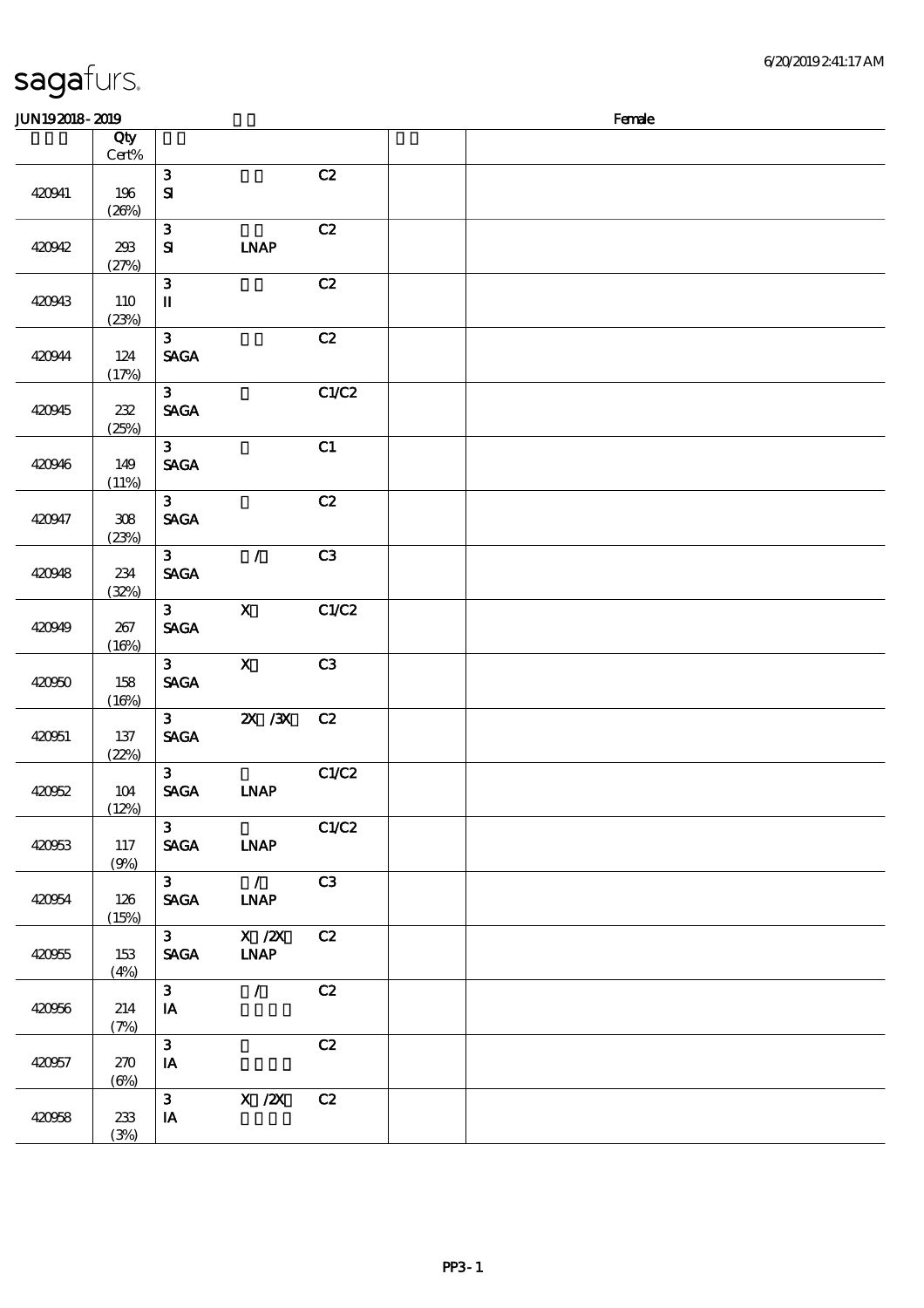| <b>JUN192018-2019</b> |       |             |    | Female |  |  |
|-----------------------|-------|-------------|----|--------|--|--|
|                       | Qty   |             |    |        |  |  |
|                       | Cert% |             |    |        |  |  |
|                       |       | 4           | C2 |        |  |  |
| 421021                | 184   | ${\bf s}$   |    |        |  |  |
|                       | (4%)  |             |    |        |  |  |
|                       |       | 4           | C2 |        |  |  |
| 421022                | 276   | <b>SAGA</b> |    |        |  |  |
|                       | (5%)  |             |    |        |  |  |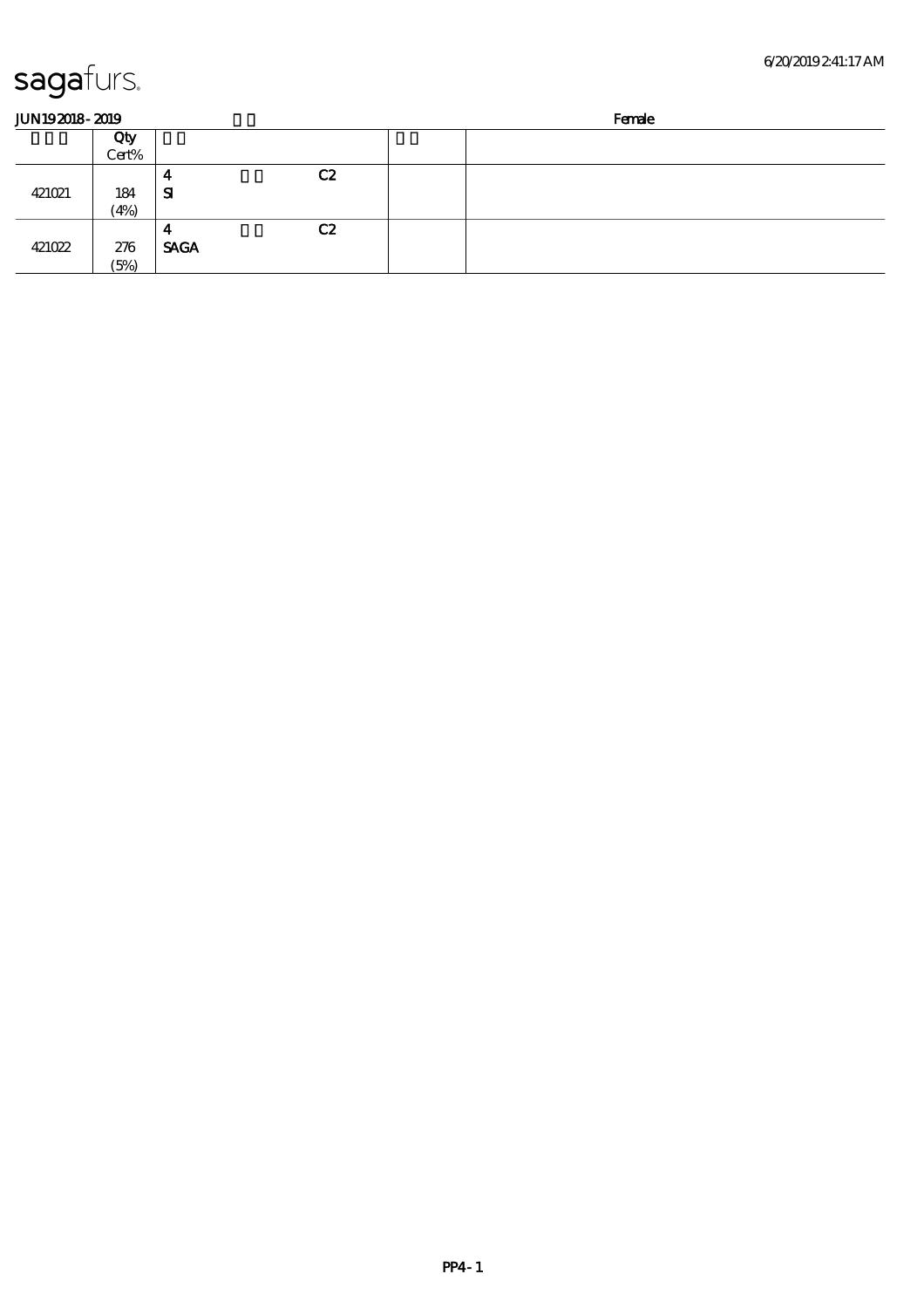|        | Qty<br>Cert%         |                                            |                                                                                                    |                         |  |
|--------|----------------------|--------------------------------------------|----------------------------------------------------------------------------------------------------|-------------------------|--|
|        |                      | $\boldsymbol{\mathfrak{D}}$                |                                                                                                    | C1/C2                   |  |
| 421161 | 167<br>(4%)          | ${\bf s}$                                  | $\mathbf{1}$                                                                                       |                         |  |
| 421162 | 143<br>(8%)          | $\boldsymbol{\mathfrak{D}}$<br><b>SAGA</b> | $\mathbf{1}$                                                                                       | C1                      |  |
| 421163 | 240<br>(7%)          | $\boldsymbol{\omega}$<br><b>SAGA</b>       | $\sim$ 1                                                                                           | C1/C2                   |  |
| 421164 | 88<br>(4%)           | $\boldsymbol{\mathsf{20}}$<br><b>SAGA</b>  | $\mathcal{L}$ and $\mathcal{L}$<br>$\mathbf{1}$                                                    | C3                      |  |
| 421165 | 261<br>$(\Theta)$    | $\boldsymbol{\omega}$<br><b>SAGA</b>       | $\mathbb{X}$<br>$\overline{\phantom{a}}$ 1                                                         | C <sub>3</sub>          |  |
| 421166 | 100<br>(4%)          | $\boldsymbol{\mathfrak{D}}$<br><b>SAGA</b> | $\mathbf{X}$<br>$\mathbf{1}$                                                                       | C1                      |  |
| 421167 | 134<br>(3%)          | $\boldsymbol{\mathsf{20}}$<br><b>SAGA</b>  | $\overline{\mathbf{X}}$<br>$\mathbf{1}$                                                            | $\overline{\text{c}}$ 1 |  |
| 421168 | 418<br>(4%)          | $\boldsymbol{\omega}$<br><b>SAGA</b>       | $\mathbf{X}$<br>$\frac{1}{2}$ and $\frac{1}{2}$                                                    | C2                      |  |
| 421169 | 445<br>(8%)          | <b>SAGA</b>                                | $\overline{\text{20}}$ $\overline{\text{X}}$<br>$\mathbf{1}$                                       | C2                      |  |
| 421170 | 221<br>(5%)          | <b>SAGA</b>                                | $\overline{\text{20}}$ $\overline{\text{2X}}$ $\text{C1/C2}$                                       | 1                       |  |
| 421171 | 117<br>$(\Theta)$    | $\infty$<br><b>SAGA</b>                    | <b>2X</b> C3                                                                                       | 1                       |  |
| 421172 | $90^{\circ}$<br>(2%) | $\boldsymbol{\mathfrak{D}}$<br><b>SAGA</b> | 3X C2<br>$\overline{\mathbf{1}}$                                                                   |                         |  |
| 421173 | 156<br>(12%)         | $\boldsymbol{\mathsf{20}}$<br><b>SAGA</b>  | $\overline{\mathbf{c}}$                                                                            | C1/C2                   |  |
| 421174 | 223<br>(19%)         | <b>SAGA</b>                                | $\overline{\text{20}}$ $\overline{\text{X}}$ $\overline{\text{C1}}$<br>$\boldsymbol{2}$            |                         |  |
| 421175 | 267<br>(12%)         | <b>SAGA</b>                                | $\overline{20}$ $\overline{X}$ $C2$<br>$\overline{\mathbf{z}}$                                     |                         |  |
| 421176 | 98<br>(8%)           |                                            | $\overline{\text{20}}$ $\overline{\text{X}}$ $\overline{\text{C3}}$<br><b>SAGA</b><br>$\mathbf{2}$ |                         |  |
| 421177 | 95<br>(32%)          |                                            | 20 2X C1<br>SAGA 2                                                                                 |                         |  |
| 421178 | 216<br>(13%)         |                                            | 20 2X C2<br>SAGA 2                                                                                 |                         |  |
| 421179 | 145<br>(7%)          | $\overline{\boldsymbol{z}}$<br>$I$ A       | $\sqrt{C^2}$<br>$\mathbf{1}$                                                                       |                         |  |
| 421180 | 238<br>(5%)          | $\boldsymbol{\omega}$<br>$I$ A             | $\begin{array}{c c}\nX & C2 \\ 1\n\end{array}$                                                     |                         |  |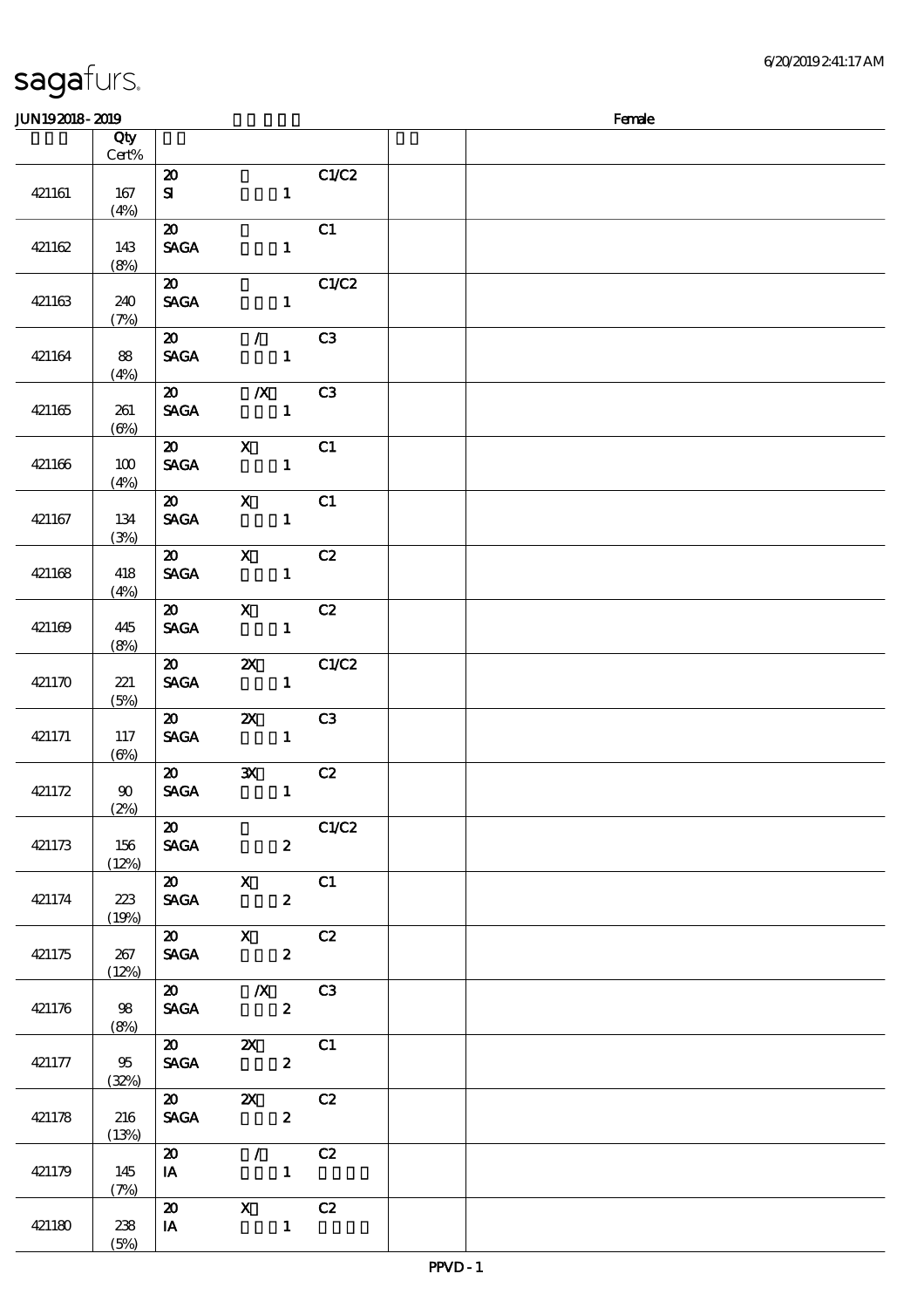| <b>JUN192018-2019</b> |              |                             |                  |       | Female |
|-----------------------|--------------|-----------------------------|------------------|-------|--------|
|                       | Qty<br>Cert% |                             |                  |       |        |
|                       |              | $\boldsymbol{\mathbf{z}}$   | 2X / 3X C 2      |       |        |
| 421181                | 107          | IA                          |                  |       |        |
|                       | (3%)         |                             |                  |       |        |
|                       |              | $\boldsymbol{\mathfrak{D}}$ | $\boldsymbol{X}$ | C2    |        |
| 421182                | 305          | IA                          | $\boldsymbol{z}$ |       |        |
|                       | (11%)        |                             |                  |       |        |
|                       |              | $\boldsymbol{\mathfrak{D}}$ | 2X / 3X          | C2    |        |
| 421183                | 115          | IA                          | $\boldsymbol{z}$ |       |        |
|                       | (24%)        |                             |                  |       |        |
|                       |              | $\boldsymbol{\mathfrak{D}}$ | $\mathbf X$      | C1/C2 |        |
| 421184                | 102          | <b>SROY</b>                 |                  |       |        |
|                       | (1%)         |                             |                  |       |        |
|                       |              | $\boldsymbol{\mathfrak{D}}$ | $\mathbf x$      | C1/C2 |        |
| 421185                | 98           | <b>SROY</b>                 | $\boldsymbol{2}$ |       |        |
|                       | (4%)         |                             |                  |       |        |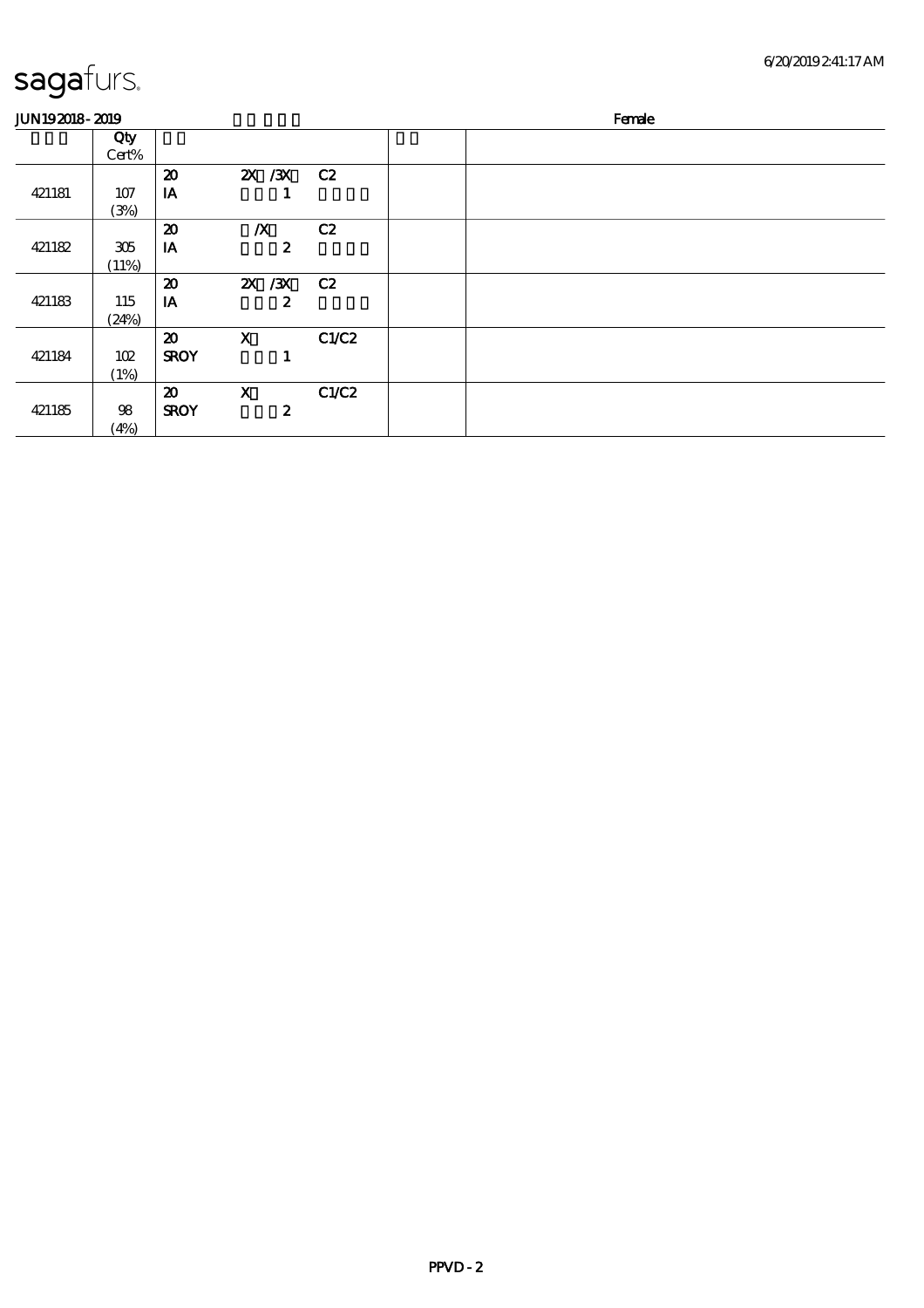| <b>JUN192018-2019</b> |                    |                            |                                                       |                                                                                             |                |               | Female |
|-----------------------|--------------------|----------------------------|-------------------------------------------------------|---------------------------------------------------------------------------------------------|----------------|---------------|--------|
|                       | Qty                |                            |                                                       |                                                                                             |                |               |        |
|                       | Cert%              |                            |                                                       |                                                                                             |                |               |        |
|                       |                    | $\mathbf{o}$               |                                                       |                                                                                             | C2             |               |        |
| 421261                | 84                 | $\mathbf{S}$               |                                                       | $\mathbf{1}$                                                                                |                |               |        |
|                       | (14%)              |                            |                                                       |                                                                                             |                |               |        |
|                       |                    | $\mathbf{O}$               |                                                       |                                                                                             | C2             |               |        |
| 421262                | 10B                | ${\bf s}$                  |                                                       | $\mathbf{1}$                                                                                |                |               |        |
|                       |                    |                            |                                                       |                                                                                             |                |               |        |
|                       | (18%)              |                            |                                                       |                                                                                             |                |               |        |
|                       |                    | $\mathbf{o}$               |                                                       |                                                                                             | C1             |               |        |
| 421263                | 143                | ${\bf S\!I}$               |                                                       | $\mathbf{1}$                                                                                |                |               |        |
|                       | (7%)               |                            |                                                       |                                                                                             |                |               |        |
|                       |                    | $\mathbf{o}$               |                                                       |                                                                                             | C1/C2          |               |        |
| 421264                | 352                | ${\bf s}$                  |                                                       | $\mathbf{1}$                                                                                |                |               |        |
|                       | (10%)              |                            |                                                       |                                                                                             |                |               |        |
|                       |                    | $\mathbf 0$                |                                                       |                                                                                             | C <sub>3</sub> |               |        |
| 421265                | 230                | ${\bf s}$                  |                                                       | $\mathbf{1}$                                                                                |                |               |        |
|                       | (10%)              |                            |                                                       |                                                                                             |                |               |        |
|                       |                    | $\mathbf{o}$               | $\boldsymbol{\mathrm{X}}$                             |                                                                                             | C1             |               |        |
| 421266                | 181                | ${\bf S}$                  |                                                       | $\mathbf{1}$                                                                                |                |               |        |
|                       | (3%)               |                            |                                                       |                                                                                             |                |               |        |
| * * * * * * * *       | * * * * * *        | $\mathbf{o}$               | $\mathbf{x}$                                          |                                                                                             | C1/C2          |               |        |
| $* 421267$            | 465                | ${\bf s}$                  |                                                       | $\mathbf{1}$                                                                                |                |               |        |
| $\ast$                | (5%)               |                            |                                                       |                                                                                             |                |               |        |
| $\overline{\ast}$     | $\boldsymbol{\pi}$ |                            |                                                       |                                                                                             |                | $\ast$        |        |
| $* 421268$            | (1%)               |                            |                                                       | 541 Skins                                                                                   |                | $\ast$        |        |
| * * * * * * * *       | * * * * * *        |                            |                                                       |                                                                                             |                | * * * * * * * |        |
|                       |                    | $\mathbf{o}$               |                                                       | $\mathbf X$ and $\mathbf X$ and $\mathbf X$ and $\mathbf X$ and $\mathbf X$ and $\mathbf X$ | C <sub>3</sub> |               |        |
| 421269                | 353                |                            |                                                       | $\mathbf{1}$                                                                                |                |               |        |
|                       |                    | ${\bf s}$                  |                                                       |                                                                                             |                |               |        |
|                       | (8%)               |                            |                                                       |                                                                                             |                |               |        |
|                       |                    | $\mathbf{o}$               | $\boldsymbol{\mathrm{X}}$                             |                                                                                             | C <sub>3</sub> |               |        |
| 421270                | 415                | ${\bf s}$                  |                                                       | $\mathbf{1}$                                                                                |                |               |        |
|                       | (1%)               |                            |                                                       |                                                                                             |                |               |        |
|                       |                    | $\mathbf O$                |                                                       | $\mathbf{X}$                                                                                | C1/C2          |               |        |
| 421271                | 202                | ${\bf s}$                  |                                                       | $\mathbf{1}$                                                                                |                |               |        |
|                       | (10%)              |                            |                                                       |                                                                                             |                |               |        |
|                       |                    | $\mathbf{o}$               | $\boldsymbol{\mathsf{Z}}$                             |                                                                                             | C <sub>3</sub> |               |        |
| 421272                | 121                | ${\bf s}$                  |                                                       | $\mathbf{1}$                                                                                |                |               |        |
|                       | (3%)               |                            |                                                       |                                                                                             |                |               |        |
|                       |                    | $\mathbf{O}$               | $\overline{\textbf{z}}$ as $\overline{\textbf{z}}$ c3 |                                                                                             |                |               |        |
| 421273                | 160                | ${\bf s}$                  |                                                       | $\blacksquare$                                                                              |                |               |        |
|                       | (2%)               |                            |                                                       |                                                                                             |                |               |        |
|                       |                    | 0 3X C2                    |                                                       |                                                                                             |                |               |        |
| 421274                | 74                 | ${\bf s}$                  |                                                       | $\mathbf{1}$                                                                                |                |               |        |
|                       | (17%)              |                            |                                                       |                                                                                             |                |               |        |
|                       |                    | $0 \qquad X \qquad CLC2$   |                                                       |                                                                                             |                |               |        |
| 421275                | 163                | ${\bf s}$                  |                                                       | $2^{\circ}$                                                                                 |                |               |        |
|                       | (15%)              |                            |                                                       |                                                                                             |                |               |        |
|                       |                    | $\mathbf{O}$               |                                                       |                                                                                             | C2             |               |        |
| 421276                | 165                | $\mathbf{B}$               |                                                       | $\mathbf{1}$                                                                                |                |               |        |
|                       |                    |                            |                                                       |                                                                                             |                |               |        |
|                       | (5%)               | $\mathbf{0}$               | $X$ $C2$                                              |                                                                                             |                |               |        |
|                       |                    |                            |                                                       |                                                                                             |                |               |        |
| 421277                | 242                | $\mathbf{B}$               |                                                       | $\sim$ $\sim$ $\sim$ $\sim$ $\sim$ $\sim$                                                   |                |               |        |
|                       | (9%)               |                            |                                                       |                                                                                             |                |               |        |
|                       |                    | 0 $2X / 3X$ C <sub>2</sub> |                                                       |                                                                                             |                |               |        |
| 421278                | 97                 | $\mathbf{B}$               | $\mathbf{1}$                                          |                                                                                             |                |               |        |
|                       | (15%)              |                            |                                                       |                                                                                             |                |               |        |
|                       |                    | 200                        |                                                       |                                                                                             | C1/C2          |               |        |
| 421279                | 179                | <b>SAGA</b>                |                                                       | $\mathbf{1}$                                                                                |                |               |        |
|                       | (17%)              |                            |                                                       |                                                                                             |                |               |        |
|                       |                    | 200                        |                                                       |                                                                                             | C3             |               |        |
| 421280                | 98                 | <b>SAGA</b>                |                                                       | $\mathbf{1}$                                                                                |                |               |        |
|                       | (17%)              |                            |                                                       |                                                                                             |                |               |        |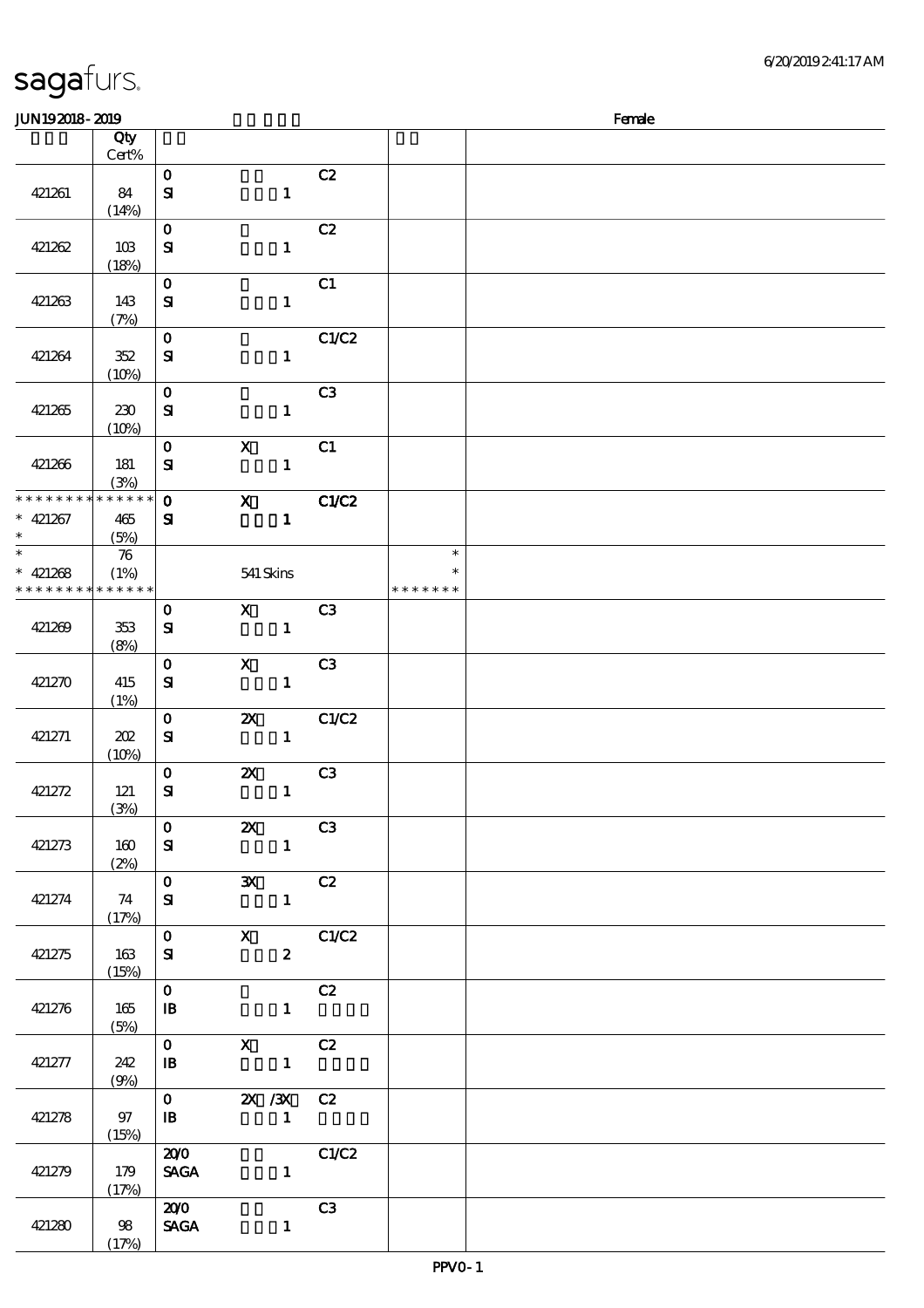| <b>saga</b> furs. |  |
|-------------------|--|
|                   |  |

| <b>JUN192018-2019</b>                                                 |                                  |                             |                                           |                                |                                   | Female |
|-----------------------------------------------------------------------|----------------------------------|-----------------------------|-------------------------------------------|--------------------------------|-----------------------------------|--------|
|                                                                       | Qty<br>Cert%                     |                             |                                           |                                |                                   |        |
| 421281                                                                | 156<br>(16%)                     | 200<br><b>SAGA</b>          |                                           | C1/C2<br>$\mathbf{1}$          |                                   |        |
| 421282                                                                | $\mathfrak{B}$<br>(12%)          | $\mathbf{O}$<br><b>SAGA</b> |                                           | C1/C2<br>$\mathbf{1}$          |                                   |        |
| * * * * * * *<br>$* 421283$<br>$\ast$                                 | * * * * * *<br>425<br>(14%)      | $\mathbf{o}$<br><b>SAGA</b> |                                           | C1/C2<br>$\mathbf{1}$          |                                   |        |
| $\overline{\ast}$<br>$* 421284$<br>* * * * * * * *                    | - 73<br>(15%)<br>* * * * * *     |                             | 498Skins                                  |                                | $\ast$<br>$\ast$<br>* * * * * * * |        |
| 421285                                                                | 208<br>(13%)                     | $\mathbf{o}$<br><b>SAGA</b> | $\mathcal{L}$                             | C <sub>3</sub><br>$\mathbf{1}$ |                                   |        |
| 421286                                                                | 148<br>$(10\%)$                  | $\mathbf{O}$<br><b>SAGA</b> | $\mathbf{x}$                              | C <sub>1</sub><br>$\mathbf{1}$ |                                   |        |
| 421287                                                                | 147<br>(19%)                     | $\mathbf{O}$<br><b>SAGA</b> | $\mathbf{x}$                              | C1<br>$\mathbf{1}$             |                                   |        |
| * * * * * * * *<br>$* 421288$<br>$\ast$                               | * * * * * *<br>445<br>(8%)       | $\mathbf{O}$<br><b>SAGA</b> | $\mathbf{x}$                              | C2<br>$\mathbf{1}$             |                                   |        |
| $\overline{\ast}$<br>$* 421289$<br>* * * * *<br>* * *                 | 243<br>(8%)<br>* * * * * *       |                             | 688Skins                                  |                                | $\ast$<br>$\ast$<br>* * * * * * * |        |
| * * * * * * * *<br>$* 421290$<br>$\ast$                               | * * * * * *<br>445<br>$(\Theta)$ | $\mathbf{O}$<br><b>SAGA</b> | $\mathbf{x}$                              | C2<br>$\mathbf{1}$             |                                   |        |
| $\ast$<br>$* 421291$<br>$\ast$                                        | 420<br>(14%)                     |                             | $\boldsymbol{2}$                          |                                | $\ast$<br>$\ast$<br>$\ast$        |        |
| $\overline{\phantom{0}}$<br>$* 421292$<br>* * * * * * * * * * * * * * | 183<br>(8%)                      |                             | 1048Skins                                 |                                | $\ast$<br>$\ast$<br>* * * * * * * |        |
| 421293                                                                | 346<br>(7%)                      | $\mathbf{O}$<br><b>SAGA</b> | $\mathbf{x}$<br>$\blacksquare$            | C3                             |                                   |        |
| 421294                                                                | 317<br>(9%)                      |                             | <b>SAGA</b>                               | C1/C2<br>$\mathbf{1}$          |                                   |        |
| * * * * * * * * * * * * * *<br>$* 421295$<br>$\ast$                   | 445<br>(19%)                     |                             | SAGA 1                                    |                                |                                   |        |
| $\overline{\ast}$<br>$* 421296$<br>* * * * * * * *                    | 104<br>(25%)<br>******           |                             | 549Skins                                  |                                | $\ast$<br>$\ast$<br>* * * * * * * |        |
| 421297                                                                | 443<br>$(\Theta)$                | $\mathbf 0$<br><b>SAGA</b>  | $\sim$ $\sim$ $\sim$ $\sim$ $\sim$ $\sim$ | <b>2X</b> C1/C2                |                                   |        |
| 421298                                                                | 186<br>(5%)                      | $\mathbf 0$                 | <b>SAGA</b>                               | <b>2X</b> C3<br>$\mathbf{1}$   |                                   |        |
| 421299                                                                | 177<br>(15%)                     | $\mathbf 0$                 | SAGA 1                                    | 3X C1/C2                       |                                   |        |
| 421300                                                                | 153<br>(1%)                      |                             | SAGA 1                                    | 0 3X C1/C2                     |                                   |        |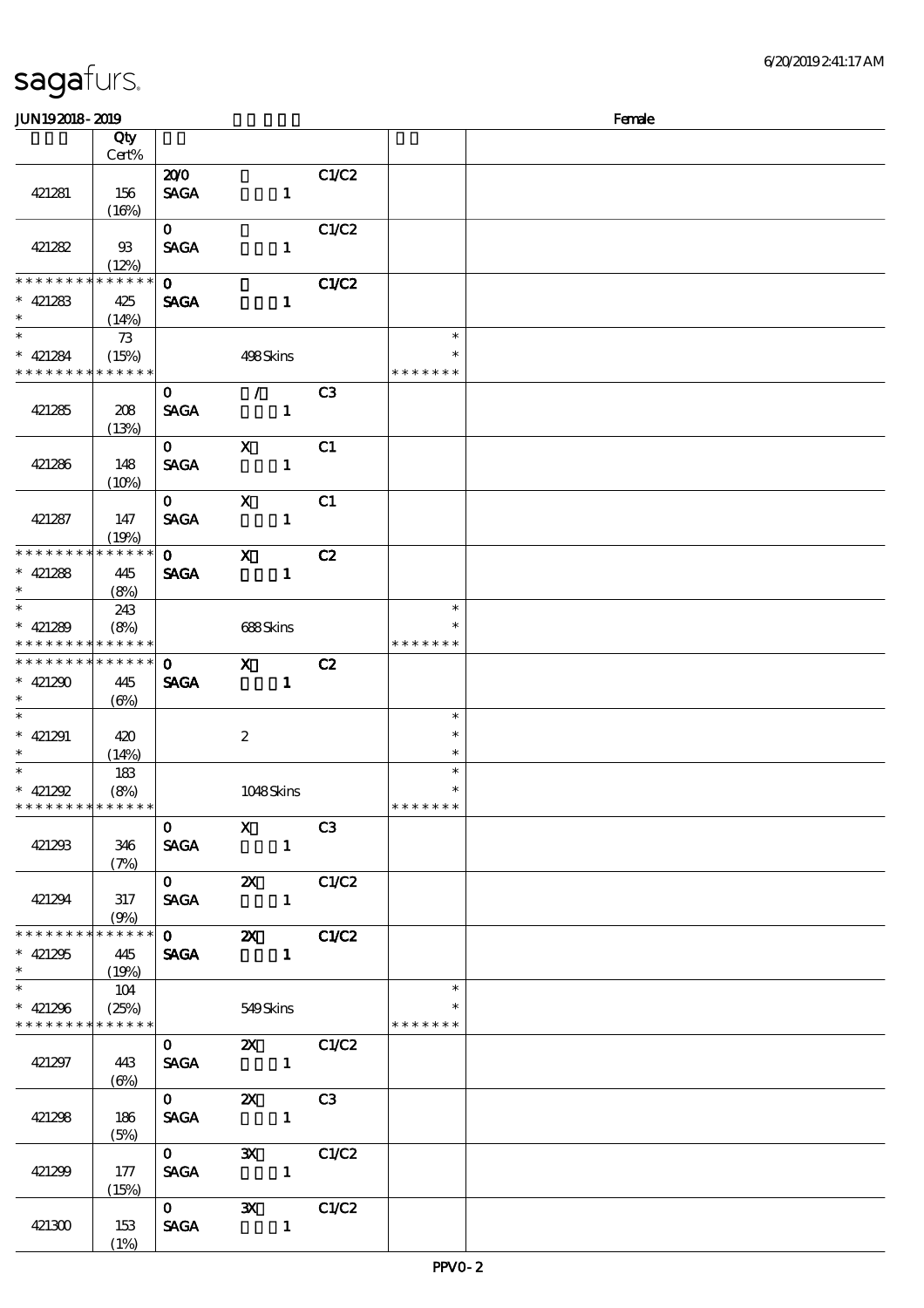| <b>JUN192018-2019</b>                              |                             |                                       |                                                                                                                                                                                                                                                                                                                                                                                                                                                                                                |                |                              | Female |
|----------------------------------------------------|-----------------------------|---------------------------------------|------------------------------------------------------------------------------------------------------------------------------------------------------------------------------------------------------------------------------------------------------------------------------------------------------------------------------------------------------------------------------------------------------------------------------------------------------------------------------------------------|----------------|------------------------------|--------|
|                                                    | Qty<br>Cert%                |                                       |                                                                                                                                                                                                                                                                                                                                                                                                                                                                                                |                |                              |        |
| 421301                                             | 170<br>(15%)                | 200<br><b>SAGA</b>                    | $\mathbf{x}$<br>$\mathbf{1}$                                                                                                                                                                                                                                                                                                                                                                                                                                                                   | C2             |                              |        |
| 421302                                             | 186<br>(31%)                | 200<br><b>SAGA</b>                    | $\boldsymbol{z}$                                                                                                                                                                                                                                                                                                                                                                                                                                                                               | C2             |                              |        |
| 421303                                             | 148<br>(16%)                | 200<br><b>SAGA</b>                    | $\boldsymbol{z}$                                                                                                                                                                                                                                                                                                                                                                                                                                                                               | C2             |                              |        |
| 421304                                             | 160<br>(10%)                | $\mathbf{O}$<br><b>SACA</b>           | $\boldsymbol{z}$                                                                                                                                                                                                                                                                                                                                                                                                                                                                               | C1             |                              |        |
| 421305                                             | 267<br>(9%)                 | $\mathbf{O}$<br><b>SAGA</b>           | $\boldsymbol{z}$                                                                                                                                                                                                                                                                                                                                                                                                                                                                               | C2             |                              |        |
| 421306                                             | 470<br>(25%)                | $\mathbf{0}$<br><b>SAGA</b>           | $\mathbf x$<br>$\boldsymbol{z}$                                                                                                                                                                                                                                                                                                                                                                                                                                                                | C1             |                              |        |
| 421307                                             | 347<br>(30%)                | $\mathbf{O}$<br><b>SAGA</b>           | $\mathbf{x}$<br>$\boldsymbol{z}$                                                                                                                                                                                                                                                                                                                                                                                                                                                               | C1             |                              |        |
| * * * * * * * *<br>$* 421308$<br>$\ast$            | * * * * * *<br>445<br>(15%) | $\mathbf{O}$<br><b>SAGA</b>           | $\mathbf{X}$<br>$\boldsymbol{z}$                                                                                                                                                                                                                                                                                                                                                                                                                                                               | C2             |                              |        |
| $\overline{\ast}$<br>$* 421309$<br>* * * * * * * * | 321<br>(10%)<br>* * * * * * |                                       | 766Skins                                                                                                                                                                                                                                                                                                                                                                                                                                                                                       |                | $\ast$<br>∗<br>* * * * * * * |        |
| 421310                                             | $307$<br>(13%)              | $\mathbf{O}$<br><b>SAGA</b>           | $\mathbf{X}$<br>$\boldsymbol{z}$                                                                                                                                                                                                                                                                                                                                                                                                                                                               | C <sub>3</sub> |                              |        |
| 421311                                             | 147<br>(56%)                | $\mathbf{O}$<br><b>SAGA</b>           | $\mathbf{X}$<br>$\boldsymbol{z}$                                                                                                                                                                                                                                                                                                                                                                                                                                                               | C1             |                              |        |
| 421312                                             | 443<br>(22%)                | $\mathbf{O}$<br><b>SAGA</b>           | $\boldsymbol{\mathsf{Z}}$<br>$\pmb{2}$                                                                                                                                                                                                                                                                                                                                                                                                                                                         | C2             |                              |        |
| 421313                                             | 271<br>(43%)                | <b>SAGA</b>                           | $\overline{200}$ $\overline{3}$ $\overline{3}$<br>$\mathbf{2}$                                                                                                                                                                                                                                                                                                                                                                                                                                 | C1/C2          |                              |        |
| 421314                                             | 320<br>(12%)                | SAGA                                  | $\overline{200}$ $\overline{2}$ $\overline{2}$ $\overline{3}$ $\overline{3}$ $\overline{3}$ $\overline{3}$<br>$\overline{\mathbf{2}}$                                                                                                                                                                                                                                                                                                                                                          |                |                              |        |
| 421315                                             | 81<br>(61%)                 | 200<br><b>SAGA</b>                    | 3 <sup>1</sup>                                                                                                                                                                                                                                                                                                                                                                                                                                                                                 | C2             |                              |        |
| 421316                                             | 183<br>(11%)                | $\mathbf{O}$<br>$I$ A                 | $\mathbf{1}$                                                                                                                                                                                                                                                                                                                                                                                                                                                                                   | C2             |                              |        |
| 421317                                             | 328<br>$(\Theta\%$          | $\mathbf{O}$<br>$\mathbf{I}$ <b>A</b> | $X$ $C2$<br>$\mathbf{1}$                                                                                                                                                                                                                                                                                                                                                                                                                                                                       |                |                              |        |
| 421318                                             | 105<br>(12%)                | $\mathbf{O}$<br>IA                    | 2X / 3X C 2<br>$\overline{\phantom{a}}$ $\overline{\phantom{a}}$ $\overline{\phantom{a}}$ $\overline{\phantom{a}}$ $\overline{\phantom{a}}$ $\overline{\phantom{a}}$ $\overline{\phantom{a}}$ $\overline{\phantom{a}}$ $\overline{\phantom{a}}$ $\overline{\phantom{a}}$ $\overline{\phantom{a}}$ $\overline{\phantom{a}}$ $\overline{\phantom{a}}$ $\overline{\phantom{a}}$ $\overline{\phantom{a}}$ $\overline{\phantom{a}}$ $\overline{\phantom{a}}$ $\overline{\phantom{a}}$ $\overline{\$ |                |                              |        |
| 421319                                             | 263<br>(9%)                 | $\mathbf{O}$<br>IA                    | $\mathcal{L}$<br>$\boldsymbol{z}$                                                                                                                                                                                                                                                                                                                                                                                                                                                              | C2             |                              |        |
| * * * * * * * *                                    | * * * * * *                 | $\overline{\textbf{0}}$ x             |                                                                                                                                                                                                                                                                                                                                                                                                                                                                                                | C2             |                              |        |
| $* 421320$<br>$\ast$                               | 445<br>(18%)                | IA                                    | $\boldsymbol{z}$                                                                                                                                                                                                                                                                                                                                                                                                                                                                               |                |                              |        |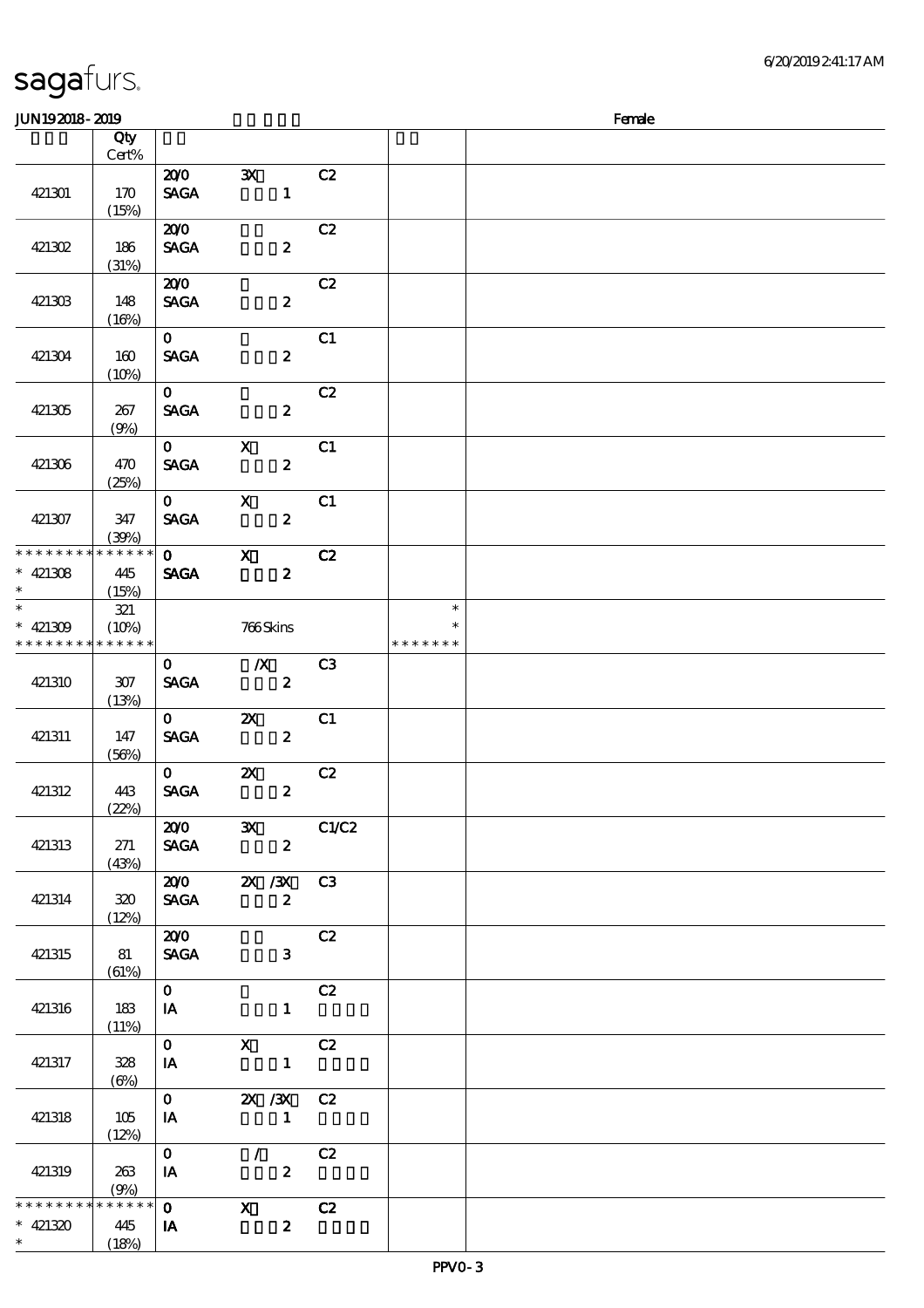| JUN192018-2019              |              |              |                           |       |               | Female |
|-----------------------------|--------------|--------------|---------------------------|-------|---------------|--------|
|                             | Qty<br>Cert% |              |                           |       |               |        |
| $\ast$                      | $98\,$       | $\mathbf{O}$ | $\mathbf{X}$              | C2    | $\ast$        |        |
| $* 421321$                  | (19%)        | IA           | $\boldsymbol{z}$          |       | $\ast$        |        |
| * * * * * * * * * * * * * * |              |              |                           |       | * * * * * * * |        |
|                             |              | $\mathbf{O}$ | 2X / 3X                   | C2    |               |        |
| 421322                      | 302          | IA           | $\boldsymbol{z}$          |       |               |        |
|                             | (41%)        |              |                           |       |               |        |
|                             |              | $\mathbf{O}$ | $\mathcal{L}$             | C1/C2 |               |        |
| 421323                      | 132          | <b>SROY</b>  | $\mathbf{1}$              |       |               |        |
|                             | (10%)        |              |                           |       |               |        |
|                             |              | $\mathbf{0}$ | $\mathcal{L}$             | C1/C2 |               |        |
| 421324                      | 181          | <b>SROY</b>  | $\mathbf{1}$              |       |               |        |
|                             | (25%)        |              |                           |       |               |        |
|                             |              | $\mathbf{0}$ | $\mathbf{x}$              | C1/C2 |               |        |
| 421325                      | 10B          | <b>SROY</b>  | $\mathbf{1}$              |       |               |        |
|                             | $(\Theta)$   |              |                           |       |               |        |
|                             |              | $\mathbf{O}$ | $\mathbf{X}$              | C1/C2 |               |        |
| 421326                      | 221          | <b>SROY</b>  | $\mathbf{1}$              |       |               |        |
|                             | (14%)        |              |                           |       |               |        |
|                             |              | $\mathbf{O}$ |                           | C1/C2 |               |        |
| 421327                      | 98           | <b>SROY</b>  | $\boldsymbol{z}$          |       |               |        |
|                             | $(\Theta)$   |              |                           |       |               |        |
|                             |              | $\mathbf{O}$ | $\mathbf{X}$              | C1/C2 |               |        |
| 421328                      | 205          | <b>SROY</b>  | $\boldsymbol{z}$          |       |               |        |
|                             | (16%)        |              |                           |       |               |        |
|                             |              | $\mathbf{0}$ | $\mathbf{X}$              | C1    |               |        |
| 421329                      | 171          | <b>SROY</b>  | $\boldsymbol{z}$          |       |               |        |
|                             | (16%)        |              |                           |       |               |        |
|                             |              | $\mathbf{O}$ | $\mathbf x$               | C1    |               |        |
| 421330                      | 192          | <b>SROY</b>  | $\boldsymbol{z}$          |       |               |        |
|                             | (5%)         |              |                           |       |               |        |
|                             |              | $\mathbf{O}$ | $\mathbf{x}$              | C2    |               |        |
| 421331                      | 265          | <b>SROY</b>  | $\boldsymbol{z}$          |       |               |        |
|                             | $(\Theta)$   |              |                           |       |               |        |
|                             |              | $\mathbf{O}$ | $\boldsymbol{\mathsf{Z}}$ | C1/C2 |               |        |
| 421332                      | 236          | <b>SROY</b>  | $\boldsymbol{z}$          |       |               |        |
|                             | (21%)        |              |                           |       |               |        |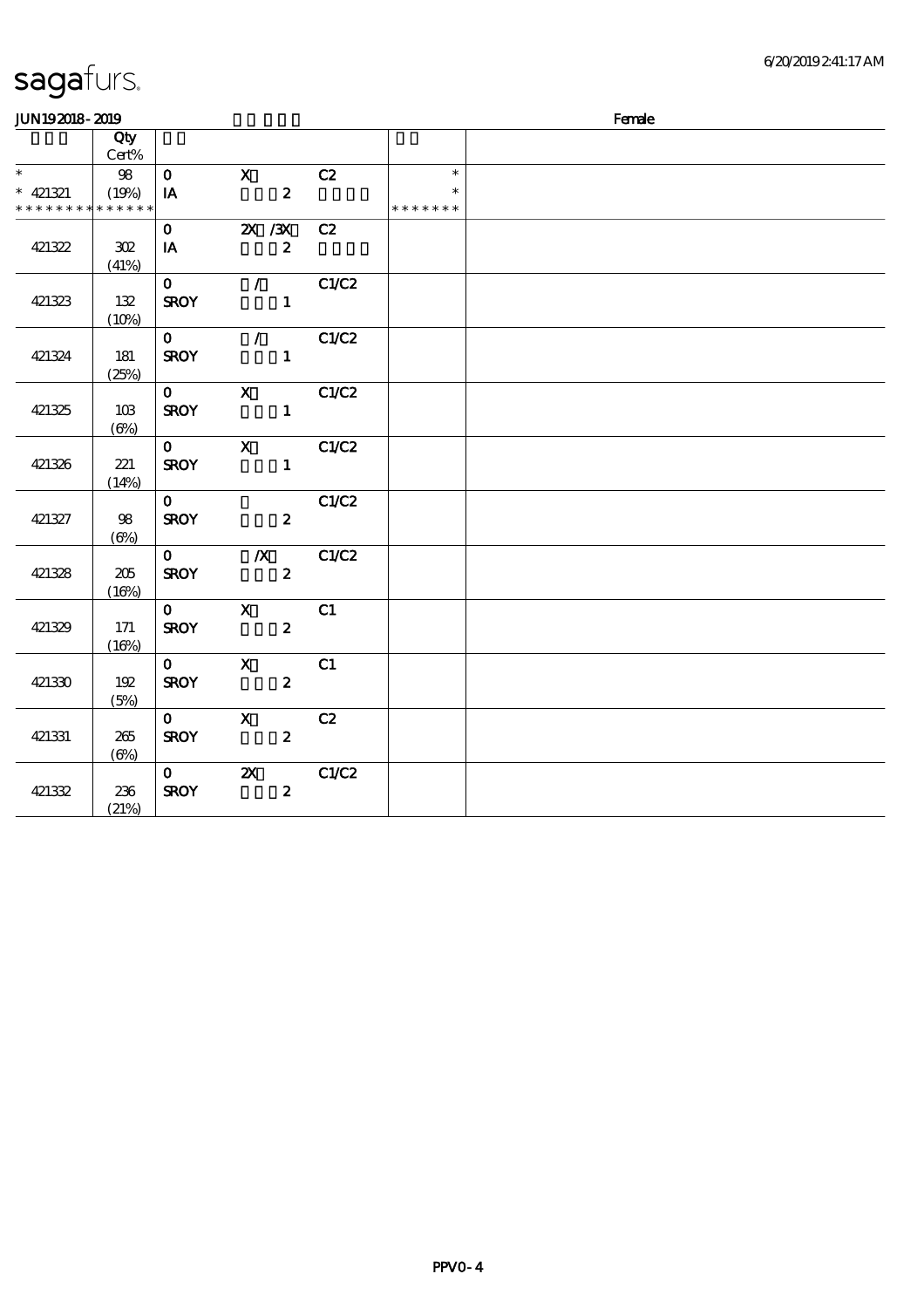| JUN192018-2019                            |                          |                              |                                           |       |                         | Female |
|-------------------------------------------|--------------------------|------------------------------|-------------------------------------------|-------|-------------------------|--------|
|                                           | Qty                      |                              |                                           |       |                         |        |
|                                           | Cert%                    |                              |                                           |       |                         |        |
|                                           |                          | $\mathbf{1}$                 |                                           | C2    |                         |        |
| 421401                                    | 120<br>(32%)             | $\mathbf{S}$                 | $\mathbf{1}$                              |       |                         |        |
|                                           |                          | $\mathbf{1}$                 | $\mathcal{T}$                             | C1/C2 |                         |        |
| 421402                                    | 120<br>(14%)             | $\mathbf{S}$                 | $\mathbf{1}$                              |       |                         |        |
|                                           |                          | $\mathbf{1}$                 |                                           | C2    |                         |        |
| 421403                                    | 168<br>(33%)             | ${\bf S}$                    | $\mathbf{1}$                              |       |                         |        |
|                                           |                          | $\mathbf{1}$                 |                                           | C2    |                         |        |
| 421404                                    | 263<br>(2%)              | $\mathbf{S}$                 | $\mathbf{1}$                              |       |                         |        |
|                                           |                          | $\mathbf{1}$                 |                                           | C1    |                         |        |
| 421405                                    | 154                      | ${\bf s}$                    | $\mathbf{1}$                              |       |                         |        |
|                                           | (4%)                     | $\mathbf{1}$                 |                                           | C1/C2 |                         |        |
| 421406                                    | 242                      | $\mathbf{S}$                 | $\mathbf{1}$                              |       |                         |        |
|                                           | (24%)                    | $\mathbf{1}$                 |                                           | C3    |                         |        |
| 421407                                    | 165                      | $\bf S\!I$                   | $\mathbf{1}$                              |       |                         |        |
|                                           | (18%)                    |                              |                                           |       |                         |        |
|                                           |                          | $\mathbf{1}$<br>$\mathbf{S}$ | $\mathcal{L}$<br>$\mathbf{1}$             | C3    |                         |        |
| 421408                                    | 255<br>(11%)             |                              |                                           |       |                         |        |
|                                           |                          | $\mathbf{1}$                 |                                           | C3    |                         |        |
| 421409                                    | 342                      | $\mathbf{S}$                 | $\mathbf{1}$                              |       |                         |        |
|                                           | (1%)                     |                              |                                           |       |                         |        |
|                                           |                          | $\mathbf 1$                  | $\boldsymbol{\mathrm{X}}$                 | C1    |                         |        |
| 421410                                    | 213                      | ${\bf s}$                    | $\mathbf{1}$                              |       |                         |        |
|                                           | (1%)                     |                              |                                           |       |                         |        |
|                                           |                          | $\mathbf{1}$                 | $\boldsymbol{\mathsf{X}}$                 | C1/C2 |                         |        |
| 421411                                    | 317                      | ${\bf s}$                    | $\mathbf{1}$                              |       |                         |        |
|                                           | (10%)                    |                              |                                           |       |                         |        |
|                                           |                          | $\mathbf{1}$                 | $\mathbf X$                               | C1/C2 |                         |        |
| 421412                                    | 40 <sup>3</sup><br>(24%) | ${\bf S\!I}$                 | $\mathbf{1}$                              |       |                         |        |
|                                           |                          | $\mathbf{1}$                 | $\overline{\textbf{X}}$ C3                |       |                         |        |
| 421413                                    | 200<br>(12%)             | ${\bf s}$                    | $\mathbf{1}$                              |       |                         |        |
|                                           |                          |                              | 1 X C3                                    |       |                         |        |
| 421414                                    | 339                      | ${\bf s}$                    | $\mathbf{1}$                              |       |                         |        |
|                                           | (6%)                     |                              |                                           |       |                         |        |
| $**********$                              | * * * * * *              |                              | $\overline{1}$ X C3                       |       |                         |        |
| $*$ 421415                                | 465                      | ${\bf s}$                    |                                           |       |                         |        |
| $\ast$<br>$\ast$                          | (2%)                     |                              |                                           |       |                         |        |
|                                           | 89                       |                              |                                           |       | $\ast$                  |        |
| $* 421416$<br>* * * * * * * * * * * * * * | (2%)                     |                              | 554 Skins                                 |       | $\ast$<br>* * * * * * * |        |
|                                           |                          | $1 -$                        | <b>2X</b> C1                              |       |                         |        |
| 421417                                    | 130                      | ${\bf s}$                    | $\sim$ $\sim$ $\sim$ $\sim$ $\sim$ $\sim$ |       |                         |        |
|                                           | (2%)                     |                              |                                           |       |                         |        |
|                                           |                          | $1 \quad \blacksquare$       | <b>2X</b> C3                              |       |                         |        |
| 421418                                    | 153                      | ${\bf s}$                    | $\overline{\mathbf{1}}$                   |       |                         |        |
|                                           | (1%)                     |                              |                                           |       |                         |        |
|                                           |                          |                              | $1 \qquad \qquad$<br>2X / 3X C1/C2        |       |                         |        |
| 421419                                    | 261                      | ${\bf s}$                    | $\sim$ $\sim$ 1                           |       |                         |        |
|                                           | (35%)                    |                              |                                           |       |                         |        |
|                                           |                          |                              | 1 $2X / 3X$ C <sub>2</sub>                |       |                         |        |
| 421420                                    | 181                      | ${\bf s}$                    | $\blacksquare$                            |       |                         |        |
|                                           | (12%)                    |                              |                                           |       |                         |        |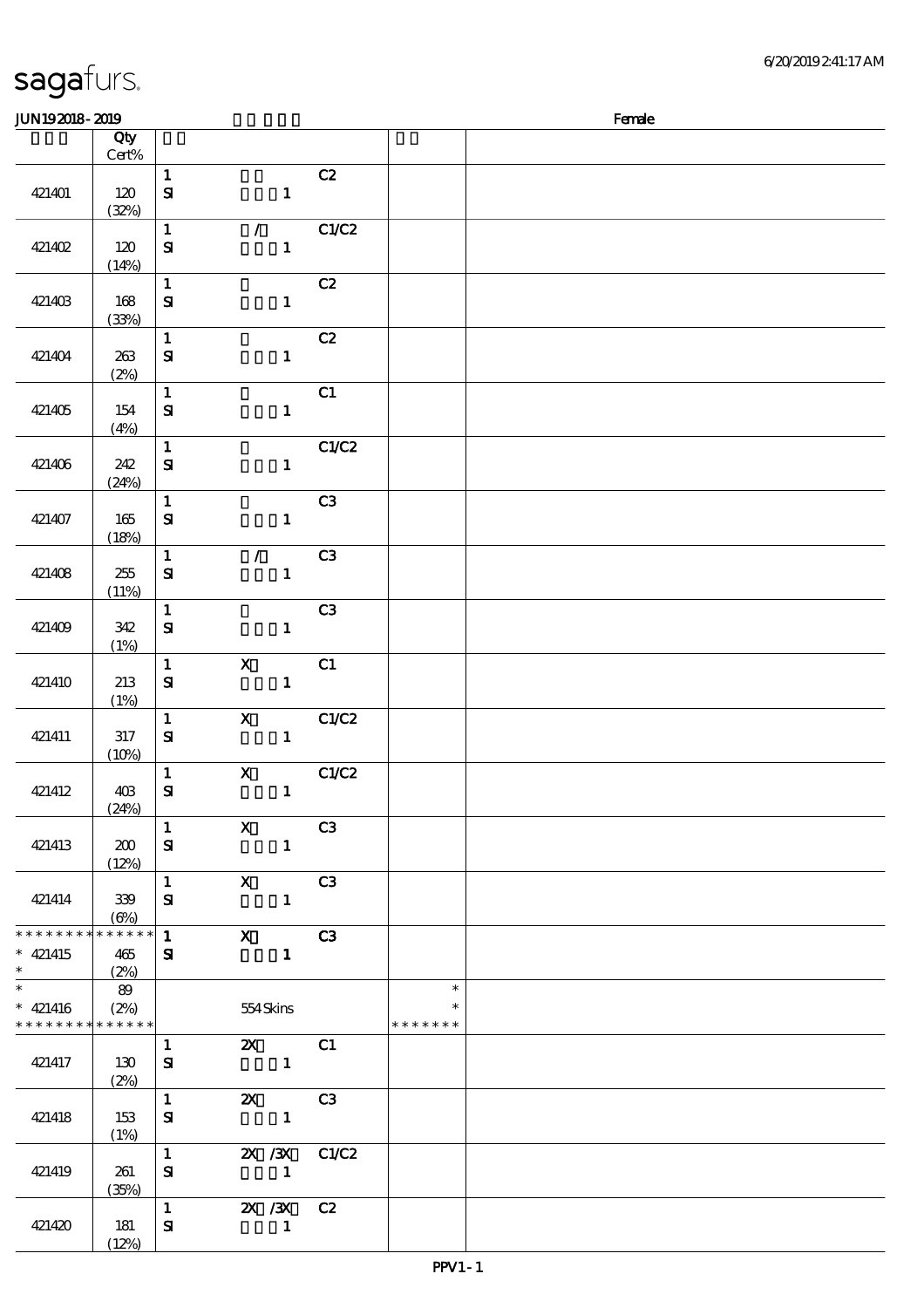|                                                        | Qty             |                                            |                                               |       |                                   |  |
|--------------------------------------------------------|-----------------|--------------------------------------------|-----------------------------------------------|-------|-----------------------------------|--|
|                                                        | Cert%           |                                            |                                               |       |                                   |  |
| 421421                                                 | 232             | $\mathbf{1}$<br>$\mathbf{S}$               | 2X / 3X C3<br>$\mathbf{1}$                    |       |                                   |  |
| 421422                                                 | (21%)<br>235    | $\mathbf{1}$<br>${\bf S}$                  | $\boldsymbol{z}$                              | C1/C2 |                                   |  |
|                                                        | (19%)           |                                            |                                               |       |                                   |  |
| 421423                                                 | 223<br>(41%)    | $\mathbf{1}$<br>${\bf S\!I}$               | $\boldsymbol{\mathrm{X}}$<br>$\boldsymbol{z}$ | C1    |                                   |  |
| 421424                                                 | 244<br>(4%)     | $\mathbf{1}$<br>${\bf s}$                  | $\mathbf X$<br>$\boldsymbol{z}$               | C1    |                                   |  |
| 421425                                                 | 420<br>(19%)    | $\mathbf{1}$<br>${\bf s}$                  | $\mathbf{x}$<br>$\boldsymbol{z}$              | C2    |                                   |  |
| * * * * * * * * * * * * * *<br>$* 421426$              | 465             | $\mathbf{1}$<br>${\bf s}$                  | $\mathbf{x}$<br>$\boldsymbol{z}$              | C2    |                                   |  |
| $\ast$<br>$\overline{\ast}$                            | (3%)            |                                            |                                               |       | $\ast$                            |  |
| $* 421427$<br>* * * * * * * * <mark>* * * * * *</mark> | 86<br>(6%)      |                                            | $551$ Skins                                   |       | $\ast$<br>* * * * * * *           |  |
|                                                        |                 | $\mathbf{1}$                               | $\mathbf{X}$                                  | C3    |                                   |  |
| 421428                                                 | 279<br>(15%)    | ${\bf s}$                                  | $\boldsymbol{z}$                              |       |                                   |  |
| 421429                                                 | 108<br>(1%)     | $\mathbf{1}$<br>${\bf S\hspace{-.075ex}I}$ | $\boldsymbol{\mathsf{X}}$<br>$\boldsymbol{z}$ | C1    |                                   |  |
| 421430                                                 | 295<br>(49%)    | $\mathbf{1}$<br>${\bf s}$                  | $\boldsymbol{\mathsf{Z}}$<br>$\boldsymbol{z}$ | C1/C2 |                                   |  |
| 421431                                                 | 363<br>(3%)     | $\mathbf{1}$<br>${\bf s}$                  | $\boldsymbol{\mathsf{z}}$<br>$\boldsymbol{z}$ | C2    |                                   |  |
| 421432                                                 | 84<br>(20%)     | $\mathbf{1}$<br>${\bf s}$                  | $\boldsymbol{\mathsf{Z}}$<br>$\boldsymbol{z}$ | C3    |                                   |  |
| 421433                                                 | 137<br>(52%)    | $\sqrt{1}$<br>${\bf s}$                    | 3X C2<br>$\boldsymbol{z}$                     |       |                                   |  |
| 421434                                                 | 205<br>(14%)    | $\mathbf{1}$<br>$\mathbf{B}$               | $\mathbf{1}$                                  | C2    |                                   |  |
| 421435                                                 | 345<br>(17%)    | $\mathbf{1}$<br>$\mathbf{B}$               | $\mathbf{x}$<br>$\mathbf{1}$                  | C2    |                                   |  |
| 421436                                                 | 137<br>(18%)    | $\mathbf{1}$<br>$\mathbf{B}$               | 2X / 3X C2<br>$\mathbf{1}$                    |       |                                   |  |
| * * * * * * * * * * * * * *<br>$* 421437$<br>$\ast$    | 505<br>$(10\%)$ | $\mathbf{1}$<br>$\mathbf{B}$               | $\mathbf{1}$                                  | C2    |                                   |  |
| $\ast$<br>$* 421438$<br>* * * * * * * * * * * * * *    | 259<br>(9%)     |                                            | 764Skins                                      |       | $\ast$<br>$\ast$<br>* * * * * * * |  |
| 421439                                                 | 105<br>(12%)    | $1 -$<br><b>SAGA</b>                       | $\mathbf{1}$                                  | C1    |                                   |  |
| 421440                                                 | 307<br>(32%)    | 1<br>$\operatorname{\mathsf{SAGA}}$        | $\mathbf{1}$                                  | C1/C2 |                                   |  |

 $JUN192018 - 2019$  Female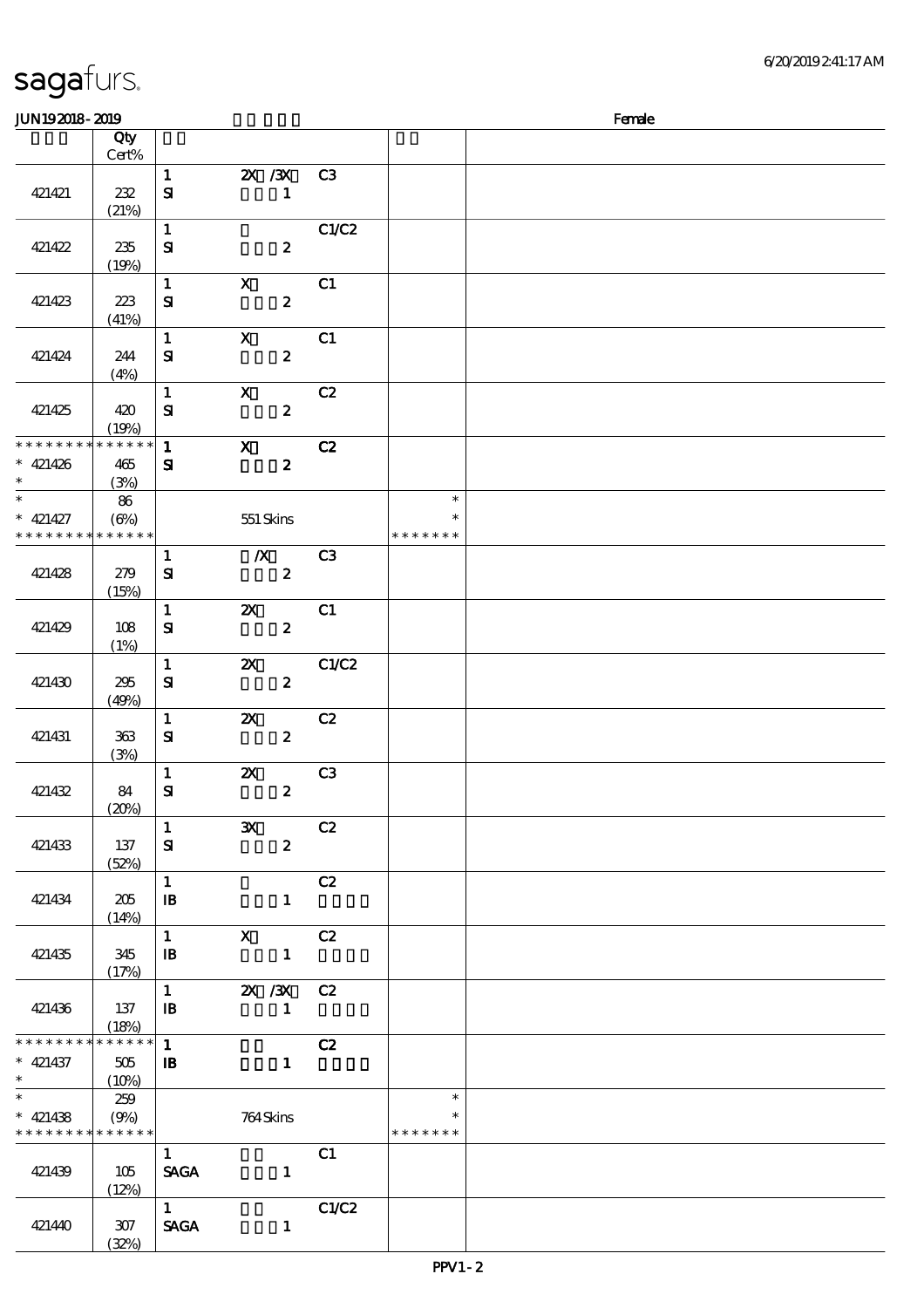| <b>JUN192018-2019</b>                                                 |                                |                                       |                               |                |                                   | Female |
|-----------------------------------------------------------------------|--------------------------------|---------------------------------------|-------------------------------|----------------|-----------------------------------|--------|
|                                                                       | Qty<br>Cert%                   |                                       |                               |                |                                   |        |
| 421441                                                                | 199<br>(18%)                   | $\mathbf{1}$<br><b>SAGA</b>           | $\mathbf{1}$                  | C1/C2          |                                   |        |
| 421442                                                                | $92\,$<br>(20%)                | $1 \quad \blacksquare$<br><b>SAGA</b> | $\mathbf{1}$                  | C3             |                                   |        |
| 421443                                                                | 111<br>(27%)                   | $1 -$<br><b>SAGA</b>                  | $\mathbf{1}$                  | C1             |                                   |        |
| 421444                                                                | 238<br>(37%)                   | $1 \quad$<br><b>SAGA</b>              | $\mathbf{1}$                  | C1/C2          |                                   |        |
| 421445                                                                | 260<br>(17%)                   | $1 \quad \blacksquare$<br><b>SAGA</b> | $\mathbf{1}$                  | C1/C2          |                                   |        |
| 421446                                                                | ${\mathfrak{A}}$<br>$(\Theta)$ | $1 -$<br><b>SAGA</b>                  | $\mathbf{1}$                  | C3             |                                   |        |
| 421447                                                                | 164<br>(10%)                   | 1<br><b>SAGA</b>                      | $\mathcal{L}$<br>$\mathbf{1}$ | C3             |                                   |        |
| 421448                                                                | 268<br>(20%)                   | $1 \quad$<br><b>SAGA</b>              | $\mathbf{1}$                  | C1             |                                   |        |
| 421449                                                                | 391<br>(16%)                   | $1 -$<br><b>SAGA</b>                  | $\mathbf{1}$                  | C1             |                                   |        |
| * * * * * * * *<br>$* 421450$<br>$\ast$                               | * * * * * *<br>485<br>(17%)    | $1 -$<br><b>SAGA</b>                  | $\mathbf{1}$                  | C2             |                                   |        |
| $\overline{\phantom{0}}$<br>$* 421451$<br>$\ast$                      | 460<br>(10%)                   |                                       | $\boldsymbol{2}$              |                | $\ast$<br>$\ast$<br>$\ast$        |        |
| $\overline{\phantom{0}}$<br>$* 421452$<br>* * * * * * * * * * * * * * | 64<br>(18%)                    |                                       | 1009Skins                     |                | $\ast$<br>$\ast$<br>* * * * * * * |        |
| * * * * * * * * * * * * * *<br>$*$ 421453<br>$\ast$                   | 486<br>(2%)                    | $\mathbf{1}$<br><b>SAGA</b>           | $\mathbf{1}$                  | C2             |                                   |        |
| $\overline{\phantom{0}}$<br>$* 421454$<br>$\ast$                      | 460<br>(16%)                   |                                       | $\boldsymbol{2}$              |                | $\ast$<br>$\ast$<br>$\ast$        |        |
| $_{\ast}^{-}$<br>$* 421455$<br>* * * * * * * *                        | 58<br>(8%)<br>* * * * * *      |                                       | $1004\mbox{Skirs}$            |                | $\ast$<br>$\ast$<br>* * * * * * * |        |
| 421456                                                                | 512<br>(18%)                   | $\mathbf{1}$<br><b>SAGA</b>           | $\mathbf{1}$                  | C3             |                                   |        |
| 421457                                                                | 421<br>$(\Theta)$              | $1 -$<br><b>SAGA</b>                  | $\mathbf{1}$                  | C <sub>3</sub> |                                   |        |
| 421458                                                                | 474<br>(9%)                    | $1 -$<br><b>SAGA</b>                  | $\mathbf X$<br>$\mathbf{1}$   | C1             |                                   |        |
| * * * * * * * *<br>$* 421459$<br>$\ast$                               | * * * * * *<br>485<br>(23%)    | $1 \quad \blacksquare$<br><b>SAGA</b> | $\mathbf{x}$<br>$\mathbf{1}$  | C1             |                                   |        |
| $\ast$<br>$* 421460$<br>* * * * * * * * * * * * * *                   | 238<br>(18%)                   |                                       | 723Skins                      |                | $\ast$<br>$\ast$<br>* * * * * * * |        |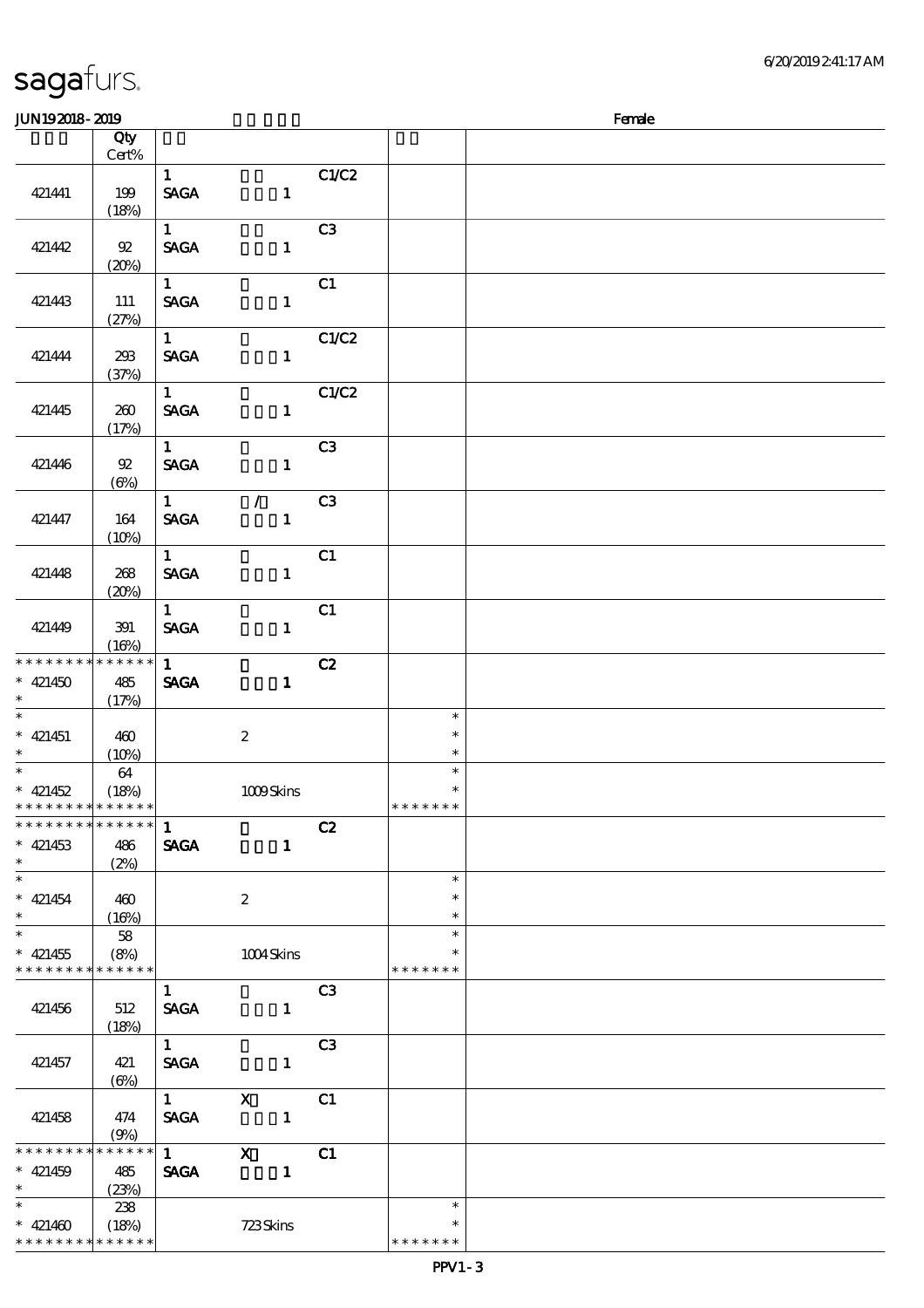| JUN192018-2019                             |                 |                                              |                                                                                                                                                                                                                                                                                                                                 |                |               | Female |
|--------------------------------------------|-----------------|----------------------------------------------|---------------------------------------------------------------------------------------------------------------------------------------------------------------------------------------------------------------------------------------------------------------------------------------------------------------------------------|----------------|---------------|--------|
|                                            | Qty             |                                              |                                                                                                                                                                                                                                                                                                                                 |                |               |        |
|                                            | Cert%           |                                              |                                                                                                                                                                                                                                                                                                                                 |                |               |        |
| * * * * * * * *                            | $* * * * * *$   | $1 \qquad \qquad$                            | $\mathbf{x}$                                                                                                                                                                                                                                                                                                                    | C2             |               |        |
| $* 421461$                                 | 485             | <b>SAGA</b>                                  | $\mathbf{1}$                                                                                                                                                                                                                                                                                                                    |                |               |        |
| $\ast$                                     | (8%)            |                                              |                                                                                                                                                                                                                                                                                                                                 |                |               |        |
|                                            |                 |                                              |                                                                                                                                                                                                                                                                                                                                 |                | $\ast$        |        |
| $* 421462$                                 | 460             |                                              | $\boldsymbol{2}$                                                                                                                                                                                                                                                                                                                |                | $\ast$        |        |
| $\ast$                                     | $(\Theta)$      |                                              |                                                                                                                                                                                                                                                                                                                                 |                | $\ast$        |        |
|                                            |                 |                                              |                                                                                                                                                                                                                                                                                                                                 |                | $\ast$        |        |
|                                            |                 |                                              |                                                                                                                                                                                                                                                                                                                                 |                | $\ast$        |        |
| $* 421463$<br>$\ast$                       | 460             |                                              | 3                                                                                                                                                                                                                                                                                                                               |                |               |        |
|                                            | (5%)            |                                              |                                                                                                                                                                                                                                                                                                                                 |                | $\ast$        |        |
| $*$                                        | 220             |                                              |                                                                                                                                                                                                                                                                                                                                 |                | $\ast$        |        |
| $* 421464$                                 | (10%)           |                                              | 1625Skins                                                                                                                                                                                                                                                                                                                       |                | $\ast$        |        |
| * * * * * * * * * * * * * *                |                 |                                              |                                                                                                                                                                                                                                                                                                                                 |                | * * * * * * * |        |
| * * * * * * * * * * * * * * <mark>*</mark> |                 | $\mathbf{1}$                                 | $\mathbf x$ and $\mathbf x$ and $\mathbf x$ and $\mathbf x$ and $\mathbf x$ and $\mathbf x$ and $\mathbf x$ and $\mathbf x$ and $\mathbf x$ and $\mathbf x$ and $\mathbf x$ and $\mathbf x$ and $\mathbf x$ and $\mathbf x$ and $\mathbf x$ and $\mathbf x$ and $\mathbf x$ and $\mathbf x$ and $\mathbf x$ and $\mathbf x$ and | C <sub>3</sub> |               |        |
| $* 421465$                                 | 485             | <b>SAGA</b>                                  | $\sim$ $\sim$ 1                                                                                                                                                                                                                                                                                                                 |                |               |        |
| $*$                                        | (7%)            |                                              |                                                                                                                                                                                                                                                                                                                                 |                |               |        |
|                                            | 346             |                                              |                                                                                                                                                                                                                                                                                                                                 |                | $\ast$        |        |
| $* 421466$                                 | (13%)           |                                              | 831 Skins                                                                                                                                                                                                                                                                                                                       |                | $\ast$        |        |
| * * * * * * * * <mark>* * * * * *</mark>   |                 |                                              |                                                                                                                                                                                                                                                                                                                                 |                | * * * * * * * |        |
| * * * * * * * * <mark>* * * * * * *</mark> |                 | $1 \quad \blacksquare$                       | $\mathbf x$ and $\mathbf x$ and $\mathbf x$ and $\mathbf x$ and $\mathbf x$ and $\mathbf x$ and $\mathbf x$ and $\mathbf x$ and $\mathbf x$ and $\mathbf x$ and $\mathbf x$ and $\mathbf x$ and $\mathbf x$ and $\mathbf x$ and $\mathbf x$ and $\mathbf x$ and $\mathbf x$ and $\mathbf x$ and $\mathbf x$ and $\mathbf x$ and | C3             |               |        |
|                                            |                 |                                              | $\sim$ $-1$                                                                                                                                                                                                                                                                                                                     |                |               |        |
| $* 421467$<br>$\ast$                       | 485             | <b>SAGA</b>                                  |                                                                                                                                                                                                                                                                                                                                 |                |               |        |
|                                            | (2%)            |                                              |                                                                                                                                                                                                                                                                                                                                 |                | $\ast$        |        |
|                                            | 446             |                                              |                                                                                                                                                                                                                                                                                                                                 |                |               |        |
| $* 421468$                                 | (8%)            |                                              | 931 Skins                                                                                                                                                                                                                                                                                                                       |                | $\ast$        |        |
| * * * * * * * *                            | * * * * * *     |                                              |                                                                                                                                                                                                                                                                                                                                 |                | * * * * * * * |        |
|                                            |                 | $\mathbf{1}$                                 | $\mathbf{Z}$                                                                                                                                                                                                                                                                                                                    | C1             |               |        |
| 421469                                     | 162             | <b>SAGA</b>                                  | $\mathbf{1}$                                                                                                                                                                                                                                                                                                                    |                |               |        |
|                                            | (14%)           |                                              |                                                                                                                                                                                                                                                                                                                                 |                |               |        |
|                                            |                 | $1 \quad \blacksquare$                       | $\boldsymbol{\mathsf{Z}}$                                                                                                                                                                                                                                                                                                       | C1             |               |        |
| 421470                                     | 291             | <b>SAGA</b>                                  | $\mathbf{1}$                                                                                                                                                                                                                                                                                                                    |                |               |        |
|                                            | (33%)           |                                              |                                                                                                                                                                                                                                                                                                                                 |                |               |        |
|                                            |                 | $1 \quad \blacksquare$                       | $\mathbf{x}$                                                                                                                                                                                                                                                                                                                    | C1             |               |        |
|                                            |                 | <b>SAGA</b>                                  | $\sim$ $\sim$ 1                                                                                                                                                                                                                                                                                                                 |                |               |        |
| 421471                                     | 205             |                                              |                                                                                                                                                                                                                                                                                                                                 |                |               |        |
|                                            | (3%)            |                                              |                                                                                                                                                                                                                                                                                                                                 |                |               |        |
|                                            |                 | $1 \quad \blacksquare$                       | $\boldsymbol{\mathsf{Z}}$                                                                                                                                                                                                                                                                                                       | C2             |               |        |
| 421472                                     | 484             | $\ensuremath{\mathsf{SAGA}}$                 | $\mathbf{1}$                                                                                                                                                                                                                                                                                                                    |                |               |        |
|                                            | (8%)            |                                              |                                                                                                                                                                                                                                                                                                                                 |                |               |        |
| * * * * * * * *                            | $* * * * * * *$ | $\overline{1}$ $\overline{z}$ $\overline{z}$ |                                                                                                                                                                                                                                                                                                                                 | C2             |               |        |
| * $421473$                                 | 485             | <b>SAGA</b>                                  | $\mathbf{1}$                                                                                                                                                                                                                                                                                                                    |                |               |        |
| $\ast$                                     | (11%)           |                                              |                                                                                                                                                                                                                                                                                                                                 |                |               |        |
| $\ast$                                     |                 |                                              |                                                                                                                                                                                                                                                                                                                                 |                | $\ast$        |        |
| $* 421474$                                 | 440             |                                              | $\boldsymbol{2}$                                                                                                                                                                                                                                                                                                                |                | $\ast$        |        |
| $\ast$                                     | (25%)           |                                              |                                                                                                                                                                                                                                                                                                                                 |                | $\ast$        |        |
|                                            | 55              |                                              |                                                                                                                                                                                                                                                                                                                                 |                | $\ast$        |        |
| $* 421475$                                 | (14%)           |                                              | 980Skins                                                                                                                                                                                                                                                                                                                        |                |               |        |
| * * * * * * * *                            | ******          |                                              |                                                                                                                                                                                                                                                                                                                                 |                | * * * * * * * |        |
| * * * * * * * *                            | ****** 1        |                                              | <b>2X</b> C3                                                                                                                                                                                                                                                                                                                    |                |               |        |
|                                            |                 |                                              |                                                                                                                                                                                                                                                                                                                                 |                |               |        |
| $* 421476$<br>$\star$                      | 485             | <b>SAGA</b>                                  | $\sim$ 1.0 $\pm$ 1.0                                                                                                                                                                                                                                                                                                            |                |               |        |
|                                            | (12%)           |                                              |                                                                                                                                                                                                                                                                                                                                 |                |               |        |
| $\ast$                                     | 178             |                                              |                                                                                                                                                                                                                                                                                                                                 |                | $\ast$        |        |
| $* 421477$                                 | (14%)           |                                              | 663Skins                                                                                                                                                                                                                                                                                                                        |                | $\ast$        |        |
| * * * * * * * * * * * * * * *              |                 |                                              |                                                                                                                                                                                                                                                                                                                                 |                | * * * * * * * |        |
|                                            |                 | 1                                            | $\mathbf{x}$                                                                                                                                                                                                                                                                                                                    | C3             |               |        |
| 421478                                     | 471             | <b>SAGA</b>                                  | $\blacksquare$                                                                                                                                                                                                                                                                                                                  |                |               |        |
|                                            | (2%)            |                                              |                                                                                                                                                                                                                                                                                                                                 |                |               |        |
|                                            |                 | $1 \quad \Box$                               | $\mathbf{x}$                                                                                                                                                                                                                                                                                                                    | C1             |               |        |
| 421479                                     | 102             | <b>SAGA</b>                                  |                                                                                                                                                                                                                                                                                                                                 |                |               |        |
|                                            | $(O\%)$         |                                              |                                                                                                                                                                                                                                                                                                                                 |                |               |        |
|                                            |                 |                                              | $1 \qquad \qquad 3X$                                                                                                                                                                                                                                                                                                            | C1/C2          |               |        |
|                                            |                 | <b>SAGA</b>                                  | $\mathbf{1}$                                                                                                                                                                                                                                                                                                                    |                |               |        |
| 421480                                     | 117             |                                              |                                                                                                                                                                                                                                                                                                                                 |                |               |        |
|                                            | (15%)           |                                              |                                                                                                                                                                                                                                                                                                                                 |                |               |        |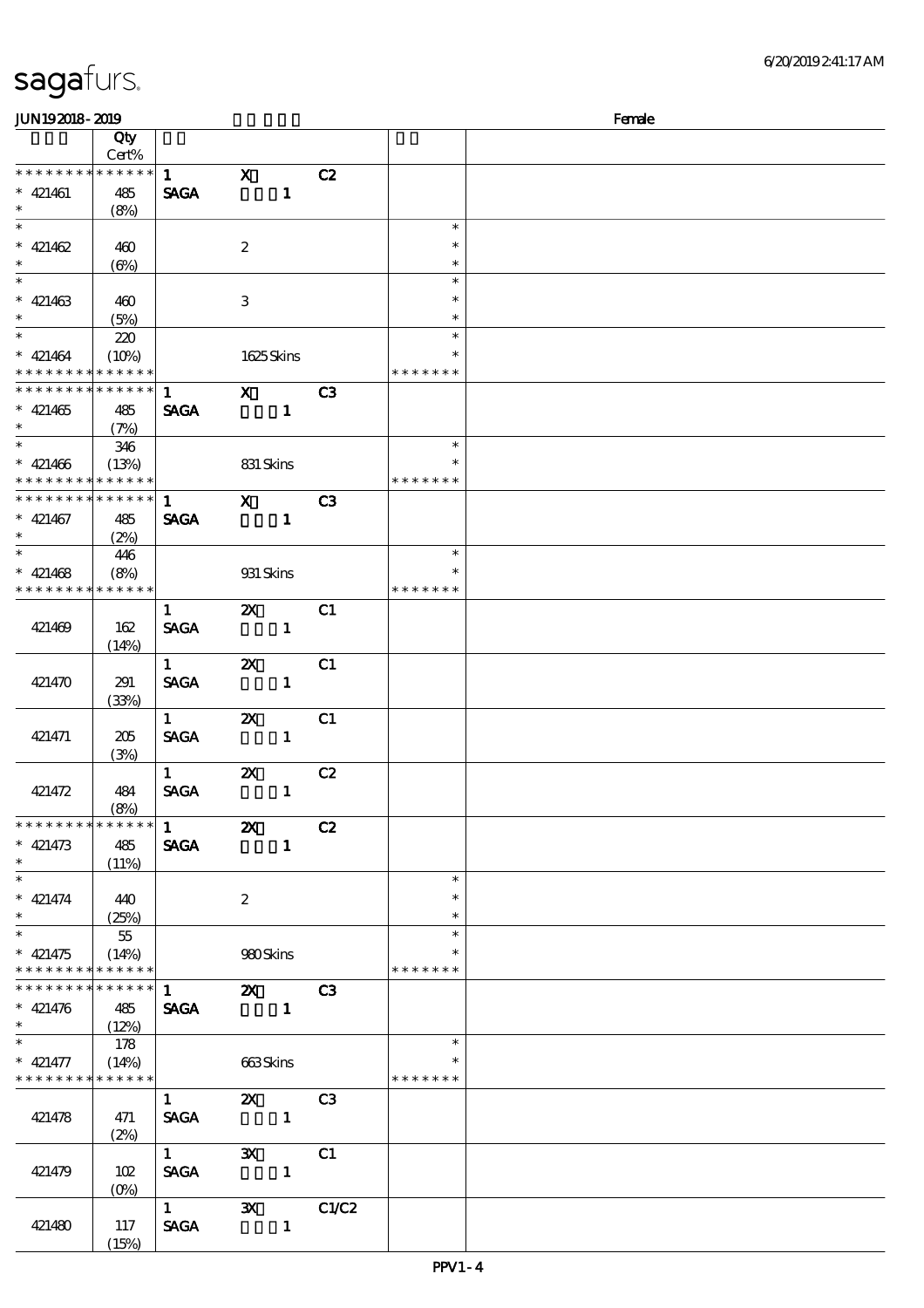| <b>JUN192018-2019</b>                       |                                                      |                                       |                                                         |       |                                   | Female |
|---------------------------------------------|------------------------------------------------------|---------------------------------------|---------------------------------------------------------|-------|-----------------------------------|--------|
|                                             | Qty                                                  |                                       |                                                         |       |                                   |        |
|                                             | Cert%                                                |                                       |                                                         |       |                                   |        |
| 421481                                      | 323<br>(25%)                                         | $1 \quad \blacksquare$<br><b>SAGA</b> | $\mathbf{x}$<br>$\mathbf{1}$                            | C1/C2 |                                   |        |
| 421482                                      | 247<br>$(\Theta)$                                    | $1 \qquad \qquad$<br><b>SAGA</b>      | $\mathbf{x}$<br>$\mathbf{1}$                            | C2    |                                   |        |
| 421483                                      | 327<br>(14%)                                         | $1 \qquad \qquad$<br><b>SAGA</b>      | 2X / 3X<br>$\mathbf{1}$                                 | C3    |                                   |        |
| 421484                                      | 167<br>(16%)                                         | $1 \qquad \qquad$<br><b>SAGA</b>      | $\mathbf{X}$<br>$\mathbf{1}$                            | C3    |                                   |        |
| 421485                                      | 167<br>(38%)                                         | $1 \quad \blacksquare$<br><b>SAGA</b> | $\mathbf{2}$                                            | C1/C2 |                                   |        |
| 421486                                      | 108<br>(19%)                                         | 1<br><b>SAGA</b>                      | $\boldsymbol{z}$                                        | C1/C2 |                                   |        |
| 421487                                      | 136<br>(14%)                                         | 1<br><b>SAGA</b>                      | $\boldsymbol{z}$                                        | C1/C2 |                                   |        |
| 421488                                      | 285<br>(9%)                                          | $1 \quad$<br><b>SAGA</b>              | $\mathbf{2}$                                            | C1/C2 |                                   |        |
| 421489                                      | 309<br>(15%)                                         | 1<br><b>SAGA</b>                      | $\boldsymbol{z}$                                        | C1    |                                   |        |
| 421490                                      | 121<br>(30%)                                         | 1<br><b>SAGA</b>                      | $\boldsymbol{z}$                                        | C1    |                                   |        |
| 421491                                      | 445<br>(10%)                                         | $1 -$<br><b>SAGA</b>                  | $\boldsymbol{2}$                                        | C2    |                                   |        |
| 421492                                      | 204<br>(25%)                                         | 1<br><b>SAGA</b>                      | $\boldsymbol{z}$                                        | C2    |                                   |        |
| 421493                                      | 126<br>(14%)                                         | <b>SAGA</b>                           | $1 \qquad \qquad \angle$<br>$\overline{\mathbf{2}}$     | C3    |                                   |        |
| 421494                                      | 121<br>(11%)                                         |                                       | $\overline{1}$ /<br>SAGA 2                              | C3    |                                   |        |
| 421495                                      | 95<br>(7%)                                           |                                       | $\overline{1}$ / C3<br>$SAGA$ 2                         |       |                                   |        |
| * * * * * * * *<br>$* 421496$<br>$*$        | $******$<br>485<br>(30%)                             |                                       | $\overline{1}$ $\overline{X}$ $\overline{C1}$<br>SAGA 2 |       |                                   |        |
| $*$ 421497<br>* * * * * * * * * * * * * * * | $\infty$<br>(15%)                                    |                                       | 685Skins                                                |       | $\ast$<br>$\ast$<br>* * * * * * * |        |
| 421498                                      | 326<br>(72%)                                         |                                       | $\frac{1}{SAGA}$ $\frac{X}{2}$ $\frac{C1}{2}$           |       |                                   |        |
| * * * * * * * *<br>$* 421499$<br>$\star$    | $******$<br>485<br>$\left(\bigoplus_{\infty}\right)$ | <b>SAGA</b>                           | $\overline{1}$ X<br>$\boldsymbol{z}$                    | C1    |                                   |        |
| $\ast$<br>$* 421500$<br>$\ast$              | 460<br>(5%)                                          |                                       | 2                                                       |       | $\ast$<br>$\ast$<br>$\ast$        |        |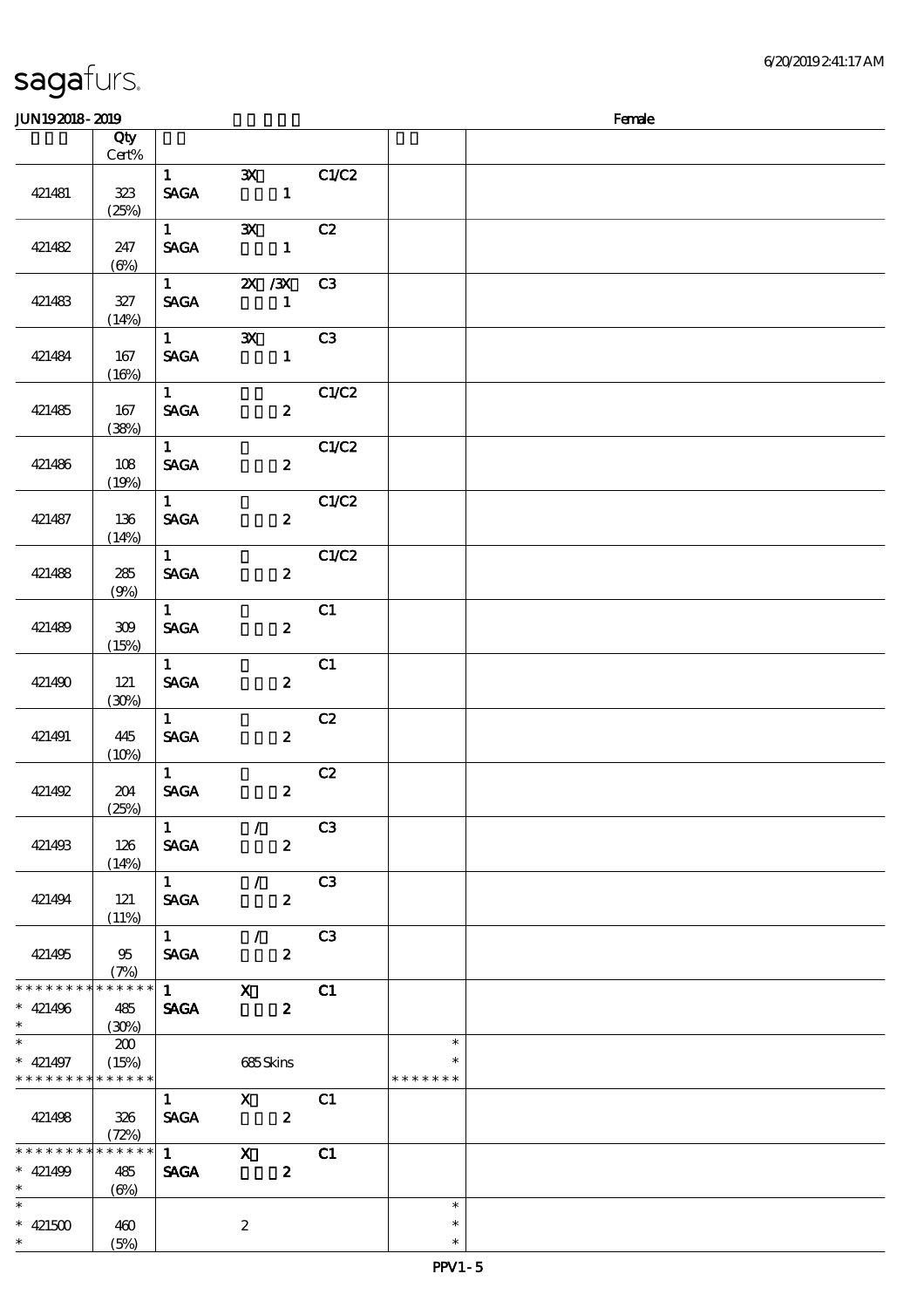| <b>JUN192018-2019</b>                    |                    |                                                                                                                                                                                                                                                                                                                                                                                      |                         |                  |    |                  | Female |
|------------------------------------------|--------------------|--------------------------------------------------------------------------------------------------------------------------------------------------------------------------------------------------------------------------------------------------------------------------------------------------------------------------------------------------------------------------------------|-------------------------|------------------|----|------------------|--------|
|                                          | Qty                |                                                                                                                                                                                                                                                                                                                                                                                      |                         |                  |    |                  |        |
|                                          | Cert%              |                                                                                                                                                                                                                                                                                                                                                                                      |                         |                  |    |                  |        |
| $\ast$                                   |                    | $\mathbf{1}$                                                                                                                                                                                                                                                                                                                                                                         | $\mathbf{X}$            |                  | C1 | $\ast$           |        |
| $* 421501$                               | 460                | <b>SAGA</b>                                                                                                                                                                                                                                                                                                                                                                          |                         | $\boldsymbol{z}$ |    | $\ast$           |        |
| $\ast$                                   | (1%)               |                                                                                                                                                                                                                                                                                                                                                                                      |                         |                  |    | $\ast$           |        |
| $\ast$                                   | 50                 |                                                                                                                                                                                                                                                                                                                                                                                      |                         |                  |    | $\ast$           |        |
| * $421502$                               | (4%)               |                                                                                                                                                                                                                                                                                                                                                                                      | 1455Skins               |                  |    |                  |        |
| * * * * * * * * * * * * * *              |                    |                                                                                                                                                                                                                                                                                                                                                                                      |                         |                  |    | * * * * * * *    |        |
| * * * * * * * *                          | ******             | $\mathbf{1}$                                                                                                                                                                                                                                                                                                                                                                         | $\mathbf{X}$            |                  | C2 |                  |        |
| $* 42150B$                               | 485                | <b>SAGA</b>                                                                                                                                                                                                                                                                                                                                                                          |                         | $\boldsymbol{z}$ |    |                  |        |
| $\ast$                                   | (20%)              |                                                                                                                                                                                                                                                                                                                                                                                      |                         |                  |    |                  |        |
| $\ast$                                   |                    |                                                                                                                                                                                                                                                                                                                                                                                      |                         |                  |    | $\ast$           |        |
| $* 421504$                               | 460                |                                                                                                                                                                                                                                                                                                                                                                                      | $\boldsymbol{2}$        |                  |    | $\ast$           |        |
| $\ast$                                   | (14%)              |                                                                                                                                                                                                                                                                                                                                                                                      |                         |                  |    | $\ast$           |        |
| $\ast$                                   | 225                |                                                                                                                                                                                                                                                                                                                                                                                      |                         |                  |    | $\ast$           |        |
| $* 421505$                               | (8%)               |                                                                                                                                                                                                                                                                                                                                                                                      | 1170Skins               |                  |    | $\ast$           |        |
| * * * * * * * * * * * * * *              |                    |                                                                                                                                                                                                                                                                                                                                                                                      |                         |                  |    | * * * * * * *    |        |
| * * * * * * * *                          | * * * * * *        | 1                                                                                                                                                                                                                                                                                                                                                                                    | $\mathbf{x}$            |                  | C2 |                  |        |
| $* 421506$                               | 485                | <b>SAGA</b>                                                                                                                                                                                                                                                                                                                                                                          |                         | $\boldsymbol{z}$ |    |                  |        |
| $\ast$                                   | (39%)              |                                                                                                                                                                                                                                                                                                                                                                                      |                         |                  |    |                  |        |
| $\overline{\phantom{0}}$                 | 209                |                                                                                                                                                                                                                                                                                                                                                                                      |                         |                  |    | $\ast$           |        |
| $* 421507$                               | (42%)              |                                                                                                                                                                                                                                                                                                                                                                                      | 694Skins                |                  |    | $\ast$           |        |
| * * * * * * * * <mark>* * * * * *</mark> |                    |                                                                                                                                                                                                                                                                                                                                                                                      |                         |                  |    | * * * * * * *    |        |
| * * * * * * * *                          | * * * * * *        | $\mathbf{1}$                                                                                                                                                                                                                                                                                                                                                                         | $\mathbf{x}$            |                  | C2 |                  |        |
| $* 421508$                               | 485                | <b>SAGA</b>                                                                                                                                                                                                                                                                                                                                                                          |                         | $\boldsymbol{z}$ |    |                  |        |
| $\ast$                                   | (4%)               |                                                                                                                                                                                                                                                                                                                                                                                      |                         |                  |    |                  |        |
| $\ast$                                   |                    |                                                                                                                                                                                                                                                                                                                                                                                      |                         |                  |    | $\ast$           |        |
| $* 421509$                               | 460                |                                                                                                                                                                                                                                                                                                                                                                                      | $\boldsymbol{2}$        |                  |    | $\ast$           |        |
| $\ast$<br>$\ast$                         | (3%)               |                                                                                                                                                                                                                                                                                                                                                                                      |                         |                  |    | $\ast$           |        |
|                                          |                    |                                                                                                                                                                                                                                                                                                                                                                                      |                         |                  |    | $\ast$           |        |
| $* 421510$                               | 460                |                                                                                                                                                                                                                                                                                                                                                                                      | 3                       |                  |    | $\ast$           |        |
| $\ast$<br>$\ast$                         | (1%)               |                                                                                                                                                                                                                                                                                                                                                                                      |                         |                  |    | $\ast$<br>$\ast$ |        |
|                                          |                    |                                                                                                                                                                                                                                                                                                                                                                                      |                         |                  |    | $\ast$           |        |
| $* 421511$<br>$\ast$                     | 460                |                                                                                                                                                                                                                                                                                                                                                                                      | $\bf{4}$                |                  |    | $\ast$           |        |
| $\ast$                                   | (1%)               |                                                                                                                                                                                                                                                                                                                                                                                      |                         |                  |    | $\ast$           |        |
| $* 421512$                               | 282                |                                                                                                                                                                                                                                                                                                                                                                                      | 2147Skins               |                  |    | $\ast$           |        |
| * * * * * * * * * * * * * *              | (1%)               |                                                                                                                                                                                                                                                                                                                                                                                      |                         |                  |    | * * * * * * *    |        |
|                                          |                    | $\mathbf{1}$                                                                                                                                                                                                                                                                                                                                                                         | $\mathbf{X}$            |                  | C3 |                  |        |
| 421513                                   | 340                | <b>SAGA</b>                                                                                                                                                                                                                                                                                                                                                                          |                         | $\mathbf{2}$     |    |                  |        |
|                                          | (12%)              |                                                                                                                                                                                                                                                                                                                                                                                      |                         |                  |    |                  |        |
|                                          |                    | $1 \qquad \qquad$                                                                                                                                                                                                                                                                                                                                                                    | $\mathbf{X}$            |                  | C3 |                  |        |
| 421514                                   | 240                | <b>SAGA</b>                                                                                                                                                                                                                                                                                                                                                                          |                         | $\mathbf{2}$     |    |                  |        |
|                                          | (15%)              |                                                                                                                                                                                                                                                                                                                                                                                      |                         |                  |    |                  |        |
|                                          |                    | $\overline{1}$ X                                                                                                                                                                                                                                                                                                                                                                     |                         |                  | C3 |                  |        |
| 421515                                   | 431                | <b>SAGA</b>                                                                                                                                                                                                                                                                                                                                                                          |                         | $\boldsymbol{z}$ |    |                  |        |
|                                          | (3%)               |                                                                                                                                                                                                                                                                                                                                                                                      |                         |                  |    |                  |        |
|                                          |                    | $\overline{1}$ $\overline{1}$ $\overline{1}$ $\overline{1}$ $\overline{1}$ $\overline{1}$ $\overline{1}$ $\overline{1}$ $\overline{1}$ $\overline{1}$ $\overline{1}$ $\overline{1}$ $\overline{1}$ $\overline{1}$ $\overline{1}$ $\overline{1}$ $\overline{1}$ $\overline{1}$ $\overline{1}$ $\overline{1}$ $\overline{1}$ $\overline{1}$ $\overline{1}$ $\overline{1}$ $\overline{$ | $\mathbf{X}$            |                  | C1 |                  |        |
| 421516                                   | 353                | <b>SAGA</b>                                                                                                                                                                                                                                                                                                                                                                          |                         | $\boldsymbol{z}$ |    |                  |        |
|                                          | (58%)              |                                                                                                                                                                                                                                                                                                                                                                                      |                         |                  |    |                  |        |
|                                          |                    | $1 \t 2X$                                                                                                                                                                                                                                                                                                                                                                            |                         |                  | C1 |                  |        |
| 421517                                   | 293                | <b>SAGA</b>                                                                                                                                                                                                                                                                                                                                                                          |                         | $\mathbf{z}$     |    |                  |        |
|                                          | (74%)              |                                                                                                                                                                                                                                                                                                                                                                                      |                         |                  |    |                  |        |
| * * * * * * * *                          | $******$           | $\overline{1}$ $\overline{2}$ $\overline{2}$ $\overline{2}$ $\overline{2}$ $\overline{2}$ $\overline{2}$ $\overline{2}$ $\overline{2}$ $\overline{2}$ $\overline{2}$ $\overline{2}$ $\overline{2}$ $\overline{2}$ $\overline{2}$ $\overline{2}$ $\overline{2}$ $\overline{2}$ $\overline{2}$ $\overline{2}$ $\overline{2}$ $\overline{2}$                                            |                         |                  | C1 |                  |        |
| $* 421518$                               | 485                | <b>SAGA</b>                                                                                                                                                                                                                                                                                                                                                                          |                         | $\boldsymbol{z}$ |    |                  |        |
| $\ast$                                   | (2%)               |                                                                                                                                                                                                                                                                                                                                                                                      |                         |                  |    |                  |        |
| $\overline{\phantom{0}}$                 | 216                |                                                                                                                                                                                                                                                                                                                                                                                      |                         |                  |    | $\ast$           |        |
| $*$ 421519                               | $(O\!/\!\!\delta)$ |                                                                                                                                                                                                                                                                                                                                                                                      | 701 Skins               |                  |    | $\ast$           |        |
| * * * * * * * * * * * * * * *            |                    |                                                                                                                                                                                                                                                                                                                                                                                      |                         |                  |    | * * * * * * *    |        |
| ************** 1                         |                    |                                                                                                                                                                                                                                                                                                                                                                                      | $\overline{\mathbf{z}}$ |                  | C2 |                  |        |
| $* 421520$                               | 505                | <b>SAGA</b>                                                                                                                                                                                                                                                                                                                                                                          | $\overline{\mathbf{z}}$ |                  |    |                  |        |
| $*$ and $*$                              | (34%)              |                                                                                                                                                                                                                                                                                                                                                                                      |                         |                  |    |                  |        |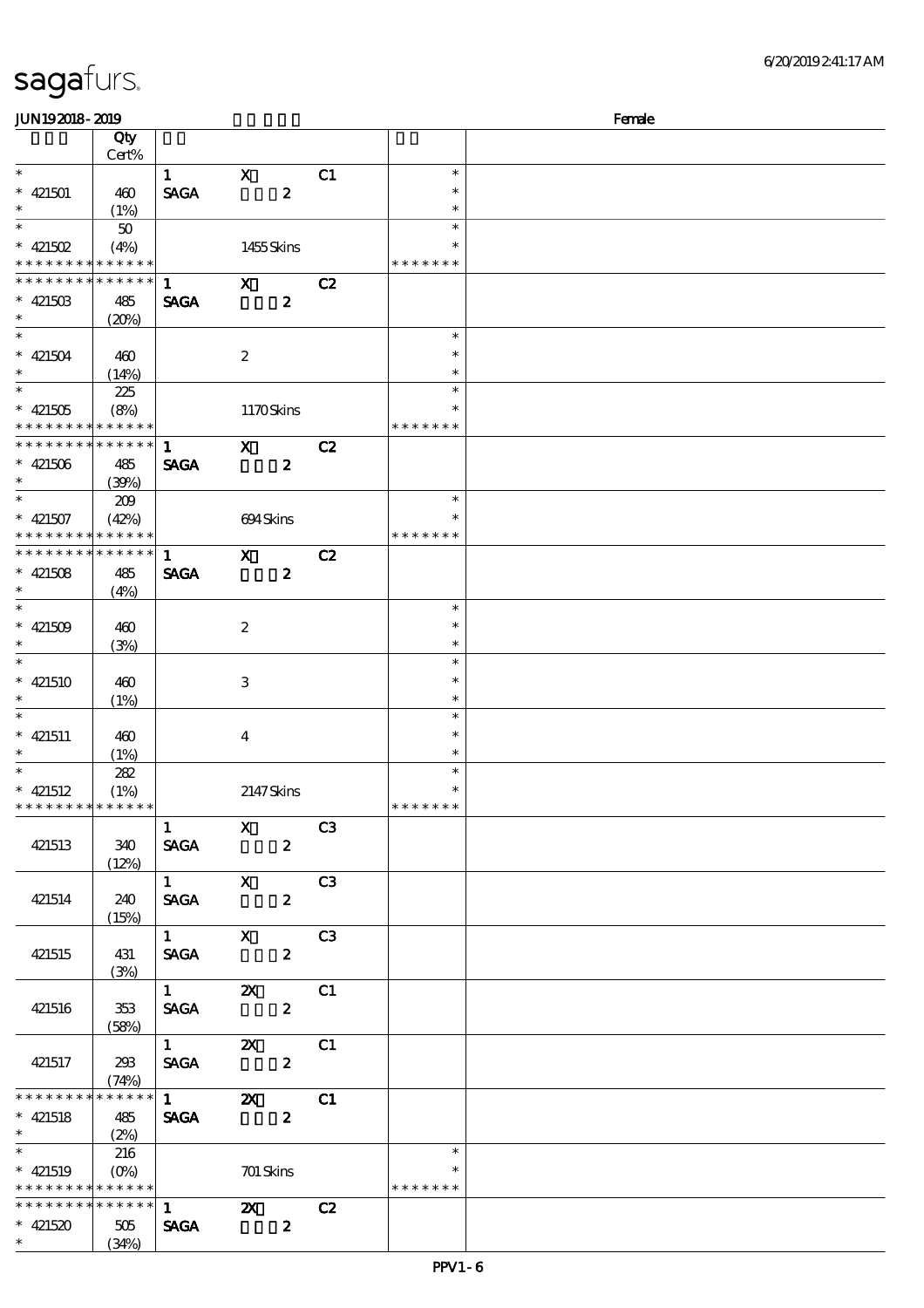| <b>JUN192018-2019</b>                                          |                            |                                       |                                                        |                  |                |                                   | Female |
|----------------------------------------------------------------|----------------------------|---------------------------------------|--------------------------------------------------------|------------------|----------------|-----------------------------------|--------|
|                                                                | Qty<br>Cert%               |                                       |                                                        |                  |                |                                   |        |
| $\ast$<br>$* 421521$<br>* * * * * * * * * * * * * *            | 153<br>(15%)               | $\mathbf{1}$<br><b>SAGA</b>           | $\mathbf{x}$                                           | $\boldsymbol{z}$ | C2             | $\ast$<br>$\ast$<br>* * * * * * * |        |
| 421522                                                         | 497<br>(55%)               | $1 \quad \blacksquare$<br><b>SAGA</b> | $\boldsymbol{\mathsf{X}}$                              | $\boldsymbol{z}$ | C2             |                                   |        |
| * * * * * * * *<br>$* 421523$<br>$\ast$                        | * * * * * *<br>485<br>(1%) | $1 \quad \blacksquare$<br><b>SAGA</b> | $\boldsymbol{\mathsf{Z}}$                              | $\boldsymbol{z}$ | C2             |                                   |        |
| $\overline{\ast}$<br>$* 421524$<br>$\ast$                      | 460<br>(3%)                |                                       | $\boldsymbol{2}$                                       |                  |                | $\ast$<br>$\ast$<br>$\ast$        |        |
| $\ast$<br>$* 421525$<br>$\ast$                                 | 460<br>(1%)                |                                       | 3                                                      |                  |                | $\ast$<br>$\ast$<br>$\ast$        |        |
| $\overline{\phantom{0}}$<br>$* 421526$<br>* * * * * * * *      | 153<br>(5%)<br>* * * * * * |                                       | 1558Skins                                              |                  |                | $\ast$<br>$\ast$<br>* * * * * * * |        |
| 421527                                                         | 128<br>(75%)               | $\mathbf{1}$<br><b>SAGA</b>           | $\mathbf{x}$                                           | $\boldsymbol{z}$ | C1             |                                   |        |
| 421528<br>L.                                                   | 228<br>(53%)               | $1 \qquad \qquad$<br><b>SAGA</b>      | $\mathbf{x}$                                           | $\boldsymbol{z}$ | C2             |                                   |        |
| 421529                                                         | 249<br>(20%)               | $1 \quad \blacksquare$<br><b>SAGA</b> | $\mathbf{X}$ / $\mathbf{X}$<br>$\overline{\mathbf{2}}$ |                  | C <sub>3</sub> |                                   |        |
| 421530                                                         | 129<br>(20%)               | $\mathbf{1}$<br>IA                    | $\mathcal{L}$                                          | $\mathbf{1}$     | C2             |                                   |        |
| 421531                                                         | 457<br>(16%)               | $\mathbf{1}$<br>IA                    |                                                        | $\mathbf{1}$     | C2             |                                   |        |
| * * * * * * * * * * * * * * *<br>$* 421532$<br>$\ast$          | 485<br>(5%)                | $\mathbf{1}$<br>IA                    | $\mathbf{x}$                                           | $\mathbf{1}$     | C2             |                                   |        |
| $\overline{\ast}$<br>$* 421533$<br>* * * * * * * * * * * * * * | 217<br>(9%)                |                                       | <b>702Skins</b>                                        |                  |                | $\ast$<br>$\ast$<br>* * * * * * * |        |
| 421534                                                         | 302<br>$(\Theta)$          | $\mathbf{1}$<br>IA                    | 2X / 3X                                                | $\mathbf{1}$     | C <sub>2</sub> |                                   |        |
| * * * * * * * * * * * * * * *<br>$* 421535$<br>$\ast$          | 485<br>(14%)               | $\mathbf{1}$<br>IA                    |                                                        | $\mathbf{1}$     | C2             |                                   |        |
| $\ast$<br>$* 421536$<br>$\ast$                                 | 460<br>$(\Theta)$          |                                       | $\boldsymbol{2}$                                       |                  |                | $\ast$<br>$\ast$<br>$\ast$        |        |
| $\ast$<br>$*$ 421537<br>$\ast$                                 | 460<br>$(10\%)$            |                                       | 3                                                      |                  |                | $\ast$<br>$\ast$<br>$\ast$        |        |
| $\ast$<br>$*$ 421538<br>$\ast$                                 | 460<br>(5%)                |                                       | $\overline{4}$                                         |                  |                | $\ast$<br>$\ast$<br>$\ast$        |        |
| $\ast$<br>$* 421539$<br>* * * * * * * * * * * * * *            | 439<br>(7%)                |                                       | 2304Skins                                              |                  |                | $\ast$<br>$\ast$<br>* * * * * * * |        |
| 421540                                                         | 183<br>(14%)               | $\mathbf{1}$<br>IA                    | $\mathcal{L}$                                          | $\boldsymbol{z}$ | C2             |                                   |        |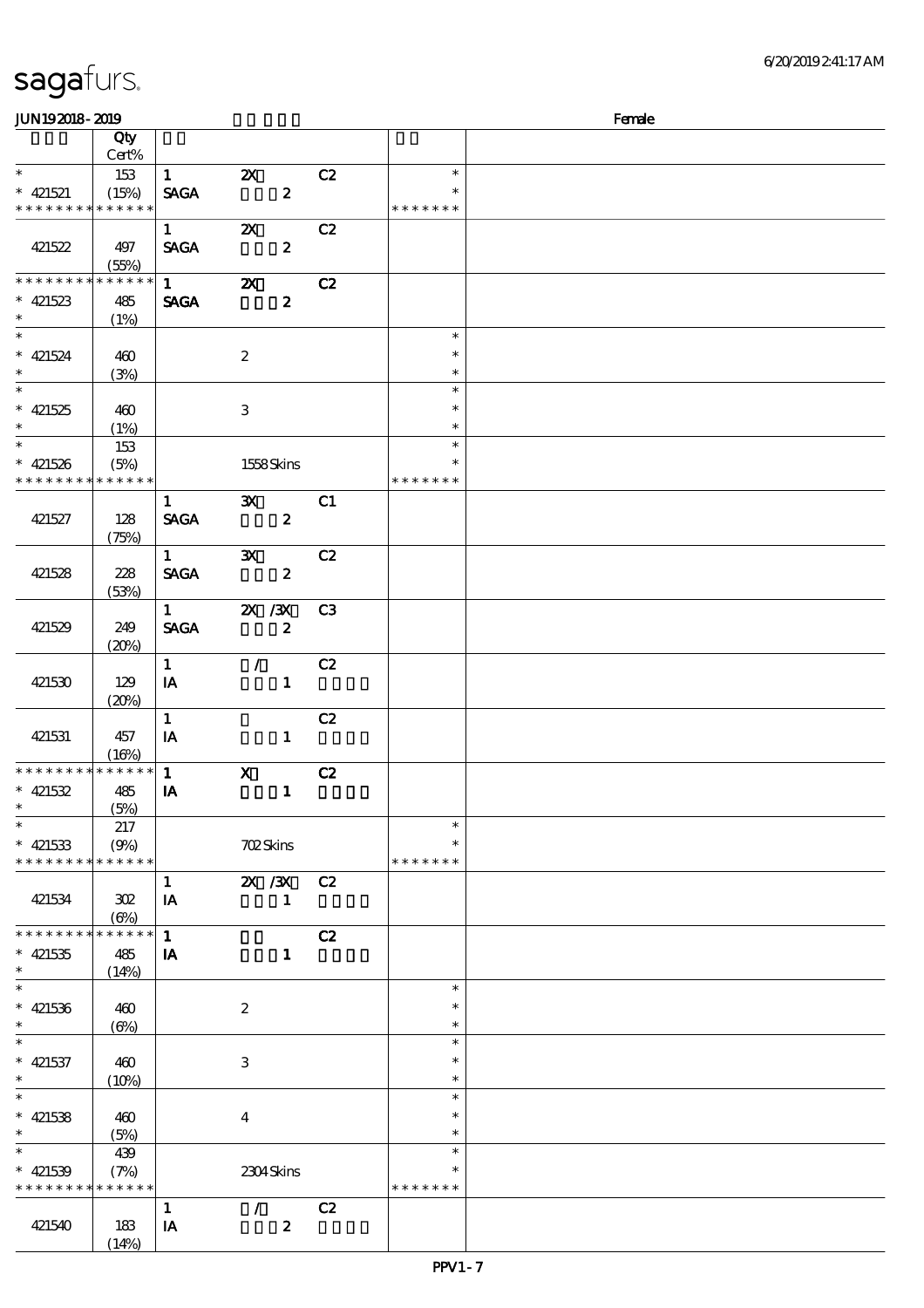| JUN192018-2019              |          |              |                                                                                                                                                                                                                                                                                                                                           |                         |               | Female |
|-----------------------------|----------|--------------|-------------------------------------------------------------------------------------------------------------------------------------------------------------------------------------------------------------------------------------------------------------------------------------------------------------------------------------------|-------------------------|---------------|--------|
|                             | Qty      |              |                                                                                                                                                                                                                                                                                                                                           |                         |               |        |
|                             | Cert%    |              |                                                                                                                                                                                                                                                                                                                                           |                         |               |        |
|                             |          | $\mathbf{1}$ | $\mathbf{x}$                                                                                                                                                                                                                                                                                                                              | C2                      |               |        |
| 421541                      | 456      | IA           | $\boldsymbol{z}$                                                                                                                                                                                                                                                                                                                          |                         |               |        |
|                             | (20%)    |              |                                                                                                                                                                                                                                                                                                                                           |                         |               |        |
|                             |          | $\mathbf{1}$ |                                                                                                                                                                                                                                                                                                                                           |                         |               |        |
|                             |          |              | $X \, X$                                                                                                                                                                                                                                                                                                                                  | C2                      |               |        |
| 421542                      | 285      | IA           | $\boldsymbol{2}$                                                                                                                                                                                                                                                                                                                          |                         |               |        |
|                             | (32%)    |              |                                                                                                                                                                                                                                                                                                                                           |                         |               |        |
| * * * * * * * *             | $******$ | $\mathbf{1}$ |                                                                                                                                                                                                                                                                                                                                           | C2                      |               |        |
| $* 421543$                  | 485      | IA           | $\boldsymbol{z}$                                                                                                                                                                                                                                                                                                                          |                         |               |        |
| $\ast$                      | (46%)    |              |                                                                                                                                                                                                                                                                                                                                           |                         |               |        |
| $\ast$                      | 364      |              |                                                                                                                                                                                                                                                                                                                                           |                         | $\ast$        |        |
| $* 421544$                  | (44%)    |              | 849Skins                                                                                                                                                                                                                                                                                                                                  |                         |               |        |
| * * * * * * * * * * * * * * |          |              |                                                                                                                                                                                                                                                                                                                                           |                         | * * * * * * * |        |
|                             |          | $\mathbf{1}$ | $\mathcal{F}$                                                                                                                                                                                                                                                                                                                             | C1/C2                   |               |        |
| 421545                      | 83       | <b>SROY</b>  | $\mathbf{1}$                                                                                                                                                                                                                                                                                                                              |                         |               |        |
|                             | (21%)    |              |                                                                                                                                                                                                                                                                                                                                           |                         |               |        |
|                             |          | $\mathbf{1}$ |                                                                                                                                                                                                                                                                                                                                           | C1                      |               |        |
| 421546                      | 117      | <b>SROY</b>  | $\mathbf{1}$                                                                                                                                                                                                                                                                                                                              |                         |               |        |
|                             | (7%)     |              |                                                                                                                                                                                                                                                                                                                                           |                         |               |        |
|                             |          | $\mathbf{1}$ |                                                                                                                                                                                                                                                                                                                                           | C1/C2                   |               |        |
| 421547                      | 178      | <b>SROY</b>  | $\mathbf{1}$                                                                                                                                                                                                                                                                                                                              |                         |               |        |
|                             |          |              |                                                                                                                                                                                                                                                                                                                                           |                         |               |        |
|                             | (17%)    |              |                                                                                                                                                                                                                                                                                                                                           |                         |               |        |
|                             |          | $\mathbf{1}$ |                                                                                                                                                                                                                                                                                                                                           | C2                      |               |        |
| 421548                      | 159      | <b>SROY</b>  | $\mathbf{1}$                                                                                                                                                                                                                                                                                                                              |                         |               |        |
|                             | (5%)     |              |                                                                                                                                                                                                                                                                                                                                           |                         |               |        |
|                             |          | $\mathbf{1}$ |                                                                                                                                                                                                                                                                                                                                           | C <sub>3</sub>          |               |        |
| 421549                      | 125      | <b>SROY</b>  | $\mathbf{1}$                                                                                                                                                                                                                                                                                                                              |                         |               |        |
|                             | (4%)     |              |                                                                                                                                                                                                                                                                                                                                           |                         |               |        |
|                             |          | $\mathbf{1}$ | $\mathbf{x}$                                                                                                                                                                                                                                                                                                                              | C1                      |               |        |
| 421550                      | 101      | <b>SROY</b>  | $\mathbf{1}$                                                                                                                                                                                                                                                                                                                              |                         |               |        |
|                             | (12%)    |              |                                                                                                                                                                                                                                                                                                                                           |                         |               |        |
|                             |          | $\mathbf{1}$ | $\mathbf{x}$                                                                                                                                                                                                                                                                                                                              | C1                      |               |        |
| 421551                      | 181      | <b>SROY</b>  | $\mathbf{1}$                                                                                                                                                                                                                                                                                                                              |                         |               |        |
|                             | (9%)     |              |                                                                                                                                                                                                                                                                                                                                           |                         |               |        |
|                             |          | $\mathbf{1}$ | $\mathbf X$                                                                                                                                                                                                                                                                                                                               | C2                      |               |        |
| 421552                      | 276      | <b>SROY</b>  | $\mathbf{1}$                                                                                                                                                                                                                                                                                                                              |                         |               |        |
|                             | (3%)     |              |                                                                                                                                                                                                                                                                                                                                           |                         |               |        |
|                             |          |              | $\overline{1}$ $\overline{X}$ $\overline{C3}$                                                                                                                                                                                                                                                                                             |                         |               |        |
| 421553                      | 191      |              | SROY 1                                                                                                                                                                                                                                                                                                                                    |                         |               |        |
|                             | (4%)     |              |                                                                                                                                                                                                                                                                                                                                           |                         |               |        |
|                             |          |              | $\overline{1}$ <b>2X</b> C1                                                                                                                                                                                                                                                                                                               |                         |               |        |
| 421554                      | 143      |              | $SROY$ 1                                                                                                                                                                                                                                                                                                                                  |                         |               |        |
|                             |          |              |                                                                                                                                                                                                                                                                                                                                           |                         |               |        |
|                             | (11%)    |              | $\overline{1}$ $\overline{2}$ $\overline{2}$ $\overline{2}$ $\overline{2}$ $\overline{2}$ $\overline{2}$ $\overline{2}$ $\overline{2}$ $\overline{2}$ $\overline{2}$ $\overline{2}$ $\overline{2}$ $\overline{2}$ $\overline{2}$ $\overline{2}$ $\overline{2}$ $\overline{2}$ $\overline{2}$ $\overline{2}$ $\overline{2}$ $\overline{2}$ |                         |               |        |
|                             |          |              |                                                                                                                                                                                                                                                                                                                                           |                         |               |        |
| 421555                      | 107      |              | $SROY$ 1                                                                                                                                                                                                                                                                                                                                  |                         |               |        |
|                             | (3%)     |              | $\frac{1}{1}$ / C1/C2                                                                                                                                                                                                                                                                                                                     |                         |               |        |
|                             |          |              |                                                                                                                                                                                                                                                                                                                                           |                         |               |        |
| 421556                      | 242      |              | <b>SROY</b><br>$\mathbf{2}$                                                                                                                                                                                                                                                                                                               |                         |               |        |
|                             | (5%)     |              |                                                                                                                                                                                                                                                                                                                                           |                         |               |        |
|                             |          |              | $\overline{1}$ $C1/C2$                                                                                                                                                                                                                                                                                                                    |                         |               |        |
| 421557                      | 123      |              | <b>SROY</b><br>$\mathbf{2}$                                                                                                                                                                                                                                                                                                               |                         |               |        |
|                             | (5%)     |              |                                                                                                                                                                                                                                                                                                                                           |                         |               |        |
|                             |          |              | $\frac{1}{\text{SROY}}$ X C1                                                                                                                                                                                                                                                                                                              |                         |               |        |
| 421558                      | 151      |              |                                                                                                                                                                                                                                                                                                                                           |                         |               |        |
|                             | (12%)    |              |                                                                                                                                                                                                                                                                                                                                           |                         |               |        |
|                             |          |              | $\overline{1}$ X                                                                                                                                                                                                                                                                                                                          | $\overline{\text{c}}$ 1 |               |        |
| 421559                      | 187      | <b>SROY</b>  | $\boldsymbol{z}$                                                                                                                                                                                                                                                                                                                          |                         |               |        |
|                             | (53%)    |              |                                                                                                                                                                                                                                                                                                                                           |                         |               |        |
|                             |          | $1$ X        | C2                                                                                                                                                                                                                                                                                                                                        |                         |               |        |
| 421560                      | 214      | <b>SROY</b>  | $\boldsymbol{z}$                                                                                                                                                                                                                                                                                                                          |                         |               |        |
|                             | (8%)     |              |                                                                                                                                                                                                                                                                                                                                           |                         |               |        |
|                             |          |              |                                                                                                                                                                                                                                                                                                                                           |                         |               |        |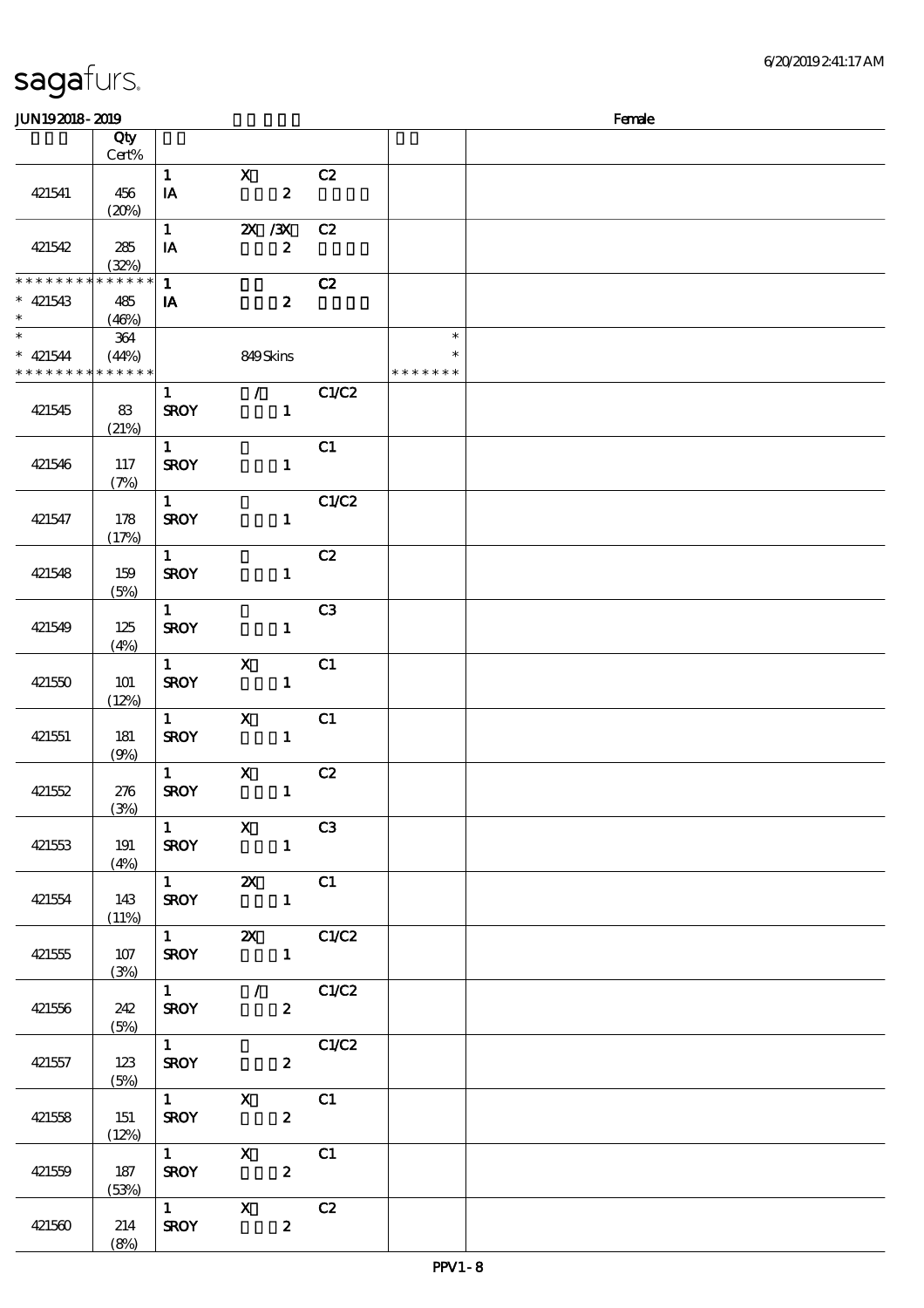| <b>JUN192018-2019</b> |                |                             |                                               |       | Female |
|-----------------------|----------------|-----------------------------|-----------------------------------------------|-------|--------|
|                       | Qty<br>Cert%   |                             |                                               |       |        |
| 421561                | 285<br>(24%)   | $\mathbf{1}$<br><b>SROY</b> | $\mathbf x$<br>$\boldsymbol{z}$               | C2    |        |
| 421562                | 155<br>(65%)   | $\mathbf{1}$<br><b>SROY</b> | $\boldsymbol{\mathsf{X}}$<br>$\boldsymbol{2}$ | C1    |        |
| 421563                | 140<br>(20%)   | $\mathbf{1}$<br><b>SROY</b> | $\boldsymbol{\alpha}$<br>$\boldsymbol{z}$     | C1/C2 |        |
| 421564                | 204<br>(35%)   | 1<br><b>SROY</b>            | $\boldsymbol{\mathsf{Z}}$<br>$\boldsymbol{z}$ | C2    |        |
| 421565                | 105<br>(15%)   | $\mathbf{1}$<br><b>SROY</b> | $X$ / $ZX$<br>$\boldsymbol{2}$                | C3    |        |
| 421566                | 123<br>$(0\%)$ | $\mathbf{1}$<br><b>SROY</b> | $X$ / $ZX$<br>$\boldsymbol{z}$                | C3    |        |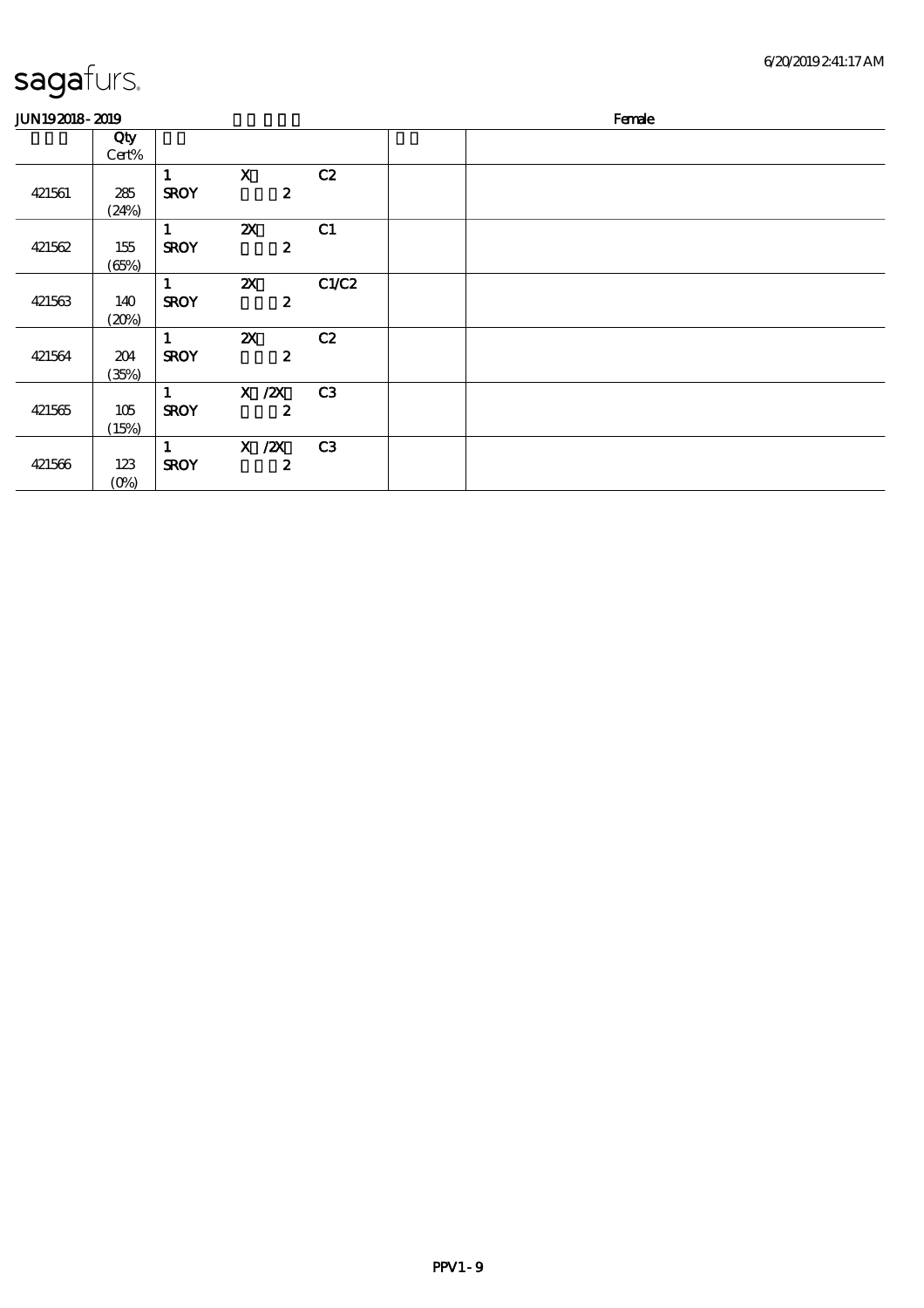| <b>JUN192018-2019</b> |                     |                                  |                           |                  |       | Female |
|-----------------------|---------------------|----------------------------------|---------------------------|------------------|-------|--------|
|                       | Qty<br>Cert%        |                                  |                           |                  |       |        |
| 421641                | 107<br>(34%)        | $\boldsymbol{z}$<br>${\bf s}$    |                           | $\mathbf{1}$     | C2    |        |
| 421642                | 115<br>(66%)        | $\boldsymbol{z}$<br>$\mathbf{S}$ |                           | $\mathbf{1}$     | C1/C2 |        |
| 421643                | 87<br>(50%)         | $\boldsymbol{z}$<br>${\bf s}$    |                           | $\mathbf{1}$     | C3    |        |
| 421644                | 217<br>(35%)        | $\boldsymbol{z}$<br>$\mathbf{S}$ |                           | $\mathbf{1}$     | C1/C2 |        |
| 421645                | 278<br>(44%)        | $\boldsymbol{z}$<br>$\mathbf{S}$ |                           | $\mathbf{1}$     | C3    |        |
| 421646                | 280<br>(15%)        | $\boldsymbol{z}$<br>${\bf s}$    | $\boldsymbol{\mathrm{X}}$ | $\mathbf{1}$     | C1/C2 |        |
| 421647                | 284<br>(29%)        | $\boldsymbol{z}$<br>$\mathbf{S}$ | $\mathbf X$               | $\mathbf{1}$     | C3    |        |
| 421648                | 10B<br>(7%)         | $\boldsymbol{z}$<br>${\bf S}$    | $\boldsymbol{\mathsf{X}}$ | $\mathbf{1}$     | C1/C2 |        |
| 421649                | 105<br>(15%)        | $\boldsymbol{2}$<br>$\mathbf{S}$ | $\boldsymbol{\mathsf{X}}$ | $\mathbf{1}$     | C3    |        |
| 421650                | 98<br>(20%)         | $\pmb{2}$<br>$\mathbf{S}$        | $\mathbf{x}$              | $\mathbf{1}$     | C2    |        |
| 421651                | 138<br>(20%)        | $\boldsymbol{z}$<br>$\mathbf{S}$ |                           | $\boldsymbol{z}$ | C1/C2 |        |
| 421652                | 222<br>(28%)        | $\boldsymbol{z}$<br>${\bf S}$    | $\mathbf{X}$              | $\boldsymbol{z}$ | C1/C2 |        |
| 421653                | <b>101</b><br>(32%) | $\mathbf{2}$<br>${\bf s}$        | $\mathbf{x}$              | $\boldsymbol{2}$ | C1/C2 |        |
| 421654                | 153<br>(35%)        | $2$ / C2<br>$\mathbf{B}$         |                           | $\blacksquare$   |       |        |
| 421655                | 193<br>(26%)        | $2$ X $/2$ X C2<br>$\mathbf{B}$  |                           | $\mathbf{1}$     |       |        |
| 421656                | 149<br>(34%)        | $\mathbf{2}$<br><b>SAGA</b>      |                           | $\mathbf{1}$     | C2    |        |
| 421657                | 328<br>(52%)        | $\mathbf{2}$<br><b>SAGA</b>      |                           | $\mathbf{1}$     | C1/C2 |        |
| 421658                | 111<br>(40%)        | $\overline{2}$<br><b>SAGA</b>    |                           | $\mathbf{1}$     | C3    |        |
| 421659                | 132<br>(27%)        | $\mathbf{z}$<br><b>SAGA</b>      |                           | $\mathbf{1}$     | C1    |        |
| 421660                | 213<br>(15%)        | $\mathbf{2}$<br><b>SAGA</b>      |                           | $\mathbf{1}$     | C1    |        |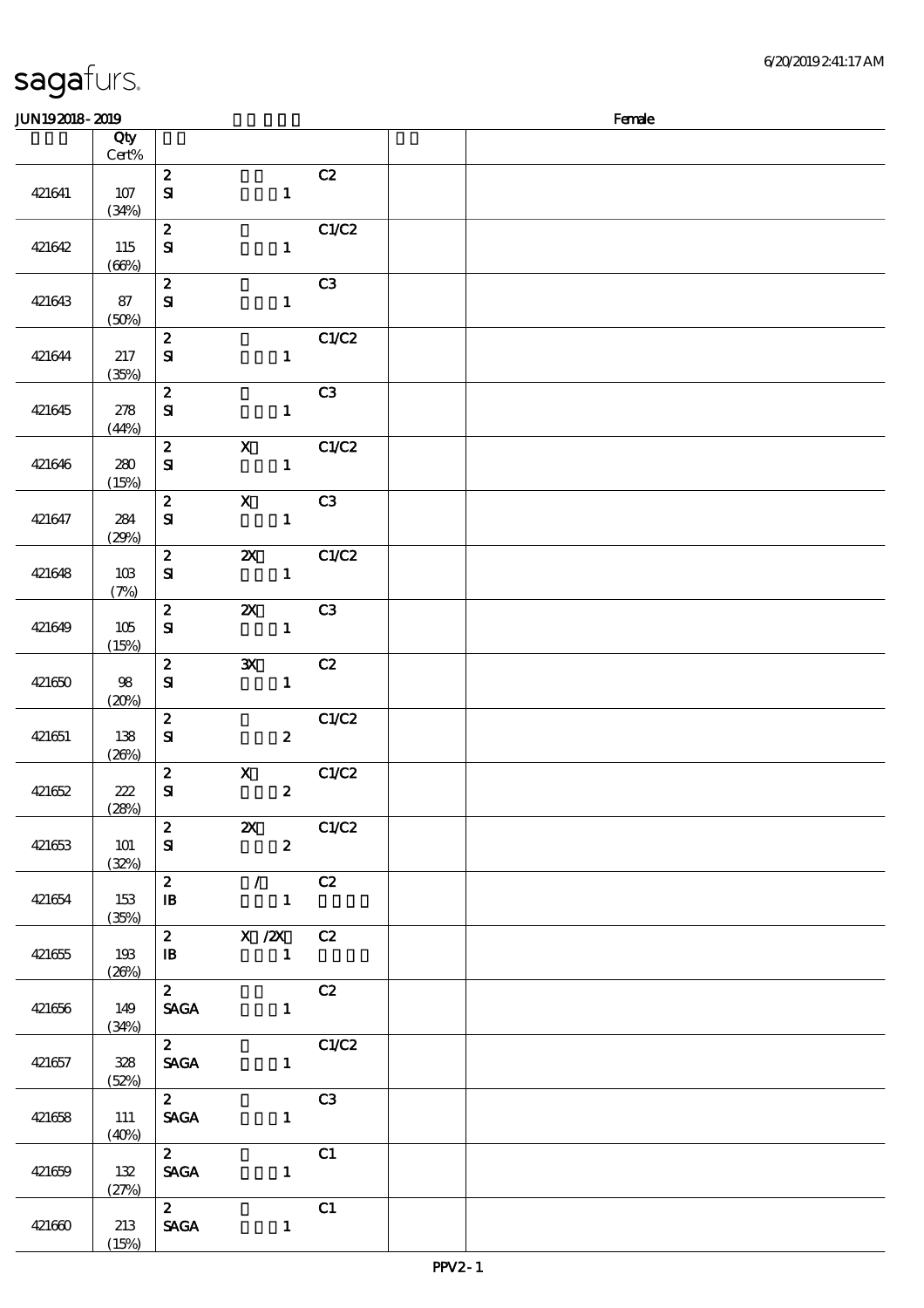| <b>JUN192018-2019</b>                    |                 |                             |                           |                  |                          |               | Female |
|------------------------------------------|-----------------|-----------------------------|---------------------------|------------------|--------------------------|---------------|--------|
|                                          | Qty             |                             |                           |                  |                          |               |        |
|                                          | Cert%           | $\boldsymbol{2}$            |                           |                  | C1                       |               |        |
| 421661                                   | 217             | <b>SAGA</b>                 |                           | $\mathbf{1}$     |                          |               |        |
|                                          | (16%)           |                             |                           |                  |                          |               |        |
| * * * * * * * *                          | * * * * * *     | $\boldsymbol{2}$            |                           |                  | C2                       |               |        |
| $* 421662$<br>$\ast$                     | 485             | <b>SAGA</b>                 |                           | $\mathbf{1}$     |                          |               |        |
| $\overline{\phantom{0}}$                 | (20%)<br>$96\,$ |                             |                           |                  |                          | $\ast$        |        |
| $* 421663$                               | (33%)           |                             | 581 Skins                 |                  |                          | ∗             |        |
| * * * * * * * * <mark>* * * * * *</mark> |                 |                             |                           |                  |                          | * * * * * * * |        |
|                                          |                 | $\boldsymbol{z}$            |                           |                  | C <sub>3</sub>           |               |        |
| 421664                                   | 440<br>(37%)    | <b>SAGA</b>                 |                           | $\mathbf{1}$     |                          |               |        |
|                                          |                 | $\mathbf{2}$                | $\mathbf{x}$              |                  | C1                       |               |        |
| 421665                                   | 166             | <b>SAGA</b>                 |                           | $\mathbf{1}$     |                          |               |        |
|                                          | (12%)           |                             |                           |                  |                          |               |        |
|                                          |                 | $\mathbf{z}$                | $\mathbf{x}$              |                  | C1                       |               |        |
| 421666                                   | 328<br>(14%)    | <b>SAGA</b>                 |                           | $\mathbf{1}$     |                          |               |        |
| * * * * * * * *                          | * * * * * *     | $\mathbf{2}$                | $\mathbf{x}$              |                  | C2                       |               |        |
| $* 421667$                               | 485             | <b>SAGA</b>                 |                           | $\mathbf{1}$     |                          |               |        |
| $\ast$<br>$\overline{\ast}$              | (9%)            |                             |                           |                  |                          | $\ast$        |        |
| $* 421668$                               | 278<br>(12%)    |                             | 763Skins                  |                  |                          | $\ast$        |        |
| * * * * * * * * <mark>* * * * * *</mark> |                 |                             |                           |                  |                          | * * * * * * * |        |
| * * * * * * * * * * * * * *              |                 | $\boldsymbol{2}$            | $\mathbf{x}$              |                  | C <sub>3</sub>           |               |        |
| $* 421609$                               | 485             | <b>SAGA</b>                 |                           | $\mathbf{1}$     |                          |               |        |
| $\ast$<br>$\overline{\ast}$              | (20%)<br>63     |                             |                           |                  |                          | $\ast$        |        |
| $* 421670$                               | (14%)           |                             | 548Skins                  |                  |                          | $\ast$        |        |
| * * * * * * * *                          | * * * * * *     |                             |                           |                  |                          | * * * * * * * |        |
|                                          |                 | $\mathbf{z}$                | $\boldsymbol{\mathsf{Z}}$ |                  | C1                       |               |        |
| 421671                                   | 151<br>(19%)    | <b>SAGA</b>                 |                           | $\mathbf{1}$     |                          |               |        |
|                                          |                 | $\mathbf{z}$                | $\boldsymbol{\mathsf{Z}}$ |                  | C1/C2                    |               |        |
| 421672                                   | 296             | <b>SAGA</b>                 |                           | $\mathbf{1}$     |                          |               |        |
|                                          | $(\Theta)$      |                             |                           |                  |                          |               |        |
| 421673                                   | 409             | $\mathbf{2}$<br><b>SAGA</b> | $\mathbf{z}$              | $\mathbf{1}$     | C1/C2                    |               |        |
|                                          | (5%)            |                             |                           |                  |                          |               |        |
|                                          |                 | $\overline{\mathbf{z}}$     |                           |                  | <b>2X</b> C <sub>2</sub> |               |        |
| 421674                                   | 472             | <b>SAGA</b>                 |                           |                  |                          |               |        |
|                                          | (23%)           | $\mathbf{2}$                |                           |                  | <b>2X</b> C3             |               |        |
| 421675                                   | 193             | <b>SAGA</b>                 |                           |                  |                          |               |        |
|                                          | (11%)           |                             |                           |                  |                          |               |        |
|                                          |                 | $\mathbf{2}$                | $\mathbf{x}$              |                  | C2                       |               |        |
| 421676                                   | 130<br>(17%)    |                             | <b>SAGA</b>               | $\mathbf{1}$     |                          |               |        |
|                                          |                 | $\mathbf{2}$                |                           |                  | C1                       |               |        |
| 421677                                   | 121             | <b>SAGA</b>                 |                           | $\boldsymbol{z}$ |                          |               |        |
|                                          | (13%)           |                             |                           |                  |                          |               |        |
| 421678                                   | 224             | $\mathbf{2}$<br><b>SAGA</b> |                           | $\mathbf{z}$     | C2                       |               |        |
|                                          | (23%)           |                             |                           |                  |                          |               |        |
|                                          |                 | 2 X                         |                           |                  | C1                       |               |        |
| 421679                                   | 176             | <b>SAGA</b>                 |                           | $\mathbf{2}$     |                          |               |        |
|                                          | (23%)           |                             | 2 X                       |                  | C2                       |               |        |
| 421680                                   | 427             | <b>SAGA</b>                 |                           | $\mathbf{z}$     |                          |               |        |
|                                          | (15%)           |                             |                           |                  |                          |               |        |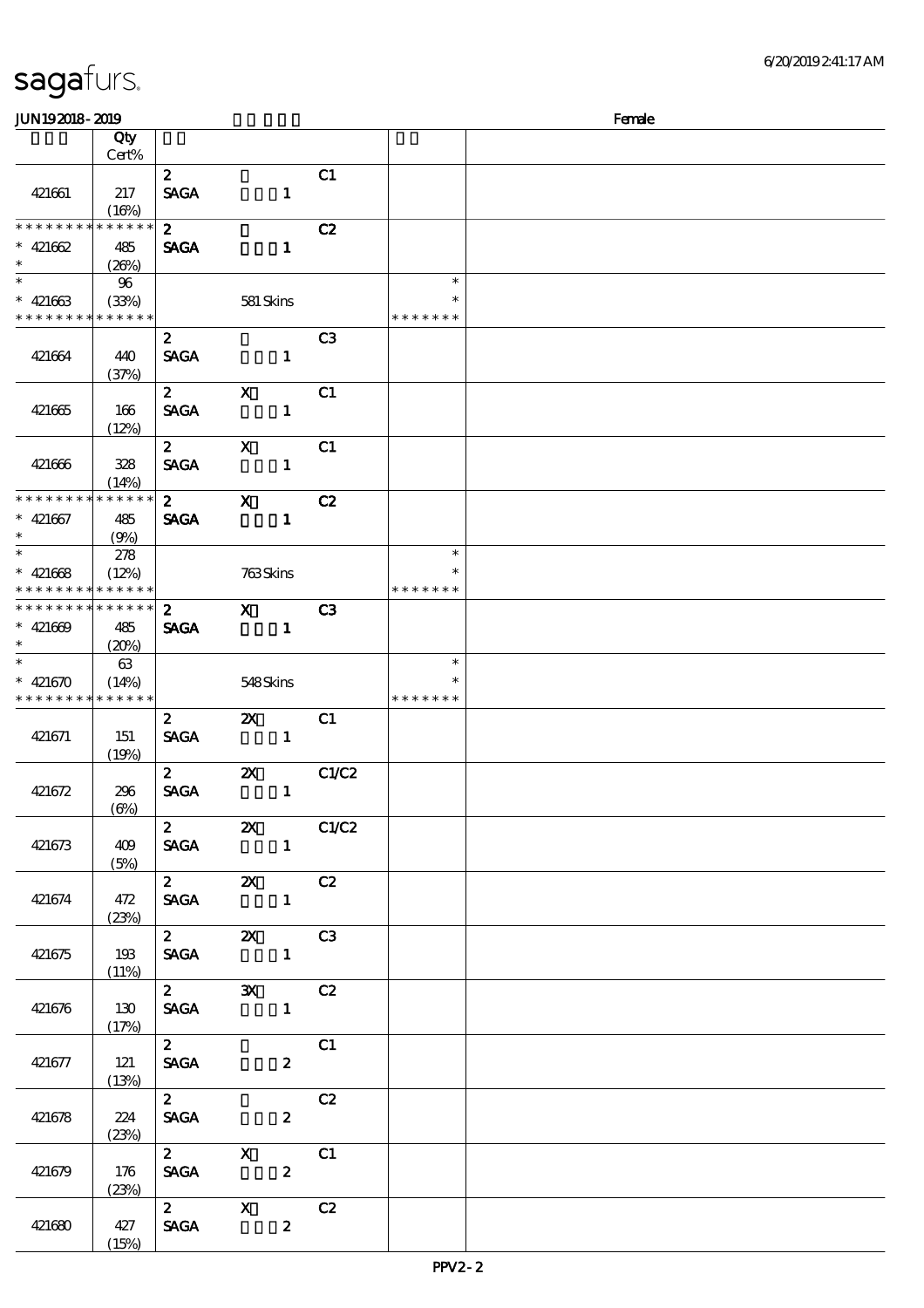| <b>JUN192018-2019</b>                                              |                               |                             |                                               |                |                                   | Female |
|--------------------------------------------------------------------|-------------------------------|-----------------------------|-----------------------------------------------|----------------|-----------------------------------|--------|
|                                                                    | Qty                           |                             |                                               |                |                                   |        |
|                                                                    | Cert%                         |                             |                                               |                |                                   |        |
| 421681                                                             | 232<br>(25%)                  | $\mathbf{2}$<br><b>SAGA</b> | $\boldsymbol{X}$<br>$\boldsymbol{z}$          | C <sub>3</sub> |                                   |        |
| 421682                                                             | 358<br>$(0\%)$                | $\mathbf{2}$<br><b>SAGA</b> | $\boldsymbol{\alpha}$<br>$\boldsymbol{z}$     | C1             |                                   |        |
| 421683                                                             | 308<br>(30%)                  | $2^{\circ}$<br><b>SAGA</b>  | $\mathbf{x}$<br>$\boldsymbol{z}$              | C1/C2          |                                   |        |
| 421684                                                             | 96<br>(21%)                   | $\mathbf{2}$<br><b>SAGA</b> | $\boldsymbol{\mathsf{Z}}$<br>$\boldsymbol{z}$ | C3             |                                   |        |
| 421685                                                             | 148<br>(41%)                  | $\mathbf{2}$<br><b>SAGA</b> | $\mathbf{x}$<br>$\boldsymbol{z}$              | C2             |                                   |        |
| 421686                                                             | 131<br>(61%)                  | 1/2<br><b>SAGA</b>          | $\mathbf{3}$                                  | C2             |                                   |        |
| 421687                                                             | 150<br>(20%)                  | $\mathbf{z}$<br>IA          | $\mathcal{L}$<br>$\mathbf{1}$                 | C2             |                                   |        |
| 421688                                                             | 40 <sup>3</sup><br>(18%)      | $\mathbf{z}$<br>IA          | $\mathbf{1}$                                  | C2             |                                   |        |
| 421689                                                             | 480<br>(8%)                   | $\mathbf{z}$<br>IA          | $\mathbf{x}$<br>$\mathbf{1}$                  | C2             |                                   |        |
| 421690                                                             | 213<br>(5%)                   | $\boldsymbol{z}$<br>IA      | <b>2X / 3X</b><br>$\mathbf{1}$                | C2             |                                   |        |
| * * * * * * * *<br>$* 421691$<br>$\ast$                            | $******$<br>485<br>(7%)       | $\mathbf{z}$<br>IA          | $\mathbf{1}$                                  | C2             |                                   |        |
|                                                                    |                               |                             |                                               |                | $\ast$                            |        |
| * $421692$<br>$*$ $*$                                              | 460<br>(8%)                   |                             | $\boldsymbol{z}$                              |                | $\ast$<br>$\ast$                  |        |
| $\ast$<br>$* 42160B$<br>* * * * * * * *                            | 281<br>(14%)<br>* * * * * * * |                             | 1226Skins                                     |                | $\ast$<br>$\ast$<br>* * * * * * * |        |
| 421694                                                             | 234<br>(14%)                  | $\boldsymbol{z}$<br>IA      | $\boldsymbol{z}$                              | C2             |                                   |        |
| * * * * * * * *<br>$* 421695$<br>$\ast$                            | $*******$<br>465<br>(24%)     | $\boldsymbol{z}$<br>IA      | $\mathbf{X}$<br>$\boldsymbol{z}$              | C2             |                                   |        |
| $\ast$<br>$* 421696$<br>* * * * * * * * <mark>* * * * * * *</mark> | 51<br>(49%)                   |                             | 516Skins                                      |                | $\ast$<br>∗<br>* * * * * * *      |        |
| 421697                                                             | 238<br>(32%)                  | $\boldsymbol{2}$<br>IA      | 2X / 3X<br>$\boldsymbol{z}$                   | C2             |                                   |        |
| 421698                                                             | 436<br>(35%)                  | $\mathbf{z}$<br>IA          | $\boldsymbol{2}$                              | C2             |                                   |        |
| 421699                                                             | 124<br>(20%)                  | $\mathbf{z}$<br><b>SROY</b> | $\mathbf{1}$                                  | C1/C2          |                                   |        |
| 421700                                                             | 177<br>(11%)                  | $2^{\sim}$<br><b>SROY</b>   | $\mathbf{X}$<br>$\mathbf{1}$                  | C1/C2          |                                   |        |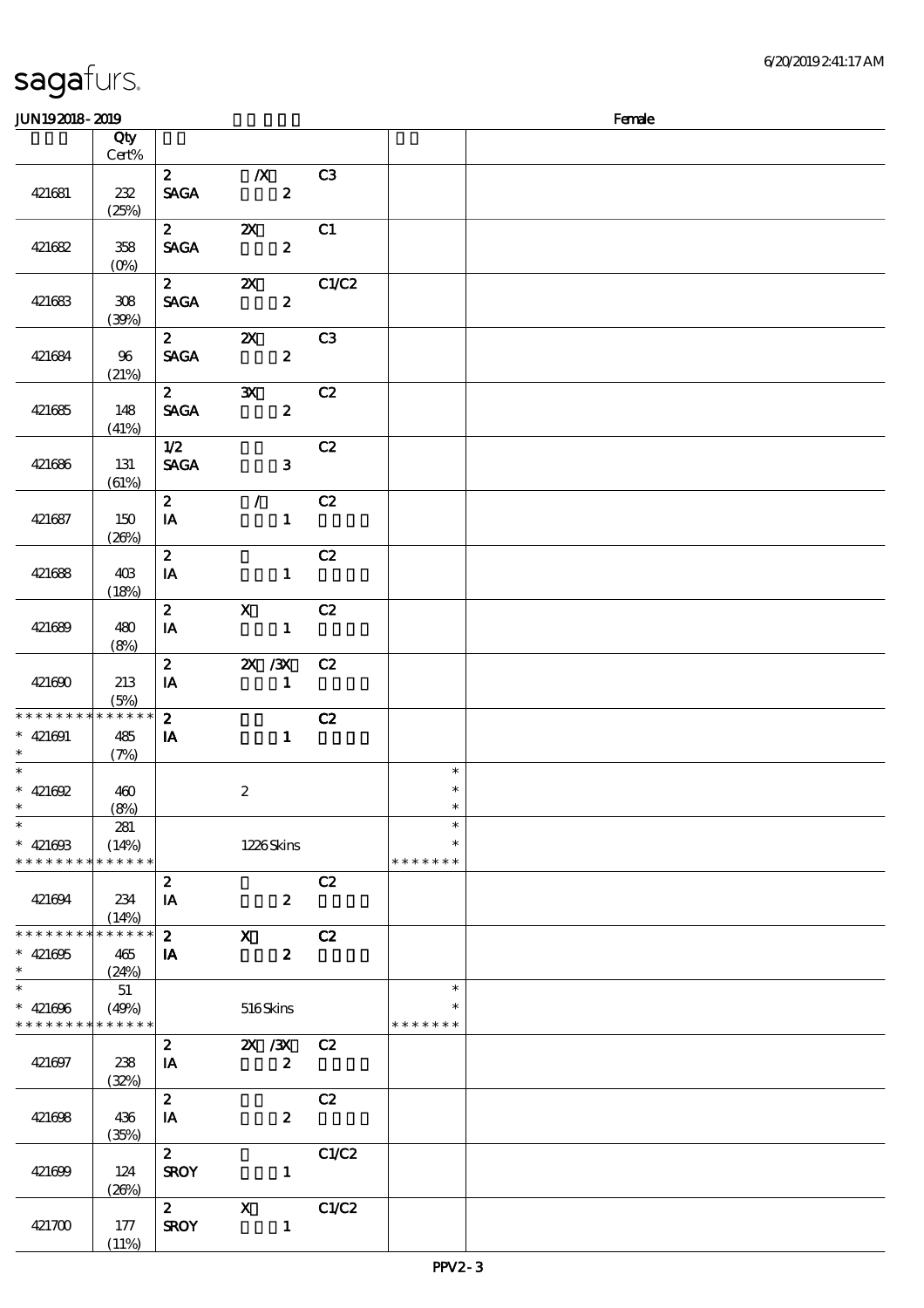| <b>JUN192018-2019</b> |       |             |    |   |       | Female |  |  |
|-----------------------|-------|-------------|----|---|-------|--------|--|--|
|                       | Qty   |             |    |   |       |        |  |  |
|                       | Cert% |             |    |   |       |        |  |  |
|                       |       | 2           | X  |   | C1/C2 |        |  |  |
| 421701                | 164   | <b>SROY</b> |    | 2 |       |        |  |  |
|                       | 18%   |             |    |   |       |        |  |  |
|                       |       | 2           | ZX |   | C2    |        |  |  |
| 421702                | 334   | <b>SROY</b> |    | 2 |       |        |  |  |
|                       | (2%)  |             |    |   |       |        |  |  |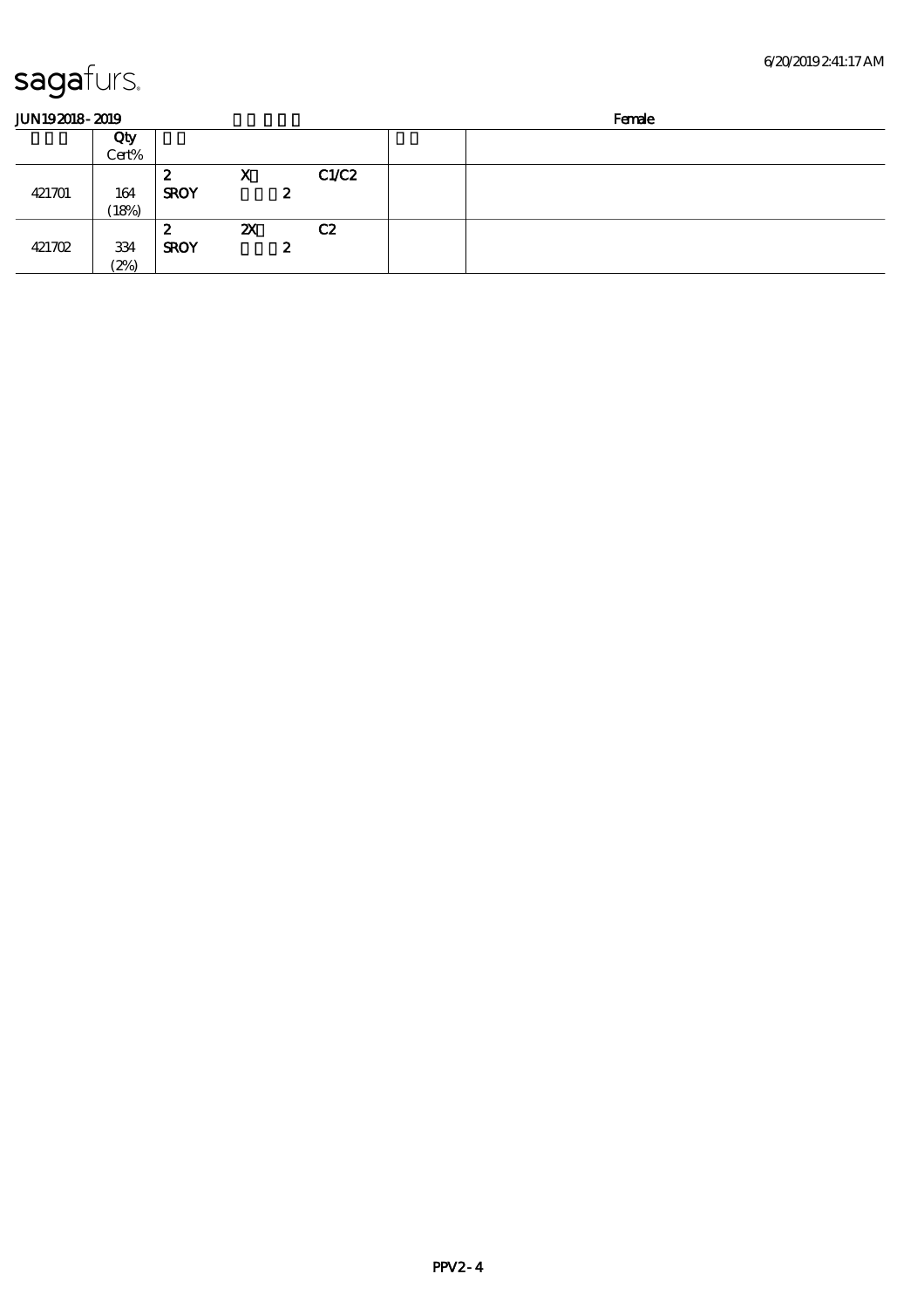| Qty<br>Cert%<br>$\mathbf{3}$<br>C2<br>421781<br>${\bf s}$<br>$\mathbf{1}$<br>47<br>(42%)<br>$\mathbf{3}$<br>C2<br>421782<br>$\mathbf{1}$<br>113<br>${\bf s}$<br>(33%)<br>C1/C2<br>$\mathbf{3}$<br>421783<br>${\bf s}$<br>142<br>$\mathbf{1}$<br>(20%)<br>$\mathbf{3}$<br>C3<br>421784<br>153<br>${\bf s}$<br>$\mathbf{1}$<br>(43%)<br>$\boldsymbol{\mathsf{X}}$<br>$\mathbf{3}$<br>C1/C2<br>${\bf S}$<br>$\mathbf{1}$<br>421785<br>214<br>(20%)<br>$\boldsymbol{\mathrm{X}}$<br>$\mathbf{3}$<br>C3<br>${\bf S}$<br>$\mathbf{1}$<br>421786<br>112<br>(28%)<br>$\mathbf{3}$<br>$\boldsymbol{\mathsf{z}}$<br>C2<br>421787<br>$\mathbf{S}$<br>$\mathbf{1}$<br>158<br>(25%)<br>$\mathbf{3}$<br>$\mathbf{x}$<br>C2<br>${\bf s}$<br>$\mathbf{1}$<br>421788<br>67<br>(22%)<br>$\mathbf{3}$<br>C2<br>$\mathcal{F}^{\mathbb{R}}$<br>$\mathbf{1}$<br>421789<br>98<br>$\mathbf{B}$<br>(18%)<br>$\mathbf{3}$<br>C2<br>421790<br>167<br>$\mathbf{B}$<br>$\mathbf{1}$<br>(18%)<br>$\mathbf{3}$<br>X / ZX<br>C2<br>$\mathbf{1}$<br>421791<br>$\mathbf{B}$<br>235<br>(13%)<br>3 <sup>1</sup><br>C2<br><b>SAGA</b><br>421792<br>63<br>$\mathbf{1}$<br>(36%)<br>3 <sup>1</sup><br>C2<br><b>SAGA</b><br>421793<br>147<br>$\mathbf{1}$<br>(43%)<br>$3^{\circ}$<br>C1/C2<br>272<br><b>SAGA</b><br>$1 -$<br>421794<br>(28%)<br>$\overline{3}$<br>C3<br>174<br><b>SAGA</b><br>421795<br>$\mathbf{1}$<br>(56%)<br>3 X C1/C2<br>182<br>SAGA 1<br>421796<br>(12%)<br>3 $X$ $\overline{C3}$<br>SAGA 1<br>202<br>421797<br>(35%)<br>$\begin{array}{ccc} 3 & 2X & C2 \\ SAGA & 1 & \end{array}$<br>112<br>421798<br>(17%)<br>$\overline{3}$<br>3X C2<br>SAGA 1<br>421799<br>114<br>(37%)<br>$\overline{3}$ $\overline{X}$ $C1/C2$<br><b>SAGA</b><br>$\boldsymbol{z}$<br>421800<br>133 | <b>JUN192018-2019</b> |       |  |  | Female |
|---------------------------------------------------------------------------------------------------------------------------------------------------------------------------------------------------------------------------------------------------------------------------------------------------------------------------------------------------------------------------------------------------------------------------------------------------------------------------------------------------------------------------------------------------------------------------------------------------------------------------------------------------------------------------------------------------------------------------------------------------------------------------------------------------------------------------------------------------------------------------------------------------------------------------------------------------------------------------------------------------------------------------------------------------------------------------------------------------------------------------------------------------------------------------------------------------------------------------------------------------------------------------------------------------------------------------------------------------------------------------------------------------------------------------------------------------------------------------------------------------------------------------------------------------------------------------------------------------------------------------------------------------------------------------------------------------------------------------------------------------------|-----------------------|-------|--|--|--------|
|                                                                                                                                                                                                                                                                                                                                                                                                                                                                                                                                                                                                                                                                                                                                                                                                                                                                                                                                                                                                                                                                                                                                                                                                                                                                                                                                                                                                                                                                                                                                                                                                                                                                                                                                                         |                       |       |  |  |        |
|                                                                                                                                                                                                                                                                                                                                                                                                                                                                                                                                                                                                                                                                                                                                                                                                                                                                                                                                                                                                                                                                                                                                                                                                                                                                                                                                                                                                                                                                                                                                                                                                                                                                                                                                                         |                       |       |  |  |        |
|                                                                                                                                                                                                                                                                                                                                                                                                                                                                                                                                                                                                                                                                                                                                                                                                                                                                                                                                                                                                                                                                                                                                                                                                                                                                                                                                                                                                                                                                                                                                                                                                                                                                                                                                                         |                       |       |  |  |        |
|                                                                                                                                                                                                                                                                                                                                                                                                                                                                                                                                                                                                                                                                                                                                                                                                                                                                                                                                                                                                                                                                                                                                                                                                                                                                                                                                                                                                                                                                                                                                                                                                                                                                                                                                                         |                       |       |  |  |        |
|                                                                                                                                                                                                                                                                                                                                                                                                                                                                                                                                                                                                                                                                                                                                                                                                                                                                                                                                                                                                                                                                                                                                                                                                                                                                                                                                                                                                                                                                                                                                                                                                                                                                                                                                                         |                       |       |  |  |        |
|                                                                                                                                                                                                                                                                                                                                                                                                                                                                                                                                                                                                                                                                                                                                                                                                                                                                                                                                                                                                                                                                                                                                                                                                                                                                                                                                                                                                                                                                                                                                                                                                                                                                                                                                                         |                       |       |  |  |        |
|                                                                                                                                                                                                                                                                                                                                                                                                                                                                                                                                                                                                                                                                                                                                                                                                                                                                                                                                                                                                                                                                                                                                                                                                                                                                                                                                                                                                                                                                                                                                                                                                                                                                                                                                                         |                       |       |  |  |        |
|                                                                                                                                                                                                                                                                                                                                                                                                                                                                                                                                                                                                                                                                                                                                                                                                                                                                                                                                                                                                                                                                                                                                                                                                                                                                                                                                                                                                                                                                                                                                                                                                                                                                                                                                                         |                       |       |  |  |        |
|                                                                                                                                                                                                                                                                                                                                                                                                                                                                                                                                                                                                                                                                                                                                                                                                                                                                                                                                                                                                                                                                                                                                                                                                                                                                                                                                                                                                                                                                                                                                                                                                                                                                                                                                                         |                       |       |  |  |        |
|                                                                                                                                                                                                                                                                                                                                                                                                                                                                                                                                                                                                                                                                                                                                                                                                                                                                                                                                                                                                                                                                                                                                                                                                                                                                                                                                                                                                                                                                                                                                                                                                                                                                                                                                                         |                       |       |  |  |        |
|                                                                                                                                                                                                                                                                                                                                                                                                                                                                                                                                                                                                                                                                                                                                                                                                                                                                                                                                                                                                                                                                                                                                                                                                                                                                                                                                                                                                                                                                                                                                                                                                                                                                                                                                                         |                       |       |  |  |        |
|                                                                                                                                                                                                                                                                                                                                                                                                                                                                                                                                                                                                                                                                                                                                                                                                                                                                                                                                                                                                                                                                                                                                                                                                                                                                                                                                                                                                                                                                                                                                                                                                                                                                                                                                                         |                       |       |  |  |        |
|                                                                                                                                                                                                                                                                                                                                                                                                                                                                                                                                                                                                                                                                                                                                                                                                                                                                                                                                                                                                                                                                                                                                                                                                                                                                                                                                                                                                                                                                                                                                                                                                                                                                                                                                                         |                       |       |  |  |        |
|                                                                                                                                                                                                                                                                                                                                                                                                                                                                                                                                                                                                                                                                                                                                                                                                                                                                                                                                                                                                                                                                                                                                                                                                                                                                                                                                                                                                                                                                                                                                                                                                                                                                                                                                                         |                       |       |  |  |        |
|                                                                                                                                                                                                                                                                                                                                                                                                                                                                                                                                                                                                                                                                                                                                                                                                                                                                                                                                                                                                                                                                                                                                                                                                                                                                                                                                                                                                                                                                                                                                                                                                                                                                                                                                                         |                       |       |  |  |        |
|                                                                                                                                                                                                                                                                                                                                                                                                                                                                                                                                                                                                                                                                                                                                                                                                                                                                                                                                                                                                                                                                                                                                                                                                                                                                                                                                                                                                                                                                                                                                                                                                                                                                                                                                                         |                       |       |  |  |        |
|                                                                                                                                                                                                                                                                                                                                                                                                                                                                                                                                                                                                                                                                                                                                                                                                                                                                                                                                                                                                                                                                                                                                                                                                                                                                                                                                                                                                                                                                                                                                                                                                                                                                                                                                                         |                       |       |  |  |        |
|                                                                                                                                                                                                                                                                                                                                                                                                                                                                                                                                                                                                                                                                                                                                                                                                                                                                                                                                                                                                                                                                                                                                                                                                                                                                                                                                                                                                                                                                                                                                                                                                                                                                                                                                                         |                       |       |  |  |        |
|                                                                                                                                                                                                                                                                                                                                                                                                                                                                                                                                                                                                                                                                                                                                                                                                                                                                                                                                                                                                                                                                                                                                                                                                                                                                                                                                                                                                                                                                                                                                                                                                                                                                                                                                                         |                       |       |  |  |        |
|                                                                                                                                                                                                                                                                                                                                                                                                                                                                                                                                                                                                                                                                                                                                                                                                                                                                                                                                                                                                                                                                                                                                                                                                                                                                                                                                                                                                                                                                                                                                                                                                                                                                                                                                                         |                       |       |  |  |        |
|                                                                                                                                                                                                                                                                                                                                                                                                                                                                                                                                                                                                                                                                                                                                                                                                                                                                                                                                                                                                                                                                                                                                                                                                                                                                                                                                                                                                                                                                                                                                                                                                                                                                                                                                                         |                       |       |  |  |        |
|                                                                                                                                                                                                                                                                                                                                                                                                                                                                                                                                                                                                                                                                                                                                                                                                                                                                                                                                                                                                                                                                                                                                                                                                                                                                                                                                                                                                                                                                                                                                                                                                                                                                                                                                                         |                       |       |  |  |        |
|                                                                                                                                                                                                                                                                                                                                                                                                                                                                                                                                                                                                                                                                                                                                                                                                                                                                                                                                                                                                                                                                                                                                                                                                                                                                                                                                                                                                                                                                                                                                                                                                                                                                                                                                                         |                       |       |  |  |        |
|                                                                                                                                                                                                                                                                                                                                                                                                                                                                                                                                                                                                                                                                                                                                                                                                                                                                                                                                                                                                                                                                                                                                                                                                                                                                                                                                                                                                                                                                                                                                                                                                                                                                                                                                                         |                       |       |  |  |        |
|                                                                                                                                                                                                                                                                                                                                                                                                                                                                                                                                                                                                                                                                                                                                                                                                                                                                                                                                                                                                                                                                                                                                                                                                                                                                                                                                                                                                                                                                                                                                                                                                                                                                                                                                                         |                       |       |  |  |        |
|                                                                                                                                                                                                                                                                                                                                                                                                                                                                                                                                                                                                                                                                                                                                                                                                                                                                                                                                                                                                                                                                                                                                                                                                                                                                                                                                                                                                                                                                                                                                                                                                                                                                                                                                                         |                       |       |  |  |        |
|                                                                                                                                                                                                                                                                                                                                                                                                                                                                                                                                                                                                                                                                                                                                                                                                                                                                                                                                                                                                                                                                                                                                                                                                                                                                                                                                                                                                                                                                                                                                                                                                                                                                                                                                                         |                       |       |  |  |        |
|                                                                                                                                                                                                                                                                                                                                                                                                                                                                                                                                                                                                                                                                                                                                                                                                                                                                                                                                                                                                                                                                                                                                                                                                                                                                                                                                                                                                                                                                                                                                                                                                                                                                                                                                                         |                       |       |  |  |        |
|                                                                                                                                                                                                                                                                                                                                                                                                                                                                                                                                                                                                                                                                                                                                                                                                                                                                                                                                                                                                                                                                                                                                                                                                                                                                                                                                                                                                                                                                                                                                                                                                                                                                                                                                                         |                       |       |  |  |        |
|                                                                                                                                                                                                                                                                                                                                                                                                                                                                                                                                                                                                                                                                                                                                                                                                                                                                                                                                                                                                                                                                                                                                                                                                                                                                                                                                                                                                                                                                                                                                                                                                                                                                                                                                                         |                       |       |  |  |        |
|                                                                                                                                                                                                                                                                                                                                                                                                                                                                                                                                                                                                                                                                                                                                                                                                                                                                                                                                                                                                                                                                                                                                                                                                                                                                                                                                                                                                                                                                                                                                                                                                                                                                                                                                                         |                       |       |  |  |        |
|                                                                                                                                                                                                                                                                                                                                                                                                                                                                                                                                                                                                                                                                                                                                                                                                                                                                                                                                                                                                                                                                                                                                                                                                                                                                                                                                                                                                                                                                                                                                                                                                                                                                                                                                                         |                       |       |  |  |        |
|                                                                                                                                                                                                                                                                                                                                                                                                                                                                                                                                                                                                                                                                                                                                                                                                                                                                                                                                                                                                                                                                                                                                                                                                                                                                                                                                                                                                                                                                                                                                                                                                                                                                                                                                                         |                       |       |  |  |        |
|                                                                                                                                                                                                                                                                                                                                                                                                                                                                                                                                                                                                                                                                                                                                                                                                                                                                                                                                                                                                                                                                                                                                                                                                                                                                                                                                                                                                                                                                                                                                                                                                                                                                                                                                                         |                       |       |  |  |        |
|                                                                                                                                                                                                                                                                                                                                                                                                                                                                                                                                                                                                                                                                                                                                                                                                                                                                                                                                                                                                                                                                                                                                                                                                                                                                                                                                                                                                                                                                                                                                                                                                                                                                                                                                                         |                       |       |  |  |        |
|                                                                                                                                                                                                                                                                                                                                                                                                                                                                                                                                                                                                                                                                                                                                                                                                                                                                                                                                                                                                                                                                                                                                                                                                                                                                                                                                                                                                                                                                                                                                                                                                                                                                                                                                                         |                       |       |  |  |        |
|                                                                                                                                                                                                                                                                                                                                                                                                                                                                                                                                                                                                                                                                                                                                                                                                                                                                                                                                                                                                                                                                                                                                                                                                                                                                                                                                                                                                                                                                                                                                                                                                                                                                                                                                                         |                       |       |  |  |        |
|                                                                                                                                                                                                                                                                                                                                                                                                                                                                                                                                                                                                                                                                                                                                                                                                                                                                                                                                                                                                                                                                                                                                                                                                                                                                                                                                                                                                                                                                                                                                                                                                                                                                                                                                                         |                       |       |  |  |        |
|                                                                                                                                                                                                                                                                                                                                                                                                                                                                                                                                                                                                                                                                                                                                                                                                                                                                                                                                                                                                                                                                                                                                                                                                                                                                                                                                                                                                                                                                                                                                                                                                                                                                                                                                                         |                       |       |  |  |        |
|                                                                                                                                                                                                                                                                                                                                                                                                                                                                                                                                                                                                                                                                                                                                                                                                                                                                                                                                                                                                                                                                                                                                                                                                                                                                                                                                                                                                                                                                                                                                                                                                                                                                                                                                                         |                       |       |  |  |        |
|                                                                                                                                                                                                                                                                                                                                                                                                                                                                                                                                                                                                                                                                                                                                                                                                                                                                                                                                                                                                                                                                                                                                                                                                                                                                                                                                                                                                                                                                                                                                                                                                                                                                                                                                                         |                       |       |  |  |        |
|                                                                                                                                                                                                                                                                                                                                                                                                                                                                                                                                                                                                                                                                                                                                                                                                                                                                                                                                                                                                                                                                                                                                                                                                                                                                                                                                                                                                                                                                                                                                                                                                                                                                                                                                                         |                       |       |  |  |        |
|                                                                                                                                                                                                                                                                                                                                                                                                                                                                                                                                                                                                                                                                                                                                                                                                                                                                                                                                                                                                                                                                                                                                                                                                                                                                                                                                                                                                                                                                                                                                                                                                                                                                                                                                                         |                       |       |  |  |        |
|                                                                                                                                                                                                                                                                                                                                                                                                                                                                                                                                                                                                                                                                                                                                                                                                                                                                                                                                                                                                                                                                                                                                                                                                                                                                                                                                                                                                                                                                                                                                                                                                                                                                                                                                                         |                       |       |  |  |        |
|                                                                                                                                                                                                                                                                                                                                                                                                                                                                                                                                                                                                                                                                                                                                                                                                                                                                                                                                                                                                                                                                                                                                                                                                                                                                                                                                                                                                                                                                                                                                                                                                                                                                                                                                                         |                       |       |  |  |        |
|                                                                                                                                                                                                                                                                                                                                                                                                                                                                                                                                                                                                                                                                                                                                                                                                                                                                                                                                                                                                                                                                                                                                                                                                                                                                                                                                                                                                                                                                                                                                                                                                                                                                                                                                                         |                       |       |  |  |        |
|                                                                                                                                                                                                                                                                                                                                                                                                                                                                                                                                                                                                                                                                                                                                                                                                                                                                                                                                                                                                                                                                                                                                                                                                                                                                                                                                                                                                                                                                                                                                                                                                                                                                                                                                                         |                       |       |  |  |        |
|                                                                                                                                                                                                                                                                                                                                                                                                                                                                                                                                                                                                                                                                                                                                                                                                                                                                                                                                                                                                                                                                                                                                                                                                                                                                                                                                                                                                                                                                                                                                                                                                                                                                                                                                                         |                       |       |  |  |        |
|                                                                                                                                                                                                                                                                                                                                                                                                                                                                                                                                                                                                                                                                                                                                                                                                                                                                                                                                                                                                                                                                                                                                                                                                                                                                                                                                                                                                                                                                                                                                                                                                                                                                                                                                                         |                       |       |  |  |        |
|                                                                                                                                                                                                                                                                                                                                                                                                                                                                                                                                                                                                                                                                                                                                                                                                                                                                                                                                                                                                                                                                                                                                                                                                                                                                                                                                                                                                                                                                                                                                                                                                                                                                                                                                                         |                       |       |  |  |        |
|                                                                                                                                                                                                                                                                                                                                                                                                                                                                                                                                                                                                                                                                                                                                                                                                                                                                                                                                                                                                                                                                                                                                                                                                                                                                                                                                                                                                                                                                                                                                                                                                                                                                                                                                                         |                       |       |  |  |        |
|                                                                                                                                                                                                                                                                                                                                                                                                                                                                                                                                                                                                                                                                                                                                                                                                                                                                                                                                                                                                                                                                                                                                                                                                                                                                                                                                                                                                                                                                                                                                                                                                                                                                                                                                                         |                       |       |  |  |        |
|                                                                                                                                                                                                                                                                                                                                                                                                                                                                                                                                                                                                                                                                                                                                                                                                                                                                                                                                                                                                                                                                                                                                                                                                                                                                                                                                                                                                                                                                                                                                                                                                                                                                                                                                                         |                       |       |  |  |        |
|                                                                                                                                                                                                                                                                                                                                                                                                                                                                                                                                                                                                                                                                                                                                                                                                                                                                                                                                                                                                                                                                                                                                                                                                                                                                                                                                                                                                                                                                                                                                                                                                                                                                                                                                                         |                       |       |  |  |        |
|                                                                                                                                                                                                                                                                                                                                                                                                                                                                                                                                                                                                                                                                                                                                                                                                                                                                                                                                                                                                                                                                                                                                                                                                                                                                                                                                                                                                                                                                                                                                                                                                                                                                                                                                                         |                       |       |  |  |        |
|                                                                                                                                                                                                                                                                                                                                                                                                                                                                                                                                                                                                                                                                                                                                                                                                                                                                                                                                                                                                                                                                                                                                                                                                                                                                                                                                                                                                                                                                                                                                                                                                                                                                                                                                                         |                       |       |  |  |        |
|                                                                                                                                                                                                                                                                                                                                                                                                                                                                                                                                                                                                                                                                                                                                                                                                                                                                                                                                                                                                                                                                                                                                                                                                                                                                                                                                                                                                                                                                                                                                                                                                                                                                                                                                                         |                       |       |  |  |        |
|                                                                                                                                                                                                                                                                                                                                                                                                                                                                                                                                                                                                                                                                                                                                                                                                                                                                                                                                                                                                                                                                                                                                                                                                                                                                                                                                                                                                                                                                                                                                                                                                                                                                                                                                                         |                       |       |  |  |        |
|                                                                                                                                                                                                                                                                                                                                                                                                                                                                                                                                                                                                                                                                                                                                                                                                                                                                                                                                                                                                                                                                                                                                                                                                                                                                                                                                                                                                                                                                                                                                                                                                                                                                                                                                                         |                       |       |  |  |        |
|                                                                                                                                                                                                                                                                                                                                                                                                                                                                                                                                                                                                                                                                                                                                                                                                                                                                                                                                                                                                                                                                                                                                                                                                                                                                                                                                                                                                                                                                                                                                                                                                                                                                                                                                                         |                       | (36%) |  |  |        |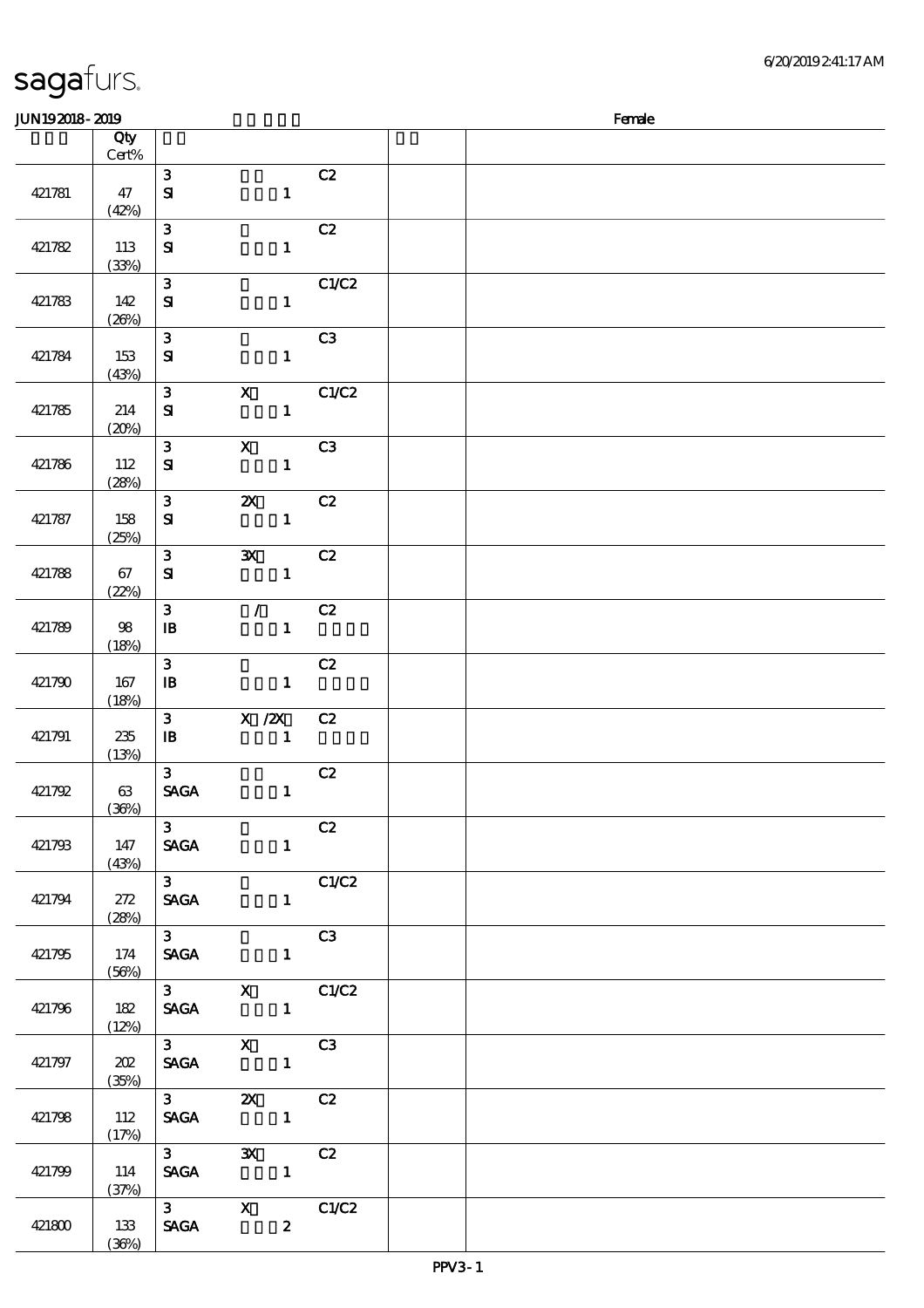| <b>JUN192018-2019</b> |              |                  |                                               |    | Female |
|-----------------------|--------------|------------------|-----------------------------------------------|----|--------|
|                       | Qty<br>Cert% |                  |                                               |    |        |
| 421801                | 138<br>(47%) | 3<br><b>SAGA</b> | $\boldsymbol{\mathsf{z}}$<br>$\boldsymbol{z}$ | C2 |        |
| 421802                | 233<br>(18%) | 3<br>IA          | 1                                             | C2 |        |
| 421803                | 208<br>(4%)  | 3<br>IA          | $\mathbf{X}$<br>1                             | C2 |        |
| 421804                | 10B<br>(9%)  | 3<br>IA          | 2X / 3X                                       | C2 |        |
| 421805                | 187<br>(29%) | 3<br>IA          | $X$ / $ZX$<br>$\boldsymbol{z}$                | C2 |        |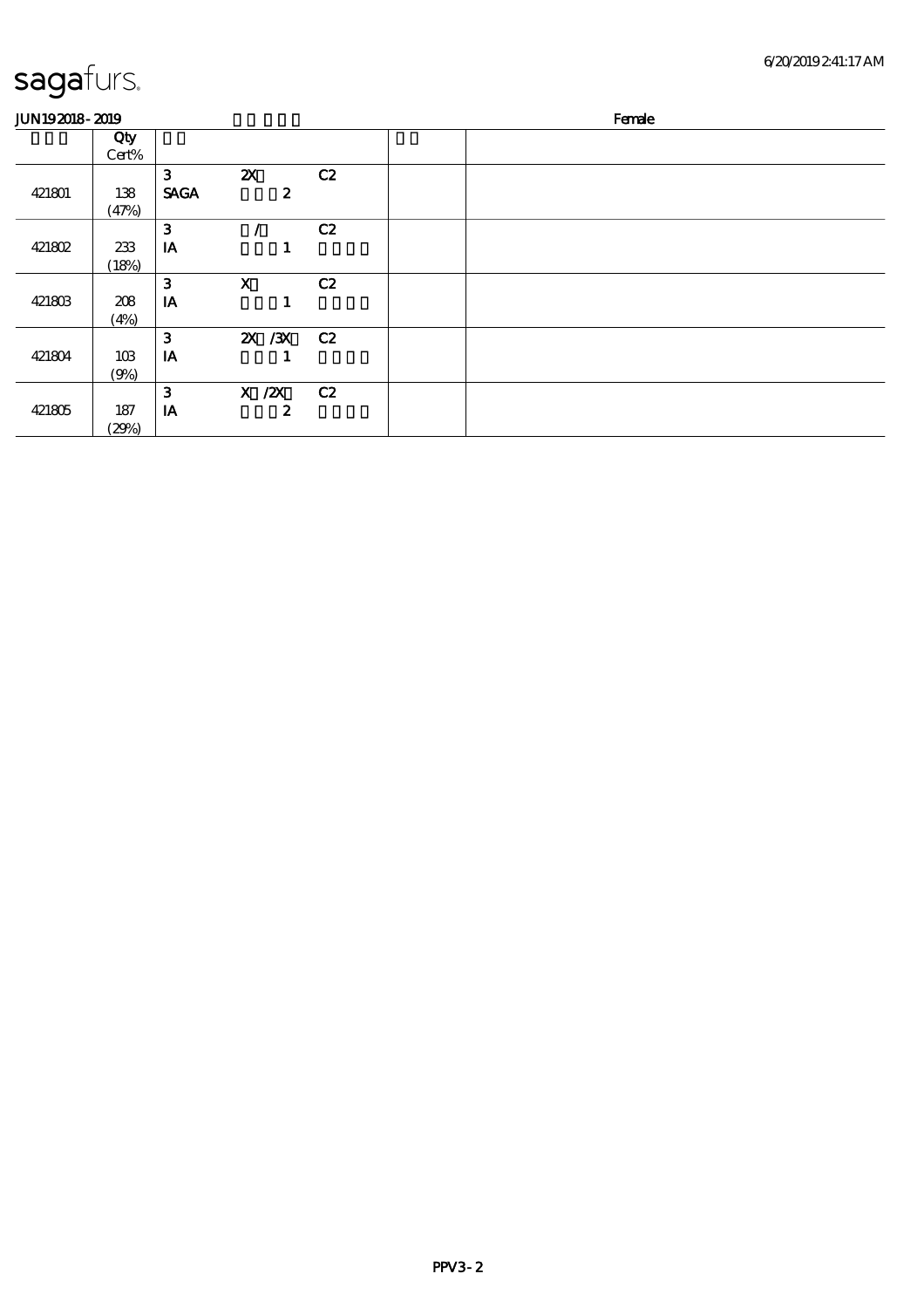| JUN192018-2019                           |                      |                             |                  |                          |                         |               | Female |
|------------------------------------------|----------------------|-----------------------------|------------------|--------------------------|-------------------------|---------------|--------|
|                                          | Qty                  |                             |                  |                          |                         |               |        |
|                                          | $Cert\%$             |                             |                  |                          |                         |               |        |
|                                          |                      | $\boldsymbol{\mathfrak{D}}$ |                  | C2                       |                         |               |        |
| 421881                                   | 116                  | (SI)                        | $\mathbf{1}$     | $\blacksquare$           |                         |               |        |
|                                          | (7%)                 |                             |                  |                          |                         |               |        |
|                                          |                      | $\boldsymbol{\mathfrak{D}}$ |                  | C2                       |                         |               |        |
| 421882                                   | 350                  | (S)                         | $\mathbf{1}$     | $\blacksquare$           |                         |               |        |
|                                          | (8%)                 |                             |                  |                          |                         |               |        |
|                                          |                      | $\boldsymbol{\mathbf{z}}$   |                  | C2                       |                         |               |        |
|                                          |                      |                             |                  | $\overline{\phantom{a}}$ |                         |               |        |
| 421883                                   | 222                  | $\boldsymbol{S}$            | $\boldsymbol{z}$ |                          |                         |               |        |
|                                          | (14%)                |                             |                  |                          |                         |               |        |
|                                          |                      | $\boldsymbol{\mathbf{z}}$   |                  | C2                       |                         |               |        |
| 421884                                   | 81                   | (SI)                        | $\mathbf{1}$     | $\overline{\mathbf{2}}$  |                         |               |        |
|                                          | (11%)                |                             |                  |                          |                         |               |        |
|                                          |                      | $\boldsymbol{\mathfrak{D}}$ |                  | C2                       |                         |               |        |
| 421885                                   | 298                  | $\boldsymbol{S}$            | $\mathbf{1}$     |                          | $\overline{\mathbf{2}}$ |               |        |
|                                          | (9%)                 |                             |                  |                          |                         |               |        |
|                                          |                      | $\boldsymbol{\mathbf{z}}$   |                  | C2                       |                         |               |        |
| 421886                                   | 156                  | $\boldsymbol{S}$            | $\boldsymbol{2}$ |                          | $\overline{\mathbf{2}}$ |               |        |
|                                          | (10%)                |                             |                  |                          |                         |               |        |
| * * * * * * * *                          | * * * * * *          | $\mathbf{o}$                |                  | C2                       |                         |               |        |
| $* 421887$                               | 465                  | (S)                         | $\mathbf{1}$     | $\blacksquare$           |                         |               |        |
| $\ast$                                   | (10%)                |                             |                  |                          |                         |               |        |
| $\overline{\ast}$                        |                      |                             |                  |                          |                         | $\ast$        |        |
| * 421888                                 | 440                  |                             | $\boldsymbol{2}$ |                          |                         | $\ast$        |        |
| $\ast$                                   | (13%)                |                             |                  |                          |                         | $\ast$        |        |
| $\overline{\ast}$                        | 155                  |                             |                  |                          |                         | $\ast$        |        |
| $* 421889$                               |                      |                             |                  |                          |                         | *             |        |
| * * * * * * * *                          | (14%)<br>* * * * * * |                             | 1000Skins        |                          |                         | * * * * * * * |        |
| * * * * * * * * <mark>*</mark>           | $* * * * * * *$      |                             |                  |                          |                         |               |        |
|                                          |                      | $\mathbf 0$                 |                  | C2                       |                         |               |        |
| * 421890                                 | 445                  | $\boldsymbol{\mathrm{(S)}}$ | $\mathbf{1}$     | $\blacksquare$           |                         |               |        |
| $\ast$                                   | (11%)                |                             |                  |                          |                         |               |        |
| $\ast$                                   |                      |                             |                  |                          |                         | $\ast$        |        |
| $* 421891$                               | 440                  |                             | $\boldsymbol{2}$ |                          |                         | $\ast$        |        |
| $\ast$                                   | (10%)                |                             |                  |                          |                         | $\ast$        |        |
| $\ast$                                   |                      |                             |                  |                          |                         | $\ast$        |        |
| * $421892$                               | 440                  |                             | $\,3$            |                          |                         | $\ast$        |        |
| $\ast$                                   | (13%)                |                             |                  |                          |                         | $\ast$        |        |
| $\ast$                                   | 174                  |                             |                  |                          |                         | $\ast$        |        |
| $* 42180B$                               | $(\Theta_0)$         |                             | 1499Skins        |                          |                         | $\ast$        |        |
| * * * * * * * *                          | * * * * * *          |                             |                  |                          |                         | * * * * * * * |        |
| * * * * * * * *                          | * * * * * *          | $\mathbf 0$                 |                  | C2                       |                         |               |        |
| $* 421894$                               | 465                  | $\boldsymbol{\mathcal{S}}$  | $\boldsymbol{z}$ |                          | $\mathbf{1}$            |               |        |
| $\ast$                                   | (29%)                |                             |                  |                          |                         |               |        |
| $\ast$                                   |                      |                             |                  |                          |                         | $\ast$        |        |
| $* 421805$                               | 440                  |                             | $\boldsymbol{2}$ |                          |                         | $\ast$        |        |
| $\ast$                                   | (17%)                |                             |                  |                          |                         | $\ast$        |        |
| $\ast$                                   | 189                  |                             |                  |                          |                         | $\ast$        |        |
| $* 421806$                               | (13%)                |                             | 1094Skins        |                          |                         | *             |        |
| * * * * * * * *                          | * * * * * *          |                             |                  |                          |                         | * * * * * * * |        |
| * * * * * * * *                          | * * * * * *          | $\mathbf 0$                 |                  | C2                       |                         |               |        |
| $* 421897$                               | 465                  | $\mathbf{C}$                | $\mathbf{1}$     |                          | $\boldsymbol{z}$        |               |        |
| $\ast$                                   | (12%)                |                             |                  |                          |                         |               |        |
| $\overline{\ast}$                        | 105                  |                             |                  |                          |                         | $\ast$        |        |
| $* 421808$                               | (16%)                |                             | 570Skins         |                          |                         | $\ast$        |        |
| * * * * * * * * <mark>* * * * * *</mark> |                      |                             |                  |                          |                         | * * * * * * * |        |
| * * * * * * * *                          | $* * * * * * *$      |                             |                  |                          |                         |               |        |
|                                          |                      | $\mathbf 0$                 |                  | C2                       |                         |               |        |
| $* 421809$                               | 445                  | $\boldsymbol{S}$            | $\mathbf{1}$     |                          | $\boldsymbol{z}$        |               |        |
| $\ast$                                   | (10%)                |                             |                  |                          |                         |               |        |
| $\ast$                                   | 175                  |                             |                  |                          |                         | $\ast$        |        |
| * $421900$                               | (5%)                 |                             | 620Skins         |                          |                         | $\ast$        |        |
| * * * * * * * *                          | * * * * * *          |                             |                  |                          |                         | * * * * * * * |        |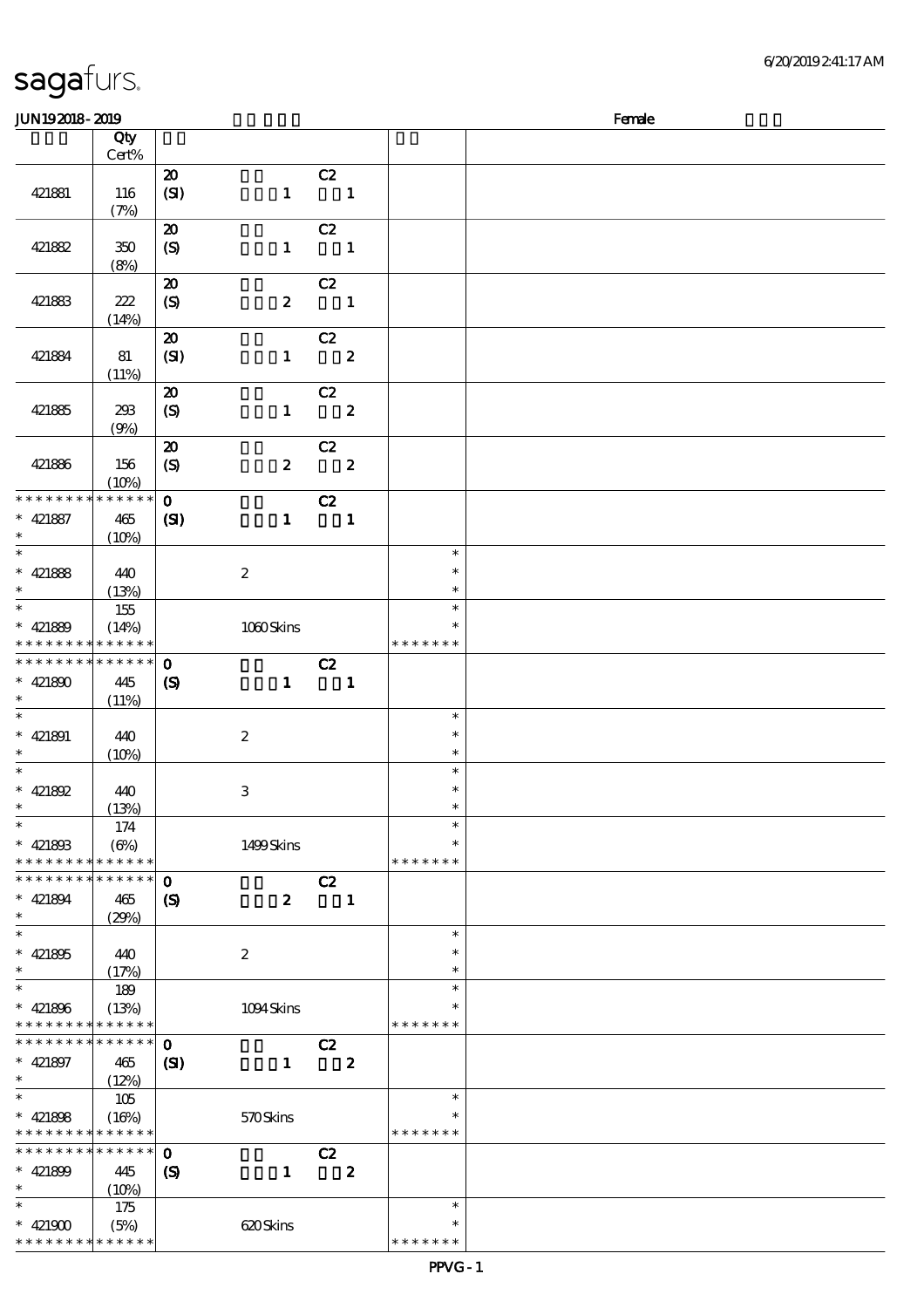| sagafurs. |
|-----------|
|-----------|

| <b>JUN192018-2019</b>       |             |                            |                  |                          |                  |               | Female |
|-----------------------------|-------------|----------------------------|------------------|--------------------------|------------------|---------------|--------|
|                             | Qty         |                            |                  |                          |                  |               |        |
|                             | Cert%       |                            |                  |                          |                  |               |        |
| * * * * * * * * * * * * * * |             | $\mathbf{o}$               |                  | C2                       |                  |               |        |
| $* 421901$                  | 445         | $\boldsymbol{S}$           | $\boldsymbol{z}$ |                          | $\boldsymbol{z}$ |               |        |
| $\ast$                      | (20%)       |                            |                  |                          |                  |               |        |
| $\overline{\ast}$           |             |                            |                  |                          |                  | $\ast$        |        |
|                             | 218         |                            |                  |                          |                  | $\ast$        |        |
| $* 421902$                  | (18%)       |                            | 663Skins         |                          |                  |               |        |
| * * * * * * * * * * * * * * |             |                            |                  |                          |                  | * * * * * * * |        |
|                             |             | $\mathbf{o}$               |                  | C2                       |                  |               |        |
| 421903                      | 158         | $\boldsymbol{S}$           | $\mathbf{3}$     | $\overline{\mathbf{2}}$  |                  |               |        |
|                             | (50%)       |                            |                  |                          |                  |               |        |
| * * * * * * * * * * * * * * |             | $\mathbf{1}$               |                  | C2                       |                  |               |        |
| $* 421904$                  | 505         | (S)                        | $\mathbf{1}$     | $\overline{\phantom{a}}$ |                  |               |        |
| $\ast$                      | (22%)       |                            |                  |                          |                  |               |        |
| $\overline{\phantom{0}}$    |             |                            |                  |                          |                  | $\ast$        |        |
| $* 421905$                  | 480         |                            | $\boldsymbol{2}$ |                          |                  | $\ast$        |        |
| $\ast$                      | (19%)       |                            |                  |                          |                  | $\ast$        |        |
| $\ast$                      |             |                            |                  |                          |                  | $\ast$        |        |
|                             | 374         |                            |                  |                          |                  |               |        |
| $* 421906$                  | (16%)       |                            | 1359Skins        |                          |                  | $\ast$        |        |
| * * * * * * * * * * * * * * |             |                            |                  |                          |                  | * * * * * * * |        |
| * * * * * * * * * * * * * * |             | $\mathbf{1}$               |                  | C2                       |                  |               |        |
| $* 421907$                  | 485         | $\boldsymbol{S}$           | $\mathbf{1}$     |                          | $\mathbf{1}$     |               |        |
| $\ast$                      | (11%)       |                            |                  |                          |                  |               |        |
| $\ast$                      |             |                            |                  |                          |                  | $\ast$        |        |
| $* 421908$                  | 460         |                            | $\boldsymbol{2}$ |                          |                  | $\ast$        |        |
| $\ast$                      | (7%)        |                            |                  |                          |                  | $\ast$        |        |
| $\ast$                      |             |                            |                  |                          |                  | $\ast$        |        |
| $* 421909$                  | 460         |                            | 3                |                          |                  | $\ast$        |        |
| $\ast$                      |             |                            |                  |                          |                  | $\ast$        |        |
|                             | (13%)       |                            |                  |                          |                  |               |        |
| $\ast$                      |             |                            |                  |                          |                  | $\ast$        |        |
| $* 421910$                  | 460         |                            | $\boldsymbol{4}$ |                          |                  | $\ast$        |        |
| $\ast$                      | (9%)        |                            |                  |                          |                  | $\ast$        |        |
| $\ast$                      |             |                            |                  |                          |                  | $\ast$        |        |
| $* 421911$                  | 460         |                            | $\mathbf 5$      |                          |                  | $\ast$        |        |
| $\ast$                      | (12%)       |                            |                  |                          |                  | $\ast$        |        |
| $\ast$                      |             |                            |                  |                          |                  | $\ast$        |        |
| $* 421912$                  | 420         |                            | 6                |                          |                  | $\ast$        |        |
| $*$                         | (13%)       |                            |                  |                          |                  | $\ast$        |        |
| $\ast$                      | 78          |                            |                  |                          |                  | $\ast$        |        |
| $* 421913$                  | (12%)       |                            | 2823Skins        |                          |                  | $\ast$        |        |
|                             |             |                            |                  |                          |                  |               |        |
| * * * * * * * * * * * * * * |             |                            |                  |                          |                  | * * * * * * * |        |
| * * * * * * * *             | * * * * * * | $\mathbf{1}$               |                  | C2                       |                  |               |        |
| $* 421914$                  | 485         | $\boldsymbol{\mathcal{S}}$ | $\boldsymbol{z}$ | $\blacksquare$           |                  |               |        |
| $\ast$                      | (23%)       |                            |                  |                          |                  |               |        |
| $\ast$                      |             |                            |                  |                          |                  | $\ast$        |        |
| $* 421915$                  | 460         |                            | $\boldsymbol{z}$ |                          |                  | $\ast$        |        |
| $\ast$                      | (33%)       |                            |                  |                          |                  | $\ast$        |        |
| $\ast$                      |             |                            |                  |                          |                  | $\ast$        |        |
| $* 421916$                  | 460         |                            | 3                |                          |                  | $\ast$        |        |
| $\ast$                      |             |                            |                  |                          |                  | $\ast$        |        |
| $\ast$                      | (22%)       |                            |                  |                          |                  | $\ast$        |        |
|                             |             |                            |                  |                          |                  |               |        |
| $* 421917$                  | 460         |                            | $\bf{4}$         |                          |                  | $\ast$        |        |
| $\ast$                      | (37%)       |                            |                  |                          |                  | $\ast$        |        |
| $\ast$                      | 152         |                            |                  |                          |                  | $\ast$        |        |
| $* 421918$                  | (42%)       |                            | 2017Skins        |                          |                  | ∗             |        |
| * * * * * * * * * * * * * * |             |                            |                  |                          |                  | * * * * * * * |        |
| * * * * * * * * * * * * * * |             | $\mathbf{1}$               |                  | C2                       |                  |               |        |
| $* 421919$                  | 505         | (S)                        | $\mathbf{1}$     |                          | $\boldsymbol{z}$ |               |        |
| $\ast$                      | (14%)       |                            |                  |                          |                  |               |        |
| $\ast$                      | 91          |                            |                  |                          |                  | $\ast$        |        |
|                             |             |                            |                  |                          |                  | $\ast$        |        |
| $* 421920$                  | (20%)       |                            | 596Skins         |                          |                  |               |        |
| * * * * * * * * * * * * * * |             |                            |                  |                          |                  | * * * * * * * |        |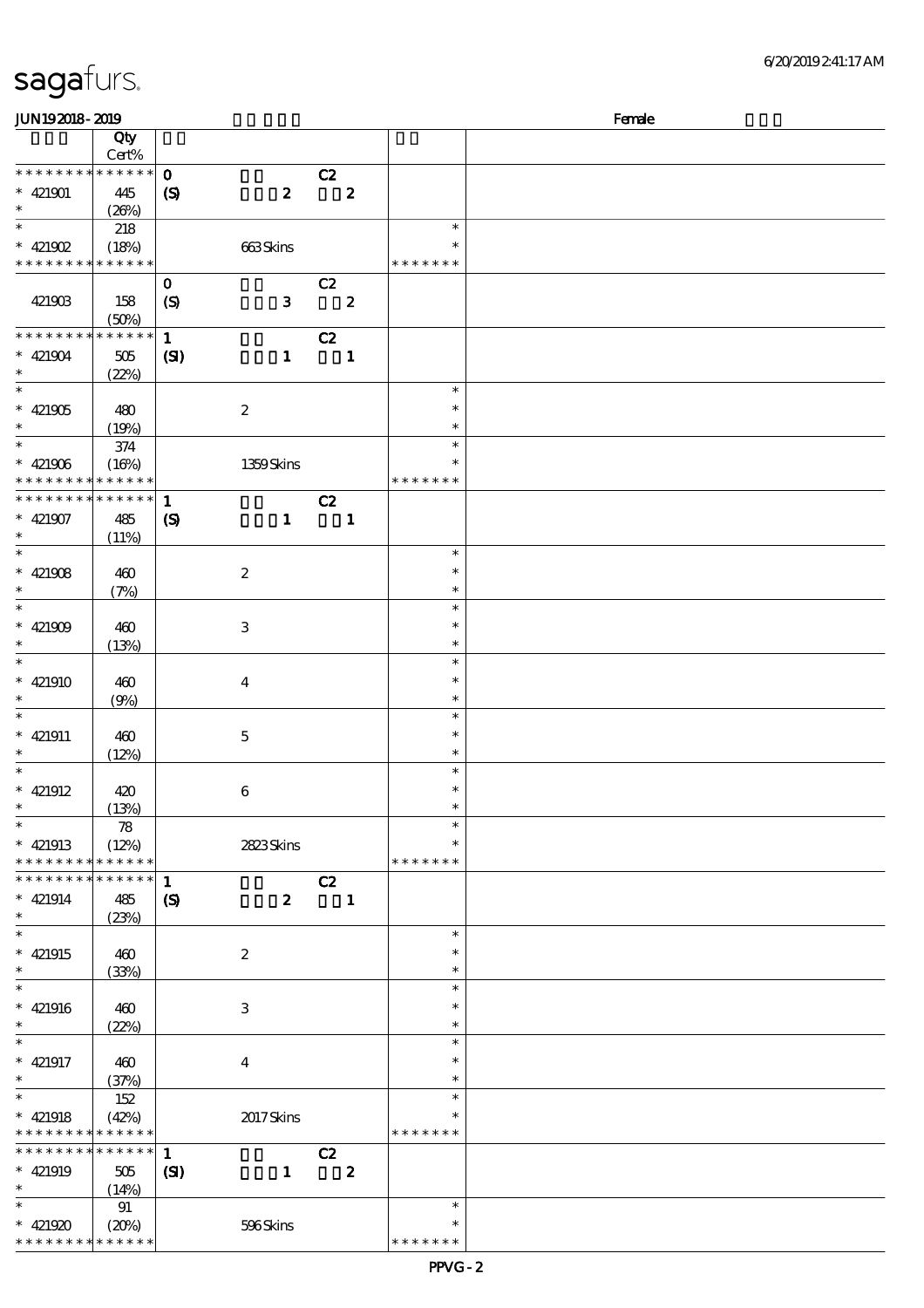| JUN192018-2019                             |                 |                            |                  |                |                  |               | Female |
|--------------------------------------------|-----------------|----------------------------|------------------|----------------|------------------|---------------|--------|
|                                            | Qty             |                            |                  |                |                  |               |        |
|                                            | Cert%           |                            |                  |                |                  |               |        |
| * * * * * * * *                            | $* * * * * *$   | $\mathbf{1}$               |                  | C2             |                  |               |        |
| $* 421921$                                 | 485             | $\boldsymbol{\mathsf{S}}$  | $\mathbf{1}$     |                | $\boldsymbol{z}$ |               |        |
| $\ast$                                     |                 |                            |                  |                |                  |               |        |
| $\overline{\ast}$                          | (8%)            |                            |                  |                |                  | $\ast$        |        |
|                                            |                 |                            |                  |                |                  |               |        |
| * $421922$                                 | 460             |                            | $\boldsymbol{z}$ |                |                  | $\ast$        |        |
| $\ast$                                     | (14%)           |                            |                  |                |                  | $\ast$        |        |
|                                            |                 |                            |                  |                |                  | $\ast$        |        |
| * 421923                                   | 460             |                            | 3                |                |                  | $\ast$        |        |
| $\ast$                                     | (8%)            |                            |                  |                |                  | $\ast$        |        |
| $\overline{\ast}$                          |                 |                            |                  |                |                  | $\ast$        |        |
|                                            | 255             |                            |                  |                |                  |               |        |
| $* 421924$                                 | (9%)            |                            | 1660Skins        |                |                  | $\ast$        |        |
| * * * * * * * * <mark>* * * * * * *</mark> |                 |                            |                  |                |                  | * * * * * * * |        |
|                                            |                 |                            |                  | C2             |                  |               |        |
| * $421925$                                 | 485             | $\boldsymbol{\mathcal{S}}$ | $\boldsymbol{z}$ |                | $\boldsymbol{2}$ |               |        |
| $\ast$                                     | (30%)           |                            |                  |                |                  |               |        |
| $\ast$                                     | 342             |                            |                  |                |                  | $\ast$        |        |
| $* 421926$                                 | (32%)           |                            | 827Skins         |                |                  | $\ast$        |        |
| * * * * * * * * <mark>* * * * * * *</mark> |                 |                            |                  |                |                  | * * * * * * * |        |
|                                            |                 |                            |                  |                |                  |               |        |
| * * * * * * * * * * * * * * *              |                 | $\boldsymbol{z}$           |                  | C2             |                  |               |        |
| $* 421927$                                 | 485             | $\mathbf{C}$               | $\mathbf{1}$     |                | $\mathbf{1}$     |               |        |
| $\ast$                                     | (21%)           |                            |                  |                |                  |               |        |
| $\ast$                                     | 174             |                            |                  |                |                  | $\ast$        |        |
| * $421928$                                 | (21%)           |                            | 659Skins         |                |                  | $\ast$        |        |
| * * * * * * * *                            | $* * * * * * *$ |                            |                  |                |                  | * * * * * * * |        |
| * * * * * * * * <mark>* * * * * * *</mark> |                 |                            |                  |                |                  |               |        |
|                                            |                 | $\boldsymbol{z}$           |                  | C2             |                  |               |        |
| * 421929                                   | 485             | $\boldsymbol{\mathcal{S}}$ | $\mathbf{1}$     |                | $\mathbf{1}$     |               |        |
| $\ast$                                     | (12%)           |                            |                  |                |                  |               |        |
| $\ast$                                     |                 |                            |                  |                |                  | $\ast$        |        |
| * $421900$                                 | 460             |                            | $\boldsymbol{2}$ |                |                  | $\ast$        |        |
| $\ast$                                     | (8%)            |                            |                  |                |                  | $\ast$        |        |
| $\ast$                                     | 104             |                            |                  |                |                  | $\ast$        |        |
|                                            |                 |                            |                  |                |                  | $\ast$        |        |
| $* 421931$                                 | (17%)           |                            | 1049Skins        |                |                  |               |        |
| * * * * * * * * <mark>* * * * * * *</mark> |                 |                            |                  |                |                  | * * * * * * * |        |
| * * * * * * * * <mark>* * * * * * *</mark> |                 | $\boldsymbol{z}$           |                  | C2             |                  |               |        |
| * $421932$                                 | 485             | $\boldsymbol{\mathcal{S}}$ | $\boldsymbol{z}$ |                | $\mathbf{1}$     |               |        |
| $*$ $*$                                    | (28%)           |                            |                  |                |                  |               |        |
| $\ast$                                     | 238             |                            |                  |                |                  | $\ast$        |        |
| * 421933                                   | (23%)           |                            | 723Skins         |                |                  | $\ast$        |        |
| * * * * * * * *                            | * * * * * *     |                            |                  |                |                  | * * * * * * * |        |
|                                            |                 |                            |                  |                |                  |               |        |
|                                            |                 | $\boldsymbol{2}$           |                  | C2             |                  |               |        |
| 421934                                     | 308             | (SI)                       | $\mathbf{1}$     |                | $\boldsymbol{z}$ |               |        |
|                                            | (20%)           |                            |                  |                |                  |               |        |
| * * * * * * * *                            | * * * * * *     | $\boldsymbol{z}$           |                  | C2             |                  |               |        |
| $* 421935$                                 | 485             | $\boldsymbol{\mathsf{S}}$  | $\mathbf{1}$     |                | $\boldsymbol{z}$ |               |        |
| $\ast$                                     | (11%)           |                            |                  |                |                  |               |        |
| $\ast$                                     |                 |                            |                  |                |                  | $\ast$        |        |
| $* 421936$                                 | 460             |                            | $\boldsymbol{2}$ |                |                  | $\ast$        |        |
|                                            |                 |                            |                  |                |                  |               |        |
| $\ast$                                     | (9%)            |                            |                  |                |                  | $\ast$        |        |
| $\ast$                                     | 184             |                            |                  |                |                  | $\ast$        |        |
| $* 421937$                                 | $(\Theta)$      |                            | 1129Skins        |                |                  | $\ast$        |        |
| * * * * * * * *                            | * * * * * *     |                            |                  |                |                  | * * * * * * * |        |
|                                            |                 | $\boldsymbol{2}$           |                  | C2             |                  |               |        |
| 421938                                     | 330             | $\boldsymbol{S}$           | $\boldsymbol{z}$ |                | $\boldsymbol{z}$ |               |        |
|                                            | (29%)           |                            |                  |                |                  |               |        |
|                                            |                 |                            |                  |                |                  |               |        |
|                                            |                 | 1/2                        |                  | C2             |                  |               |        |
|                                            |                 |                            |                  |                | $\boldsymbol{z}$ |               |        |
| 421939                                     | 71              | $\boldsymbol{S}$           | 3                |                |                  |               |        |
|                                            | (50%)           |                            |                  |                |                  |               |        |
|                                            |                 | $\mathbf{3}$               |                  | C2             |                  |               |        |
| 421940                                     | 444             | (SI)                       | $\mathbf{1}$     | $\blacksquare$ |                  |               |        |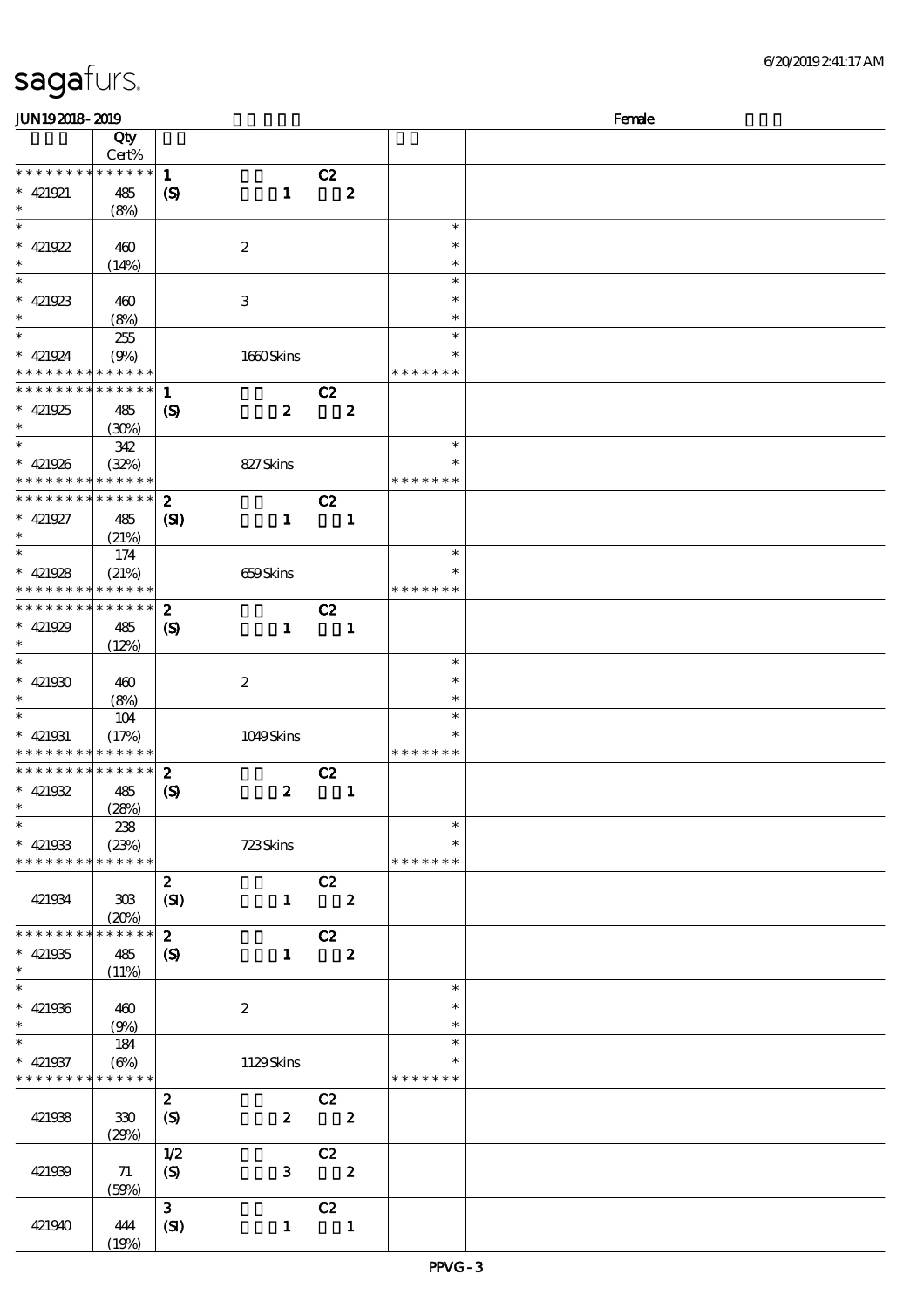| <b>JUN192018-2019</b> |              |                  |                  |    | Female |
|-----------------------|--------------|------------------|------------------|----|--------|
|                       | Qty<br>Cert% |                  |                  |    |        |
|                       |              | 3                |                  | C2 |        |
| 421941                | 308<br>(12%) | $\boldsymbol{S}$ |                  |    |        |
|                       |              | 3                |                  | C2 |        |
| 421942                | 282<br>(20%) | $\mathcal{S}$    | $\boldsymbol{z}$ | п  |        |
|                       |              | 3                |                  | C2 |        |
| 421943                | 219<br>(17%) | (SI)             |                  | 2  |        |
|                       |              | 3                |                  | C2 |        |
| 421944                | 228          | $\boldsymbol{S}$ |                  | 2  |        |
|                       | (21%)        |                  |                  |    |        |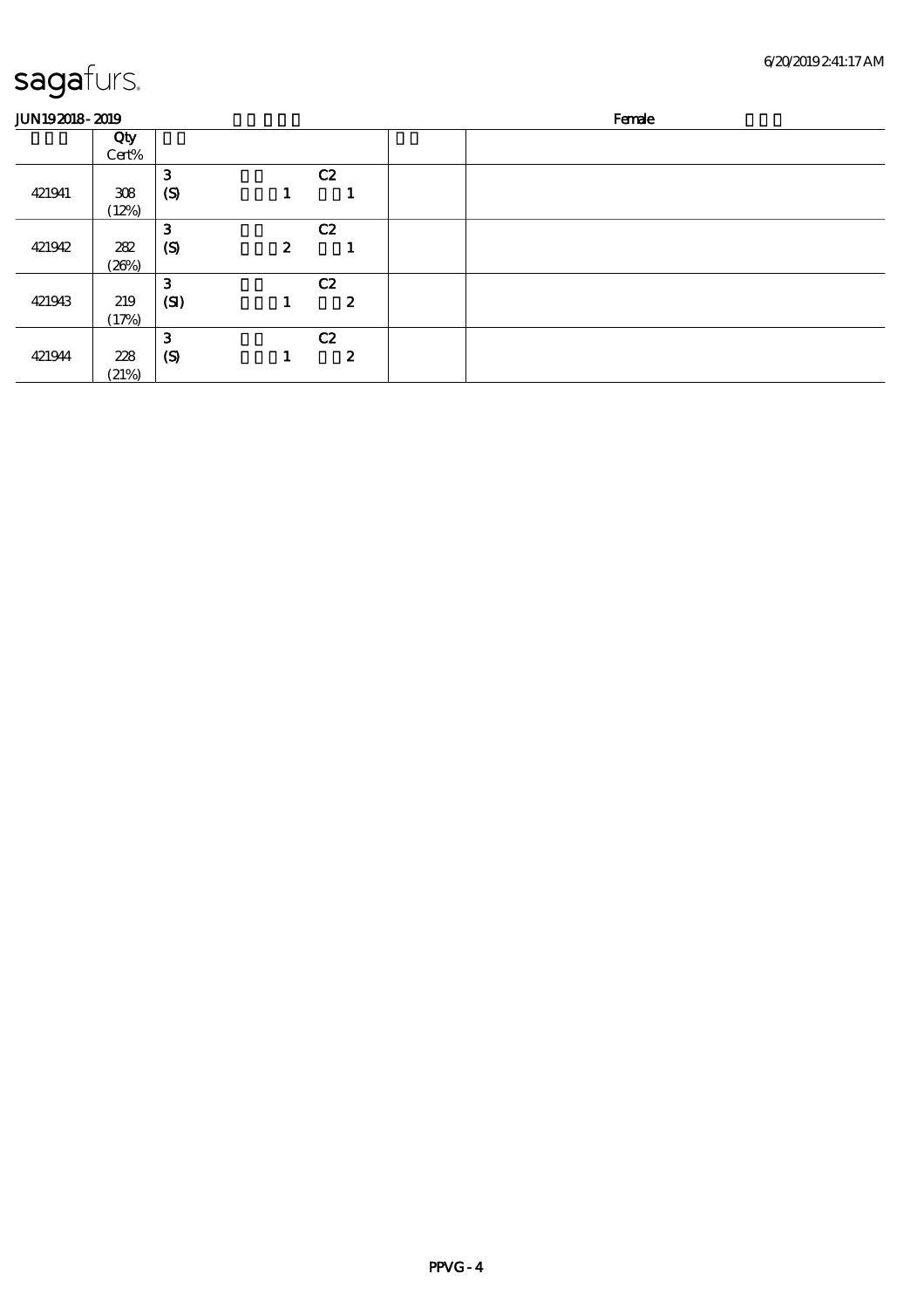| <b>JUN192018-2019</b>                    |                 |                            |                  |             |               | Female |
|------------------------------------------|-----------------|----------------------------|------------------|-------------|---------------|--------|
|                                          | Qty             |                            |                  |             |               |        |
|                                          | Cert%           |                            |                  |             |               |        |
| 422021                                   | 440             | $\mathbf{o}$<br>(SI)       | $\mathbf{1}$     | C2          |               |        |
|                                          | (10%)           |                            |                  |             |               |        |
| * * * * * * * *                          | * * * * * *     | $\mathbf 0$                |                  | C2          |               |        |
| $* 42022$<br>$\ast$                      | 445<br>(12%)    | $\boldsymbol{\mathcal{S}}$ | $\mathbf{1}$     |             |               |        |
| $\ast$                                   | 240             |                            |                  |             | $\ast$        |        |
| $* 422023$                               | (13%)           |                            | 685Skins         |             | $\ast$        |        |
| * * * * * * * * * * * * * *              |                 |                            |                  |             | * * * * * * * |        |
|                                          |                 | $\mathbf{o}$               |                  | C2          |               |        |
| 422024                                   | 290<br>(8%)     | (SI)                       | $\mathbf{1}$     | <b>LNAP</b> |               |        |
|                                          |                 | $\mathbf{o}$               |                  | C2          |               |        |
| 422025                                   | 431<br>(8%)     | (S)                        | $\mathbf{1}$     | <b>LNAP</b> |               |        |
|                                          |                 | $\mathbf{o}$               |                  | C2          |               |        |
| 422026                                   | 400<br>(9%)     | (SI)                       | $\boldsymbol{z}$ |             |               |        |
|                                          |                 | $\mathbf O$                |                  | C2          |               |        |
| 422027                                   | 407             | $\mathbf{I}$               | $\boldsymbol{z}$ |             |               |        |
|                                          | (8%)            |                            |                  |             |               |        |
| * * * * * * * *                          | * * * * * *     | $\mathbf 0$                |                  | C2          |               |        |
| $* 42008$                                | 445             | $\boldsymbol{\mathcal{S}}$ | $\boldsymbol{z}$ |             |               |        |
| $\ast$                                   | (10%)           |                            |                  |             |               |        |
| $\ast$                                   | 168             |                            |                  |             | $\ast$        |        |
| $* 42029$                                | (12%)           |                            | 613Skins         |             | ∗             |        |
| * * * * * * * * * * * * * *              |                 |                            |                  |             | * * * * * * * |        |
|                                          |                 | $\mathbf 0$                |                  | C2          |               |        |
| 422030                                   | 209             | (SI)                       | $\boldsymbol{z}$ | <b>LNAP</b> |               |        |
|                                          | (11%)           |                            |                  |             |               |        |
|                                          |                 | $\mathbf 0$                |                  | C2          |               |        |
| 422031                                   | 316             | (S)                        | $\boldsymbol{z}$ | <b>LNAP</b> |               |        |
|                                          | $(\Theta)$      |                            |                  |             |               |        |
| * * * * * * * * * * * * * *              |                 | $\mathbf{1}$               |                  | C2          |               |        |
| $* 42002$                                | 485             | (S)                        | $\mathbf{1}$     |             |               |        |
| $*$                                      | (8%)            |                            |                  |             |               |        |
| $\ast$                                   | 454             |                            |                  |             | $\ast$        |        |
| $* 42003$                                | (13%)           |                            | 939Skins         |             | $\ast$        |        |
| * * * * * * * *                          | * * * * * *     |                            |                  |             | * * * * * * * |        |
| * * * * * * *<br>∗                       | * * * * * *     | $\mathbf{1}$               |                  | C2          |               |        |
| $* 42004$                                | 485             | $\boldsymbol{\mathcal{S}}$ | 1                |             |               |        |
| $\ast$                                   | (7%)            |                            |                  |             |               |        |
| $\ast$                                   |                 |                            |                  |             | $\ast$        |        |
| $* 42005$                                | 460             |                            | $\boldsymbol{2}$ |             | $\ast$        |        |
| $\ast$                                   | (10%)           |                            |                  |             | $\ast$        |        |
| $\ast$                                   | 417             |                            |                  |             | $\ast$        |        |
| $* 422036$                               | (15%)           |                            | 1362Skins        |             | $\ast$        |        |
| * * * * * * * * * * * * * *              |                 |                            |                  |             | * * * * * * * |        |
| * * * * * * * *                          | * * * * * *     | $\mathbf{1}$               |                  | C2          |               |        |
| $* 422037$                               | 505             | $\mathbf{C}$               | $\mathbf{1}$     | <b>INAP</b> |               |        |
| $\ast$                                   | (7%)            |                            |                  |             |               |        |
| $\overline{\ast}$                        | 141             |                            |                  |             | $\ast$        |        |
| $* 42008$                                | (8%)            |                            | 646Skins         |             | $\ast$        |        |
| * * * * * * * * <mark>* * * * * *</mark> |                 |                            |                  |             | * * * * * * * |        |
| * * * * * * * *                          | $* * * * * * *$ | $\mathbf{1}$               |                  | C2          |               |        |
| $* 42009$                                | 505             | $\boldsymbol{\mathcal{S}}$ | $\mathbf{1}$     | <b>INAP</b> |               |        |
| $\ast$                                   | (6%)            |                            |                  |             |               |        |
| $\ast$                                   | 408             |                            |                  |             | $\ast$        |        |
| $* 422040$                               | (8%)            |                            | 913Skins         |             | $\ast$        |        |
| * * * * * * * *                          | * * * * * *     |                            |                  |             | * * * * * * * |        |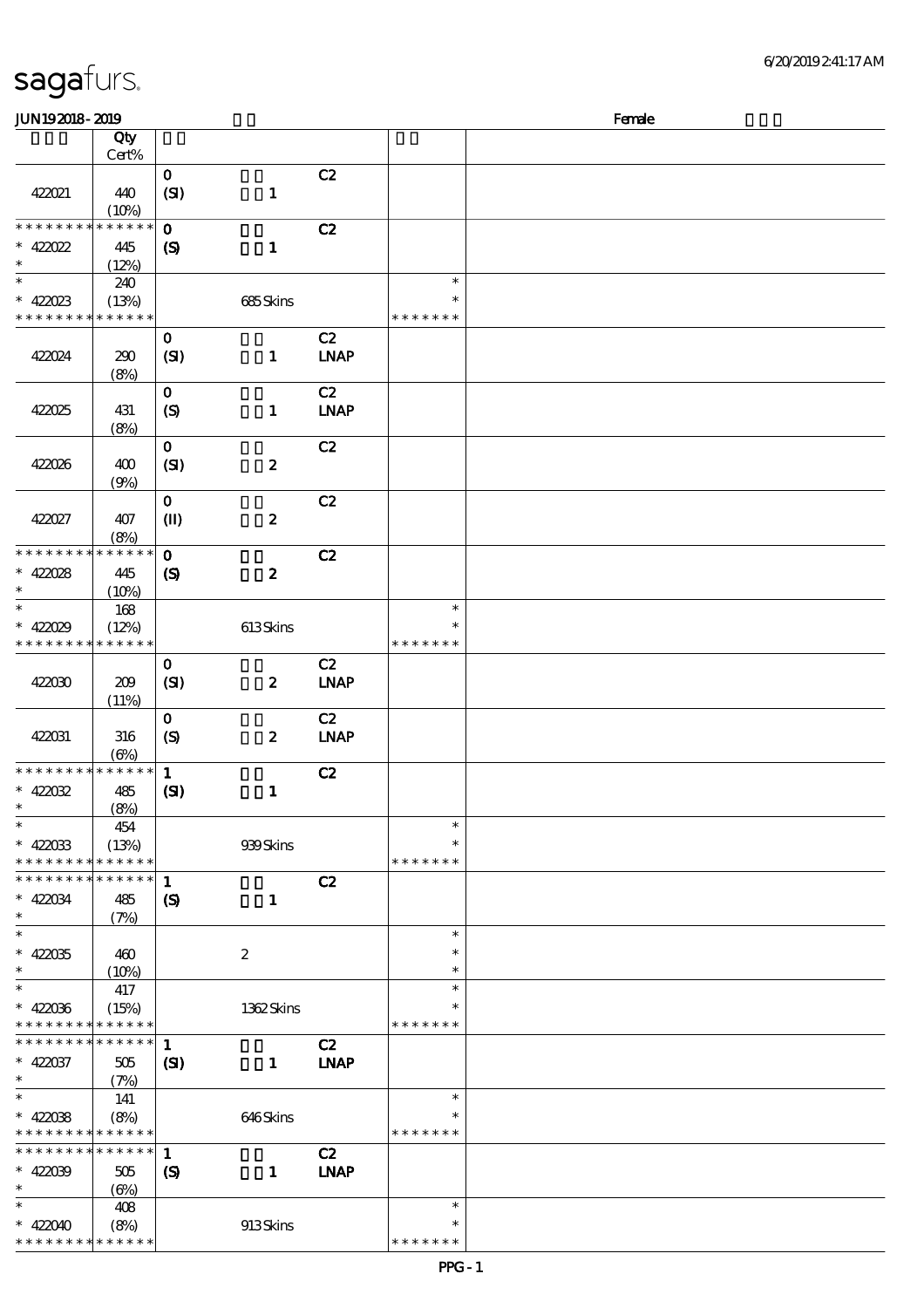| <b>JUN192018-2019</b>       |              |                             |                  |             |               | Female |
|-----------------------------|--------------|-----------------------------|------------------|-------------|---------------|--------|
|                             | Qty          |                             |                  |             |               |        |
|                             | Cert%        |                             |                  |             |               |        |
|                             |              | $\mathbf 1$                 |                  | C2          |               |        |
| 422041                      | 423          | (SI)                        | $\pmb{2}$        |             |               |        |
|                             | $(\Theta)$   |                             |                  |             |               |        |
|                             |              | $\mathbf{1}$                |                  | C2          |               |        |
|                             |              |                             |                  |             |               |        |
| 422042                      | 342          | $\mathbf{I}$                | $\pmb{2}$        |             |               |        |
|                             | (11%)        |                             |                  |             |               |        |
| * * * * * * *               | * * * * * *  | $\mathbf{1}$                |                  | C2          |               |        |
| $* 422043$                  | 485          | $\boldsymbol{\mathcal{S}}$  | $\pmb{2}$        |             |               |        |
| $\ast$                      | (7%)         |                             |                  |             |               |        |
| $\ast$                      | $167\,$      |                             |                  |             | $\ast$        |        |
| * 422044                    | (11%)        |                             | 652Skins         |             | $\ast$        |        |
| * * * * * * * *             | * * * * * *  |                             |                  |             | * * * * * * * |        |
|                             |              | $\mathbf{1}$                |                  | C2          |               |        |
| 422045                      | 335          | (SI)                        | $\pmb{2}$        | <b>LNAP</b> |               |        |
|                             |              |                             |                  |             |               |        |
|                             | (9%)         |                             |                  |             |               |        |
|                             |              | $\mathbf{1}$                |                  | C2          |               |        |
| 422046                      | 499          | $\boldsymbol{S}$            | $\boldsymbol{2}$ | <b>LNAP</b> |               |        |
|                             | (4%)         |                             |                  |             |               |        |
| * * * * * * * *             | * * * * * *  | $\boldsymbol{z}$            |                  | C2          |               |        |
| $* 422047$                  | $505\,$      | $\mathbf{C}$                | $\mathbf{1}$     |             |               |        |
| $\ast$                      | (10%)        |                             |                  |             |               |        |
| $\ast$                      | 214          |                             |                  |             | $\ast$        |        |
| $* 422048$                  | (18%)        |                             | 719Skins         |             | $\ast$        |        |
| * * * * * * * *             | * * * * * *  |                             |                  |             | * * * * * * * |        |
| * * * * * * * *             | * * * * * *  | $\boldsymbol{z}$            |                  |             |               |        |
|                             |              |                             |                  | C2          |               |        |
| $* 422049$<br>$\ast$        | 485          | $\boldsymbol{\mathsf{(S)}}$ | $\mathbf{1}$     |             |               |        |
|                             | (13%)        |                             |                  |             |               |        |
| $\ast$                      |              |                             |                  |             | $\ast$        |        |
| $* 422050$                  | 460          |                             | $\boldsymbol{2}$ |             | $\ast$        |        |
| $\ast$                      | (9%)         |                             |                  |             | $\ast$        |        |
| $\ast$                      | 49           |                             |                  |             | $\ast$        |        |
| $* 422051$                  | (18%)        |                             | 994Skins         |             | $\ast$        |        |
| * * * * * * * *             | * * * * * *  |                             |                  |             | * * * * * * * |        |
| * * * * * * * *             | * * * * * *  | $\boldsymbol{z}$            |                  | C2          |               |        |
| $* 42052$                   | 505          | (S)                         | $\mathbf{1}$     | <b>INAP</b> |               |        |
| $*$                         | $(\Theta\%)$ |                             |                  |             |               |        |
| $\ast$                      |              |                             |                  |             | $\ast$        |        |
|                             | 240          |                             |                  |             | $\ast$        |        |
| $* 42053$                   | (21%)        |                             | 745Skins         |             |               |        |
| * * * * * * * *             | * * * * * *  |                             |                  |             | * * * * * * * |        |
| * * * * * * *               | * * * * * *  | $\boldsymbol{z}$            |                  | C2          |               |        |
| $* 422054$                  | 485          | $\boldsymbol{\mathcal{S}}$  | $\mathbf{1}$     | <b>INAP</b> |               |        |
| $\ast$                      | (8%)         |                             |                  |             |               |        |
| $\ast$                      | 309          |                             |                  |             | $\ast$        |        |
| $* 422055$                  | (7%)         |                             | 794Skins         |             |               |        |
| * * * * * * * * * * * * * * |              |                             |                  |             | * * * * * * * |        |
|                             |              | $\boldsymbol{z}$            |                  | C2          |               |        |
| 422056                      | 295          | (SI)                        | $\pmb{2}$        |             |               |        |
|                             | (8%)         |                             |                  |             |               |        |
|                             |              | $\boldsymbol{z}$            |                  | C2          |               |        |
|                             |              |                             |                  |             |               |        |
| 422057                      | 266          | $\mathbf{I}$                | $\boldsymbol{2}$ |             |               |        |
|                             | (18%)        |                             |                  |             |               |        |
| * * * * * * * *             | * * * * * *  | $\boldsymbol{z}$            |                  | C2          |               |        |
| $* 42058$                   | 485          | $\boldsymbol{S}$            | $\boldsymbol{z}$ |             |               |        |
| $\ast$                      | (9%)         |                             |                  |             |               |        |
| $\ast$                      | 153          |                             |                  |             | $\ast$        |        |
| $* 42059$                   | (10%)        |                             | 638Skins         |             | $\ast$        |        |
| * * * * * * * *             | * * * * * *  |                             |                  |             | * * * * * * * |        |
|                             |              | $\boldsymbol{z}$            |                  | C2          |               |        |
| 422060                      | 297          | (SI)                        | $\boldsymbol{z}$ | <b>LNAP</b> |               |        |
|                             | (5%)         |                             |                  |             |               |        |
|                             |              |                             |                  |             |               |        |